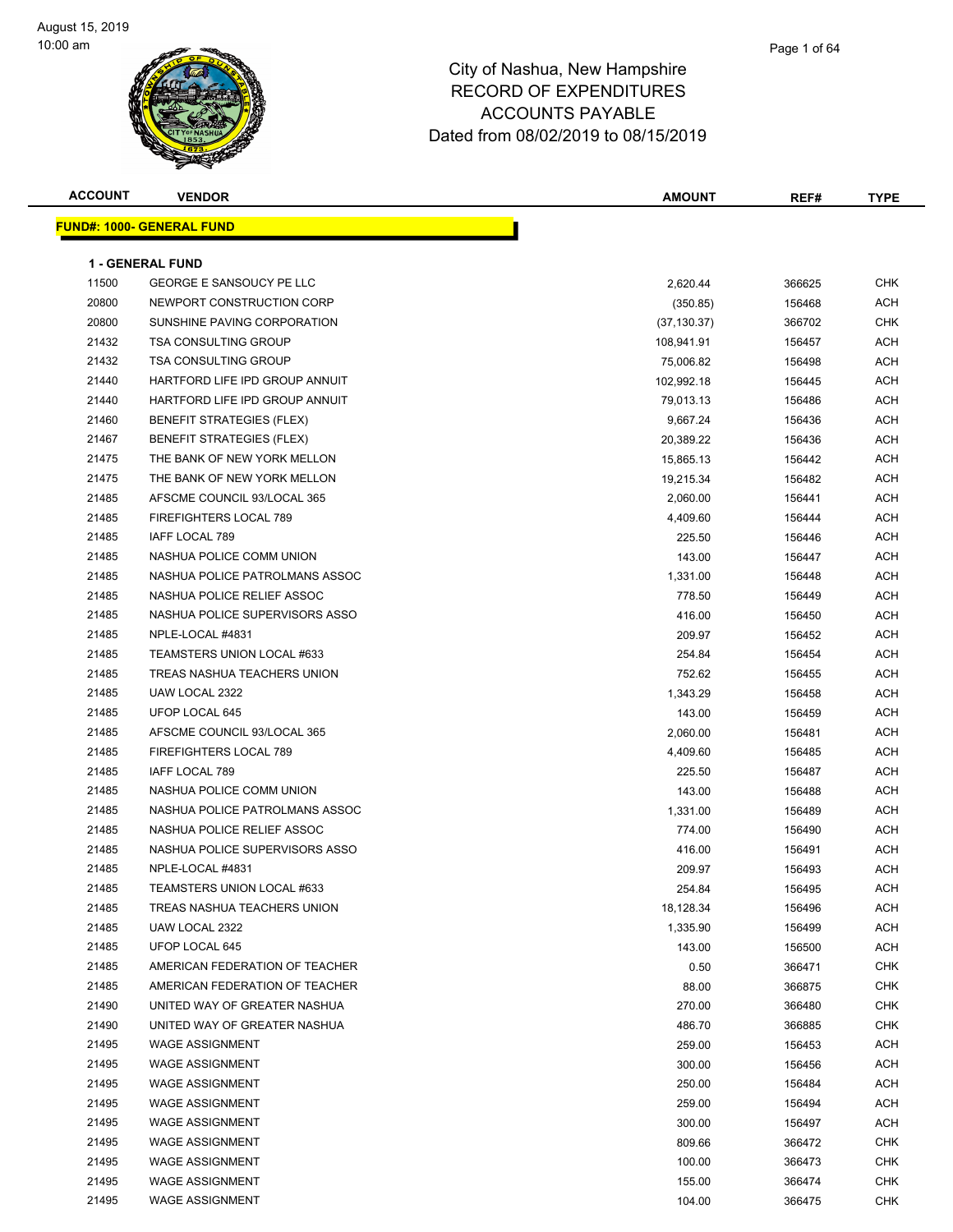

| <b>ACCOUNT</b>     | <b>VENDOR</b>                    | <b>AMOUNT</b> | REF#   | <b>TYPE</b> |
|--------------------|----------------------------------|---------------|--------|-------------|
|                    | <b>FUND#: 1000- GENERAL FUND</b> |               |        |             |
|                    | 1 - GENERAL FUND                 |               |        |             |
| 21495              | <b>WAGE ASSIGNMENT</b>           | 25.00         | 366476 | CHK         |
| 21495              | <b>WAGE ASSIGNMENT</b>           | 1,292.08      | 366477 | <b>CHK</b>  |
| 21495              | <b>WAGE ASSIGNMENT</b>           | 11.54         | 366478 | <b>CHK</b>  |
| 21495              | <b>WAGE ASSIGNMENT</b>           | 311.88        | 366479 | <b>CHK</b>  |
| 21495              | <b>WAGE ASSIGNMENT</b>           | 94.83         | 366481 | <b>CHK</b>  |
| 21495              | <b>WAGE ASSIGNMENT</b>           | 223.37        | 366482 | <b>CHK</b>  |
| 21495              | <b>WAGE ASSIGNMENT</b>           | 809.66        | 366876 | <b>CHK</b>  |
| 21495              | WAGE ASSIGNMENT                  | 100.00        | 366877 | <b>CHK</b>  |
| 21495              | WAGE ASSIGNMENT                  | 149.76        | 366878 | <b>CHK</b>  |
| 21495              | <b>WAGE ASSIGNMENT</b>           | 155.00        | 366879 | <b>CHK</b>  |
| 21495              | <b>WAGE ASSIGNMENT</b>           | 104.00        | 366880 | <b>CHK</b>  |
| 21495              | <b>WAGE ASSIGNMENT</b>           | 75.00         | 366881 | <b>CHK</b>  |
| 21495              | <b>WAGE ASSIGNMENT</b>           | 1,292.08      | 366882 | <b>CHK</b>  |
| 21495              | <b>WAGE ASSIGNMENT</b>           | 11.54         | 366883 | <b>CHK</b>  |
| 21495              | <b>WAGE ASSIGNMENT</b>           | 311.88        | 366884 | <b>CHK</b>  |
| 21495              | <b>WAGE ASSIGNMENT</b>           | 94.83         | 366886 | <b>CHK</b>  |
| 21495              | <b>WAGE ASSIGNMENT</b>           | 665.21        | 366887 | <b>CHK</b>  |
| 21538              | NASHUA TEACHERS UNION            | 73.62         | 156451 | ACH         |
| 21538              | NASHUA TEACHERS UNION            | 1,908.51      | 156492 | <b>ACH</b>  |
| 21780              | AR PROPERTIES LLC &              | 780.63        | 366826 | <b>CHK</b>  |
| 21780              | BOYCE, RONALD A & ANDREA A       | 1,099.60      | 366827 | <b>CHK</b>  |
| 21780              | DELUCA, JOSEPH G                 | 290.55        | 366830 | <b>CHK</b>  |
| 21780              | DESMARAIS, HELEN M REV TRUST     | 562.55        | 366831 | <b>CHK</b>  |
| 21780              | DRURY, DANA R                    | 839.30        | 366832 | <b>CHK</b>  |
| 21780              | DRURY, DANA R                    | 871.40        | 366833 | <b>CHK</b>  |
| 21780              | LANSMAN, GLEN                    | 722.09        | 366834 | <b>CHK</b>  |
| 21780              | LEE, WINFRED S                   | 1,036.39      | 366835 | <b>CHK</b>  |
| 21780              | NUGENT, DAVID W & CAROLYN        | 144.75        | 366836 | <b>CHK</b>  |
| 21780              | SAMAREL, ROBERT A &              | 648.97        | 366838 | <b>CHK</b>  |
| 21780              | WILHELM, ANDREW                  | 232.31        | 366839 | <b>CHK</b>  |
| 21780              | YAO, HIAQUAN &                   | 1,033.15      | 366840 | <b>CHK</b>  |
| 21921              | STATE OF NH -MV                  | 18,467.46     | 156432 | <b>ACH</b>  |
| 21921              | STATE OF NH-MV                   | 23,817.67     | 156435 | ACH         |
| 21921              | STATE OF NH-MV                   | 15,682.09     | 156438 | <b>ACH</b>  |
| 21921              | STATE OF NH-MV                   | 14,340.60     | 156439 | <b>ACH</b>  |
| 21921              | STATE OF NH-MV                   | 11,406.49     | 156460 | ACH         |
| 21921              | STATE OF NH-MV                   | 14,019.38     | 156476 | ACH         |
| 21921              | STATE OF NH-MV                   | 18,222.57     | 156477 | <b>ACH</b>  |
| 21921              | STATE OF NH-MV                   | 20,049.28     | 156478 | <b>ACH</b>  |
| 21921              | STATE OF NH-MV                   | 16,586.11     | 156480 | ACH         |
|                    | TOTAL 1 - GENERAL FUND           | \$609,673.65  |        |             |
| <b>101 - MAYOR</b> |                                  |               |        |             |
| 61100              | WB MASON CO INC                  | 31.79         | 366716 | <b>CHK</b>  |

| .         |         | .       |  |
|-----------|---------|---------|--|
|           |         |         |  |
| TOTAL 101 | - MAYOR | \$31.79 |  |
|           |         |         |  |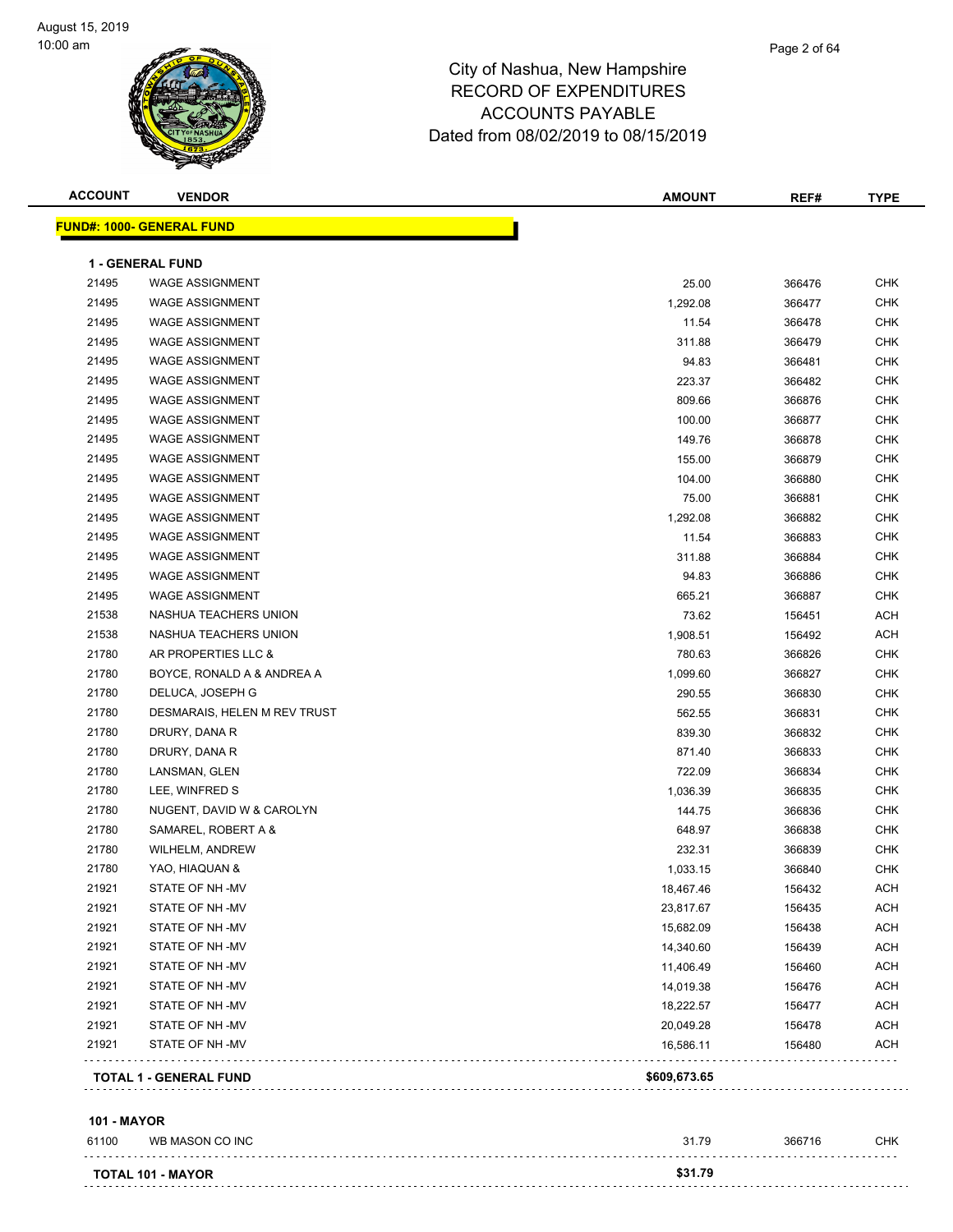| <b>ACCOUNT</b> | <b>VENDOR</b>                                       | <b>AMOUNT</b> | REF#   | <b>TYPE</b> |
|----------------|-----------------------------------------------------|---------------|--------|-------------|
|                | <b>FUND#: 1000- GENERAL FUND</b>                    |               |        |             |
|                | <b>109 - CIVIC &amp; COMMUNITY ACTIVITIES</b>       |               |        |             |
| 56300          | AMERICAN RED CROSS OF NH                            | 4,986.00      | 366483 | <b>CHK</b>  |
| 56303          | <b>BIG BROTHERS BIG SISTERS</b>                     | 6,482.00      | 366484 | <b>CHK</b>  |
| 56304          | <b>BOYS &amp; GIRLS CLUB OF</b>                     | 11,050.00     | 366485 | <b>CHK</b>  |
| 56306          | <b>BRIDGES DOM &amp; SEXUAL VIOLENCE</b>            | 51,856.00     | 366486 | <b>CHK</b>  |
| 56309          | THE CAREGIVERS INC                                  | 4,986.00      | 366487 | <b>CHK</b>  |
| 56312          | CASA OF NH INC                                      | 8,576.00      | 366488 | <b>CHK</b>  |
| 56315          | CHILD ADVOCACY CENTER                               | 5,585.00      | 366489 | <b>CHK</b>  |
| 56318          | COMMUNITY COUNCIL OF NASHUA NH                      | 39,590.00     | 366494 | CHK         |
| 56320          | <b>FAMILY PROMISE OF GREATER</b>                    | 24,432.00     | 366490 | <b>CHK</b>  |
| 56324          | GIRLS INC OF NEW HAMPSHIRE                          | 16,654.00     | 366492 | <b>CHK</b>  |
| 56325          | <b>GREATER NASHUA HABITAT</b>                       | 6,382.00      | 366495 | <b>CHK</b>  |
| 56326          | <b>GROW NASHUA</b>                                  | 16,554.00     | 366496 | <b>CHK</b>  |
| 56327          | <b>HARBOR HOMES INC</b>                             | 26,626.00     | 366497 | <b>CHK</b>  |
| 56328          | HOME HEALTH & HOSPICE CARE                          | 9,474.00      | 366498 | <b>CHK</b>  |
| 56330          | LAMPREY HEALTH CARE INC                             | 33,208.00     | 366499 | <b>CHK</b>  |
| 56332          | MARGUERITES PLACE INC                               | 14,529.00     | 366500 | <b>CHK</b>  |
| 56338          | NASHUA CHILDRENS HOME                               | 38,297.00     | 366501 | <b>CHK</b>  |
| 56341          | <b>GREATER NASHUA DENTAL</b>                        | 9,941.00      | 366493 | <b>CHK</b>  |
| 56345          | NASHUA SOUP KITCHEN & SHELTER                       | 26,427.00     | 366503 | CHK         |
| 56347          | NASHUA YOUTH COUNCIL                                | 41,485.00     | 366511 | <b>CHK</b>  |
| 56350          | THE FRONT DOOR AGENCY INC                           | 35,302.00     | 366491 | <b>CHK</b>  |
| 56351          | NASHUA SENIOR ACTIVITY CENTER                       | 11,169.00     | 366502 | <b>CHK</b>  |
| 56357          | REGENERATIVE ROOTS ASSOCIATION                      | 5,285.00      | 366504 | <b>CHK</b>  |
| 56359          | <b>SALVATION ARMY</b>                               | 7,778.00      | 366505 | <b>CHK</b>  |
| 56360          | SINFONIETTA STRINGS                                 | 4,986.00      | 366506 | <b>CHK</b>  |
| 56362          | SOUTHERN NH HIV AIDS                                | 15,357.00     | 366507 | <b>CHK</b>  |
| 56367          | UNITED WAY OF GREATER NASHUA                        | 4,986.00      | 366508 | <b>CHK</b>  |
| 56368          | YMCA OF GREATER NASHUA                              | 8,975.00      | 366510 | <b>CHK</b>  |
| 56375          | <b>WAYPOINT PROGAM</b>                              | 16,056.00     | 366509 | <b>CHK</b>  |
|                | <b>TOTAL 109 - CIVIC &amp; COMMUNITY ACTIVITIES</b> | \$507,014.00  |        |             |
|                | <b>111 - HUMAN RESOURCES</b>                        |               |        |             |
| 55425          | PEOPLEFACTS LLC                                     | 46.92         | 366564 | CHK         |
| 55607          | <b>CARD TECH ID</b>                                 | 12.72         | 366594 | <b>CHK</b>  |
| 61100          | <b>CARD TECH ID</b>                                 | 73.00         | 366594 | CHK         |
|                | <b>TOTAL 111 - HUMAN RESOURCES</b>                  | \$132.64      |        |             |
|                | <b>120 - TELECOMMUNICATIONS</b>                     |               |        |             |
| 55109          | CONSOLIDATED COMMUNICATIONS                         | 866.98        | 366534 | <b>CHK</b>  |
| 55118          | VERIZON WIRELESS-342053899-003                      | 760.19        | 366571 | <b>CHK</b>  |
|                | TOTAL 120 - TELECOMMUNICATIONS                      | \$1,627.17    |        |             |
|                | <b>122 - INFORMATION TECHNOLOGY</b>                 |               |        |             |
| 54407          | SHI INTERNATIONAL CORP                              | 3,255.00      | 366695 | CHK         |

CONWAY OFFICE SOLUTIONS 267.69 366600 CHK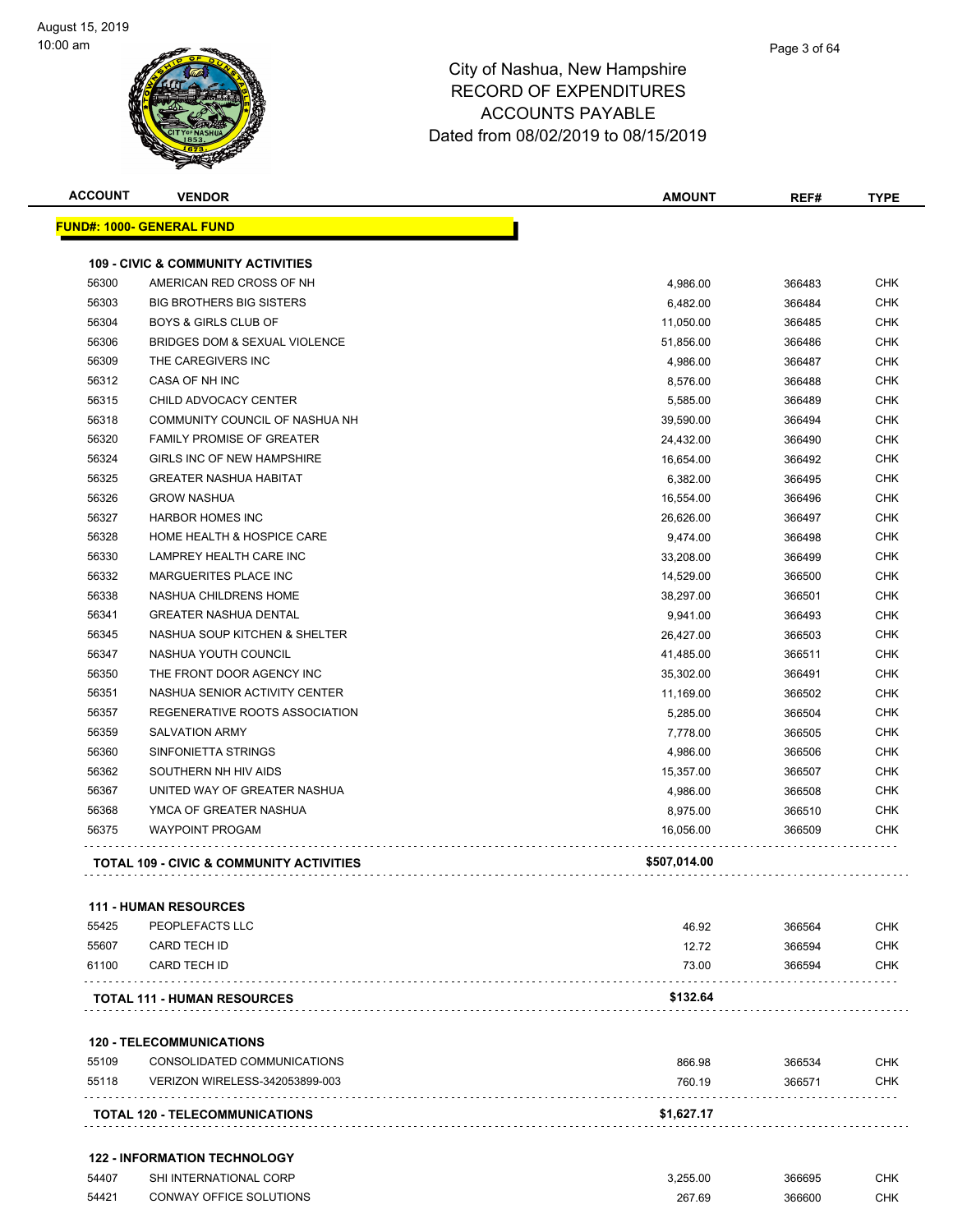| <b>ACCOUNT</b> | <b>VENDOR</b>                                      | <b>AMOUNT</b>    | REF#             | <b>TYPE</b>              |
|----------------|----------------------------------------------------|------------------|------------------|--------------------------|
|                | FUND#: 1000- GENERAL FUND                          |                  |                  |                          |
|                | <b>122 - INFORMATION TECHNOLOGY</b>                |                  |                  |                          |
| 55118          | VERIZON WIRELESS-985557535                         | 40.01            | 366568           | <b>CHK</b>               |
| 55607          | UNITED PARCEL SERVICE                              | 3.83             | 366567           | <b>CHK</b>               |
| 61100          | AMAZON.COM LLC                                     | 108.74           | 156462           | ACH                      |
| 61799          | <b>MAYNARD &amp; LESIEUR INC</b>                   | 145.00           | 366659           | <b>CHK</b>               |
| 71207          | <b>CUSTOM COMPUTER SPECIALIST INC</b>              | 109.51           | 366604           | <b>CHK</b>               |
|                | <b>TOTAL 122 - INFORMATION TECHNOLOGY</b>          | \$3,929.78       |                  |                          |
|                | <b>126 - FINANCIAL SERVICES</b>                    |                  |                  |                          |
| 41307          | HILLSBOROUGH COUNTY REGISTRY                       | 274.80           | 366634           | <b>CHK</b>               |
| 42200          | <b>ERIK BOTSCH</b>                                 | 20.00            | 366591           | <b>CHK</b>               |
| 42200          | VALERIE HOVEY MCCUTCHEON                           | 76.00            | 366660           | <b>CHK</b>               |
| 42200          | <b>STALLION BUILDERS, LLC</b>                      | 638.80           | 366699           | <b>CHK</b>               |
| 42200          | <b>DEAN SULLIVAN</b>                               | 197.20           | 366701           | <b>CHK</b>               |
| 53114          | MELANSON HEATH & CO PC                             | 15,000.00        | 366662           | <b>CHK</b>               |
| 54450          | PITNEY BOWES INC                                   | 259.36           | 366565           | <b>CHK</b>               |
| 55200          | <b>NHGFOA</b>                                      | 200.00           | 366561           | <b>CHK</b>               |
| 55607          | MAILINGS UNLIMITED - MVR                           | 2,120.00         | 156437           | ACH                      |
| 61100          | WB MASON CO INC                                    | 45.13            | 366716           | <b>CHK</b>               |
|                |                                                    | \$18,831.29      |                  |                          |
|                | <b>TOTAL 126 - FINANCIAL SERVICES</b>              |                  |                  |                          |
|                | <b>129 - CITY BUILDINGS</b>                        |                  |                  |                          |
| 54100          | EVERSOUCE-POWER SUPPLY                             | 7,501.13         | 366461           | <b>CHK</b>               |
| 54100          | <b>EVERSOURCE</b>                                  | 3,946.49         | 366540           | <b>CHK</b>               |
| 54141          | PENNICHUCK WATER WORKS INC                         | 105.84           | 366563           | <b>CHK</b>               |
| 54243          | JOMAR DISTRIBUTORS INC                             | 159.96           | 366645           | <b>CHK</b>               |
| 54280          | DOOR CONTROL INC                                   | 346.86           | 366614           | <b>CHK</b>               |
| 61428          | HILLYARD - NEW ENGLAND                             | 196.24           | 366635           | <b>CHK</b>               |
|                | <b>TOTAL 129 - CITY BUILDINGS</b>                  | \$12,256.52      |                  |                          |
|                | <b>130 - PURCHASING</b>                            |                  |                  |                          |
| 54487          | FORMAX - DIV BESCORP INC                           | 305.00           | 366621           | <b>CHK</b>               |
| 61100          | AMAZON.COM LLC                                     | 28.24            | 156462           | <b>ACH</b>               |
| 61100          | FORMAX - DIV BESCORP INC<br>.                      | 2,500.00         | 366621           | CHK                      |
|                | <b>TOTAL 130 - PURCHASING</b>                      | \$2,833.24       |                  |                          |
|                | <b>132 - ASSESSING</b>                             |                  |                  |                          |
| 55307          | <b>MICHAEL MANDILE</b>                             | 257.52           | 366519           | <b>CHK</b>               |
| 55699          | <b>KRT APPRAISAL</b>                               | 3,075.00         | 156467           | <b>ACH</b>               |
|                | HUDSON TROPHY COMPANY                              | 40.00            | 366639           | <b>CHK</b>               |
|                |                                                    | 55.34            | 366716           |                          |
| 61100          |                                                    |                  |                  |                          |
| 61100          | WB MASON CO INC                                    |                  |                  | <b>CHK</b>               |
| 61830          | MARSHALL & SWIFT/ BOECKH LLC                       | 1,014.15         | 366556           | <b>CHK</b>               |
| 61830<br>71999 | <b>COSTAR REALTY INFORMATION</b><br>AMAZON.COM LLC | 797.18<br>129.90 | 366601<br>156462 | <b>CHK</b><br><b>ACH</b> |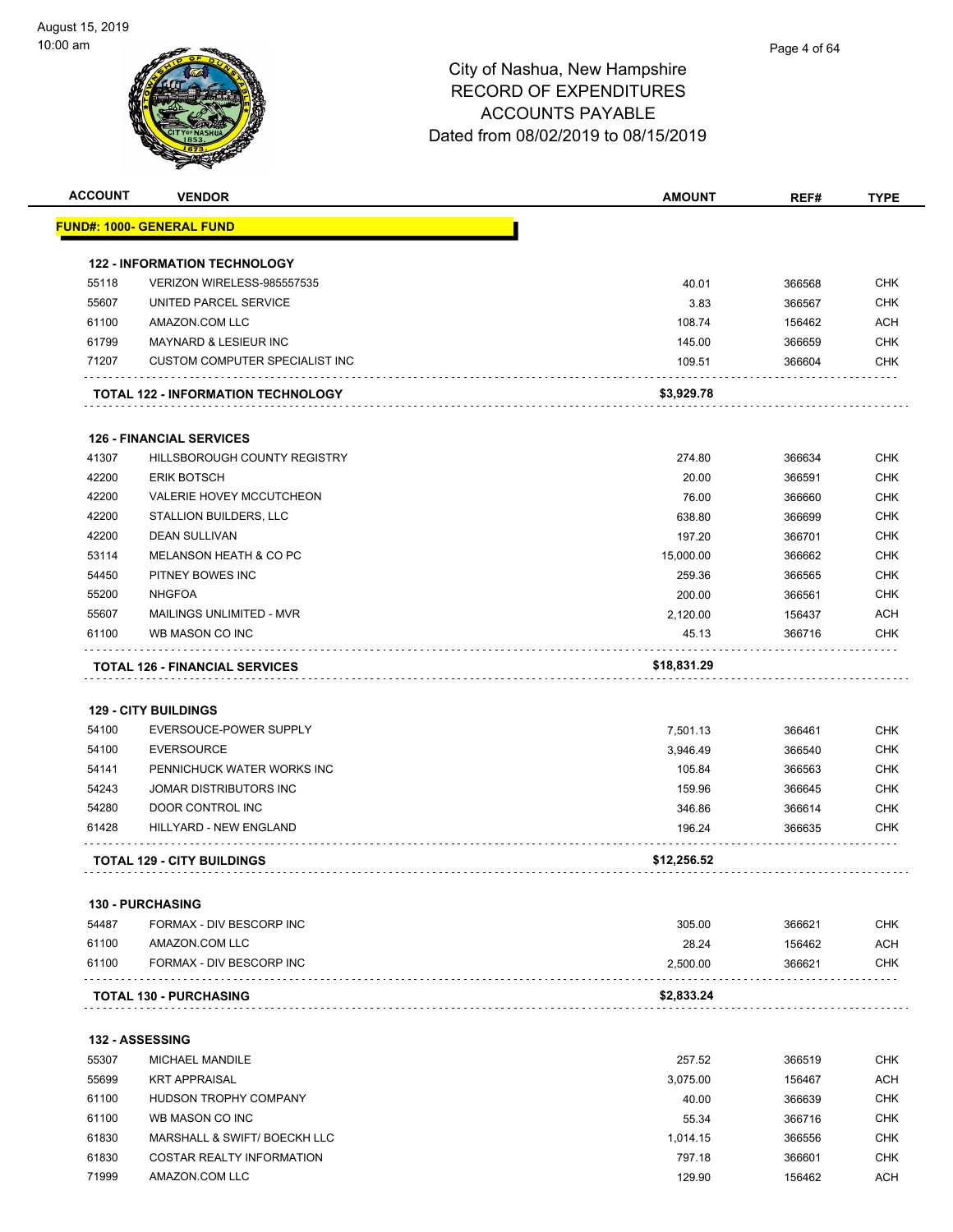

**ACCOUNT VENDOR AMOUNT REF# TYPE**

|                       | <b>TOTAL 132 - ASSESSING</b>                    | \$5,369.09      |                  |            |
|-----------------------|-------------------------------------------------|-----------------|------------------|------------|
|                       |                                                 |                 |                  |            |
|                       |                                                 |                 |                  |            |
|                       | <b>142 - WOODLAWN CEMETERY</b>                  |                 |                  |            |
| 54100                 | <b>EVERSOURCE</b>                               | 420.46          | 366540           | <b>CHK</b> |
| 54114                 | LIBERTY UTILITIES - NH                          | 60.60           | 366547           | <b>CHK</b> |
| 54114                 | <b>DIRECT ENERGY BUSINESS</b>                   | 3.22            | 366610           | <b>CHK</b> |
| 54399                 | <b>CINTAS</b>                                   | 99.00           | 366598           | <b>CHK</b> |
| 54600                 | <b>BEST FORD</b>                                | 2,972.87        | 366586           | <b>CHK</b> |
| 61142                 | <b>CINTAS</b>                                   | 93.61           | 366598           | <b>CHK</b> |
| 61799                 | <b>SANEL NAPA</b>                               | 2.49            | 366693           | <b>CHK</b> |
|                       | TOTAL 142 - WOODLAWN CEMETERY                   | \$3,652.25      |                  |            |
|                       | <b>144 - EDGEWOOD &amp; SUBURBAN CEMETERIES</b> |                 |                  |            |
| 54100                 | <b>EVERSOURCE</b>                               | 106.18          | 366540           | <b>CHK</b> |
| 54141                 | PENNICHUCK WATER WORKS INC                      | 273.75          | 366563           | <b>CHK</b> |
| 54280                 | HOME DEPOT CREDIT SERVICE 3065                  | 85.74           | 366637           | <b>CHK</b> |
| 54280                 | <b>MILLICAN NURSERIES INC</b>                   | 2,680.00        | 366664           | <b>CHK</b> |
| 54280                 | NASHUA WALLPAPER & PAINT CO                     | 176.92          | 366667           | <b>CHK</b> |
|                       | TOTAL 144 - EDGEWOOD & SUBURBAN CEMETERIES      | \$3,322.59      |                  |            |
|                       |                                                 |                 |                  |            |
| 150 - POLICE<br>54100 | <b>EVERSOURCE</b>                               | 18,278.35       | 366539           | <b>CHK</b> |
| 54100                 | <b>EVERSOURCE</b>                               | 194.74          | 366540           | <b>CHK</b> |
| 54114                 | LIBERTY UTILITIES - NH                          | 56.89           | 366545           | <b>CHK</b> |
| 54114                 | <b>LIBERTY UTILITIES - NH</b>                   | 62.23           | 366553           | <b>CHK</b> |
| 54114                 | <b>DIRECT ENERGY BUSINESS</b>                   | 1,419.74        | 366610           | <b>CHK</b> |
| 54280                 | NASHUA WALLPAPER & PAINT CO                     | 89.97           | 366667           | <b>CHK</b> |
| 54280                 | SITEONE LANDSCAPE SUPPLY LLC                    | 166.87          | 366696           | <b>CHK</b> |
| 54407                 | <b>BMC SOFTWARE INC</b>                         | 1,102.46        | 366590           | <b>CHK</b> |
| 54407                 | NATIONAL EMERGENCY NUMBER ASSN                  | 255.00          | 366668           | <b>CHK</b> |
| 54600                 | <b>BEST FORD</b>                                | 463.17          | 366586           | CHK        |
| 54849                 | CONSOLIDATED COMMUNICATIONS                     | 324.71          | 366534           | <b>CHK</b> |
| 54849                 | VERIZON WIRELESS-286546928                      | 1,094.88        | 366570           | <b>CHK</b> |
| 55200                 | HILLSBOROUGH COUNTY CHIEFS OF                   | 25.00           | 366541           | <b>CHK</b> |
| 55307                 | ADAM FISHER                                     | 46.40           | 366515           | <b>CHK</b> |
| 55307                 | <b>CHRISTOPHER MURPHY</b>                       | 46.40           | 366523           | <b>CHK</b> |
| 55699                 | <b>ERIC WALKER</b>                              | 128.00          | 366529           | <b>CHK</b> |
| 61107                 | <b>BEN'S UNIFORMS</b>                           | 4,683.95        | 366585           | <b>CHK</b> |
| 61110                 | ALECS SHOE STORE INC                            | 134.95          | 366580           | CHK        |
| 61299                 | SAM'S CLUB DIRECT-0860                          | 89.98           | 366686           | <b>CHK</b> |
| 61428                 | THE DURKIN CO INC                               | 790.73          | 366615           | <b>CHK</b> |
| 61799                 | <b>BEST FORD</b>                                | (80.00)         | 366586           | <b>CHK</b> |
| 61799                 | CARPARTS DISTRIBUTION CENTER,                   | 207.78          | 366595           | <b>CHK</b> |
| 61799                 | MANCHESTER HARLEY-DAVIDSON                      |                 |                  | <b>CHK</b> |
| 61799                 | SNAP-ON CREDIT LLC                              | 98.61<br>124.91 | 366652<br>366697 | <b>CHK</b> |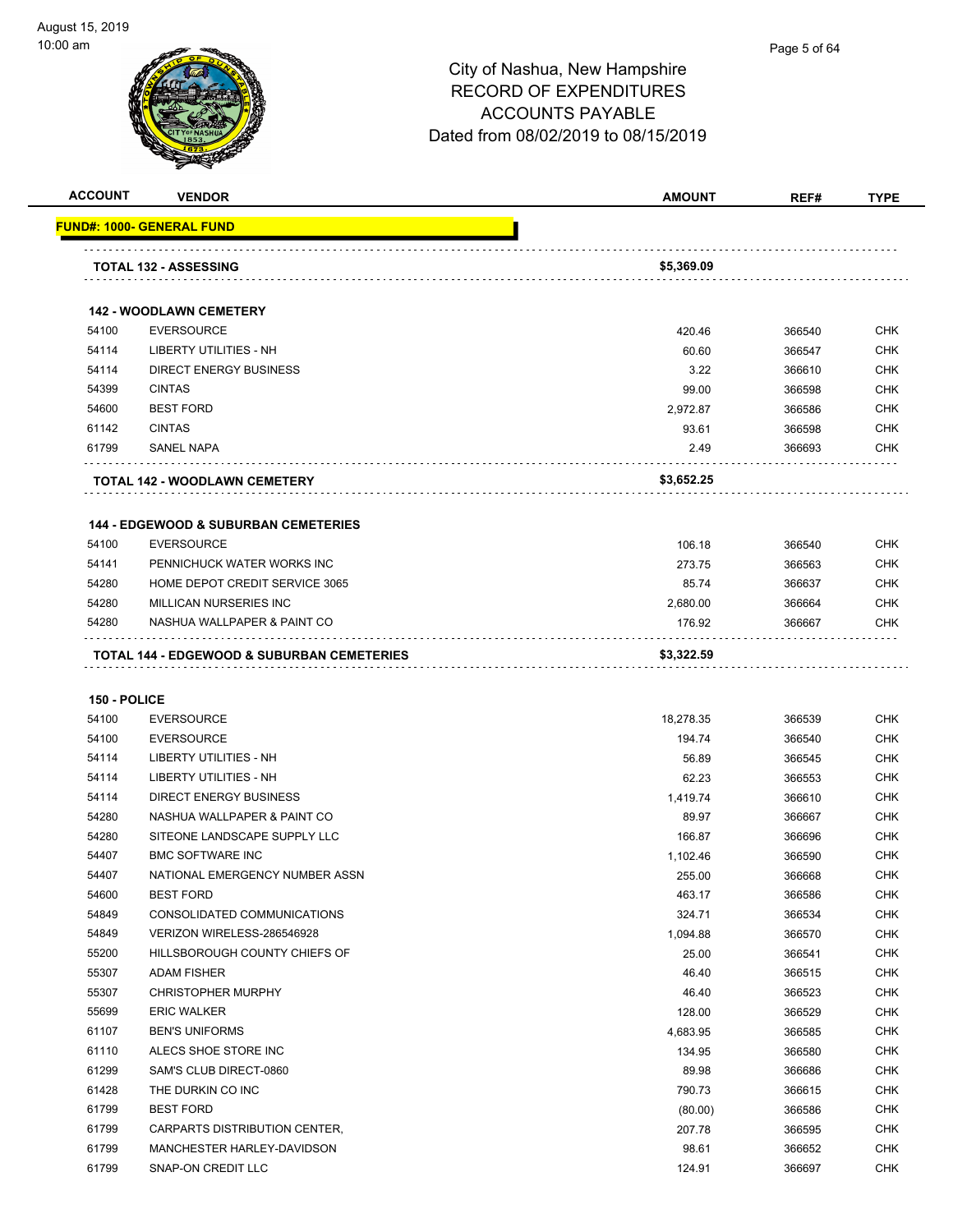

#### Page 6 of 64

## City of Nashua, New Hampshire RECORD OF EXPENDITURES ACCOUNTS PAYABLE Dated from 08/02/2019 to 08/15/2019

| <b>ACCOUNT</b>    | <b>VENDOR</b>                          | <b>AMOUNT</b> | REF#   | <b>TYPE</b> |
|-------------------|----------------------------------------|---------------|--------|-------------|
|                   | <b>FUND#: 1000- GENERAL FUND</b>       |               |        |             |
|                   | <b>TOTAL 150 - POLICE</b>              | \$29,805.72   |        |             |
| <b>152 - FIRE</b> |                                        |               |        |             |
| 54100             | <b>EVERSOURCE</b>                      | 11,274.39     | 366540 | <b>CHK</b>  |
| 54114             | <b>LIBERTY UTILITIES - NH</b>          | 73.86         | 366463 | <b>CHK</b>  |
| 54114             | <b>LIBERTY UTILITIES - NH</b>          | 81.11         | 366464 | <b>CHK</b>  |
| 54114             | LIBERTY UTILITIES - NH                 | 436.18        | 366543 | <b>CHK</b>  |
| 54114             | <b>LIBERTY UTILITIES - NH</b>          | 94.67         | 366544 | <b>CHK</b>  |
| 54114             | <b>LIBERTY UTILITIES - NH</b>          | 102.76        | 366555 | <b>CHK</b>  |
| 54114             | <b>DIRECT ENERGY BUSINESS</b>          | 392.56        | 366610 | <b>CHK</b>  |
| 54141             | PENNICHUCK WATER WORKS INC             | 270.14        | 366563 | <b>CHK</b>  |
| 54243             | AE MECHANICAL INC                      | 695.93        | 366577 | <b>CHK</b>  |
| 54280             | BK SYSTEMS INC                         | 506.00        | 366588 | <b>CHK</b>  |
| 54487             | <b>CUSTOM COMPUTER SPECIALIST INC</b>  | 443.40        | 366604 | <b>CHK</b>  |
| 54600             | <b>FACTORY MOTOR PARTS</b>             | 569.87        | 156463 | <b>ACH</b>  |
| 54600             | SANEL AUTO PARTS CO                    | 23.71         | 366687 | <b>CHK</b>  |
| 54600             | SANEL NAPA                             | 352.21        | 366692 | <b>CHK</b>  |
| 55699             | TRUE BLUE CLEANERS                     | 61.50         | 366707 | <b>CHK</b>  |
| 61100             | AMAZON.COM LLC                         | 247.14        | 156462 | <b>ACH</b>  |
| 61100             | WB MASON CO INC                        | 181.06        | 366716 | <b>CHK</b>  |
| 61107             | ALECS SHOE STORE INC                   | 384.95        | 366580 | <b>CHK</b>  |
| 61428             | NEW ENGLAND PAPER & SUPPLY             | 500.97        | 366672 | <b>CHK</b>  |
| 61705             | <b>MAYNARD &amp; LESIEUR INC</b>       | 160.00        | 366654 | <b>CHK</b>  |
| 61799             | DONOVAN EQUIPMENT CO INC               | 3,715.00      | 366612 | <b>CHK</b>  |
| 61799             | LIBERTY INTNL TRUCKS OF NH LLC         | 318.68        | 366648 | <b>CHK</b>  |
| 61799             | NEW ENGLAND KENWORTH                   | 1,142.44      | 366670 | <b>CHK</b>  |
| 71432             | FIRE TECH & SAFETY OF NEW ENGL         | 1,825.00      | 366618 | <b>CHK</b>  |
| 71432             | FIREMATIC SUPPLY CO INC                | 1,376.00      | 366619 | <b>CHK</b>  |
|                   | <b>TOTAL 152 - FIRE</b>                | \$25,229.53   |        |             |
|                   |                                        |               |        |             |
|                   | <b>153 - BUILDING INSPECTION</b>       |               |        |             |
| 55307             | <b>TIMOTHY DUPONT</b>                  | 357.86        | 366514 | <b>CHK</b>  |
| 55307             | <b>RUSS MARCUM</b>                     | 324.68        | 366520 | <b>CHK</b>  |
| 55307             | DAWN MICHAUD                           | 219.82        | 366522 | <b>CHK</b>  |
| 55307             | <b>JEFFREY RICHARD</b><br>.            | 299.86        | 366528 | <b>CHK</b>  |
|                   | <b>TOTAL 153 - BUILDING INSPECTION</b> | \$1,202.22    |        |             |
|                   | <b>155 - CODE ENFORCEMENT</b>          |               |        |             |
| 55307             | <b>NELSON ORTEGA</b>                   | 207.64        | 366525 | CHK         |
|                   | <b>TOTAL 155 - CODE ENFORCEMENT</b>    | \$207.64      |        |             |
|                   | <b>157 - CITYWIDE COMMUNICATIONS</b>   |               |        |             |
| 54100             | <b>EVERSOURCE</b>                      | 809.78        | 366540 | CHK         |
|                   |                                        |               |        |             |

**TOTAL 157 - CITYWIDE COMMUNICATIONS \$809.78**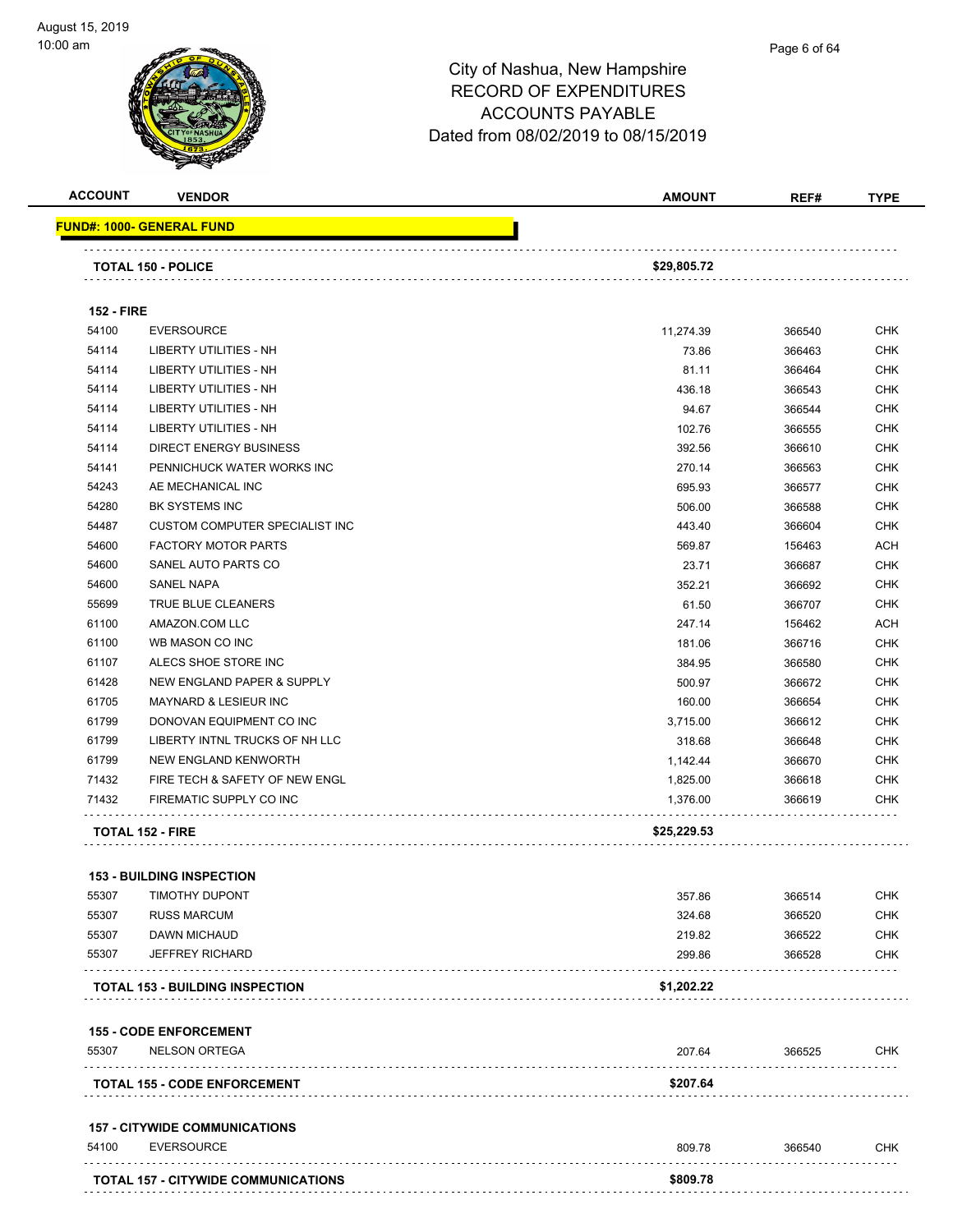| <b>ACCOUNT</b> | <b>VENDOR</b>                                   | <b>AMOUNT</b> | REF#   | <b>TYPE</b> |
|----------------|-------------------------------------------------|---------------|--------|-------------|
|                | <u> FUND#: 1000- GENERAL FUND</u>               |               |        |             |
|                | <b>159 - HYDRANT FEES-FIRE PROTECTION</b>       |               |        |             |
| 54835          | PENNICHUCK WATER WORKS INC                      | 246,040.46    | 366563 | CHK         |
|                | <b>TOTAL 159 - HYDRANT FEES-FIRE PROTECTION</b> | \$246,040.46  |        |             |
|                |                                                 |               |        |             |
|                | <b>160 - PW-ADMIN &amp; ENGINEERING</b>         |               |        |             |
| 54114          | <b>DIRECT ENERGY BUSINESS</b>                   | 0.57          | 366610 | <b>CHK</b>  |
| 54141          | PENNICHUCK WATER WORKS INC                      | 83.09         | 366563 | <b>CHK</b>  |
| 54280          | F W WEBB COMPANY                                | 306.63        | 366616 | <b>CHK</b>  |
| 55607          | UNITED PARCEL SERVICE                           | 4.18          | 366567 | <b>CHK</b>  |
| 55699          | LFRT CLEANING SERVICES INC                      | 665.00        | 366647 | <b>CHK</b>  |
| 61100          | AMAZON.COM LLC                                  | 78.95         | 156462 | ACH         |
| 61100          | WB MASON CO INC                                 | 146.08        | 366716 | CHK         |
|                | TOTAL 160 - PW-ADMIN & ENGINEERING              | \$1,284.50    |        |             |
| 161 - STREETS  |                                                 |               |        |             |
| 54100          | <b>EVERSOURCE</b>                               | 937.35        | 366462 | <b>CHK</b>  |
| 54100          | <b>EVERSOURCE</b>                               | 5,228.28      | 366540 | <b>CHK</b>  |
| 54141          | PENNICHUCK WATER WORKS INC                      | 652.23        | 366563 | <b>CHK</b>  |
| 54200          | LFRT CLEANING SERVICES INC                      | 855.00        | 366647 | <b>CHK</b>  |
| 54600          | <b>BEST FORD</b>                                | 407.19        | 366586 | <b>CHK</b>  |
| 54600          | CARPARTS DISTRIBUTION CENTER,                   | 372.52        | 366595 | <b>CHK</b>  |
| 54600          | DONOVAN EQUIPMENT CO INC                        |               |        | <b>CHK</b>  |
|                |                                                 | 643.75        | 366612 |             |
| 54600          | DONOVAN SPRING CO INC                           | 698.40        | 366613 | <b>CHK</b>  |
| 54600          | <b>FASTENAL CO</b>                              | 133.67        | 366617 | <b>CHK</b>  |
| 54600          | HOWARD P FAIRFIELD LLC                          | 329.46        | 366638 | <b>CHK</b>  |
| 54600          | LIBERTY INTNL TRUCKS OF NH LLC                  | 2,263.73      | 366648 | <b>CHK</b>  |
| 54600          | MACMULKIN CHEVROLET INC                         | 747.44        | 366651 | <b>CHK</b>  |
| 54600          | MERRIMACK AUTO CENTER-NASHUA                    | 59.00         | 366663 | <b>CHK</b>  |
| 54600          | NEW ENGLAND KENWORTH                            | 54.11         | 366671 | <b>CHK</b>  |
| 54600          | RELIABLE EQUIPMENT LLC                          | 2.28          | 366684 | <b>CHK</b>  |
| 54600          | SANEL NAPA                                      | 921.06        | 366691 | <b>CHK</b>  |
| 54600          | TENNANT SALES & SERVICE CO                      | 641.20        | 366705 | <b>CHK</b>  |
| 55118          | VERIZON WIRELESS 242253167                      | 160.04        | 366572 | <b>CHK</b>  |
| 61100          | NASHUA WALLPAPER & PAINT CO                     | 16.99         | 366667 | <b>CHK</b>  |
| 61107          | ALECS SHOE STORE INC                            | 110.00        | 366580 | <b>CHK</b>  |
| 61107          | UNIFIRST CORPORATION                            | 368.72        | 366709 | <b>CHK</b>  |
| 61299          | <b>CRYSTAL ROCK</b>                             | 26.53         | 366535 | <b>CHK</b>  |
| 61299          | NASHUA WALLPAPER & PAINT CO                     | 35.17         | 366667 | <b>CHK</b>  |
| 61299          | USP OF NEW ENGLAND                              | 120.00        | 366712 | <b>CHK</b>  |
| 61300          | DENNIS K BURKE INC                              | 12,570.00     | 366608 | <b>CHK</b>  |
| 61307          | SHATTUCK MALONE OIL CO                          | 18,548.27     | 366566 | <b>CHK</b>  |
| 61507          | <b>BROX INDUSTRIES INC</b>                      | 95.31         | 366592 | <b>CHK</b>  |
| 61705          | DC TIRE LLC                                     | 3,348.00      | 366607 | <b>CHK</b>  |
| 61705          | MAYNARD & LESIEUR INC                           | 174.30        | 366656 | <b>CHK</b>  |
| 61705          | <b>MAYNARD &amp; LESIEUR INC</b>                | 236.50        | 366657 | <b>CHK</b>  |
| 71999          | LIBERTY INTNL TRUCKS OF NH LLC                  | 1,197.00      | 366648 | <b>CHK</b>  |
|                |                                                 |               |        |             |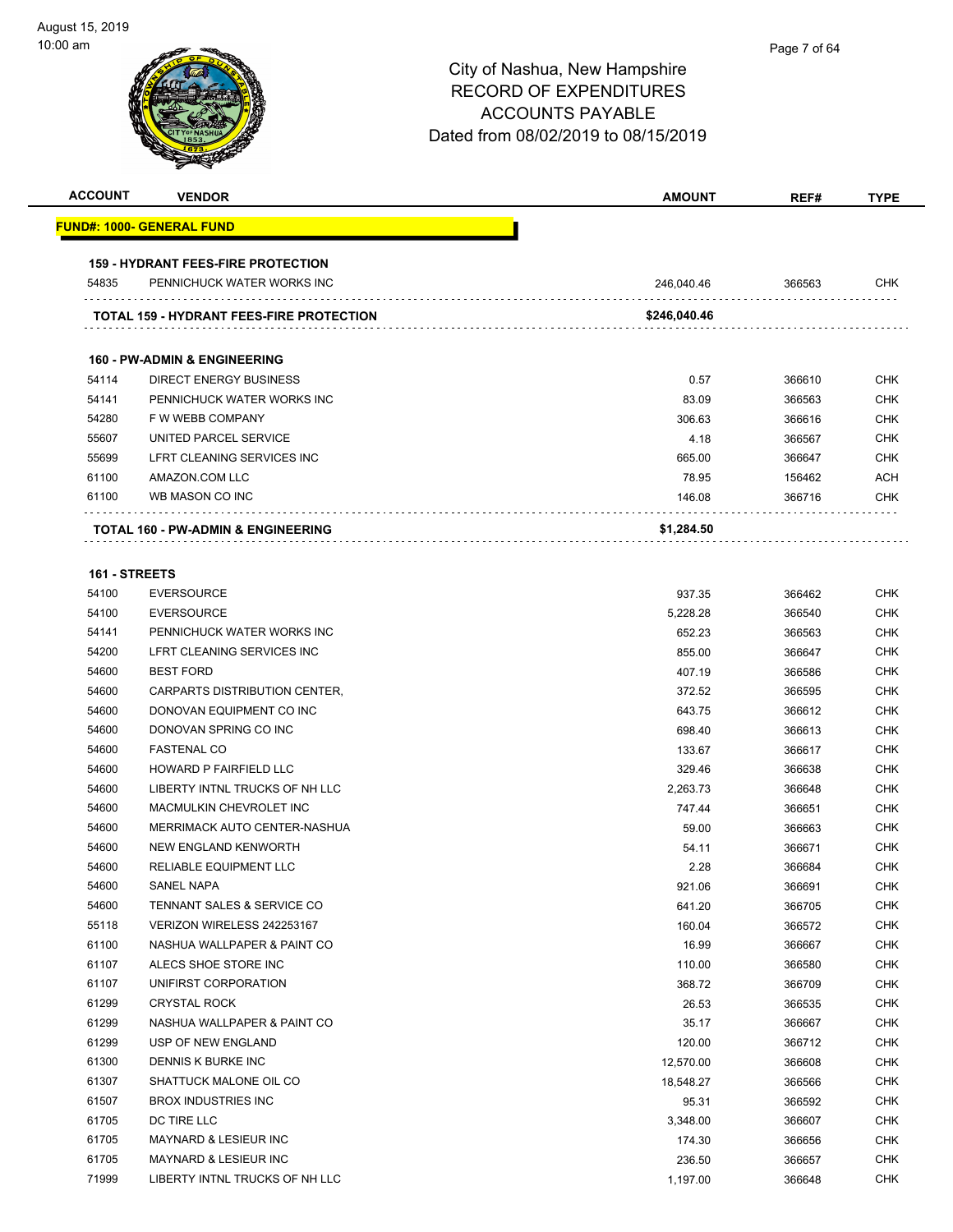

#### Page 8 of 64

| <b>ACCOUNT</b> | <b>VENDOR</b>                               | <b>AMOUNT</b> | REF#   | <b>TYPE</b> |
|----------------|---------------------------------------------|---------------|--------|-------------|
|                | <u> FUND#: 1000- GENERAL FUND</u>           |               |        |             |
|                |                                             |               |        |             |
|                | <b>TOTAL 161 - STREETS</b>                  | \$51,953.50   |        |             |
|                | <b>162 - STREET LIGHTING</b>                |               |        |             |
| 54100          | <b>EVERSOURCE</b>                           | 431.23        | 366462 | <b>CHK</b>  |
| 54100          | <b>EVERSOURCE</b>                           | 33.98         | 366540 | <b>CHK</b>  |
|                | <b>TOTAL 162 - STREET LIGHTING</b>          | \$465.21      |        |             |
|                | <b>166 - PARKING OPERATIONS</b>             |               |        |             |
| 54100          | <b>EVERSOURCE</b>                           | 293.61        | 366462 | <b>CHK</b>  |
| 54280          | GAGNONS ELECTRICAL SERVICE INC              | 2,854.89      | 366622 | <b>CHK</b>  |
| 54280          | NASHUA WALLPAPER & PAINT CO                 | 94.29         | 366667 | <b>CHK</b>  |
| 54600          | NASHUA OUTDOOR POWER EQUIPMENT              | 855.44        | 366666 | <b>CHK</b>  |
| 61299          | NASHUA WALLPAPER & PAINT CO                 | 47.49         | 366667 | <b>CHK</b>  |
| 61428          | NEW ENGLAND PAPER & SUPPLY                  | 219.71        | 366672 | CHK         |
|                | <b>TOTAL 166 - PARKING OPERATIONS</b>       | \$4,365.43    |        |             |
|                | <b>170 - HYDROELECTRIC OPERATIONS</b>       |               |        |             |
| 54100          | <b>EVERSOURCE</b>                           | 26.18         | 366462 | <b>CHK</b>  |
| 54100          | EVERSOUCE-POWER SUPPLY                      | 289.71        | 366536 | <b>CHK</b>  |
| 54221          | WASTE MANAGMENT OF                          | 277.20        | 366574 | <b>CHK</b>  |
| 55109          | CONSOLIDATED COMMUNICATIONS                 | 120.65        | 366534 | СНК         |
|                | <b>TOTAL 170 - HYDROELECTRIC OPERATIONS</b> | \$713.74      |        |             |
|                | <b>171 - COMMUNITY SERVICES</b>             |               |        |             |
| 54141          | PENNICHUCK WATER WORKS INC                  | 105.84        | 366563 | CHK         |
|                | <b>TOTAL 171 - COMMUNITY SERVICES</b>       | \$105.84      |        |             |
|                | <b>172 - COMMUNITY HEALTH</b>               |               |        |             |
| 55307          | KIMBERLY BERNARD                            | 67.05         | 366518 | <b>CHK</b>  |
| 55307          | SASCHA POTZKA                               | 1.74          | 366527 | <b>CHK</b>  |
| 55400          | JSI RESEARCH & TRAINING /                   | 240.00        | 366542 | <b>CHK</b>  |
| 55699          | AXIOM SYSTEMS INC                           | 162.00        | 366531 | <b>CHK</b>  |
| 61135          | POSITIVE PROMOTIONS INC                     | 1,058.29      | 366682 | <b>CHK</b>  |
| 61142          | NH MEDICAL DENTAL SUPPLY LLC                | 251.80        | 366674 | <b>CHK</b>  |
|                | <b>TOTAL 172 - COMMUNITY HEALTH</b>         | \$1,780.88    |        |             |
|                | <b>173 - ENVIRONMENTAL HEALTH</b>           |               |        |             |
| 55100          | VERIZON WIRELESS-642274605                  | 120.03        | 366573 | <b>CHK</b>  |
|                |                                             |               |        |             |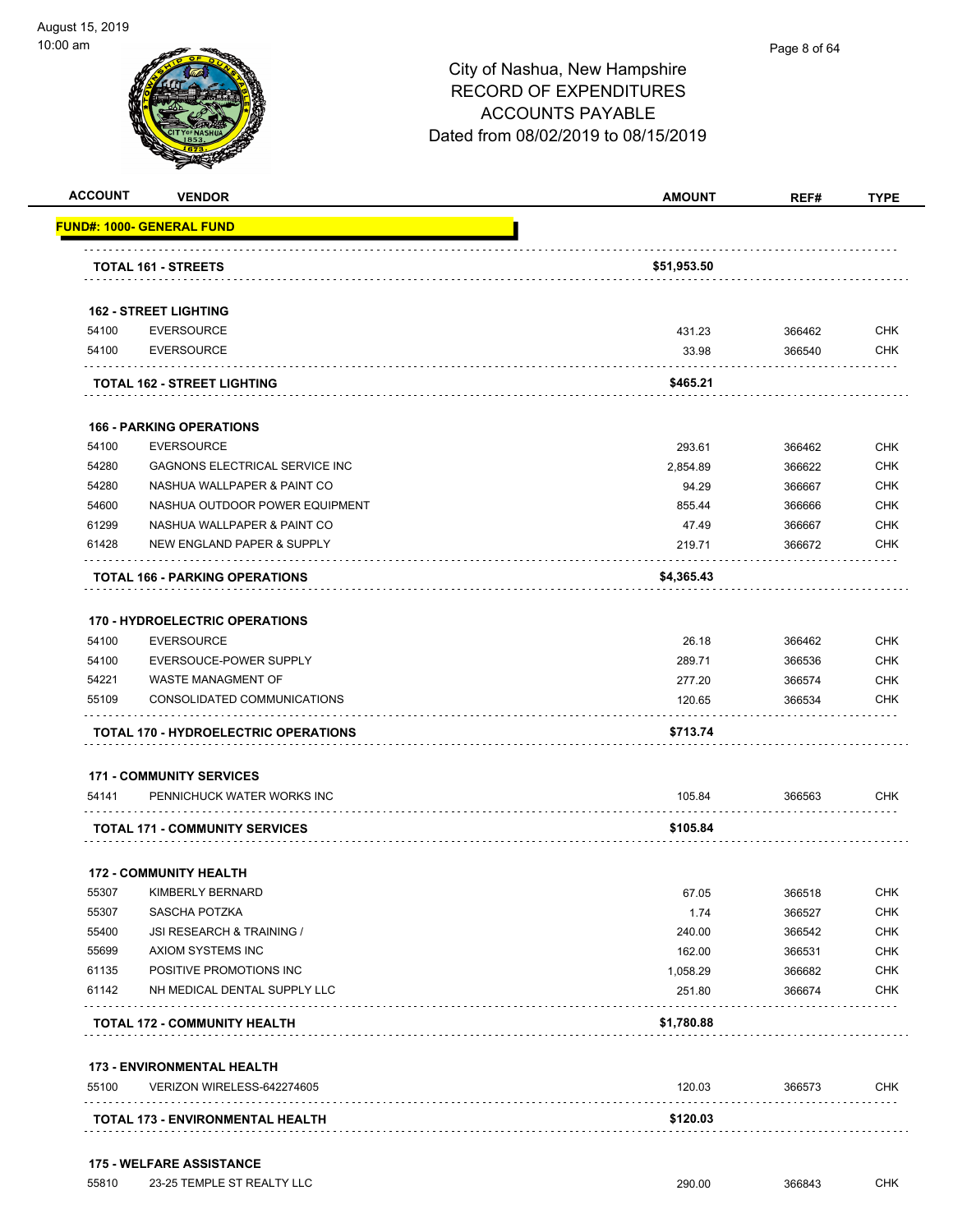| <b>ACCOUNT</b> | <b>VENDOR</b>                         | <b>AMOUNT</b> | REF#   | TYPE       |
|----------------|---------------------------------------|---------------|--------|------------|
|                | <u> FUND#: 1000- GENERAL FUND</u>     |               |        |            |
|                |                                       |               |        |            |
|                | <b>175 - WELFARE ASSISTANCE</b>       |               |        |            |
| 55810          | <b>ARMAND DENIS</b>                   | 473.44        | 366844 | <b>CHK</b> |
| 55810          | <b>COTTON MILL SQUARE</b>             | 1,350.00      | 366845 | <b>CHK</b> |
| 55810          | HINCH CROWLEY REALTY ASSOC            | 795.00        | 366846 | <b>CHK</b> |
| 55810          | <b>VERONIQUE TURCOTTE</b>             | 1,250.00      | 366847 | <b>CHK</b> |
| 55814          | <b>EVERSOURCE</b>                     | 452.96        | 366841 | <b>CHK</b> |
| 55814          | <b>LIBERTY UTILITIES</b>              | 321.69        | 366842 | <b>CHK</b> |
|                | <b>TOTAL 175 - WELFARE ASSISTANCE</b> | \$4,933.09    |        |            |
|                |                                       |               |        |            |
|                | <b>177 - PARKS &amp; RECREATION</b>   |               |        |            |
| 54100          | <b>EVERSOURCE</b>                     | 9,415.42      | 366462 | <b>CHK</b> |
| 54100          | EVERSOUCE-POWER SUPPLY                | 2,631.23      | 366538 | <b>CHK</b> |
| 54100          | <b>EVERSOURCE</b>                     | 32.04         | 366540 | <b>CHK</b> |
| 54114          | LIBERTY UTILITIES - NH                | 65.43         | 366554 | <b>CHK</b> |
| 54114          | <b>DIRECT ENERGY BUSINESS</b>         | 5.91          | 366610 | <b>CHK</b> |
| 54141          | PENNICHUCK WATER WORKS INC            | 4,276.79      | 366563 | <b>CHK</b> |
| 54280          | AFFILIATED HVAC SERVICES LLC          | 1.745.00      | 366578 | <b>CHK</b> |
| 54280          | ASAP FIRE & SAFETY CORP               | 89.00         | 366583 | <b>CHK</b> |
| 54280          | F W WEBB COMPANY                      | 784.55        | 366616 | <b>CHK</b> |
| 54280          | <b>FASTENAL CO</b>                    | 27.54         | 366617 | <b>CHK</b> |
| 54280          | GATE CITY FENCE CO INC                | 141.85        | 366623 | <b>CHK</b> |
| 54280          | <b>HAJOCA CORPORATION</b>             | 59.98         | 366630 | <b>CHK</b> |
| 54280          | HARRY W WELLS & SONS INC              | 1,173.20      | 366632 | <b>CHK</b> |
| 54280          | JOHNSONS ELECTRIC INC                 | 194.30        | 366644 | <b>CHK</b> |
| 54280          | LFRT CLEANING SERVICES INC            | 300.00        | 366647 | <b>CHK</b> |
| 54280          | M & M ELECTRICAL SUPPLY CO INC        | 31.80         | 366650 | <b>CHK</b> |
| 54280          | NASHUA WALLPAPER & PAINT CO           | 794.82        | 366667 | <b>CHK</b> |
| 54280          | P & L LANDSCAPING LLC                 | 432.00        | 366676 | <b>CHK</b> |
| 54280          | SITEONE LANDSCAPE SUPPLY LLC          | 76.62         | 366696 | <b>CHK</b> |
| 54487          | HK POWERSPORTS-HOOKSETT               | 128.13        | 366636 | <b>CHK</b> |
| 54600          | <b>SANEL NAPA</b>                     | 71.98         | 366688 | <b>CHK</b> |
| 54821          | UNITED SITE SERVICES NORTHEAST        | 604.67        | 366710 | <b>CHK</b> |
| 55200          | NAT'L RECREATION & PARK ASSOC         | 65.00         | 366559 | <b>CHK</b> |
| 55654          | NEW LEGACY SWING BAND                 | 800.00        | 366673 | <b>CHK</b> |
| 55654          | <b>SWANK MOTION PICTURES</b>          | 693.00        | 366703 | <b>CHK</b> |
| 61114          | AMAZON.COM LLC                        | 260.76        | 156462 | <b>ACH</b> |
| 61300          | DENNIS K BURKE INC                    | 632.48        | 366608 | <b>CHK</b> |
| 61705          | MAYNARD & LESIEUR INC                 | 1,195.18      | 366655 | <b>CHK</b> |
| 61799          | <b>FACTORY MOTOR PARTS</b>            | 145.10        | 156463 | <b>ACH</b> |
| 61799          | CARPARTS DISTRIBUTION CENTER,         | 67.67         | 366595 | <b>CHK</b> |
| 61799          | <b>D &amp; R TOWING INC</b>           | 135.00        | 366605 | <b>CHK</b> |
| 61799          | LIBERTY INTNL TRUCKS OF NH LLC        | 2,953.15      | 366648 | <b>CHK</b> |
| 61799          | NASHUA OUTDOOR POWER EQUIPMENT        | 235.80        | 366666 | <b>CHK</b> |
| 61799          | SANEL NAPA                            | 77.99         | 366688 | <b>CHK</b> |
| 61799          | SANEL NAPA                            | 72.74         | 366691 | <b>CHK</b> |
| 61799          | <b>TEXTRAIL TRAILER PARTS</b>         | 42.08         | 366706 | <b>CHK</b> |
|                |                                       |               |        |            |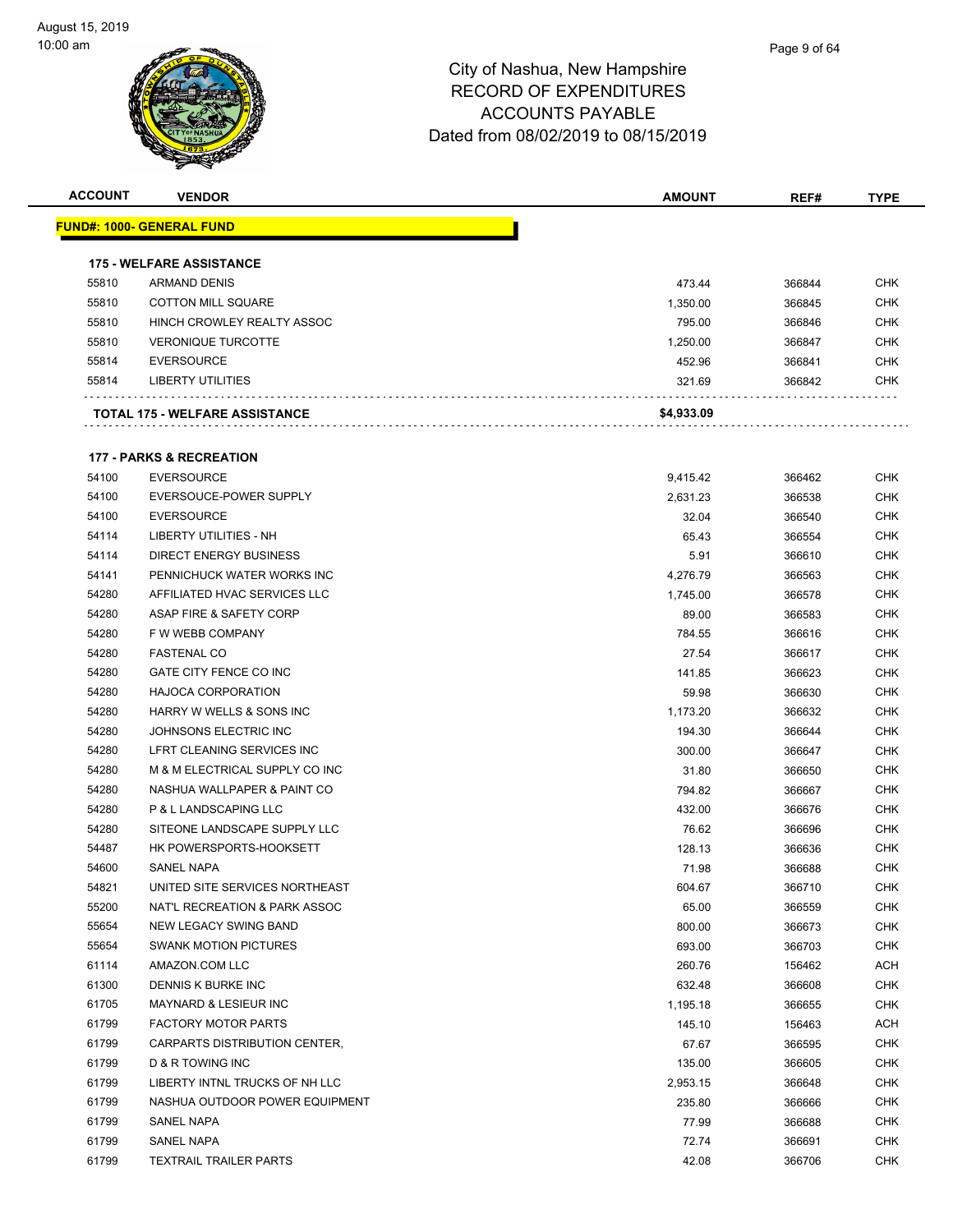#### Page 10 of 64

| <b>ACCOUNT</b>      | <b>VENDOR</b>                             | <b>AMOUNT</b>   | REF#             | <b>TYPE</b>       |
|---------------------|-------------------------------------------|-----------------|------------------|-------------------|
|                     | <b>FUND#: 1000- GENERAL FUND</b>          |                 |                  |                   |
|                     |                                           |                 |                  |                   |
|                     | <b>TOTAL 177 - PARKS &amp; RECREATION</b> | \$30,458.21     |                  |                   |
| 179 - LIBRARY       |                                           |                 |                  |                   |
| 54100               | EVERSOUCE-POWER SUPPLY                    | 7,957.04        | 366537           | <b>CHK</b>        |
| 54243               | PALMER & SICARD INC                       | 450.00          | 366677           | <b>CHK</b>        |
| 54280               | JP PEST SERVICES INC                      | 114.00          | 366646           | CHK               |
| 54280               | PERMA LINE CORP OF NEW ENGLAND            | 381.24          | 366679           | <b>CHK</b>        |
| 55200               | ALA AMERICAN LIBRARY ASSOC                | 240.00          | 366530           | <b>CHK</b>        |
| 61100               | WB MASON CO INC                           | 495.20          | 366716           | <b>CHK</b>        |
| 61299               | AMAZON.COM LLC                            | 271.10          | 156462           | <b>ACH</b>        |
| 61299               | THE LIBRARY STORE                         | 522.27          | 366649           | <b>CHK</b>        |
| 61807               | AMAZON.COM LLC                            | 66.94           | 156462           | <b>ACH</b>        |
| 61807               | <b>BAKER &amp; TAYLOR</b>                 | 212.37          | 366584           | <b>CHK</b>        |
| 61807               | <b>INGRAM LIBRARY SERVICES</b>            | 2,286.11        | 366642           | <b>CHK</b>        |
| 61814               | <b>BLACKSTONE PUBLISHING</b>              | 70.00           | 366589           | <b>CHK</b>        |
| 68322               | AMAZON.COM LLC                            | 69.34           | 156462           | <b>ACH</b>        |
| 68322               | <b>GREGORY C NEWTON</b>                   | 150.00          | 366524           | <b>CHK</b>        |
| 68322               |                                           |                 |                  | <b>CHK</b>        |
|                     | OTC BRANDS INC                            | 155.35          | 366562           |                   |
|                     | <b>TOTAL 179 - LIBRARY</b>                | \$13,440.96     |                  |                   |
| 61100<br>61650      | WB MASON CO INC<br>WB MASON CO INC        | 225.96<br>29.03 | 366716<br>366716 | CHK<br><b>CHK</b> |
|                     | TOTAL 181 - COMMUNITY DEVELOPMENT         | \$254.99        |                  |                   |
|                     | <b>182 - PLANNING AND ZONING</b>          |                 |                  |                   |
| 55307               | DONALD SCOTT MCPHIE                       | 61.48           | 366521           | CHK               |
|                     |                                           |                 |                  |                   |
|                     | TOTAL 182 - PLANNING AND ZONING           | \$61.48         |                  |                   |
|                     | <b>183 - ECONOMIC DEVELOPMENT</b>         |                 |                  |                   |
| 55200               | NASHUA MILLYARD ASSOC INC                 | 373.13          | 366665           | <b>CHK</b>        |
| 55514               | DEPARTMENT OF TREASURY                    | 600.00          | 366469           | <b>CHK</b>        |
|                     | <b>TOTAL 183 - ECONOMIC DEVELOPMENT</b>   | \$973.13        |                  |                   |
|                     |                                           |                 |                  |                   |
| <b>191 - SCHOOL</b> |                                           |                 |                  |                   |
| 53614               | AMY MCCARTNEY                             | 4,879.00        | 366731           | <b>CHK</b>        |
| 53614               | <b>CLARK ASSOC</b>                        | 16,854.90       | 366750           | <b>CHK</b>        |
| 53628               | STATE OF NH CRIMINAL RECORDS              | 482.50          | 366725           | <b>CHK</b>        |
| 53628               | STATE OF NH CRIMINAL RECORDS              | 482.50          | 366726           | <b>CHK</b>        |
| 53628               | STATE OF NH CRIMINAL RECORDS              | 386.00          | 366727           | <b>CHK</b>        |
| 53628               | ASAP FIRE & SAFETY CORP                   | 972.50          | 366733           | <b>CHK</b>        |
| 53628               | <b>CCS PRESENTATION SYSTEMS</b>           | 2,093.00        | 366748           | <b>CHK</b>        |
| 53628               | DTS COMMUNICATIONS LLC                    | 1,564.43        | 366762           | <b>CHK</b>        |
| 53628               | MSB CONSULTING GROUP LLC                  | 1,264.87        | 366799           | <b>CHK</b>        |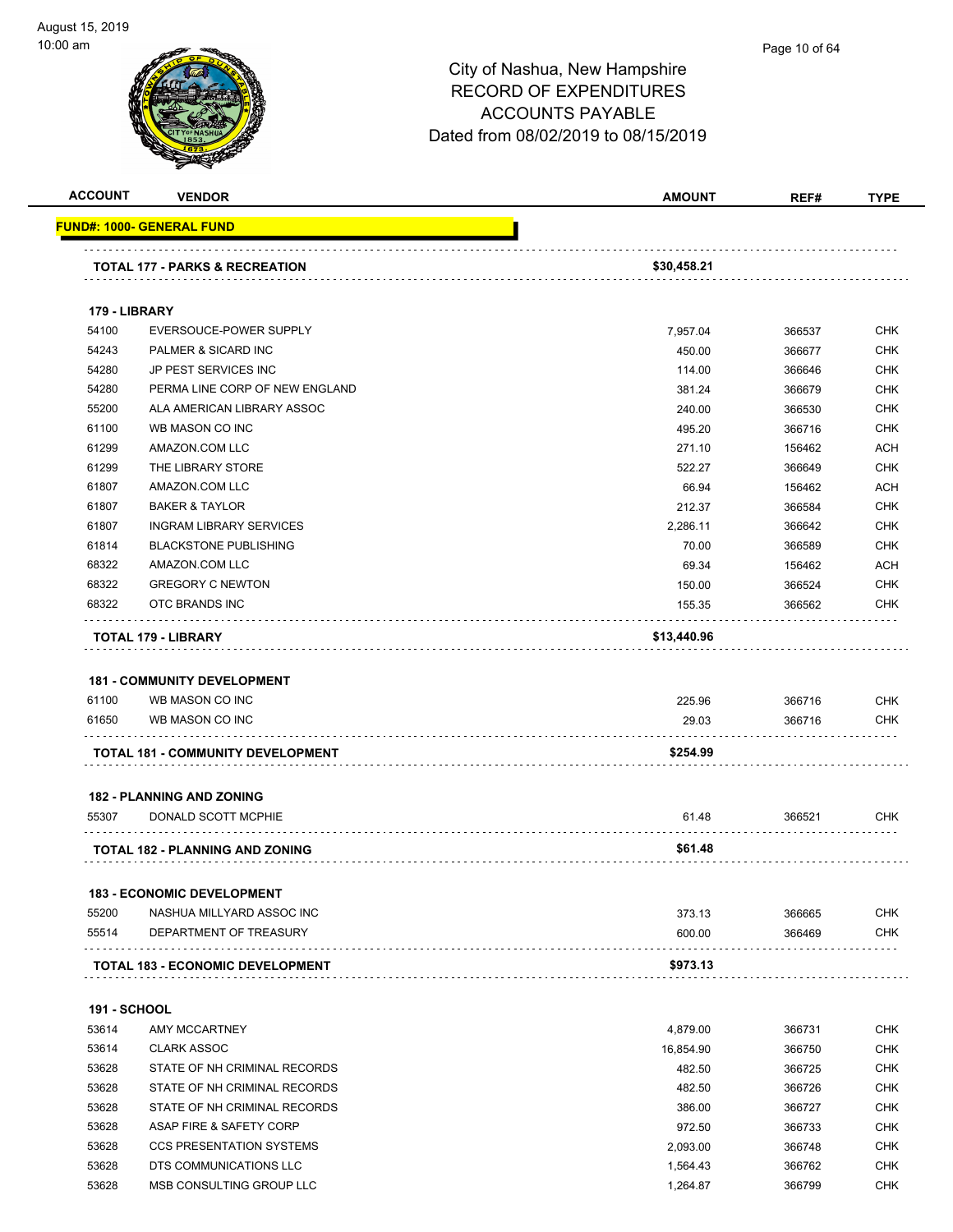

#### Page 11 of 64

| <b>ACCOUNT</b>      | <b>VENDOR</b>                            | <b>AMOUNT</b> | REF#   | TYPE       |
|---------------------|------------------------------------------|---------------|--------|------------|
|                     | <b>FUND#: 1000- GENERAL FUND</b>         |               |        |            |
|                     |                                          |               |        |            |
| <b>191 - SCHOOL</b> |                                          |               |        |            |
| 53628               | YMCA OF GREATER NASHUA                   | 7,921.75      | 366824 | CHK        |
| 54100               | <b>EVERSOURCE</b>                        | 33,328.30     | 366721 | <b>CHK</b> |
| 54114               | <b>LIBERTY UTILITIES</b>                 | 1,770.74      | 366723 | <b>CHK</b> |
| 54114               | <b>DIRECT ENERGY BUSINESS</b>            | 488.24        | 366759 | <b>CHK</b> |
| 54243               | TRANE U.S. INC                           | (2,230.51)    | 366817 | CHK        |
| 54280               | <b>BELLETETES INC</b>                    | 463.80        | 366738 | <b>CHK</b> |
| 54600               | <b>MAYNARD &amp; LESIEUR INC</b>         | 235.40        | 366792 | <b>CHK</b> |
| 54600               | <b>SANEL NAPA</b>                        | 188.47        | 366807 | <b>CHK</b> |
| 54899               | <b>BRADY SULLIVAN</b>                    | 646.06        | 156473 | ACH        |
| 54899               | SNHU ARENA / SMG                         | 9,035.60      | 366811 | <b>CHK</b> |
| 55109               | CONSOLIDATED COMMUNICATIONS              | 881.70        | 366534 | <b>CHK</b> |
| 55109               | CONSOLIDATED COMMUNICATIONS              | 37.62         | 366720 | CHK        |
| 55200               | <b>ASCD</b>                              | 148.00        | 366734 | CHK        |
| 55300               | AMANDA BASTONI                           | 135.72        | 366737 | <b>CHK</b> |
| 55307               | DANIEL ALEXANDER                         | 71.20         | 366730 | <b>CHK</b> |
| 55307               | <b>MARCIA BAGLEY</b>                     | 57.13         | 366735 | CHK        |
| 55307               | <b>LISA GINGRAS</b>                      | 199.71        | 366774 | <b>CHK</b> |
| 55307               | <b>ASHLEY ODIERNO</b>                    | 168.20        | 366803 | <b>CHK</b> |
| 55307               | <b>JESSICA WOJCIK</b>                    | 15.08         | 366822 | <b>CHK</b> |
| 55400               | SCHOOLLAW.COM                            | 525.00        | 366809 | <b>CHK</b> |
| 55600               | THE COPY SHOP                            | 1,110.00      | 366754 | CHK        |
| 55600               | US POSTAL SERVICES                       | 1,379.00      | 366873 | <b>CHK</b> |
| 55607               | RESERVE ACCOUNT                          | 1,500.00      | 366724 | <b>CHK</b> |
| 55642               | LINDA A MCCARTHY                         | 136.00        | 366793 | <b>CHK</b> |
| 55690               | YMCA OF GREATER NASHUA                   | 2,310.00      | 366824 | <b>CHK</b> |
| 55691               | <b>BRAD CANFIELD</b>                     | 1,044.00      | 366744 | <b>CHK</b> |
| 55694               | <b>HUDSON SCHOOL DISTRICT</b>            | 15,308.26     | 366722 | CHK        |
| 55694               | <b>VERMONT PERMANENCY INITIATIVE</b>     | 3,121.86      | 366728 | <b>CHK</b> |
| 55694               | <b>BOOTHBY THERAPY SERVICES LLC</b>      | 420.00        | 366742 | <b>CHK</b> |
| 55694               | <b>CEDARCREST INC</b>                    | 3,934.16      | 366749 | <b>CHK</b> |
| 55694               | CONTOOCOOK VALLEY SCHOOL DISTR           | 7,858.25      | 366752 | <b>CHK</b> |
| 55694               | CROTCHED MOUNTAIN REHAB CTR              | 23,363.80     | 366756 | CHK        |
| 55694               | DEVEREUX FOUNDATION                      | 33,964.20     | 366758 | CHK        |
| 55694               | DOCTOR FRANKLIN PERKINS SCH              | 11,088.42     | 366761 | CHK        |
| 55694               | EASTER SEALS OF NEW HAMPSHIRE            | 15,738.26     | 366763 | <b>CHK</b> |
| 55694               | EVERGREEN CENTER INC                     | 41,965.20     | 366764 | CHK        |
| 55694               | <b>HIGH MOWING SCHOOL</b>                | 13,266.89     | 366779 | CHK        |
| 55694               | HILLCREST EDUCATIONAL CENTERS            | 4,848.04      | 366780 | <b>CHK</b> |
| 55694               | LANDMARK SCHOOL OUTREACH PROG            | 8,538.75      | 366786 | <b>CHK</b> |
| 55694               | LIGHTHOUSE SCHOOL INC                    | 60,375.84     | 366787 | <b>CHK</b> |
| 55694               | MELMARK NEW ENGLAND                      | 41,443.73     | 366797 | <b>CHK</b> |
| 55694               | MOUNT PROSPECT ACADEMY INC               | 30,402.90     | 366798 | CHK        |
| 55694               | NASHOBA LEARNING GROUP                   | 16,060.78     | 366800 | CHK        |
| 55694               | NFI NORTH INC                            | 1,324.80      | 366801 | CHK        |
| 55694               | <b>REGIONAL SERVICES &amp; EDUCATION</b> | 5,613.36      | 366806 | CHK        |
| 55694               | SPAULDING YOUTH CTR                      | 24,342.51     | 366812 | CHK        |
| 55694               | ST ANNS HOME INC                         | 15,761.10     | 366814 | CHK        |
| 55694               | WINDHAM ACADEMY                          | 1,105.00      | 366821 | <b>CHK</b> |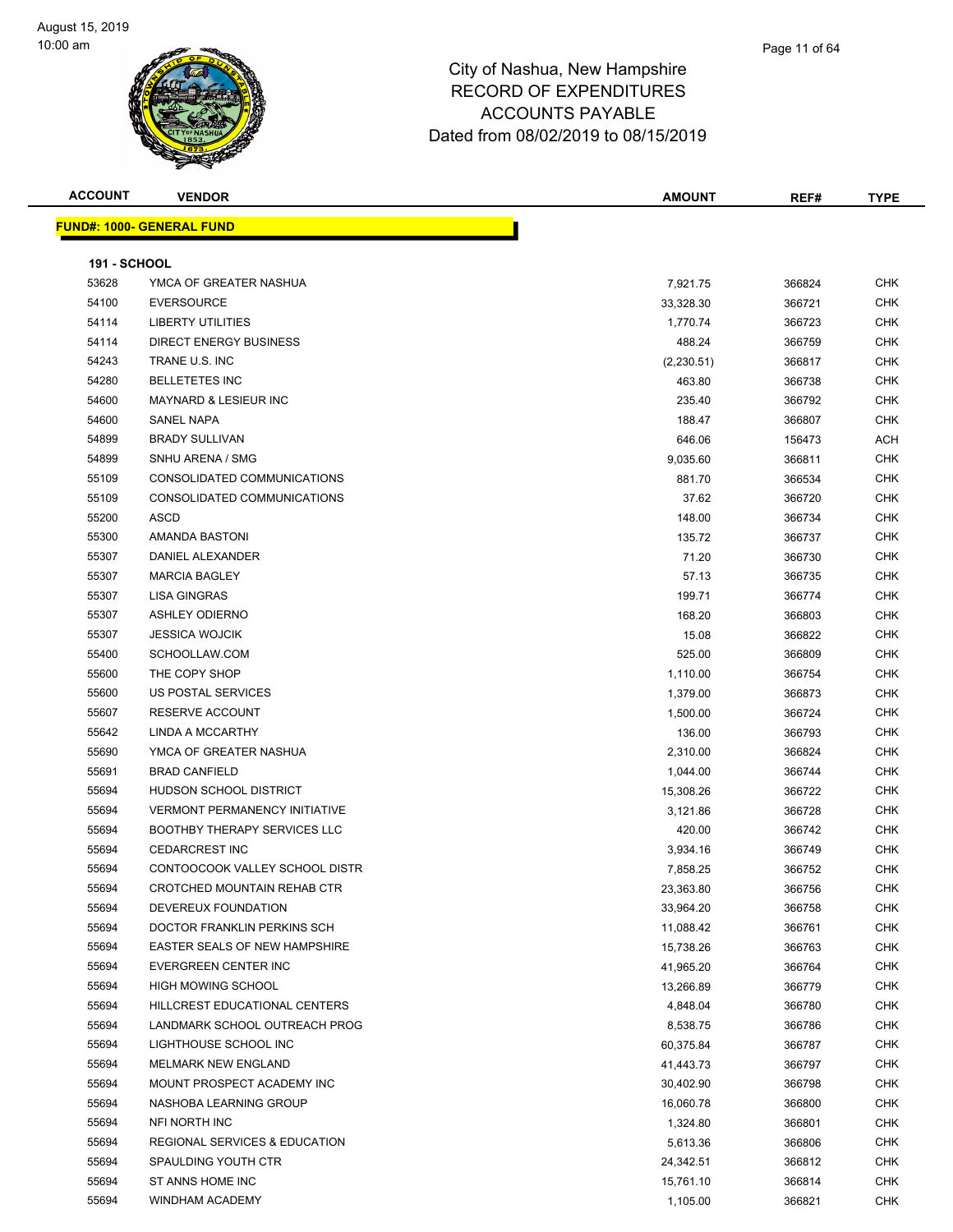#### Page 12 of 64

### City of Nashua, New Hampshire RECORD OF EXPENDITURES ACCOUNTS PAYABLE Dated from 08/02/2019 to 08/15/2019

| <b>ACCOUNT</b>      | <b>VENDOR</b>                    | <b>AMOUNT</b> | REF#   | <b>TYPE</b> |
|---------------------|----------------------------------|---------------|--------|-------------|
|                     | <b>FUND#: 1000- GENERAL FUND</b> |               |        |             |
| <b>191 - SCHOOL</b> |                                  |               |        |             |
| 61100               | WB MASON CO INC                  | 153.18        | 366820 | <b>CHK</b>  |
| 61135               | <b>AMANDA BASTONI</b>            | 115.39        | 366737 | CHK         |
| 61135               | <b>BELLETETES INC</b>            | 72.86         | 366738 | <b>CHK</b>  |
| 61135               | <b>DEMCO</b>                     | 208.51        | 366757 | <b>CHK</b>  |
| 61135               | <b>ASHLEY GALAFASSI</b>          | 67.92         | 366770 | CHK         |
| 61135               | MARKET BASKET ACCT 2589096       | 112.28        | 366791 | <b>CHK</b>  |
| 61135               | MCINTIRE BUSINESS PRODUCTS INC   | 6,909.12      | 366794 | <b>CHK</b>  |
| 61135               | <b>DAVID MCKEAN</b>              | 57.97         | 366795 | CHK         |
| 61135               | <b>SCHOOL SPECIALTY</b>          | 6,371.77      | 366808 | CHK         |
| 61135               | SHEET MUSIC PLUS                 | 46.71         | 366810 | <b>CHK</b>  |
| 61135               | <b>THERAPRO INC</b>              | 80.85         | 366816 | CHK         |
| 61135               | <b>WAL-MART</b>                  | 298.98        | 366819 | CHK         |
| 61135               | WB MASON CO INC                  | 4,290.17      | 366820 | <b>CHK</b>  |
| 61135               | WOODWIND & BRASSWIND             | 71.94         | 366823 | <b>CHK</b>  |
| 61299               | <b>CLAUDIA CASTANO-VELEZ</b>     | 211.50        | 366747 | <b>CHK</b>  |
| 61299               | <b>FASTENAL CO</b>               | 10.65         | 366765 | <b>CHK</b>  |
| 61299               | <b>FRIZZHOME GARDENS</b>         | 296.00        | 366769 | <b>CHK</b>  |
| 61299               | <b>DONNA LUNA</b>                | 21.56         | 366789 | <b>CHK</b>  |
| 61299               | <b>PIANOARTS INC</b>             | 99.00         | 366804 | <b>CHK</b>  |
| 61299               | <b>WAL-MART</b>                  | 47.85         | 366819 | <b>CHK</b>  |
| 61299               | YMCA OF GREATER NASHUA           | 4,877.12      | 366824 | <b>CHK</b>  |
| 61407               | <b>GRAINGER</b>                  | 809.54        | 366776 | <b>CHK</b>  |
| 61414               | <b>HAJOCA CORPORATION</b>        | 14.05         | 366778 | <b>CHK</b>  |
| 61421               | JOMAR DISTRIBUTORS INC           | 6,188.84      | 366785 | CHK         |
| 61421               | TRANE U.S. INC                   | 5,319.79      | 366817 | CHK         |
| 61607               | AMAZON.COM LLC                   | 459.10        | 156472 | <b>ACH</b>  |
| 61607               | COMPUTER HUT dba IT INSIDERS     | 2,299.40      | 366782 | <b>CHK</b>  |
| 61814               | <b>BARNES &amp; NOBLE INC</b>    | 250.98        | 366736 | CHK         |
| 61814               | <b>COUGHLIN COMPANIES LLC</b>    | 692.12        | 366755 | CHK         |
| 61821               | COOK'S COUNTRY MAGAZINE          | 12.00         | 366753 | <b>CHK</b>  |
| 61821               | SPRINGSHARE, LLC                 | 900.00        | 366813 | <b>CHK</b>  |
| 61875               | <b>REALLY GOOD STUFF LLC</b>     | 288.93        | 366805 | <b>CHK</b>  |
| 71221               | HP INC                           | 43,398.50     | 366781 | <b>CHK</b>  |
| 71221               | COMPUTER HUT dba IT INSIDERS     | 879.95        | 366782 | <b>CHK</b>  |
| 71228               | FRONTLINE TECHNOLOGIES GRP LLC   | 32,602.00     | 156474 | <b>ACH</b>  |
| 71228               | PROQUEST LLC                     | 3,605.00      | 156475 | <b>ACH</b>  |
| 71228               | FOLLETT SCHOOL SOLUTIONS INC     | 10,857.56     | 366767 | CHK         |

 GOVCONNECTION INC 74,806.64 366775 CHK SCHOOL SPECIALTY 2,325.40 366808 CHK AMAZON.COM LLC 999.60 156472 ACH

**TOTAL 191 - SCHOOL \$681,522.75**

**TOTAL FUND 1000 - GENERAL FUND \$2,264,403.10** 

. . . . . . . . .

. . . . . . . . . . . .

. . . . .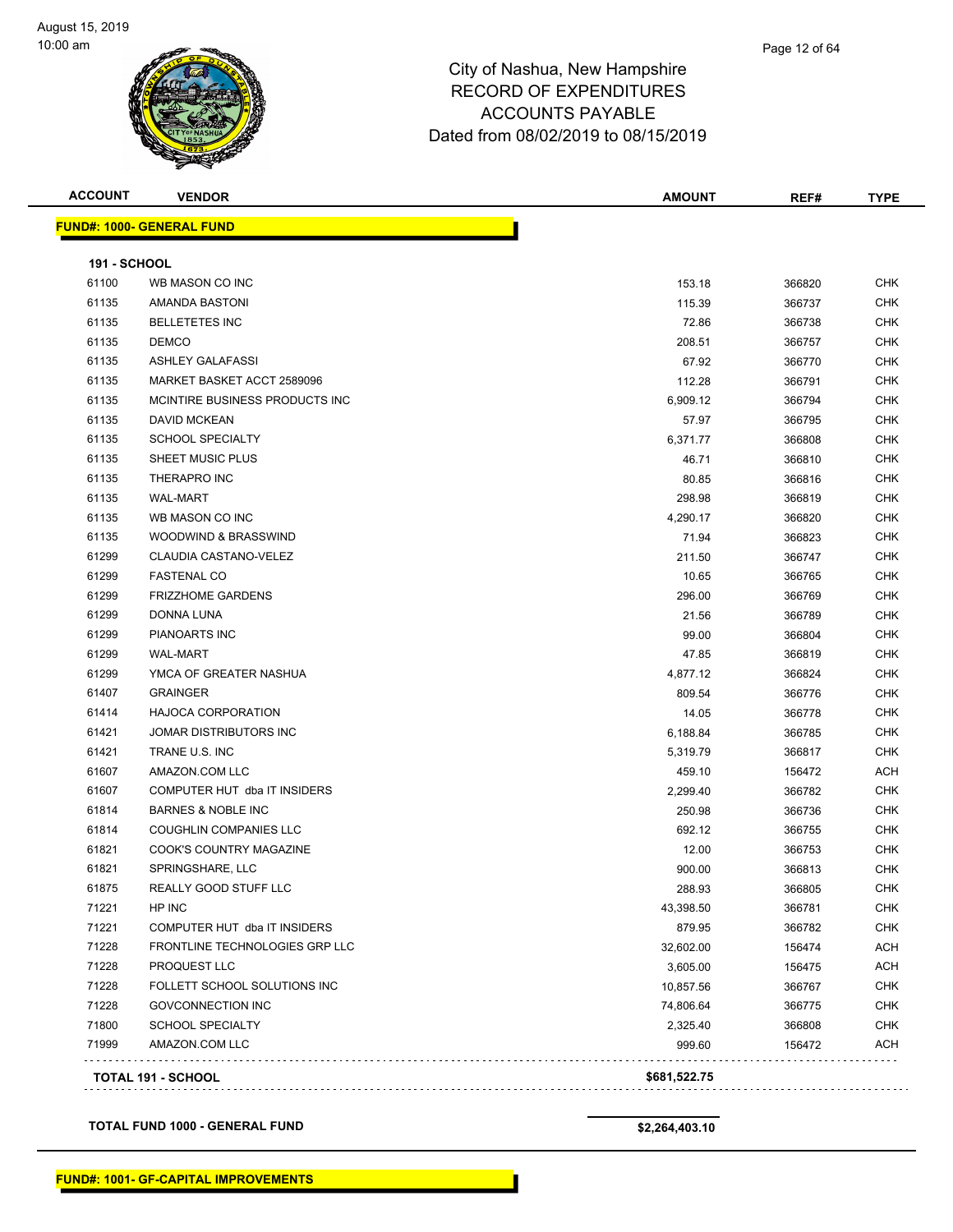$\overline{\phantom{0}}$ 

 $\overline{\phantom{0}}$ 

| 0:00 am             |                                                          | City of Nashua, New Hampshire<br><b>RECORD OF EXPENDITURES</b><br><b>ACCOUNTS PAYABLE</b><br>Dated from 08/02/2019 to 08/15/2019 | Page 13 of 64    |                          |
|---------------------|----------------------------------------------------------|----------------------------------------------------------------------------------------------------------------------------------|------------------|--------------------------|
| <b>ACCOUNT</b>      | <b>VENDOR</b>                                            | <b>AMOUNT</b>                                                                                                                    | REF#             | <b>TYPE</b>              |
|                     | <b>FUND#: 1001- GF-CAPITAL IMPROVEMENTS</b>              |                                                                                                                                  |                  |                          |
| 161 - STREETS       |                                                          |                                                                                                                                  |                  |                          |
| 81100               | <b>BROX INDUSTRIES INC</b>                               | 857.81                                                                                                                           | 366592           | <b>CHK</b>               |
|                     | TOTAL 161 - STREETS                                      | \$857.81                                                                                                                         |                  |                          |
|                     | <b>TOTAL FUND 1001 - GF-CAPITAL IMPROVEMENTS</b>         | \$857.81                                                                                                                         |                  |                          |
|                     | <b>FUND#: 1010- GF-PRIOR YEAR ENC &amp; ESCROWS</b>      |                                                                                                                                  |                  |                          |
|                     | 102 - BOARD OF ALDERMEN                                  |                                                                                                                                  |                  |                          |
| 61299               | ANCO SIGNS & STAMPS INC                                  | 26.45                                                                                                                            | 366582           | <b>CHK</b>               |
|                     | <b>TOTAL 102 - BOARD OF ALDERMEN</b>                     | \$26.45                                                                                                                          |                  |                          |
| 161 - STREETS       |                                                          |                                                                                                                                  |                  |                          |
| 54275               | HI WAY SAFETY SYSTEMS INC                                | 836.29                                                                                                                           | 156466           | <b>ACH</b>               |
|                     | <b>TOTAL 161 - STREETS</b>                               | \$836.29                                                                                                                         |                  |                          |
|                     | <b>181 - COMMUNITY DEVELOPMENT</b>                       |                                                                                                                                  |                  |                          |
| 81100               | <b>IBI GROUP NEW YORK</b>                                | 2,610.00                                                                                                                         | 366640           | <b>CHK</b>               |
| 81100               | <b>TURF PRODUCTS</b>                                     | 1,375.53                                                                                                                         | 366708           | <b>CHK</b>               |
|                     | <b>TOTAL 181 - COMMUNITY DEVELOPMENT</b>                 | \$3,985.53                                                                                                                       |                  |                          |
| <b>191 - SCHOOL</b> |                                                          |                                                                                                                                  |                  |                          |
| 71221               | COMPUTER HUT dba IT INSIDERS                             | 407.98                                                                                                                           | 366782           | <b>CHK</b>               |
|                     | TOTAL 191 - SCHOOL                                       | \$407.98                                                                                                                         |                  |                          |
|                     | <b>TOTAL FUND 1010 - GF-PRIOR YEAR ENC &amp; ESCROWS</b> | \$5,256.25                                                                                                                       |                  |                          |
|                     | <b>FUND#: 2100- FOOD SERVICES FUND</b>                   |                                                                                                                                  |                  |                          |
| 44503               | <b>CHRISTINE COCCO</b>                                   | 23.35                                                                                                                            | 366751           | <b>CHK</b>               |
|                     | <b>TOTAL FUND 2100 - FOOD SERVICES FUND</b>              | \$23.35                                                                                                                          |                  |                          |
|                     | <b>FUND#: 2120- SUMMER FEEDING PROGRAM FUND</b>          |                                                                                                                                  |                  |                          |
| 61214               | <b>BIMBO FOODS BAKERIES INC</b>                          | 760.28                                                                                                                           | 366740           | <b>CHK</b>               |
| 61214               | M SAUNDERS INC                                           | 2,153.83                                                                                                                         | 366790           | <b>CHK</b>               |
| 61214<br>61299      | NORTHCENTER FOODS<br>LISA BORDELEAU                      | 2,823.31<br>111.94                                                                                                               | 366802<br>366743 | <b>CHK</b><br><b>CHK</b> |
|                     |                                                          |                                                                                                                                  |                  |                          |
|                     | <b>TOTAL FUND 2120 - SUMMER FEEDING PROGRAM FUND</b>     | \$5,849.36                                                                                                                       |                  |                          |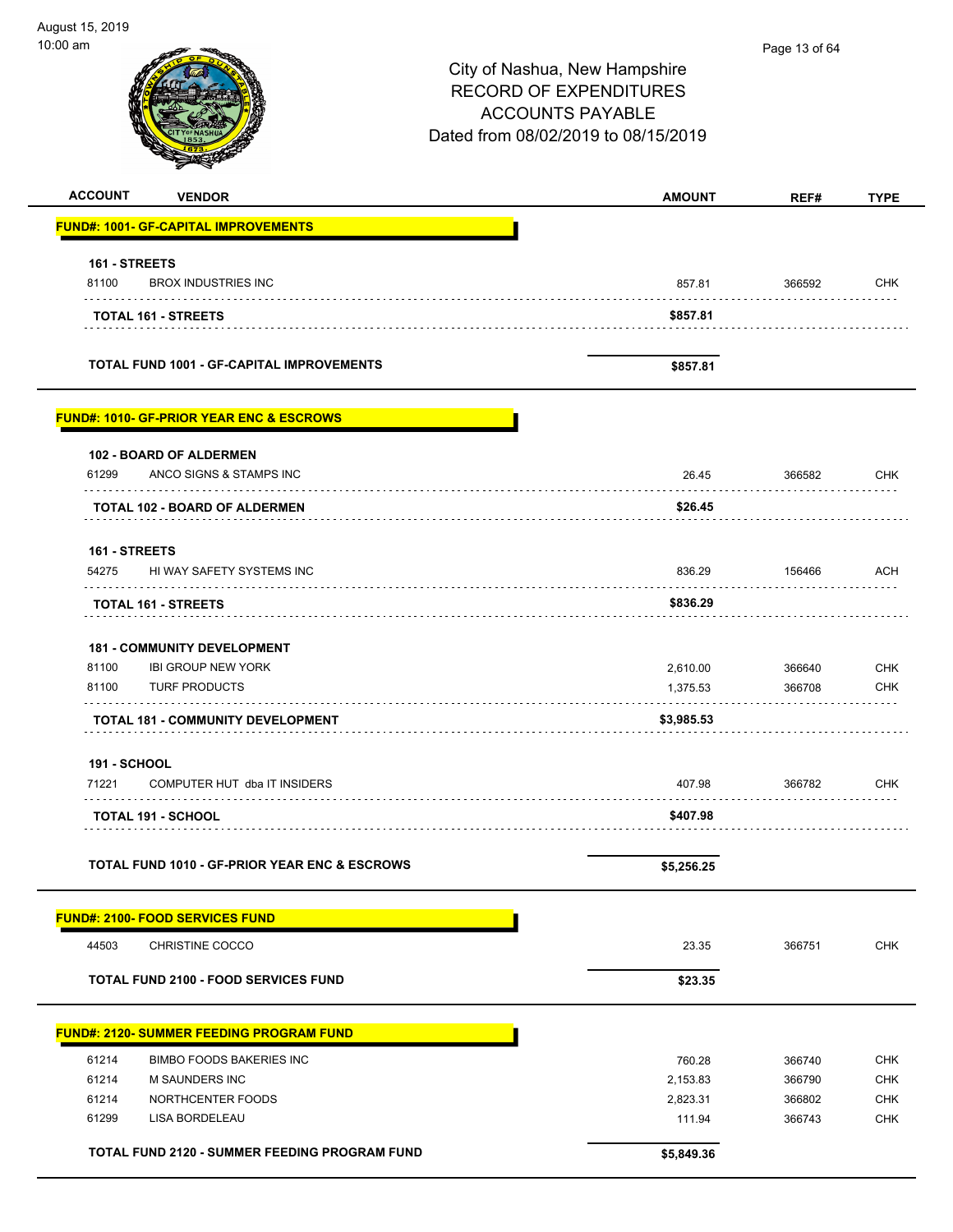

| <b>ACCOUNT</b> | <b>VENDOR</b>                                           | <b>AMOUNT</b> | REF#             | <b>TYPE</b> |
|----------------|---------------------------------------------------------|---------------|------------------|-------------|
|                | <b>FUND#: 2201- DRIVERS EDUCATION FUND</b>              |               |                  |             |
| 61799          | <b>BEST FORD</b>                                        | 59.89         | 366739           | <b>CHK</b>  |
| 71221          | CARTRIDGE WORLD MANCHESTER                              | 209.98        | 366745           | <b>CHK</b>  |
|                |                                                         |               |                  |             |
|                | <b>TOTAL FUND 2201 - DRIVERS EDUCATION FUND</b>         | \$269.87      |                  |             |
|                | <b>FUND#: 2222- AFTER SCHOOL PROGRAM</b>                |               |                  |             |
|                |                                                         |               |                  |             |
| 55300          | <b>GAIL CASEY</b>                                       | 73.89         | 366746           | <b>CHK</b>  |
| 61299          | MARKET BASKET ACCT 2589096                              | 140.16        | 366791           | <b>CHK</b>  |
|                | TOTAL FUND 2222 - AFTER SCHOOL PROGRAM                  | \$214.05      |                  |             |
|                | <b>FUND#: 2505- PEG ACCESS CHANNELS FUND</b>            |               |                  |             |
|                |                                                         |               |                  | <b>CHK</b>  |
| 53432<br>54114 | DONNA L GRAHAM<br><b>DIRECT ENERGY BUSINESS</b>         | 20.00<br>0.16 | 366627<br>366610 | <b>CHK</b>  |
| 54141          | PENNICHUCK WATER WORKS INC                              | 22.66         | 366563           | <b>CHK</b>  |
| 55699          | <b>COMCAST</b>                                          | 10.34         | 366533           | <b>CHK</b>  |
| 55699          | AARDVARK THE DEAN OF CLEAN                              | 195.00        | 366575           | <b>CHK</b>  |
|                |                                                         |               |                  |             |
|                | <b>TOTAL FUND 2505 - PEG ACCESS CHANNELS FUND</b>       | \$248.16      |                  |             |
|                | <b>FUND#: 2506- HUNT BLDG FACILITY RENTAL FUND</b>      |               |                  |             |
| 54100          | <b>EVERSOURCE</b>                                       | 553.49        | 366540           | <b>CHK</b>  |
| 61100          | AMAZON.COM LLC                                          | 22.19         | 156462           | <b>ACH</b>  |
| 68350          | AMAZON.COM LLC                                          | 97.69         | 156462           | <b>ACH</b>  |
|                | <b>TOTAL FUND 2506 - HUNT BLDG FACILITY RENTAL FUND</b> | \$673.37      |                  |             |
|                |                                                         |               |                  |             |
|                | <b>FUND#: 2507- FIRE TRAINING FACILITY RENTAL</b>       |               |                  |             |
| 54821          | UNITED SITE SERVICES NORTHEAST                          | 88.97         | 366710           | <b>CHK</b>  |
| 71999          | AMAZON.COM LLC                                          | 145.81        | 156462           | ACH         |
|                | TOTAL FUND 2507 - FIRE TRAINING FACILITY RENTAL         | \$234.78      |                  |             |
|                | <u> FUND#: 3068- COMMUNITY SERVICES GRANTS FUND</u>     |               |                  |             |
|                |                                                         |               |                  |             |
| 55300          | UNITED WAY OF GREATER NASHUA                            | 202.05        | 366711           | <b>CHK</b>  |
| 55300          | <b>JESSICA HILLMAN</b>                                  | 53.84         | 366516           | <b>CHK</b>  |
| 55421          | NH PROVIDERS ASSOCIATION                                | 150.00        | 366560           | <b>CHK</b>  |
| 55421          | PATRICIA CROOKER                                        | 102.42        | 366513           | <b>CHK</b>  |
| 55421          | NH PROVIDERS ASSOCIATION                                | 150.00        | 366560           | <b>CHK</b>  |
| 55600          | POSITIVE PROMOTIONS INC                                 | 169.45        | 366682           | <b>CHK</b>  |
| 55600          | POSITIVE PROMOTIONS INC                                 | 32.02         | 366682           | <b>CHK</b>  |
| 61250          | POSITIVE PROMOTIONS INC                                 | 1,438.00      | 366682           | <b>CHK</b>  |
|                | <b>TOTAL FUND 3068 - COMMUNITY SERVICES GRANTS FUND</b> | \$2,297.78    |                  |             |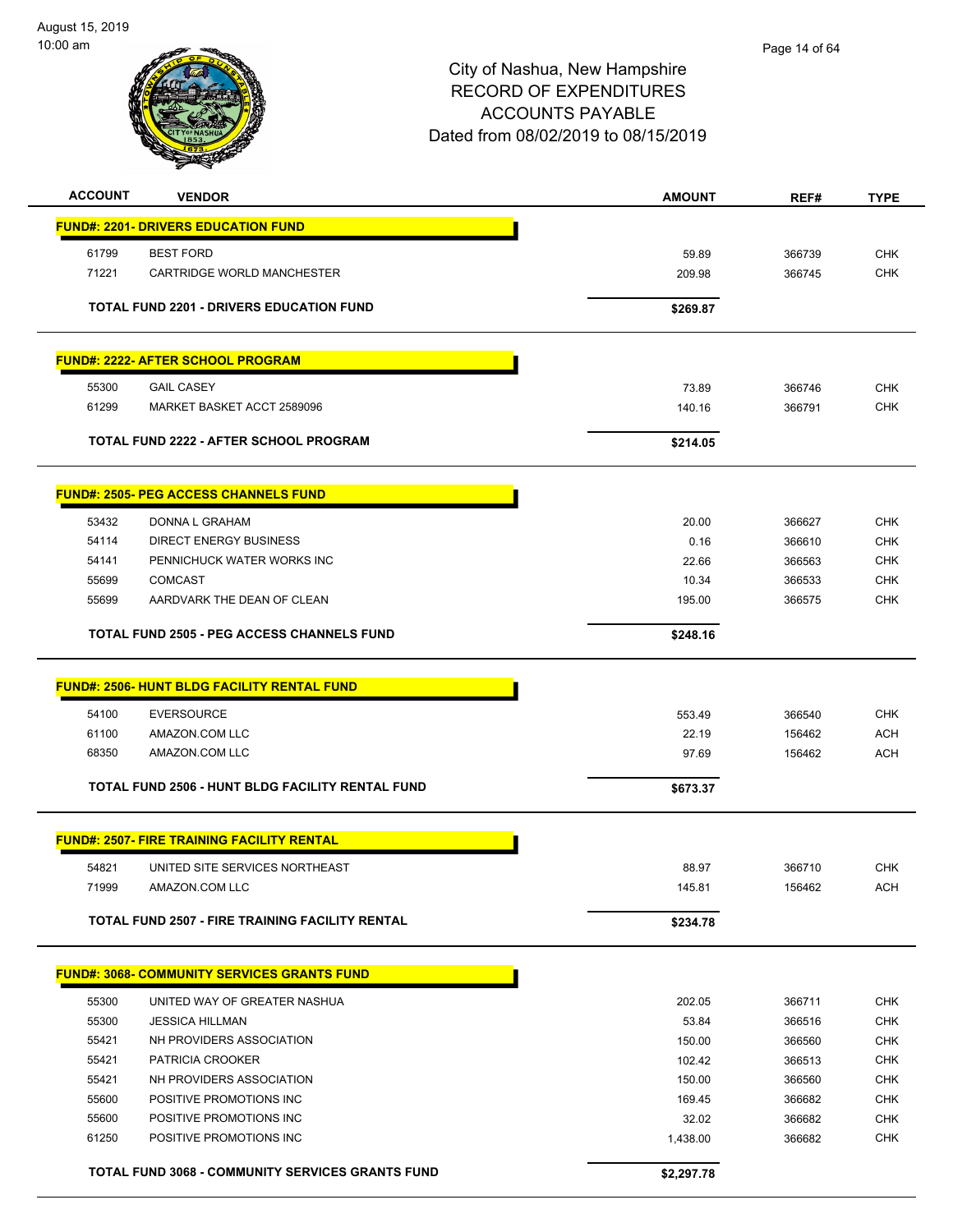

| <b>ACCOUNT</b> | <b>VENDOR</b>                                         | <b>AMOUNT</b> | REF#   | <b>TYPE</b>   |
|----------------|-------------------------------------------------------|---------------|--------|---------------|
|                | <b>FUND#: 3070- COMMUNITY HEALTH GRANTS FUND</b>      |               |        |               |
| 55300          | SASCHA POTZKA                                         | 31.32         | 366527 | <b>CHK</b>    |
| 55421          | JSI RESEARCH & TRAINING /                             | 80.00         | 366542 | <b>CHK</b>    |
|                | <b>TOTAL FUND 3070 - COMMUNITY HEALTH GRANTS FUND</b> | \$111.32      |        |               |
|                | <b>FUND#: 3080- COMMUNITY DEVELOPMENT GRANTS</b>      |               |        |               |
| 54285          | SOLITUDE LAKE MANAGEMENT LLC                          | 2,600.00      | 366698 | <b>CHK</b>    |
|                | <b>TOTAL FUND 3080 - COMMUNITY DEVELOPMENT GRANTS</b> | \$2,600.00    |        |               |
|                | <b>FUND#: 3090- URBAN PROGRAM GRANTS FUND</b>         |               |        |               |
| 55307          | <b>LAWRENCE PHILLIPS JR</b>                           | 558.54        | 366526 | <b>CHK</b>    |
| 55614          | <b>HILLSBOROUGH COUNTY REGISTRY</b>                   | 82.00         | 366634 | <b>CHK</b>    |
| 61100          | WB MASON CO INC                                       | 178.11        | 366716 | <b>CHK</b>    |
| 69010          | <b>VERMONT RECREATIONAL SURFACING</b>                 | 9,989.00      | 366713 | <b>CHK</b>    |
|                | <b>TOTAL FUND 3090 - URBAN PROGRAM GRANTS FUND</b>    | \$10,807.65   |        |               |
|                | <b>FUND#: 3120- TRANSIT GRANTS FUND</b>               |               |        |               |
| 54100          | <b>EVERSOURCE</b>                                     | 1,102.98      | 366540 | <b>CHK</b>    |
| 54100          | <b>EVERSOURCE</b>                                     | 434.83        | 366540 | <b>CHK</b>    |
| -              | BIBEAT ENFRONCENCERO                                  |               |        | $\sim$ $\sim$ |

| 54100 | <b>EVERSOURCE</b>              | 434.83    | 366540 | CHK        |
|-------|--------------------------------|-----------|--------|------------|
| 54114 | <b>DIRECT ENERGY BUSINESS</b>  | 0.58      | 366610 | <b>CHK</b> |
| 54114 | <b>DIRECT ENERGY BUSINESS</b>  | 11.83     | 366610 | <b>CHK</b> |
| 54141 | PENNICHUCK WATER WORKS INC     | 83.09     | 366563 | CHK        |
| 54141 | PENNICHUCK WATER WORKS INC     | 241.39    | 366563 | <b>CHK</b> |
| 54280 | BILLS WORLD CLASS CLEANING SER | 550.00    | 366587 | <b>CHK</b> |
| 54600 | <b>D &amp; R TOWING INC</b>    | 165.00    | 366605 | <b>CHK</b> |
| 55100 | VERIZON WIRELESS-842008777     | 174.18    | 366569 | <b>CHK</b> |
| 55100 | VERIZON WIRELESS-842008777     | 159.52    | 366569 | <b>CHK</b> |
| 55690 | <b>FIRST TRANSIT INC</b>       | 35,502.00 | 156464 | <b>ACH</b> |
| 55690 | <b>FIRST TRANSIT INC</b>       | 92,844.49 | 156464 | <b>ACH</b> |
| 55690 | FIRST TRANSIT INC              | 27,454.16 | 156464 | <b>ACH</b> |
| 61100 | AMAZON.COM LLC                 | 78.00     | 156462 | <b>ACH</b> |
| 61100 | WB MASON CO INC                | 64.54     | 366716 | <b>CHK</b> |
| 61107 | CINTAS#016                     | 226.80    | 366599 | <b>CHK</b> |
| 61299 | CHELMSFORD AUTO ELECTRIC       | 159.00    | 366596 | <b>CHK</b> |
| 61299 | HOME DEPOT CREDIT SERVICE 3065 | 89.24     | 366637 | <b>CHK</b> |
| 61299 | <b>SANEL NAPA</b>              | 245.76    | 366690 | <b>CHK</b> |
| 61300 | <b>CITY OF NASHUA</b>          | 46.71     | 366512 | <b>CHK</b> |
| 61300 | <b>CITY OF NASHUA</b>          | 4,887.22  | 366512 | <b>CHK</b> |
| 61799 | <b>GILLIG LLC</b>              | (648.75)  | 366626 | <b>CHK</b> |
| 61799 | AIREX FILTER CORPORATION       | 122.40    | 366579 | <b>CHK</b> |
| 61799 | <b>CUMMINS NORTHEAST LLC</b>   | 541.27    | 366602 | <b>CHK</b> |
| 61799 | <b>GILLIG LLC</b>              | 665.06    | 366626 | <b>CHK</b> |
| 61799 | AMAZON.COM LLC                 | 103.32    | 156462 | ACH        |
| 61799 | ALLIANCE BUS GROUP INC         | 49.71     | 366581 | <b>CHK</b> |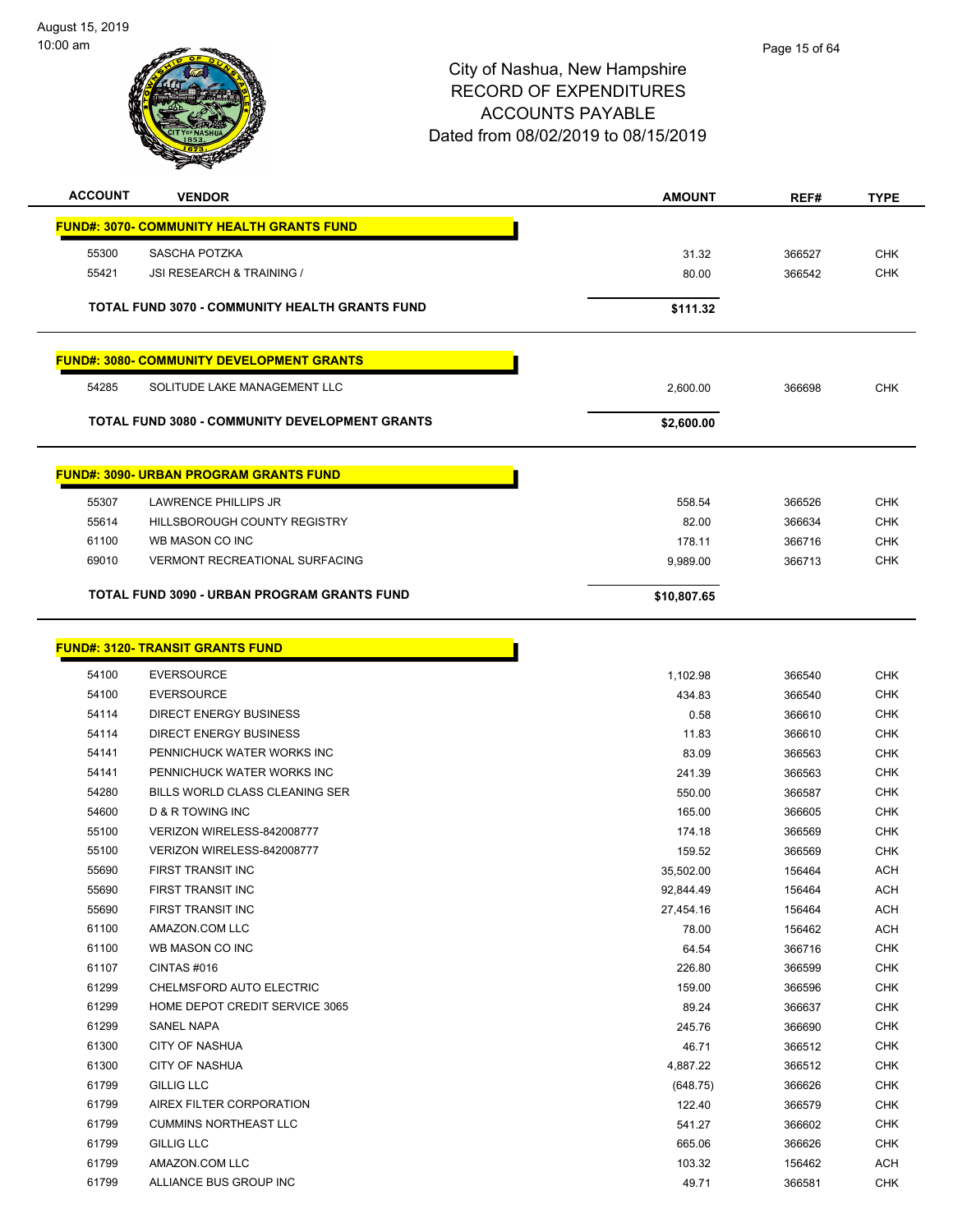

| <b>ACCOUNT</b> | <b>VENDOR</b>                                | <b>AMOUNT</b> | REF#   | <b>TYPE</b> |
|----------------|----------------------------------------------|---------------|--------|-------------|
|                | <b>FUND#: 3120- TRANSIT GRANTS FUND</b>      |               |        |             |
| 61799          | SANEL NAPA                                   | 463.53        | 366690 | <b>CHK</b>  |
| 61799          | ALLIANCE BUS GROUP INC                       | 84.40         | 366581 | <b>CHK</b>  |
| 61799          | <b>CUMMINS NORTHEAST LLC</b>                 | 74.23         | 366602 | <b>CHK</b>  |
| 61799          | SANEL NAPA                                   | 119.08        | 366690 | <b>CHK</b>  |
| 61830          | <b>CUMMINS NORTHEAST LLC</b>                 | 720.00        | 366603 | <b>CHK</b>  |
|                | <b>TOTAL FUND 3120 - TRANSIT GRANTS FUND</b> | \$166,815.57  |        |             |

|       | <b>FUND#: 3800- SCHOOL GRANTS FUND</b>      |             |        |            |
|-------|---------------------------------------------|-------------|--------|------------|
| 53600 | <b>STEVE BLUNT</b>                          | 250.00      | 366741 | <b>CHK</b> |
| 53600 | <b>STEVE BLUNT</b>                          | 250.00      | 366741 | <b>CHK</b> |
| 53600 | <b>STEVE BLUNT</b>                          | 250.00      | 366741 | <b>CHK</b> |
| 53600 | <b>STEVE BLUNT</b>                          | 250.00      | 366741 | <b>CHK</b> |
| 53600 | <b>STEVE BLUNT</b>                          | 250.00      | 366741 | <b>CHK</b> |
| 53614 | <b>GROW NASHUA</b>                          | 5,040.00    | 366777 | <b>CHK</b> |
| 53628 | FRANKLIN COVEY CLIENT SALES                 | 1,099.00    | 366768 | <b>CHK</b> |
| 53628 | GGG'S GIFT LLC (THE)                        | 1,400.00    | 366773 | <b>CHK</b> |
| 53628 | YMCA OF GREATER NASHUA                      | 36,322.97   | 366824 | <b>CHK</b> |
| 53628 | <b>GATE CITY CHARTER SCHOOL</b>             | 1,155.00    | 366771 | <b>CHK</b> |
| 53628 | <b>GATEWAYS COMMUNITY SERVICES</b>          | 146.25      | 366772 | <b>CHK</b> |
| 53628 | <b>GATEWAYS COMMUNITY SERVICES</b>          | 8,055.00    | 366772 | <b>CHK</b> |
| 55109 | CONSOLIDATED COMMUNICATIONS                 | 181.59      | 366534 | <b>CHK</b> |
| 55300 | MICHAEL MCQUILKIN                           | 136.88      | 366796 | <b>CHK</b> |
| 61135 | <b>FLAGHOUSE INC</b>                        | 562.32      | 366766 | <b>CHK</b> |
| 61299 | ARLENE AGOSTO DE KANE                       | 381.78      | 366729 | <b>CHK</b> |
| 61299 | <b>MARY JOHNSON</b>                         | 167.31      | 366784 | <b>CHK</b> |
| 61299 | WB MASON CO INC                             | 492.98      | 366820 | <b>CHK</b> |
| 61299 | WB MASON CO INC                             | 314.52      | 366820 | <b>CHK</b> |
| 61299 | <b>ELISE JODREY</b>                         | 38.57       | 366783 | <b>CHK</b> |
| 61299 | THE READING WAREHOUSE INC                   | 135.43      | 366815 | <b>CHK</b> |
| 61299 | WB MASON CO INC                             | 498.28      | 366820 | <b>CHK</b> |
| 61299 | WB MASON CO INC                             | 314.52      | 366820 | <b>CHK</b> |
| 61299 | WB MASON CO INC                             | 314.52      | 366820 | <b>CHK</b> |
| 61299 | WB MASON CO INC                             | 205.19      | 366820 | <b>CHK</b> |
| 61299 | DISCOUNT SCHOOL SUPPLY                      | 183.64      | 366760 | <b>CHK</b> |
| 61299 | <b>SCHOOL SPECIALTY</b>                     | 129.07      | 366808 | <b>CHK</b> |
| 61807 | THE READING WAREHOUSE INC                   | 1,500.00    | 366815 | <b>CHK</b> |
| 61875 | LITERACY RESOURCES INC                      | 1,626.20    | 366788 | <b>CHK</b> |
| 71228 | <b>APPLE INC</b>                            | 2,000.00    | 366732 | <b>CHK</b> |
|       | <b>TOTAL FUND 3800 - SCHOOL GRANTS FUND</b> | \$63,651.02 |        |            |

#### **FUND#: 4010- MOTOR VEHICLE ADMIN FUND**

| 54450 | PITNEY BOWES INC        | 129.68<br>. | 366565<br>. | $\sim$ 11/<br>∪⊓n   |
|-------|-------------------------|-------------|-------------|---------------------|
| 61100 | CONWAY OFFICE SOLUTIONS | 650.98      | 366600      | $\sim$ $\mu$<br>∪⊓ก |

Г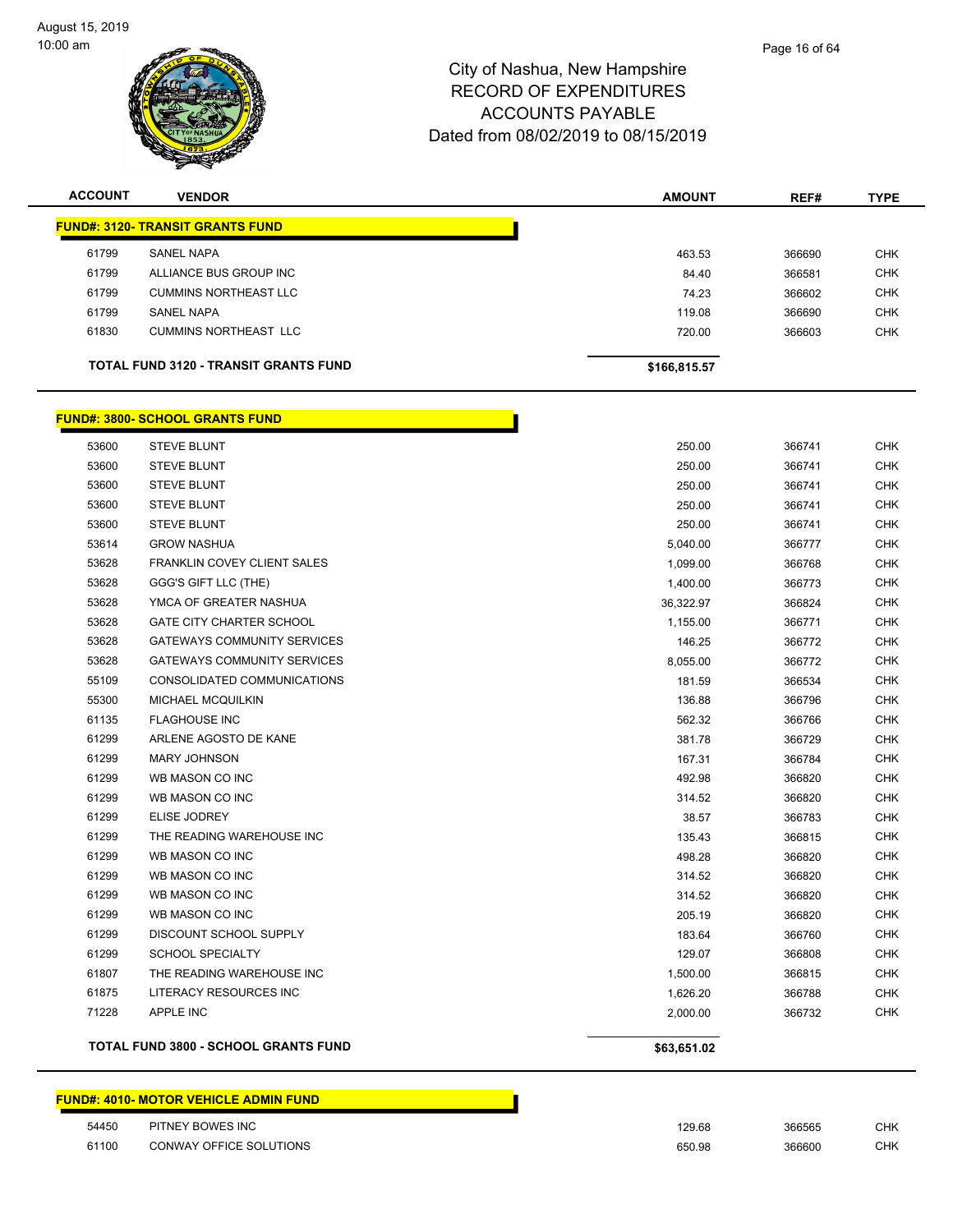| <b>ACCOUNT</b><br><b>VENDOR</b>                      | <b>AMOUNT</b> | REF#   | <b>TYPE</b> |
|------------------------------------------------------|---------------|--------|-------------|
| <b>TOTAL FUND 4010 - MOTOR VEHICLE ADMIN FUND</b>    | \$780.66      |        |             |
| <u> FUND#: 4025- DOJ DRUG FORFEITURE FUND</u>        |               |        |             |
| <b>EVERSOURCE</b><br>54100                           | 297.63        | 366540 | <b>CHK</b>  |
| 55699<br><b>COMCAST</b>                              | 313.17        | 366533 | <b>CHK</b>  |
| <b>TOTAL FUND 4025 - DOJ DRUG FORFEITURE FUND</b>    | \$610.80      |        |             |
| <b>FUND#: 4085- RIVERFRONT PROMENADE TIF FUND</b>    |               |        |             |
| 61299<br>AMAZON.COM LLC                              | 677.86        | 156462 | ACH         |
| TOTAL FUND 4085 - RIVERFRONT PROMENADE TIF FUND      | \$677.86      |        |             |
| <b>FUND#: 4090- LIB-LOST/DAMAGED BOOK FINES</b>      |               |        |             |
| 61807<br><b>NESMITH LIBRARY</b>                      | 36.95         | 366669 | <b>CHK</b>  |
| <b>TOTAL FUND 4090 - LIB-LOST/DAMAGED BOOK FINES</b> | \$36.95       |        |             |
| <b>FUND#: 5010- CAP PROJECTS-INFO TECHNOLOGY</b>     |               |        |             |
| 81700<br><b>CUSTOM COMPUTER SPECIALIST INC</b>       | (89.15)       | 366604 | <b>CHK</b>  |
| TOTAL FUND 5010 - CAP PROJECTS-INFO TECHNOLOGY       | (\$89.15)     |        |             |
| <b>FUND#: 5020- CAPITAL PROJECTS-POLICE</b>          |               |        |             |
| 81200<br><b>DLKING &amp; ASSOCIATES INC</b>          | 3,000.00      | 366606 | <b>CHK</b>  |
| TOTAL FUND 5020 - CAPITAL PROJECTS-POLICE            | \$3,000.00    |        |             |
|                                                      |               |        |             |
| <u> FUND#: 5100- CAP PROJECTS-ECONOMIC DEV</u>       |               |        |             |
| 53107<br><b>ICON ARCHITECTURE INC</b>                | 104,581.53    | 366641 | <b>CHK</b>  |
| 53142<br>FULL CIRCLE CONSULTING LLC                  | 4,000.00      | 156465 | <b>ACH</b>  |
| 54210<br>GRANITE STATE CONCRETE CO INC               | 1,140.00      | 366628 | <b>CHK</b>  |
| TOTAL FUND 5100 - CAP PROJECTS-ECONOMIC DEV          | \$109,721.53  |        |             |
| <b>FUND#: 5200- CAPITAL PROJECTS-PUBLIC WORKS</b>    |               |        |             |
| 81704<br>HAYNER SWANSON INC                          | 17,429.96     | 366633 | <b>CHK</b>  |
| 81704<br>HAYNER SWANSON INC                          | 109,029.32    | 366633 | <b>CHK</b>  |
| 81704<br>SUNSHINE PAVING CORPORATION                 | 636,079.00    | 366702 | <b>CHK</b>  |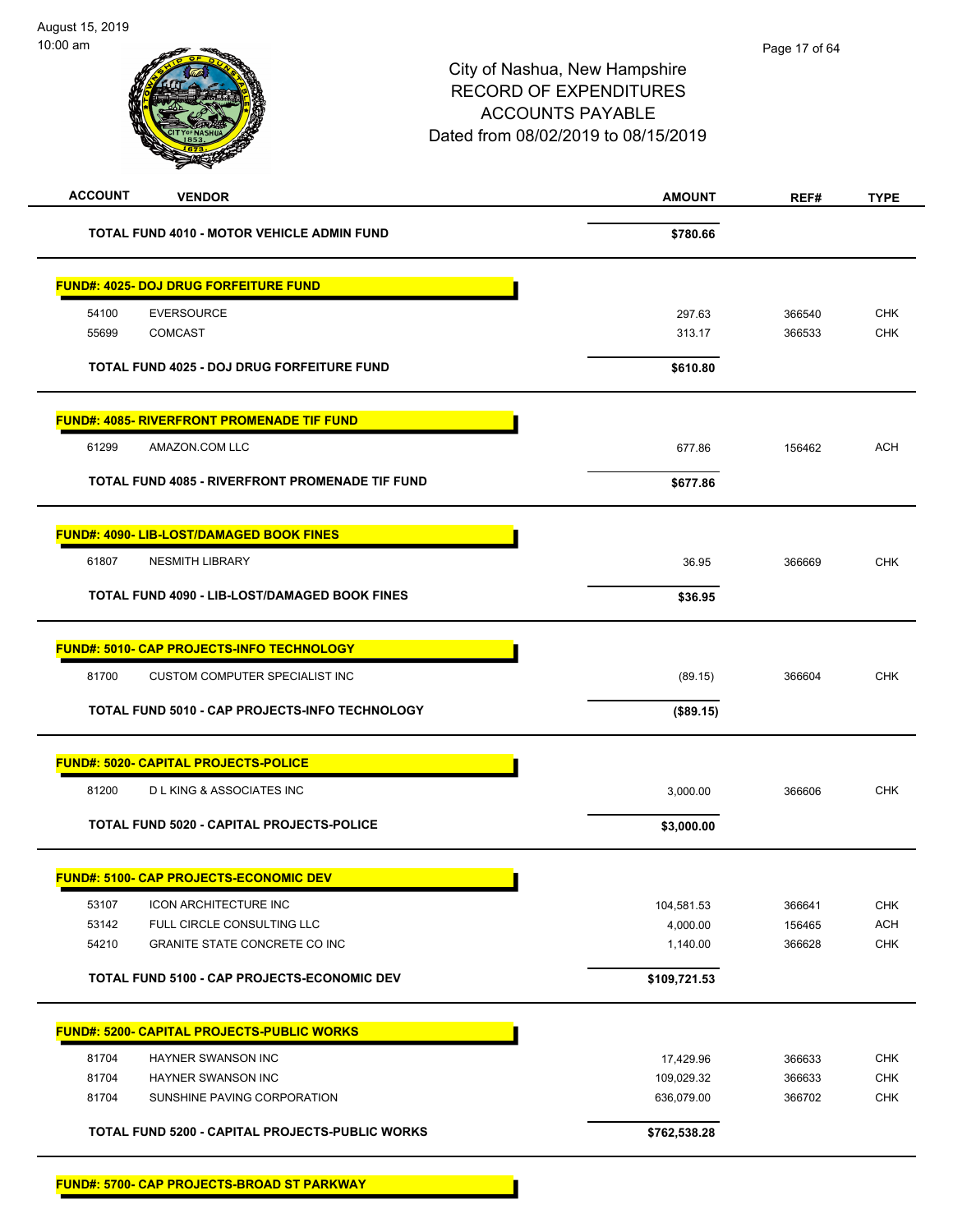

| <b>ACCOUNT</b> | <b>VENDOR</b>                                     | <b>AMOUNT</b> | REF#   | <b>TYPE</b> |
|----------------|---------------------------------------------------|---------------|--------|-------------|
|                | <b>FUND#: 5700- CAP PROJECTS-BROAD ST PARKWAY</b> |               |        |             |
| 81700          | <b>HAYNER SWANSON INC</b>                         | 875.00        | 366633 | <b>CHK</b>  |
|                | TOTAL FUND 5700 - CAP PROJECTS-BROAD ST PARKWAY   |               |        |             |
|                |                                                   | \$875.00      |        |             |
|                | <b>FUND#: 5800- SCHOOL CAPITAL PROJECTS FUND</b>  |               |        |             |
| 81200          | <b>VIKING ROOFING INC</b>                         | 46,286.00     | 366818 | <b>CHK</b>  |
|                | TOTAL FUND 5800 - SCHOOL CAPITAL PROJECTS FUND    | \$46,286.00   |        |             |
|                |                                                   |               |        |             |
|                | <b>FUND#: 6000- SOLID WASTE FUND</b>              |               |        |             |
| 53107          | CHEMSERVE ENVIRONMENTAL ANALYS                    | 1,735.22      | 366597 | <b>CHK</b>  |
| 54100          | <b>EVERSOURCE</b>                                 | 193.95        | 366462 | <b>CHK</b>  |
| 54100          | <b>EVERSOURCE</b>                                 | 891.67        | 366540 | <b>CHK</b>  |
| 54141          | PENNICHUCK WATER WORKS INC                        | 299.02        | 366563 | <b>CHK</b>  |
| 54200          | BILLS WORLD CLASS CLEANING SER                    | 780.00        | 366587 | <b>CHK</b>  |
| 54600          | <b>FACTORY MOTOR PARTS</b>                        | 148.60        | 156463 | <b>ACH</b>  |
| 54600          | <b>MILTON CAT</b>                                 | 3,437.73      | 366557 | <b>CHK</b>  |
| 54600          | <b>MILTON CAT</b>                                 | 3,129.92      | 366558 | <b>CHK</b>  |
| 54600          | C <sub>2</sub> ALT FUELS                          | 2,198.50      | 366593 | <b>CHK</b>  |
| 54600          | CARPARTS DISTRIBUTION CENTER,                     | 24.21         | 366595 | <b>CHK</b>  |
| 54600          | <b>CUMMINS NORTHEAST LLC</b>                      | 332.50        | 366602 | <b>CHK</b>  |
| 54600          | DONOVAN SPRING CO INC                             | 616.28        | 366613 | <b>CHK</b>  |
| 54600          | <b>FASTENAL CO</b>                                | 151.43        | 366617 | <b>CHK</b>  |
| 54600          | LIBERTY INTNL TRUCKS OF NH LLC                    | 568.34        | 366648 | <b>CHK</b>  |
| 54600          | MCDEVITT TRUCKS INC                               | 290.97        | 366661 | <b>CHK</b>  |
| 54600          | <b>POWERPLAN</b>                                  | 245.68        | 366683 | <b>CHK</b>  |
| 54600          | <b>SANEL NAPA</b>                                 | 111.16        | 366691 | <b>CHK</b>  |
| 54625          | <b>D &amp; R TOWING INC</b>                       | 742.50        | 366605 | <b>CHK</b>  |
| 55699          | <b>COMCAST</b>                                    | 156.30        | 366533 | <b>CHK</b>  |
| 55699          | THE DIRT DOCTORS LLC                              | 10,000.00     | 366611 | CHK         |
| 55699          | GATE CITY FENCE CO INC                            | 22,525.00     | 366623 | <b>CHK</b>  |
| 55699          | <b>INTERSTATE REFRIGERANT</b>                     | 522.00        | 366643 | <b>CHK</b>  |
| 55699          | STELLOS ELECTRICAL SUPPLY CO I                    | 149.50        | 366700 | <b>CHK</b>  |
| 61107          | UNIFIRST CORPORATION                              | 119.67        | 366709 | <b>CHK</b>  |
| 61110          | ALECS SHOE STORE INC                              | 206.95        | 366580 | <b>CHK</b>  |
| 61192          | <b>SANEL NAPA</b>                                 | 449.55        | 366694 | <b>CHK</b>  |
| 61307          | SHATTUCK MALONE OIL CO                            | 3,018.97      | 366566 | <b>CHK</b>  |
| 61560          | HOME DEPOT CREDIT SERVICE 3065                    | 74.78         | 366637 | <b>CHK</b>  |
| 61705          | <b>GCR TIRES &amp; SERVICE</b>                    | 4,548.44      | 366624 | <b>CHK</b>  |
| 61705          | <b>MAYNARD &amp; LESIEUR INC</b>                  | 2,785.70      | 366653 | <b>CHK</b>  |
|                | <b>TOTAL FUND 6000 - SOLID WASTE FUND</b>         | \$60,454.54   |        |             |
|                |                                                   |               |        |             |

<u>a sa m</u>

|       | <b>FUND#: 6200- WASTEWATER FUND</b> |  |  |
|-------|-------------------------------------|--|--|
| 21775 | <b>ACCURATE TITLE</b>               |  |  |

| 21775 | <b>ACCURATE TITLE</b>    | 153.61 | 366825 | СНК        |
|-------|--------------------------|--------|--------|------------|
| 21775 | <b>CYNTHIA GREENLEAF</b> | 69.70  | 366828 | <b>CHK</b> |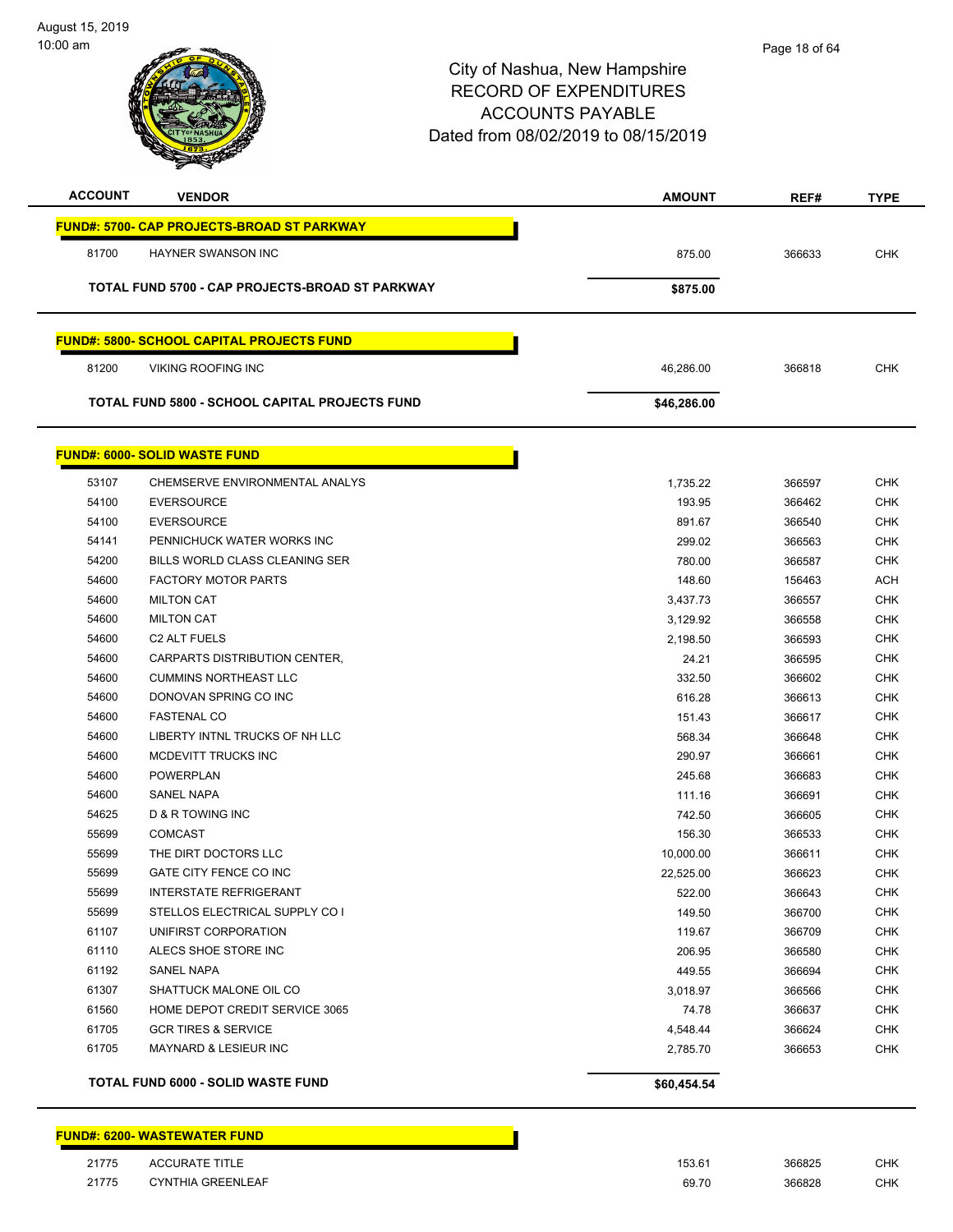

| <b>ACCOUNT</b> | <b>VENDOR</b>                       | <b>AMOUNT</b> | REF#   | <b>TYPE</b> |
|----------------|-------------------------------------|---------------|--------|-------------|
|                | <b>FUND#: 6200- WASTEWATER FUND</b> |               |        |             |
| 21775          | DANIEL THIBEDEAU                    | 153.64        | 366829 | <b>CHK</b>  |
| 21775          | <b>RED DOOR TITLE</b>               | 86.22         | 366837 | <b>CHK</b>  |
| 44597          | HILLSBOROUGH COUNTY REGISTRY        | 63.00         | 366634 | <b>CHK</b>  |
| 53107          | FLOW ASSESSMENT SERVICES LLC        | 14,025.00     | 366620 | CHK         |
| 54100          | <b>EVERSOURCE</b>                   | 1,751.89      | 366462 | <b>CHK</b>  |
| 54114          | LIBERTY UTILITIES - NH              | 178.81        | 366465 | <b>CHK</b>  |
| 54114          | <b>LIBERTY UTILITIES - NH</b>       | 3,278.28      | 366466 | <b>CHK</b>  |
| 54114          | <b>LIBERTY UTILITIES - NH</b>       | 55.95         | 366546 | <b>CHK</b>  |
| 54114          | LIBERTY UTILITIES - NH              | 67.62         | 366548 | CHK         |
| 54114          | LIBERTY UTILITIES - NH              | 63.85         | 366549 | <b>CHK</b>  |
| 54114          | <b>LIBERTY UTILITIES - NH</b>       | 65.47         | 366550 | <b>CHK</b>  |
| 54114          | LIBERTY UTILITIES - NH              | 63.31         | 366551 | <b>CHK</b>  |
| 54114          | LIBERTY UTILITIES - NH              | 62.43         | 366552 | <b>CHK</b>  |
| 54114          | <b>DIRECT ENERGY BUSINESS</b>       | 4,653.69      | 366610 | <b>CHK</b>  |
| 54141          | PENNICHUCK WATER WORKS INC          | 15.76         | 366563 | CHK         |
| 54300          | ROBERT W CHAMPAGNE                  | 1,500.00      | 366685 | <b>CHK</b>  |
| 54300          | TEAM EJP CONCORD NH                 | 2,662.00      | 366704 | <b>CHK</b>  |
| 54487          | <b>FASTENAL CO</b>                  | 80.96         | 366617 | <b>CHK</b>  |
| 54487          | <b>HAJOCA CORPORATION</b>           | 8.46          | 366631 | <b>CHK</b>  |
| 54487          | <b>SANEL NAPA</b>                   | 149.45        | 366689 | <b>CHK</b>  |
| 54600          | <b>BEST FORD</b>                    | 62.18         | 366586 | <b>CHK</b>  |
| 54600          | CARPARTS DISTRIBUTION CENTER,       | 110.37        | 366595 | <b>CHK</b>  |
| 54600          | <b>MAYNARD &amp; LESIEUR INC</b>    | 1,496.36      | 366658 | <b>CHK</b>  |
| 54600          | <b>SANEL NAPA</b>                   | 169.26        | 366691 | <b>CHK</b>  |
| 54600          | USP OF NEW ENGLAND                  | 93.00         | 366712 | <b>CHK</b>  |
| 55109          | CONSOLIDATED COMMUNICATIONS         | 524.66        | 366534 | <b>CHK</b>  |
| 61100          | WB MASON CO INC                     | 373.48        | 366716 | <b>CHK</b>  |
| 61107          | UNIFIRST CORPORATION                | 233.66        | 366709 | <b>CHK</b>  |
| 61149          | <b>HACH COMPANY</b>                 | 442.37        | 366629 | <b>CHK</b>  |
| 61149          | <b>VWR INTERNATIONAL</b>            | 251.00        | 366715 | <b>CHK</b>  |
| 61156          | POLYDYNE INC                        | 5,617.98      | 366681 | CHK         |
| 61428          | <b>ULINE</b>                        | 456.43        | 156469 | <b>ACH</b>  |
| 81300          | <b>WALDRON ENGINEERING &amp;</b>    | 27,332.55     | 156470 | <b>ACH</b>  |
| 81700          | NEWPORT CONSTRUCTION CORP           | 29,370.00     | 156468 | ACH         |
| 81700          | <b>HAYNER SWANSON INC</b>           | 43,386.13     | 366633 | <b>CHK</b>  |
| 81700          | <b>WRIGHT-PIERCE</b>                | 24,618.78     | 156471 | ACH         |
| 81700          | <b>WRIGHT-PIERCE</b>                | 6,349.64      | 156471 | <b>ACH</b>  |
| 81700          | WOODARD & CURRAN INC                | 11,939.75     | 366719 | <b>CHK</b>  |
| 81700          | <b>WRIGHT-PIERCE</b>                | 2,264.23      | 156471 | ACH         |
| 81700          | <b>WOODARD &amp; CURRAN</b>         | 8,576.00      | 366718 | <b>CHK</b>  |
| 81700          | WOODARD & CURRAN INC                | 9,339.50      | 366719 | <b>CHK</b>  |
| 81700          | <b>WRIGHT-PIERCE</b>                | 14,584.49     | 156471 | ACH         |
|                | TOTAL FUND 6200 - WASTEWATER FUND   | \$216,800.92  |        |             |

#### **FUND#: 6201- WERF-WASTEWATER EQUIP RESERVE**

| 81300 | <b>WESTON &amp; SAMPSON CMR INC</b> | 7.649.76  | 366717 | снк |
|-------|-------------------------------------|-----------|--------|-----|
| 81500 | <b>HOWARD P FAIRFIELD LLC</b>       | 20.355.00 | 366638 | снк |

| 7.649.76  | 366717 | CHK |
|-----------|--------|-----|
| 20,355.00 | 366638 | CHK |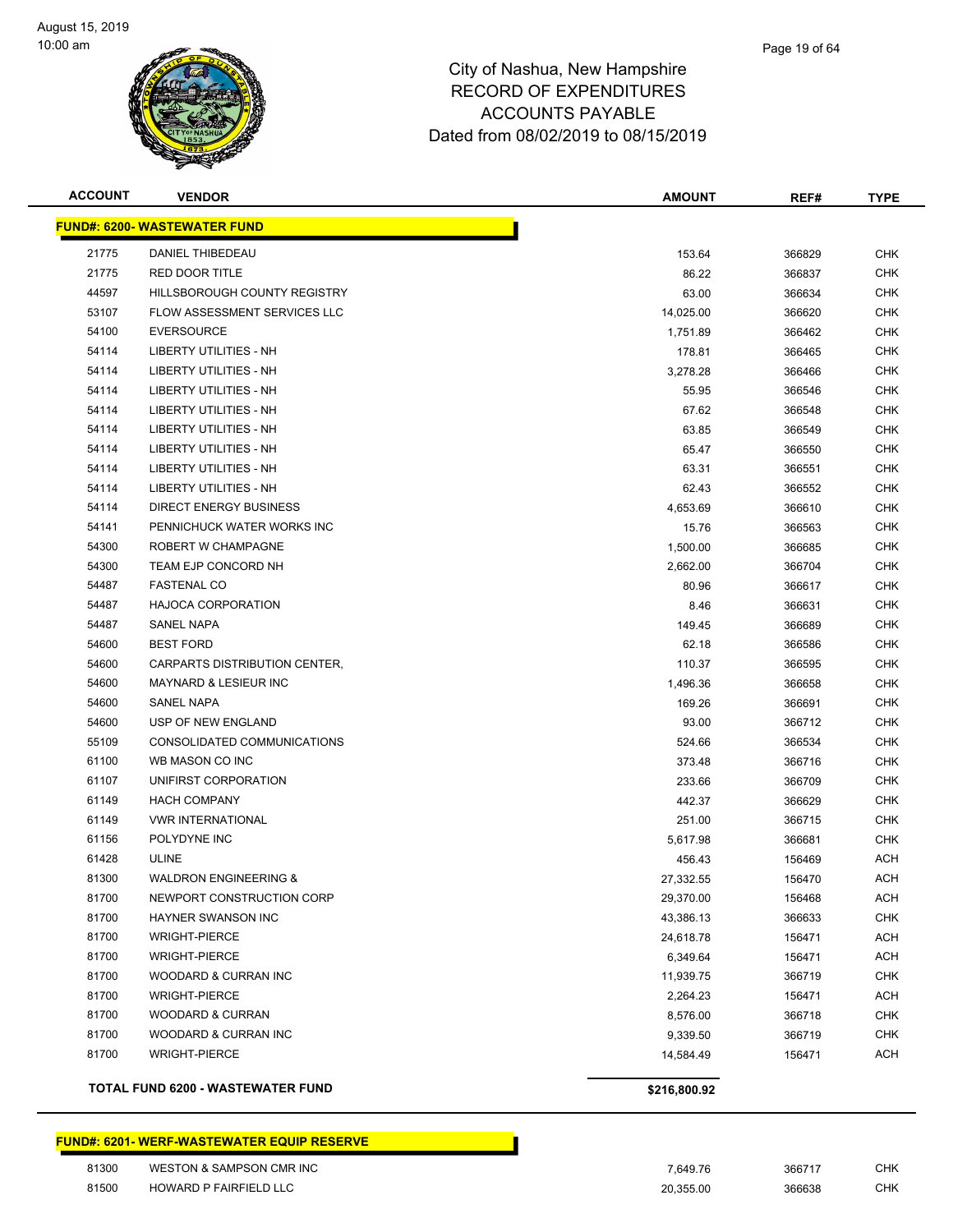| <b>ACCOUNT</b>                                  | <b>VENDOR</b>                                         | <b>AMOUNT</b> | REF#   | <b>TYPE</b> |
|-------------------------------------------------|-------------------------------------------------------|---------------|--------|-------------|
| TOTAL FUND 6201 - WERF-WASTEWATER EQUIP RESERVE |                                                       | \$28,004.76   |        |             |
|                                                 | <b>FUND#: 6500- PROPERTY &amp; CASUALTY FUND</b>      |               |        |             |
| 59207                                           | FOUR SEASONS ORTHOPEDIC CENTER                        | 850.00        | 366848 | <b>CHK</b>  |
| 59207                                           | <b>ST JOSEPH HOSPITAL</b>                             | 9,929.85      | 366849 | <b>CHK</b>  |
| 59207                                           | <b>ACCURATE TRANSCRIPTION MATTERS</b>                 | 190.00        | 366850 | <b>CHK</b>  |
| 59207                                           | APPLE THERAPY MANCHESTER                              | 333.12        | 366851 | <b>CHK</b>  |
| 59207                                           | CONCORD ORTHOPEDICS PA                                | 1,815.00      | 366852 | <b>CHK</b>  |
| 59207                                           | DARTMOUTH HITCHCOCK CLINIC                            | 525.00        | 366853 | <b>CHK</b>  |
| 59207                                           | DERRY MEDICAL CENTER PC                               | 250.00        | 366854 | <b>CHK</b>  |
| 59207                                           | FOUNDATION MEDICAL PARTNERS                           | 356.00        | 366855 | <b>CHK</b>  |
| 59207                                           | <b>FOUR SEASONS ORTHOPEDIC CENTER</b>                 | 144.75        | 366856 | <b>CHK</b>  |
| 59207                                           | <b>HERNER CHIROPRACTIC</b>                            | 660.00        | 366858 | <b>CHK</b>  |
| 59207                                           | INJURED WORKERS PHARMACY LLC                          | 179.71        | 366859 | <b>CHK</b>  |
| 59207                                           | <b>MARY HITCHCOCK MEMORIAL HOSP</b>                   | 602.00        | 366860 | <b>CHK</b>  |
| 59207                                           | MONADNOCK COMMUNITY HOSPITAL                          | 129.00        | 366861 | <b>CHK</b>  |
| 59207                                           | NASHUA RADIOLOGY PA                                   | 40.00         | 366862 | <b>CHK</b>  |
| 59207                                           | ORTHOPEDIC PHYSICAL THERAPY                           | 380.00        | 366863 | <b>CHK</b>  |
| 59207                                           | PERFORMANCE PHYSICAL                                  | 354.00        | 366864 | <b>CHK</b>  |
| 59207                                           | PERFORMANCE REHAB INC                                 | 195.00        | 366865 | <b>CHK</b>  |
| 59207                                           | DR KENNETH D POLIVY, MDPC                             | 250.00        | 366866 | <b>CHK</b>  |
| 59207                                           | PRATT ANESTHESIOLOGY ASSOC                            | 176.00        | 366867 | CHK         |
| 59207                                           | SANG-GIL LEE MD                                       | 9,468.00      | 366868 | <b>CHK</b>  |
| 59207                                           | SO NH REGIONAL MEDICAL CENTER                         | 889.01        | 366869 | <b>CHK</b>  |
| 59207                                           | STONERIVER PHARMACY SOLUTIONS                         | 196.38        | 366870 | <b>CHK</b>  |
| 59207                                           | <b>VRS DISABILITY MANAGEMENT</b>                      | 4,342.60      | 366871 | <b>CHK</b>  |
| 59275                                           | <b>GILLIG LLC</b>                                     | 556.40        | 366857 | <b>CHK</b>  |
| 59275                                           | <b>D &amp; R TOWING INC</b>                           | 795.00        | 366872 | <b>CHK</b>  |
| 59275                                           | <b>DAVID VICTORY</b>                                  | 5,115.50      | 366874 | <b>CHK</b>  |
| 68360                                           | <b>PASTORI KRANS PLLC</b>                             | 3,493.00      | 366678 | <b>CHK</b>  |
| 68365                                           | PHOENIX SAFETY MANAGEMENT                             | 665.00        | 366680 | <b>CHK</b>  |
|                                                 | <b>TOTAL FUND 6500 - PROPERTY &amp; CASUALTY FUND</b> | \$42,880.32   |        |             |

|       | <b>FUND#: 6600- BENEFITS SELF INSURANCE FUND</b> |            |        |            |
|-------|--------------------------------------------------|------------|--------|------------|
| 21520 | COLONIAL LIFE AND ACCIDENT INS                   | 919.19     | 156443 | <b>ACH</b> |
| 21520 | COLONIAL LIFE AND ACCIDENT INS                   | 1,465.21   | 156483 | <b>ACH</b> |
| 21545 | ALLEGIANT CARE                                   | 42,132.00  | 156461 | <b>ACH</b> |
| 21585 | VISION SERVICE PLAN NH                           | 45.517.42  | 366714 | CHK        |
| 21990 | <b>JOAN ABBOTT</b>                               | 27,895.22  | 366576 | CHK        |
| 21990 | DORIS DIONNE                                     | 11.08      | 366609 | CHK        |
| 59507 | ANTHEM BCBS OF NE                                | 266,391.25 | 156440 | <b>ACH</b> |
| 59507 | ANTHEM BCBS OF NE                                | 197,472.66 | 156440 | <b>ACH</b> |
| 59507 | ANTHEM BCBS OF NE                                | 347,212.09 | 156440 | <b>ACH</b> |
| 59507 | <b>HEALTH PLANS INC</b>                          | 7.051.44   | 156433 | <b>ACH</b> |
| 59525 | NORTHEAST DELTA DENTAL                           | 159,808.73 | 156434 | <b>ACH</b> |
| 59525 | NORTHEAST DELTA DENTAL                           | 138.226.26 | 156479 | <b>ACH</b> |

| 919.19     | 156443 | ACH |
|------------|--------|-----|
| 1.465.21   | 156483 | ACH |
| 42.132.00  | 156461 | ACH |
| 45.517.42  | 366714 | CHK |
| 27.895.22  | 366576 | CHK |
| 11.08      | 366609 | CHK |
| 266.391.25 | 156440 | ACH |
| 197.472.66 | 156440 | ACH |
| 347.212.09 | 156440 | ACH |
| 7.051.44   | 156433 | ACH |
| 159,808.73 | 156434 | ACH |
| 138.226.26 | 156479 | ACH |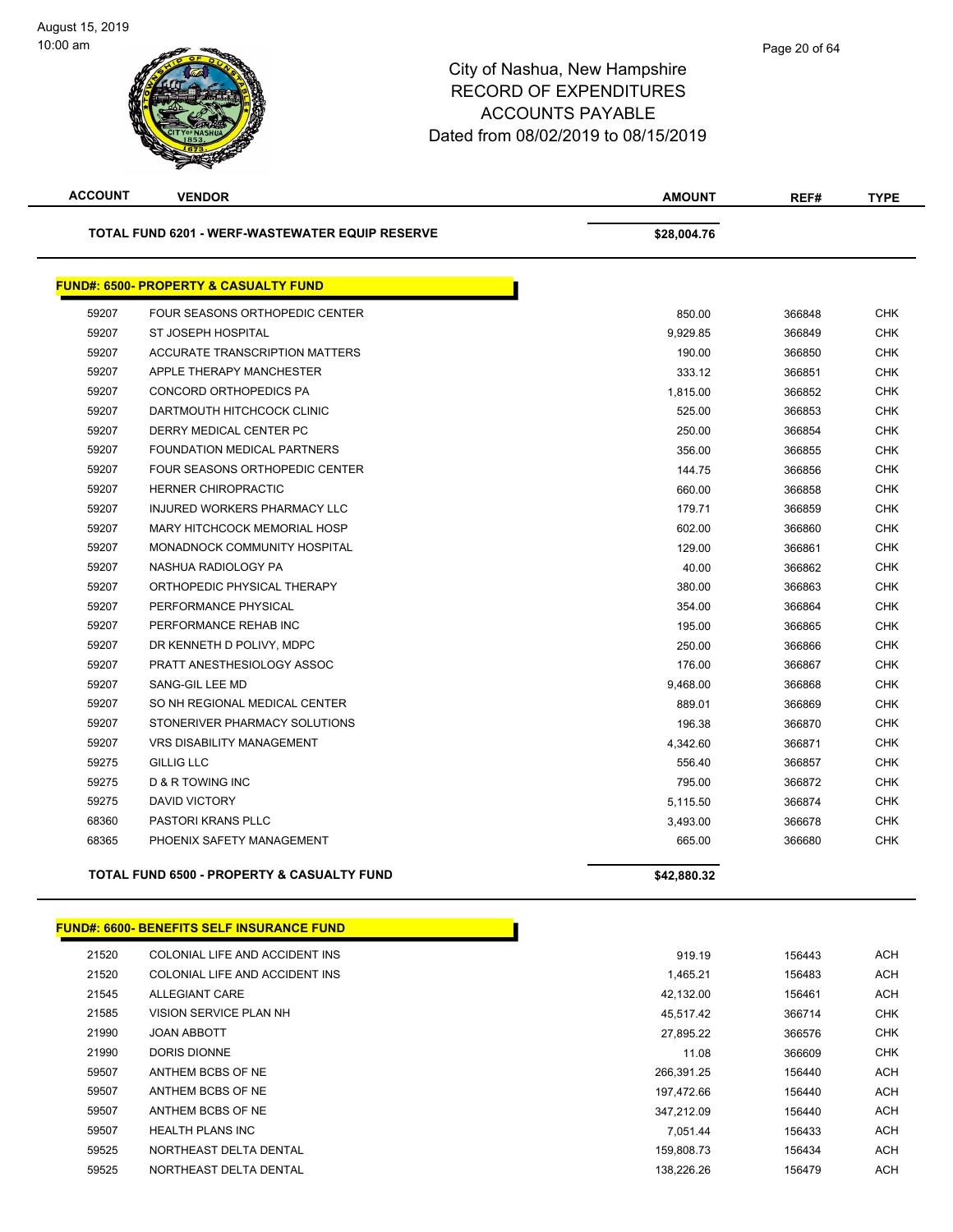| <b>ACCOUNT</b> | <b>VENDOR</b>                                                | <b>AMOUNT</b>      | REF#             | <b>TYPE</b>              |
|----------------|--------------------------------------------------------------|--------------------|------------------|--------------------------|
|                | <b>TOTAL FUND 6600 - BENEFITS SELF INSURANCE FUND</b>        | \$1,234,102.55     |                  |                          |
|                | <b>FUND#: 7052- MINE FALLS PARK ETF</b>                      |                    |                  |                          |
| 54280<br>54280 | PENNICHUCK WATER WORKS INC<br>UNITED SITE SERVICES NORTHEAST | 1,658.58<br>109.94 | 366563<br>366710 | <b>CHK</b><br><b>CHK</b> |
|                | <b>TOTAL FUND 7052 - MINE FALLS PARK ETF</b>                 | \$1,768.52         |                  |                          |
|                | <b>FUND#: 8063- LIBRARY-HENRY STEARNS FUND</b>               |                    |                  |                          |
| 61807          | <b>JENNIFER HOSKING</b>                                      | 1,275.00           | 366517           | <b>CHK</b>               |
|                | TOTAL FUND 8063 - LIBRARY-HENRY STEARNS FUND                 | \$1,275.00         |                  |                          |
|                | <b>FUND#: 8615- LANTZAS/ERICKSON SCHOL</b>                   |                    |                  |                          |
| 68370          | <b>PCER</b>                                                  | 550.00             | 366889           | <b>CHK</b>               |
|                | <b>TOTAL FUND 8615 - LANTZAS/ERICKSON SCHOL</b>              | \$550.00           |                  |                          |
|                | <b>FUND#: 8619- S.BULLEYPARKS CLRTL ENR</b>                  |                    |                  |                          |
| 55650          | CHARLOTTE AVENUE SCHOOL PTO                                  | 383.75             | 366532           | <b>CHK</b>               |
|                | <b>TOTAL FUND 8619 - S.BULLEYPARKS CLRTL ENR</b>             | \$383.75           |                  |                          |
|                | <b>FUND#: 8641- NHS N/S GEN SCHOLARSHIPS</b>                 |                    |                  |                          |
| 68370          | <b>PCER</b>                                                  | 500.00             | 366888           | <b>CHK</b>               |
|                | <b>TOTAL FUND 8641 - NHS N/S GEN SCHOLARSHIPS</b>            | \$500.00           |                  |                          |
|                | <b>FUND#: 8675- WOODLAWN CEM-JENNIE N WALLACE</b>            |                    |                  |                          |
| 61299          | ONLINE STORES INC                                            | 1,495.59           | 366675           | <b>CHK</b>               |
|                | TOTAL FUND 8675 - WOODLAWN CEM-JENNIE N WALLACE              | \$1,495.59         |                  |                          |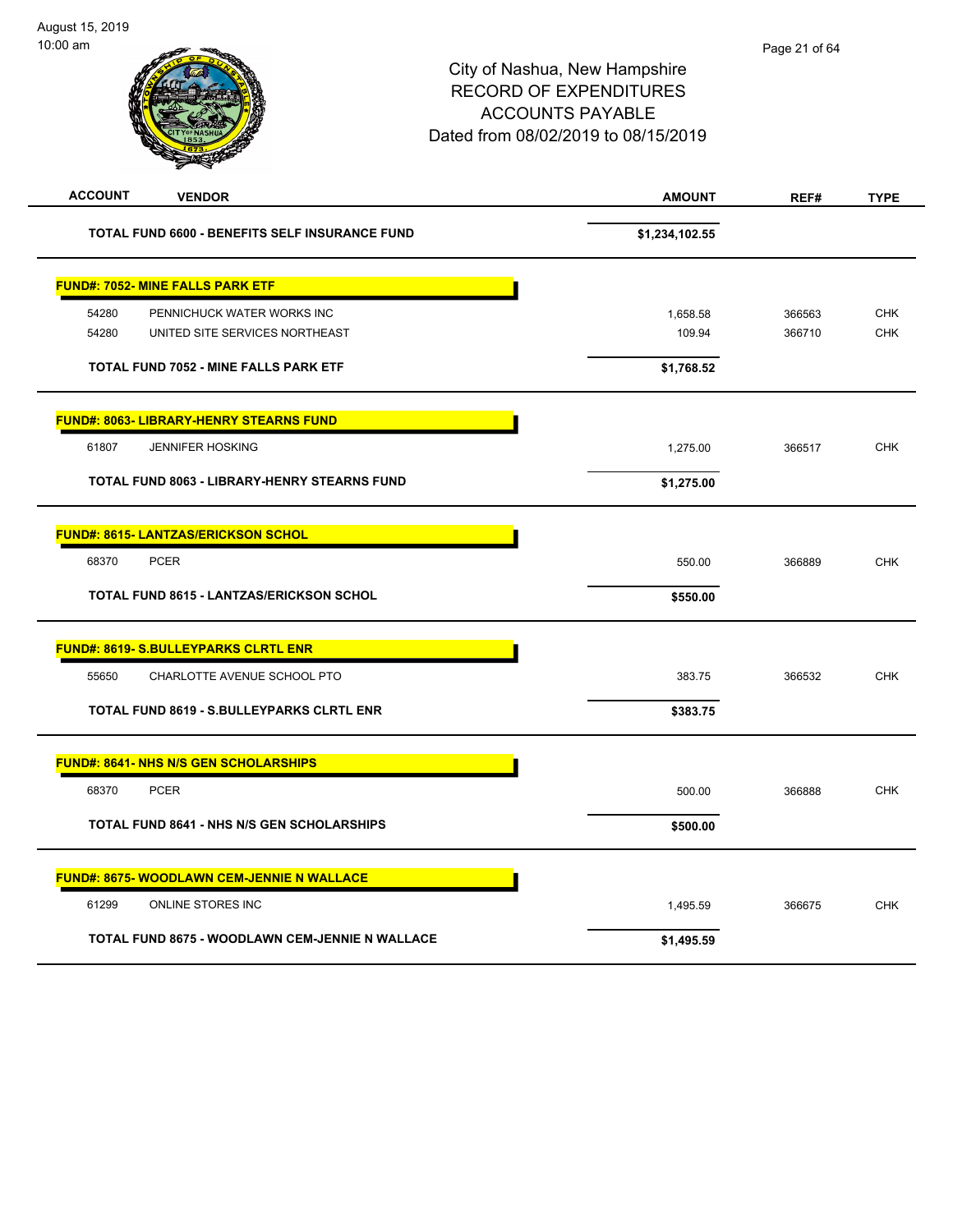

| <b>ACCOUNT</b> | <b>VENDOR</b> |                                        | <b>AMOUNT</b><br>REF# | <b>TYPE</b> |
|----------------|---------------|----------------------------------------|-----------------------|-------------|
|                |               | <b>EXPENDITURE SUMMARY BY FUND</b>     | <b>AMOUNT</b>         |             |
|                | 1000          | <b>GENERAL FUND</b>                    | 2,264,403.10          |             |
|                | 1001          | <b>GF-CAPITAL IMPROVEMENTS</b>         | 857.81                |             |
|                | 1010          | <b>GF-PRIOR YEAR ENC &amp; ESCROWS</b> | 5,256.25              |             |
|                | 2100          | <b>FOOD SERVICES FUND</b>              | 23.35                 |             |
|                | 2120          | SUMMER FEEDING PROGRAM FUND            | 5,849.36              |             |
|                | 2201          | DRIVERS EDUCATION FUND                 | 269.87                |             |
|                | 2222          | AFTER SCHOOL PROGRAM                   | 214.05                |             |
|                | 2505          | PEG ACCESS CHANNELS FUND               | 248.16                |             |
|                | 2506          | HUNT BLDG FACILITY RENTAL FUND         | 673.37                |             |
|                | 2507          | FIRE TRAINING FACILITY RENTAL          | 234.78                |             |
|                | 3068          | <b>COMMUNITY SERVICES GRANTS FUND</b>  | 2,297.78              |             |
|                | 3070          | COMMUNITY HEALTH GRANTS FUND           | 111.32                |             |
|                | 3080          | COMMUNITY DEVELOPMENT GRANTS           | 2,600.00              |             |
|                | 3090          | URBAN PROGRAM GRANTS FUND              | 10,807.65             |             |
|                | 3120          | <b>TRANSIT GRANTS FUND</b>             | 166,815.57            |             |
|                | 3800          | <b>SCHOOL GRANTS FUND</b>              | 63,651.02             |             |
|                | 4010          | <b>MOTOR VEHICLE ADMIN FUND</b>        | 780.66                |             |
|                | 4025          | DOJ DRUG FORFEITURE FUND               | 610.80                |             |
|                | 4085          | RIVERFRONT PROMENADE TIF FUND          | 677.86                |             |
|                | 4090          | LIB-LOST/DAMAGED BOOK FINES            | 36.95                 |             |
|                | 5010          | CAP PROJECTS-INFO TECHNOLOGY           | $-89.15$              |             |
|                | 5020          | CAPITAL PROJECTS-POLICE                | 3,000.00              |             |
|                | 5100          | CAP PROJECTS-ECONOMIC DEV              | 109,721.53            |             |
|                | 5200          | CAPITAL PROJECTS-PUBLIC WORKS          | 762,538.28            |             |
|                | 5700          | CAP PROJECTS-BROAD ST PARKWAY          | 875.00                |             |
|                | 5800          | SCHOOL CAPITAL PROJECTS FUND           | 46,286.00             |             |
|                | 6000          | SOLID WASTE FUND                       | 60,454.54             |             |
|                | 6200          | <b>WASTEWATER FUND</b>                 | 216,800.92            |             |
|                | 6201          | WERF-WASTEWATER EQUIP RESERVE          | 28,004.76             |             |
|                | 6500          | PROPERTY & CASUALTY FUND               | 42,880.32             |             |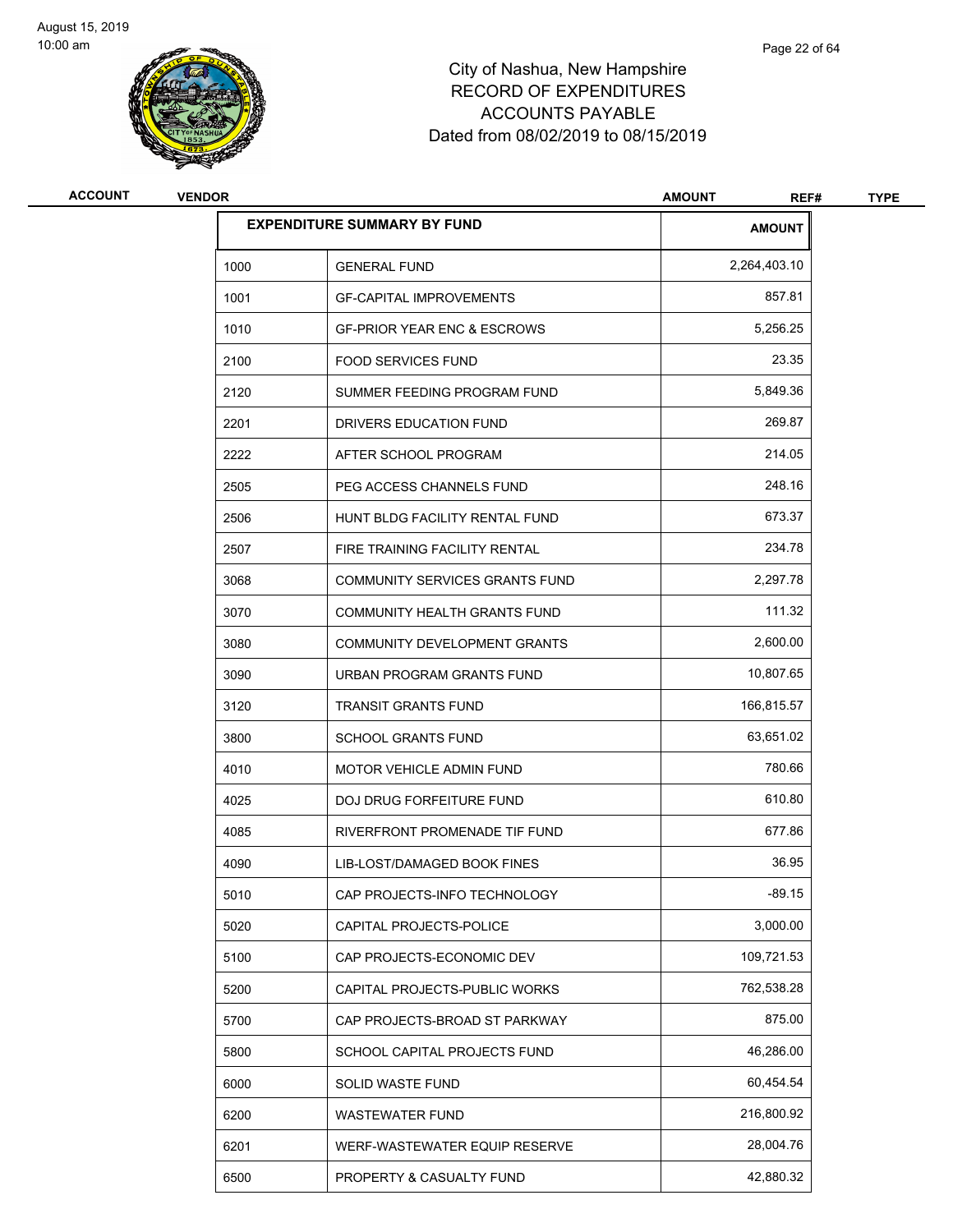

|               | <b>VENDOR</b><br><b>AMOUNT</b> |               |      |
|---------------|--------------------------------|---------------|------|
|               |                                | <b>AMOUNT</b> |      |
| 6600          | BENEFITS SELF INSURANCE FUND   | 1,234,102.55  |      |
| 7052          | MINE FALLS PARK ETF            | 1,768.52      |      |
| 8063          | LIBRARY-HENRY STEARNS FUND     | 1,275.00      |      |
| 8615          | LANTZAS/ERICKSON SCHOL         | 550.00        |      |
| 8619          | S.BULLEYPARKS CLRTL ENR        | 383.75        |      |
| 8641          | NHS N/S GEN SCHOLARSHIPS       | 500.00        |      |
| 8675          | WOODLAWN CEM-JENNIE N WALLACE  | 1,495.59      |      |
| <b>TOTAL:</b> |                                | 5,036,967.32  |      |
|               |                                |               | REF# |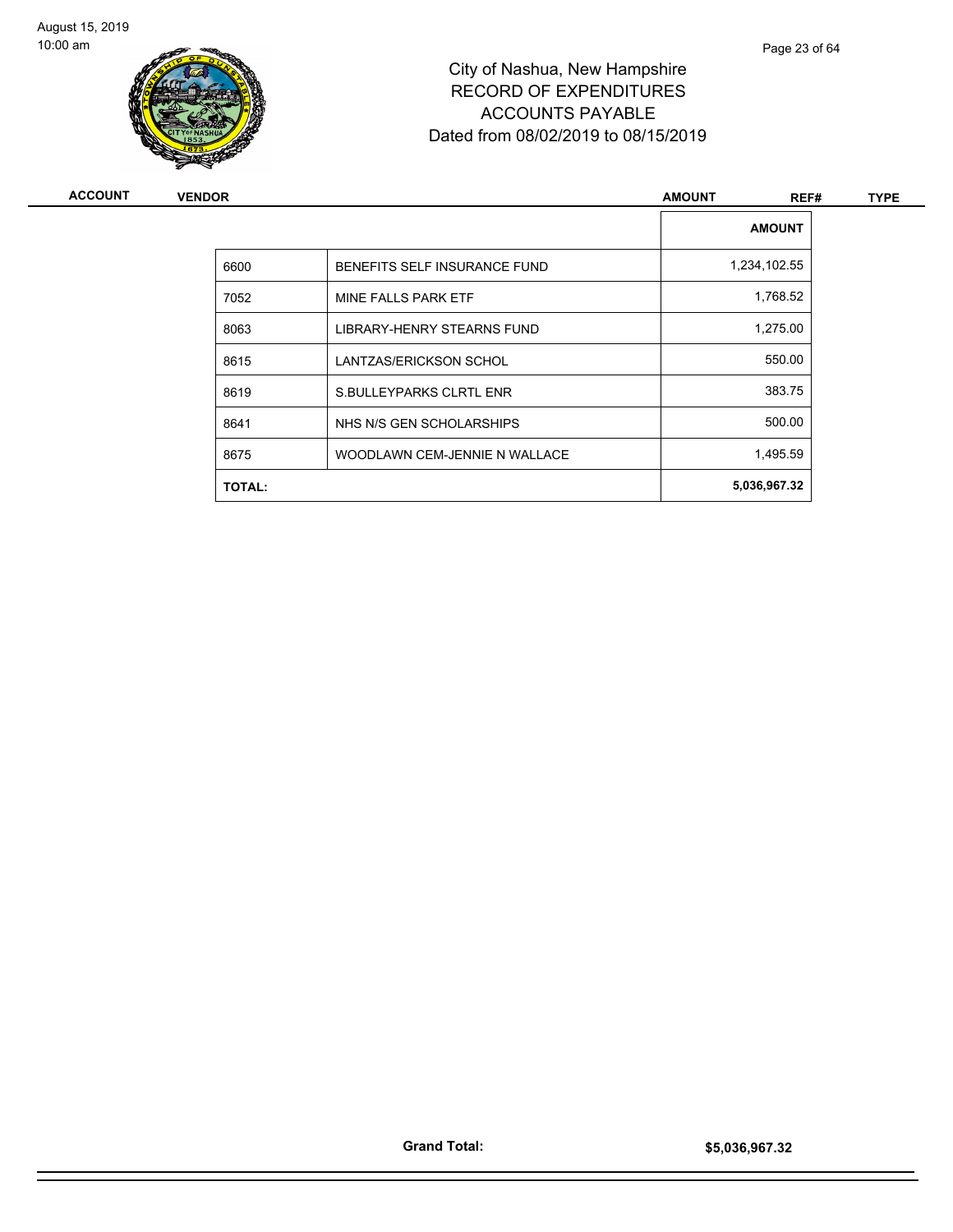

Page 24 of 64

| <b>PAY DATE</b>                   |                                            | <b>ACCOUNT</b> | <b>DESCRIPTION</b>                       | <b>AMOUNT</b> |
|-----------------------------------|--------------------------------------------|----------------|------------------------------------------|---------------|
| <b>FUND#: 1000 - GENERAL FUND</b> |                                            |                |                                          |               |
| 101                               | <b>MAYOR</b>                               |                |                                          |               |
| 8/8/19                            |                                            | 51100          | ADMINISTRATIVE ASSISTANT II              | 679.35        |
| 8/15/19                           |                                            | 51100          | ADMINISTRATIVE ASSISTANT II              | 679.35        |
| 8/8/19                            |                                            | 51100          | CHIEF OF STAFF                           | 1,686.60      |
| 8/15/19                           |                                            | 51100          | CHIEF OF STAFF                           | 1,686.60      |
| 8/8/19                            |                                            | 51100          | COMMUNICATIONS & SPECIAL PRJ COORDINATOR | 851.95        |
| 8/15/19                           |                                            | 51100          | COMMUNICATIONS & SPECIAL PRJ COORDINATOR | 851.95        |
| 8/8/19                            |                                            | 51100          | CONSTITUENT SERVICES COORDINATOR         | 851.95        |
| 8/15/19                           |                                            | 51100          | CONSTITUENT SERVICES COORDINATOR         | 851.95        |
| 8/8/19                            |                                            | 51300          | <b>OVERTIME</b>                          | 19.11         |
| 8/8/19                            |                                            | 51403          | <b>WAGES-INTERNS</b>                     | 3,087.50      |
| 8/15/19                           |                                            | 51403          | <b>WAGES-INTERNS</b>                     | 2,992.50      |
| 8/8/19                            |                                            | 51500          | <b>MAYOR</b>                             | 2,290.80      |
| 8/15/19                           |                                            | 51500          | <b>MAYOR</b>                             | 2,290.80      |
|                                   | <b>TOTAL 101 - MAYOR</b>                   |                |                                          | \$18,820.41   |
| 102                               | <b>BOARD OF ALDERMEN</b>                   |                |                                          |               |
| 8/8/19                            |                                            | 51100          | LEGISLATIVE AFFAIRS MANAGER              | 1,751.00      |
| 8/15/19                           |                                            | 51100          | LEGISLATIVE AFFAIRS MANAGER              | 1,751.00      |
| 8/8/19                            |                                            | 51200          | LEGISLATIVE TRANSCRIPTION SPEC           | 291.72        |
| 8/15/19                           |                                            | 51200          | LEGISLATIVE TRANSCRIPTION SPEC           | 335.95        |
|                                   | <b>TOTAL 102 - BOARD OF ALDERMEN</b>       |                |                                          | \$4,129.67    |
| 103                               | <b>LEGAL</b>                               |                |                                          |               |
| 8/8/19                            |                                            | 51100          | <b>CORPORATION COUNSEL</b>               | 2,561.50      |
| 8/15/19                           |                                            | 51100          | <b>CORPORATION COUNSEL</b>               | 2,561.50      |
| 8/8/19                            |                                            | 51100          | DEPUTY CORPORATION COUNSEL               | 4,444.50      |
| 8/15/19                           |                                            | 51100          | DEPUTY CORPORATION COUNSEL               | 4,444.50      |
| 8/8/19                            |                                            | 51100          | <b>LEGAL ASSISTANT</b>                   | 2,065.25      |
| 8/15/19                           |                                            | 51100          | <b>LEGAL ASSISTANT</b>                   | 2,065.25      |
|                                   | <b>TOTAL 103 - LEGAL</b>                   |                |                                          | \$18,142.50   |
| 106                               | <b>ADMINISTRATIVE SERVICES</b>             |                |                                          |               |
| 8/8/19                            |                                            | 51100          | ADMINISTRATIVE ASSISTANT I               | 735.29        |
| 8/15/19                           |                                            | 51100          | ADMINISTRATIVE ASSISTANT I               | 735.30        |
| 8/8/19                            |                                            | 51100          | ADMINISTRATIVE SERVICES DIRECTOR         | 2,023.90      |
| 8/15/19                           |                                            | 51100          | ADMINISTRATIVE SERVICES DIRECTOR         | 2,023.90      |
|                                   | <b>TOTAL 106 - ADMINISTRATIVE SERVICES</b> |                |                                          | \$5,518.39    |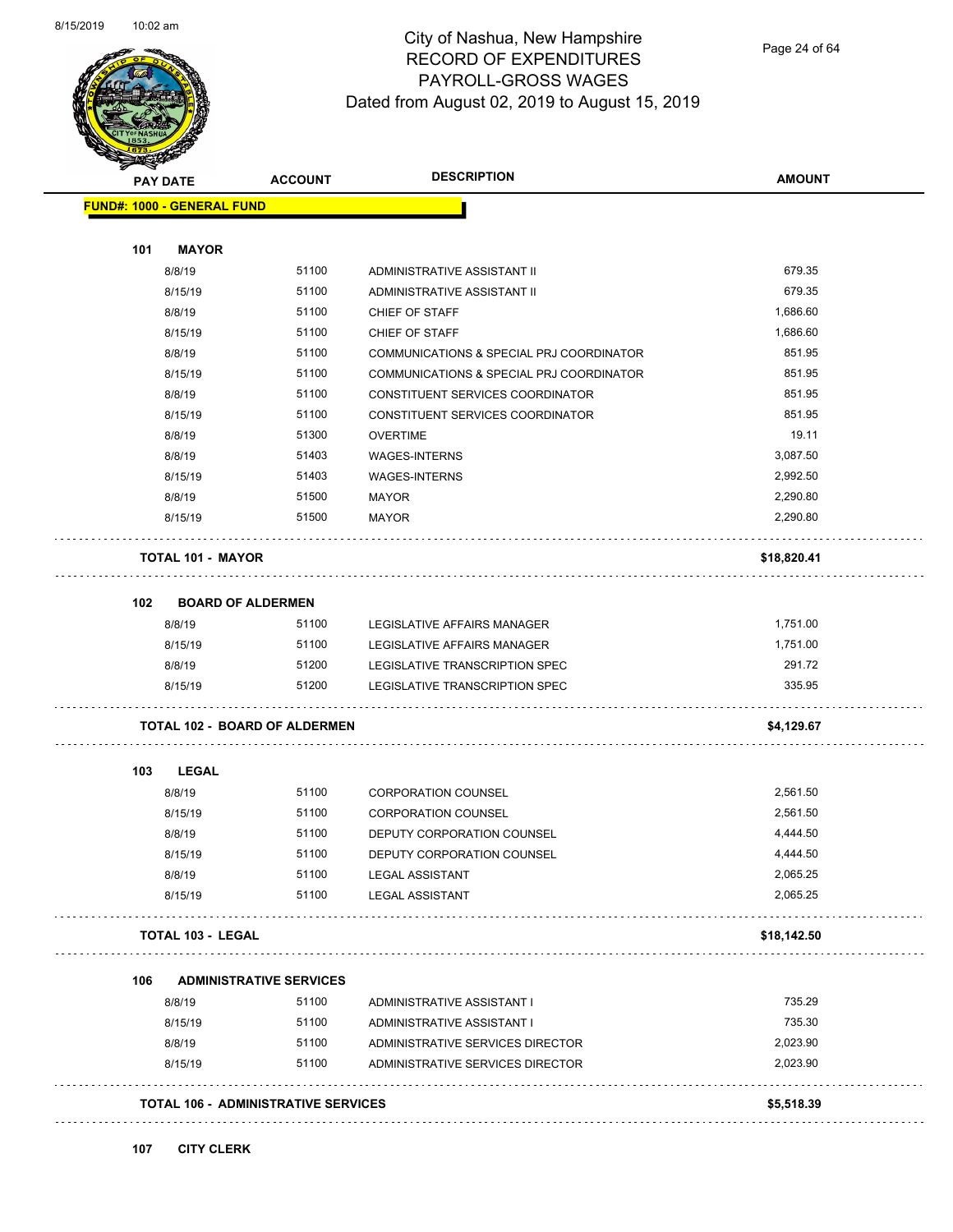Page 25 of 64

| <b>FUND#: 1000 - GENERAL FUND</b><br>107<br><b>CITY CLERK</b><br>51100<br>1,907.15<br>8/8/19<br><b>CITY CLERK</b><br>51100<br>1,907.15<br>8/15/19<br><b>CITY CLERK</b><br>8/8/19<br>51100<br>1,245.00<br><b>CLERK VITAL RECORDS II</b><br>8/15/19<br>51100<br><b>CLERK VITAL RECORDS II</b><br>1,245.00<br>51100<br>730.70<br>8/8/19<br>DEPARTMENT COORDINATOR, CC<br>730.70<br>8/15/19<br>51100<br>DEPARTMENT COORDINATOR, CC<br>811.44<br>51100<br>8/8/19<br>DEPUTY CITY CLERK<br>8/8/19<br>51750<br>16,485.18<br><b>RETIREMENT &amp; SEPARATION PAY</b><br>8/15/19<br>51750<br><b>RETIREMENT &amp; SEPARATION PAY</b><br>12,171.67<br><b>TOTAL 107 - CITY CLERK</b><br>\$37,233.99<br>110<br><b>ARLINGTON ST COMMUNITY CENTER</b><br>8/8/19<br>51100<br>ARLINGTON ST COMMUNITY CENTER DIRECTOR<br>1,043.55<br>1,043.55<br>8/15/19<br>51100<br>ARLINGTON ST COMMUNITY CENTER DIRECTOR<br><b>TOTAL 110 - ARLINGTON ST COMMUNITY CENTER</b><br>\$2,087.10<br>111<br><b>HUMAN RESOURCES</b><br>979.90<br>51100<br>8/8/19<br>HR SPEC<br>979.91<br>51100<br>8/15/19<br>HR SPEC<br>8/8/19<br>51100<br>1,239.00<br><b>HRIS &amp; PAYROLL ANALYST</b><br>8/15/19<br>51100<br>1,239.00<br>HRIS & PAYROLL ANALYST<br>51100<br>1,907.35<br>8/8/19<br>HUMAN RESOURCES DIRECTOR<br>51100<br>1,907.35<br>8/15/19<br>HUMAN RESOURCES DIRECTOR<br>51100<br>1,313.50<br>8/8/19<br>HUMAN RESOURCES MANAGER<br>8/15/19<br>51100<br>1,313.50<br><b>HUMAN RESOURCES MANAGER</b><br>8/8/19<br>51100<br>PAYROLL ANALYST<br>2,349.99<br>51100<br>2,349.98<br>8/15/19<br>PAYROLL ANALYST<br>51100<br>1,651.40<br>8/8/19<br>PAYROLL MANAGER<br>51100<br>1,651.40<br>8/15/19<br>PAYROLL MANAGER<br>405.39<br>8/8/19<br>51200<br>ADMINISTRATIVE ASSISTANT I<br>8/15/19<br>51200<br>381.07<br>ADMINISTRATIVE ASSISTANT I<br>86.84<br>51300<br>8/15/19<br><b>OVERTIME</b><br><b>TOTAL 111 - HUMAN RESOURCES</b><br>\$19,755.58<br>122<br><b>INFORMATION TECHNOLOGY</b><br>824.10<br>51100<br>8/8/19<br>ADMIN ASSISTANT III | <b>PAY DATE</b> | <b>ACCOUNT</b> | <b>DESCRIPTION</b> | <b>AMOUNT</b> |
|------------------------------------------------------------------------------------------------------------------------------------------------------------------------------------------------------------------------------------------------------------------------------------------------------------------------------------------------------------------------------------------------------------------------------------------------------------------------------------------------------------------------------------------------------------------------------------------------------------------------------------------------------------------------------------------------------------------------------------------------------------------------------------------------------------------------------------------------------------------------------------------------------------------------------------------------------------------------------------------------------------------------------------------------------------------------------------------------------------------------------------------------------------------------------------------------------------------------------------------------------------------------------------------------------------------------------------------------------------------------------------------------------------------------------------------------------------------------------------------------------------------------------------------------------------------------------------------------------------------------------------------------------------------------------------------------------------------------------------------------------------------------------------------------------------------------------------------------------------------------------------------------------------------------------------------------------------------------------------------------|-----------------|----------------|--------------------|---------------|
|                                                                                                                                                                                                                                                                                                                                                                                                                                                                                                                                                                                                                                                                                                                                                                                                                                                                                                                                                                                                                                                                                                                                                                                                                                                                                                                                                                                                                                                                                                                                                                                                                                                                                                                                                                                                                                                                                                                                                                                                |                 |                |                    |               |
|                                                                                                                                                                                                                                                                                                                                                                                                                                                                                                                                                                                                                                                                                                                                                                                                                                                                                                                                                                                                                                                                                                                                                                                                                                                                                                                                                                                                                                                                                                                                                                                                                                                                                                                                                                                                                                                                                                                                                                                                |                 |                |                    |               |
|                                                                                                                                                                                                                                                                                                                                                                                                                                                                                                                                                                                                                                                                                                                                                                                                                                                                                                                                                                                                                                                                                                                                                                                                                                                                                                                                                                                                                                                                                                                                                                                                                                                                                                                                                                                                                                                                                                                                                                                                |                 |                |                    |               |
|                                                                                                                                                                                                                                                                                                                                                                                                                                                                                                                                                                                                                                                                                                                                                                                                                                                                                                                                                                                                                                                                                                                                                                                                                                                                                                                                                                                                                                                                                                                                                                                                                                                                                                                                                                                                                                                                                                                                                                                                |                 |                |                    |               |
|                                                                                                                                                                                                                                                                                                                                                                                                                                                                                                                                                                                                                                                                                                                                                                                                                                                                                                                                                                                                                                                                                                                                                                                                                                                                                                                                                                                                                                                                                                                                                                                                                                                                                                                                                                                                                                                                                                                                                                                                |                 |                |                    |               |
|                                                                                                                                                                                                                                                                                                                                                                                                                                                                                                                                                                                                                                                                                                                                                                                                                                                                                                                                                                                                                                                                                                                                                                                                                                                                                                                                                                                                                                                                                                                                                                                                                                                                                                                                                                                                                                                                                                                                                                                                |                 |                |                    |               |
|                                                                                                                                                                                                                                                                                                                                                                                                                                                                                                                                                                                                                                                                                                                                                                                                                                                                                                                                                                                                                                                                                                                                                                                                                                                                                                                                                                                                                                                                                                                                                                                                                                                                                                                                                                                                                                                                                                                                                                                                |                 |                |                    |               |
|                                                                                                                                                                                                                                                                                                                                                                                                                                                                                                                                                                                                                                                                                                                                                                                                                                                                                                                                                                                                                                                                                                                                                                                                                                                                                                                                                                                                                                                                                                                                                                                                                                                                                                                                                                                                                                                                                                                                                                                                |                 |                |                    |               |
|                                                                                                                                                                                                                                                                                                                                                                                                                                                                                                                                                                                                                                                                                                                                                                                                                                                                                                                                                                                                                                                                                                                                                                                                                                                                                                                                                                                                                                                                                                                                                                                                                                                                                                                                                                                                                                                                                                                                                                                                |                 |                |                    |               |
|                                                                                                                                                                                                                                                                                                                                                                                                                                                                                                                                                                                                                                                                                                                                                                                                                                                                                                                                                                                                                                                                                                                                                                                                                                                                                                                                                                                                                                                                                                                                                                                                                                                                                                                                                                                                                                                                                                                                                                                                |                 |                |                    |               |
|                                                                                                                                                                                                                                                                                                                                                                                                                                                                                                                                                                                                                                                                                                                                                                                                                                                                                                                                                                                                                                                                                                                                                                                                                                                                                                                                                                                                                                                                                                                                                                                                                                                                                                                                                                                                                                                                                                                                                                                                |                 |                |                    |               |
|                                                                                                                                                                                                                                                                                                                                                                                                                                                                                                                                                                                                                                                                                                                                                                                                                                                                                                                                                                                                                                                                                                                                                                                                                                                                                                                                                                                                                                                                                                                                                                                                                                                                                                                                                                                                                                                                                                                                                                                                |                 |                |                    |               |
|                                                                                                                                                                                                                                                                                                                                                                                                                                                                                                                                                                                                                                                                                                                                                                                                                                                                                                                                                                                                                                                                                                                                                                                                                                                                                                                                                                                                                                                                                                                                                                                                                                                                                                                                                                                                                                                                                                                                                                                                |                 |                |                    |               |
|                                                                                                                                                                                                                                                                                                                                                                                                                                                                                                                                                                                                                                                                                                                                                                                                                                                                                                                                                                                                                                                                                                                                                                                                                                                                                                                                                                                                                                                                                                                                                                                                                                                                                                                                                                                                                                                                                                                                                                                                |                 |                |                    |               |
|                                                                                                                                                                                                                                                                                                                                                                                                                                                                                                                                                                                                                                                                                                                                                                                                                                                                                                                                                                                                                                                                                                                                                                                                                                                                                                                                                                                                                                                                                                                                                                                                                                                                                                                                                                                                                                                                                                                                                                                                |                 |                |                    |               |
|                                                                                                                                                                                                                                                                                                                                                                                                                                                                                                                                                                                                                                                                                                                                                                                                                                                                                                                                                                                                                                                                                                                                                                                                                                                                                                                                                                                                                                                                                                                                                                                                                                                                                                                                                                                                                                                                                                                                                                                                |                 |                |                    |               |
|                                                                                                                                                                                                                                                                                                                                                                                                                                                                                                                                                                                                                                                                                                                                                                                                                                                                                                                                                                                                                                                                                                                                                                                                                                                                                                                                                                                                                                                                                                                                                                                                                                                                                                                                                                                                                                                                                                                                                                                                |                 |                |                    |               |
|                                                                                                                                                                                                                                                                                                                                                                                                                                                                                                                                                                                                                                                                                                                                                                                                                                                                                                                                                                                                                                                                                                                                                                                                                                                                                                                                                                                                                                                                                                                                                                                                                                                                                                                                                                                                                                                                                                                                                                                                |                 |                |                    |               |
|                                                                                                                                                                                                                                                                                                                                                                                                                                                                                                                                                                                                                                                                                                                                                                                                                                                                                                                                                                                                                                                                                                                                                                                                                                                                                                                                                                                                                                                                                                                                                                                                                                                                                                                                                                                                                                                                                                                                                                                                |                 |                |                    |               |
|                                                                                                                                                                                                                                                                                                                                                                                                                                                                                                                                                                                                                                                                                                                                                                                                                                                                                                                                                                                                                                                                                                                                                                                                                                                                                                                                                                                                                                                                                                                                                                                                                                                                                                                                                                                                                                                                                                                                                                                                |                 |                |                    |               |
|                                                                                                                                                                                                                                                                                                                                                                                                                                                                                                                                                                                                                                                                                                                                                                                                                                                                                                                                                                                                                                                                                                                                                                                                                                                                                                                                                                                                                                                                                                                                                                                                                                                                                                                                                                                                                                                                                                                                                                                                |                 |                |                    |               |
|                                                                                                                                                                                                                                                                                                                                                                                                                                                                                                                                                                                                                                                                                                                                                                                                                                                                                                                                                                                                                                                                                                                                                                                                                                                                                                                                                                                                                                                                                                                                                                                                                                                                                                                                                                                                                                                                                                                                                                                                |                 |                |                    |               |
|                                                                                                                                                                                                                                                                                                                                                                                                                                                                                                                                                                                                                                                                                                                                                                                                                                                                                                                                                                                                                                                                                                                                                                                                                                                                                                                                                                                                                                                                                                                                                                                                                                                                                                                                                                                                                                                                                                                                                                                                |                 |                |                    |               |
|                                                                                                                                                                                                                                                                                                                                                                                                                                                                                                                                                                                                                                                                                                                                                                                                                                                                                                                                                                                                                                                                                                                                                                                                                                                                                                                                                                                                                                                                                                                                                                                                                                                                                                                                                                                                                                                                                                                                                                                                |                 |                |                    |               |
|                                                                                                                                                                                                                                                                                                                                                                                                                                                                                                                                                                                                                                                                                                                                                                                                                                                                                                                                                                                                                                                                                                                                                                                                                                                                                                                                                                                                                                                                                                                                                                                                                                                                                                                                                                                                                                                                                                                                                                                                |                 |                |                    |               |
|                                                                                                                                                                                                                                                                                                                                                                                                                                                                                                                                                                                                                                                                                                                                                                                                                                                                                                                                                                                                                                                                                                                                                                                                                                                                                                                                                                                                                                                                                                                                                                                                                                                                                                                                                                                                                                                                                                                                                                                                |                 |                |                    |               |
|                                                                                                                                                                                                                                                                                                                                                                                                                                                                                                                                                                                                                                                                                                                                                                                                                                                                                                                                                                                                                                                                                                                                                                                                                                                                                                                                                                                                                                                                                                                                                                                                                                                                                                                                                                                                                                                                                                                                                                                                |                 |                |                    |               |
|                                                                                                                                                                                                                                                                                                                                                                                                                                                                                                                                                                                                                                                                                                                                                                                                                                                                                                                                                                                                                                                                                                                                                                                                                                                                                                                                                                                                                                                                                                                                                                                                                                                                                                                                                                                                                                                                                                                                                                                                |                 |                |                    |               |
|                                                                                                                                                                                                                                                                                                                                                                                                                                                                                                                                                                                                                                                                                                                                                                                                                                                                                                                                                                                                                                                                                                                                                                                                                                                                                                                                                                                                                                                                                                                                                                                                                                                                                                                                                                                                                                                                                                                                                                                                |                 |                |                    |               |
|                                                                                                                                                                                                                                                                                                                                                                                                                                                                                                                                                                                                                                                                                                                                                                                                                                                                                                                                                                                                                                                                                                                                                                                                                                                                                                                                                                                                                                                                                                                                                                                                                                                                                                                                                                                                                                                                                                                                                                                                |                 |                |                    |               |
|                                                                                                                                                                                                                                                                                                                                                                                                                                                                                                                                                                                                                                                                                                                                                                                                                                                                                                                                                                                                                                                                                                                                                                                                                                                                                                                                                                                                                                                                                                                                                                                                                                                                                                                                                                                                                                                                                                                                                                                                |                 |                |                    |               |
|                                                                                                                                                                                                                                                                                                                                                                                                                                                                                                                                                                                                                                                                                                                                                                                                                                                                                                                                                                                                                                                                                                                                                                                                                                                                                                                                                                                                                                                                                                                                                                                                                                                                                                                                                                                                                                                                                                                                                                                                |                 |                |                    |               |
|                                                                                                                                                                                                                                                                                                                                                                                                                                                                                                                                                                                                                                                                                                                                                                                                                                                                                                                                                                                                                                                                                                                                                                                                                                                                                                                                                                                                                                                                                                                                                                                                                                                                                                                                                                                                                                                                                                                                                                                                |                 |                |                    |               |
|                                                                                                                                                                                                                                                                                                                                                                                                                                                                                                                                                                                                                                                                                                                                                                                                                                                                                                                                                                                                                                                                                                                                                                                                                                                                                                                                                                                                                                                                                                                                                                                                                                                                                                                                                                                                                                                                                                                                                                                                |                 |                |                    |               |
|                                                                                                                                                                                                                                                                                                                                                                                                                                                                                                                                                                                                                                                                                                                                                                                                                                                                                                                                                                                                                                                                                                                                                                                                                                                                                                                                                                                                                                                                                                                                                                                                                                                                                                                                                                                                                                                                                                                                                                                                |                 |                |                    |               |
|                                                                                                                                                                                                                                                                                                                                                                                                                                                                                                                                                                                                                                                                                                                                                                                                                                                                                                                                                                                                                                                                                                                                                                                                                                                                                                                                                                                                                                                                                                                                                                                                                                                                                                                                                                                                                                                                                                                                                                                                |                 |                |                    |               |

| 8/8/19  | 51100 | ADMIN ASSISTANT III          | 824.10   |
|---------|-------|------------------------------|----------|
| 8/15/19 | 51100 | ADMIN ASSISTANT III          | 824.10   |
| 8/8/19  | 51100 | ENTERPRISE SYS ADMINISTRATOR | 1.651.40 |
| 8/15/19 | 51100 | ENTERPRISE SYS ADMINISTRATOR | 1.651.39 |
| 8/8/19  | 51100 | ERP SYSTEM ADMIN DBA         | 1.973.35 |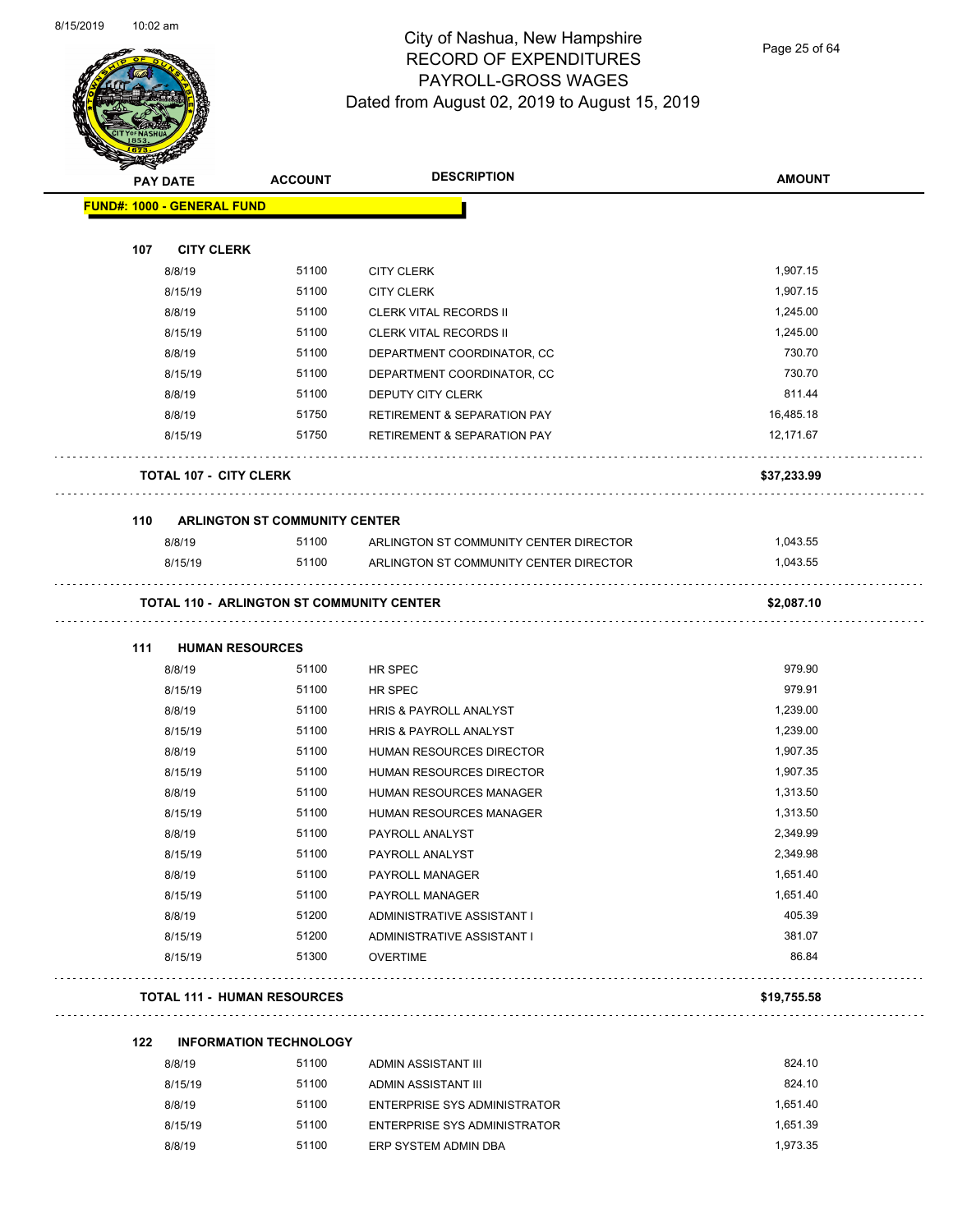

Page 26 of 64

|     | <b>PAY DATE</b>                   | <b>ACCOUNT</b>                            | <b>DESCRIPTION</b>                       | <b>AMOUNT</b> |  |
|-----|-----------------------------------|-------------------------------------------|------------------------------------------|---------------|--|
|     | <b>FUND#: 1000 - GENERAL FUND</b> |                                           |                                          |               |  |
|     |                                   |                                           |                                          |               |  |
| 122 |                                   | <b>INFORMATION TECHNOLOGY</b>             |                                          |               |  |
|     | 8/15/19                           | 51100                                     | ERP SYSTEM ADMIN DBA                     | 1,973.36      |  |
|     | 8/8/19                            | 51100                                     | IT APPLICATIONS ANALYST                  | 1,445.40      |  |
|     | 8/15/19                           | 51100                                     | IT APPLICATIONS ANALYST                  | 1,445.40      |  |
|     | 8/8/19                            | 51100                                     | IT DIVISION DIRECTOR                     | 2,427.25      |  |
|     | 8/15/19                           | 51100                                     | IT DIVISION DIRECTOR                     | 2,427.25      |  |
|     | 8/8/19                            | 51100                                     | IT INFRASTRUCTURE ANALYST                | 1,334.10      |  |
|     | 8/15/19                           | 51100                                     | IT INFRASTRUCTURE ANALYST                | 1,334.10      |  |
|     | 8/8/19                            | 51100                                     | IT MANAGER, INFRASTRUCTURE               | 2,177.35      |  |
|     | 8/15/19                           | 51100                                     | IT MANAGER, INFRASTRUCTURE               | 2,177.35      |  |
|     | 8/8/19                            | 51100                                     | IT MANAGER, PROJECT/DEVELOPMENT SERVICES | 1,684.20      |  |
|     | 8/15/19                           | 51100                                     | IT MANAGER, PROJECT/DEVELOPMENT SERVICES | 1,684.20      |  |
|     | 8/8/19                            | 51100                                     | IT MANAGER, TECHNICAL SERVICES           | 1,620.45      |  |
|     | 8/15/19                           | 51100                                     | IT MANAGER, TECHNICAL SERVICES           | 1,620.45      |  |
|     | 8/8/19                            | 51100                                     | TECHNICAL SPEC II NET SUPPORT            | 1,273.15      |  |
|     | 8/15/19                           | 51100                                     | TECHNICAL SPEC II NET SUPPORT            | 1,273.15      |  |
|     | 8/8/19                            | 51100                                     | <b>TECHNICAL SPECIALIST I</b>            | 888.89        |  |
|     | 8/15/19                           | 51100                                     | <b>TECHNICAL SPECIALIST I</b>            | 888.90        |  |
|     |                                   | 51100                                     | WEB ADMINISTRATOR/GRAPHIC DESINGER       | 983.40        |  |
|     | 8/8/19                            |                                           |                                          |               |  |
|     | 8/15/19                           | 51100                                     | WEB ADMINISTRATOR/GRAPHIC DESINGER       | 983.40        |  |
|     |                                   |                                           |                                          |               |  |
|     |                                   | <b>TOTAL 122 - INFORMATION TECHNOLOGY</b> |                                          | \$36,566.09   |  |
| 126 | <b>FINANCIAL SERVICES</b>         |                                           |                                          |               |  |
|     | 8/8/19                            | 51100                                     | <b>ACCOUNTANT</b>                        | 1,062.30      |  |
|     | 8/15/19                           | 51100                                     | <b>ACCOUNTANT</b>                        | 1,062.30      |  |
|     | 8/8/19                            | 51100                                     | ACCOUNTS PAYABLE COORDINATOR             | 2,362.35      |  |
|     | 8/15/19                           | 51100                                     | ACCOUNTS PAYABLE COORDINATOR             | 2,362.35      |  |
|     | 8/8/19                            | 51100                                     | ACCOUNTS PAYABLE SUPV                    | 1,158.35      |  |
|     | 8/15/19                           | 51100                                     | ACCOUNTS PAYABLE SUPV                    | 1,158.35      |  |
|     | 8/8/19                            | 51100                                     | CFO COMPTROLLER                          | 2,664.05      |  |
|     | 8/15/19                           | 51100                                     | CFO COMPTROLLER                          | 2,664.05      |  |
|     | 8/8/19                            | 51100                                     | DEP TREASURER TAX COLLECTOR              | 1,243.25      |  |
|     | 8/15/19                           | 51100                                     | DEP TREASURER TAX COLLECTOR              | 1,243.25      |  |
|     | 8/8/19                            | 51100                                     | FINANCE AND ADMIN MANAGER                | 888.05        |  |
|     | 8/15/19                           | 51100                                     | FINANCE AND ADMIN MANAGER                | 888.05        |  |
|     | 8/8/19                            | 51100                                     | <b>MVR CLERK I</b>                       | 598.35        |  |
|     | 8/15/19                           | 51100                                     | <b>MVR CLERK I</b>                       | 598.35        |  |
|     | 8/8/19                            | 51100                                     | MVR CLERK II                             | 1,895.13      |  |
|     | 8/15/19                           | 51100                                     | MVR CLERK II                             | 1,895.15      |  |
|     | 8/8/19                            | 51100                                     | MVR CLERK III                            | 1,565.40      |  |
|     | 8/15/19                           | 51100                                     | MVR CLERK III                            | 1,565.40      |  |
|     |                                   | 51100                                     | ORDINANCE VIOLATIONS COORDINATOR         | 299.55        |  |
|     | 8/8/19<br>8/15/19                 | 51100                                     | ORDINANCE VIOLATIONS COORDINATOR         | 299.55        |  |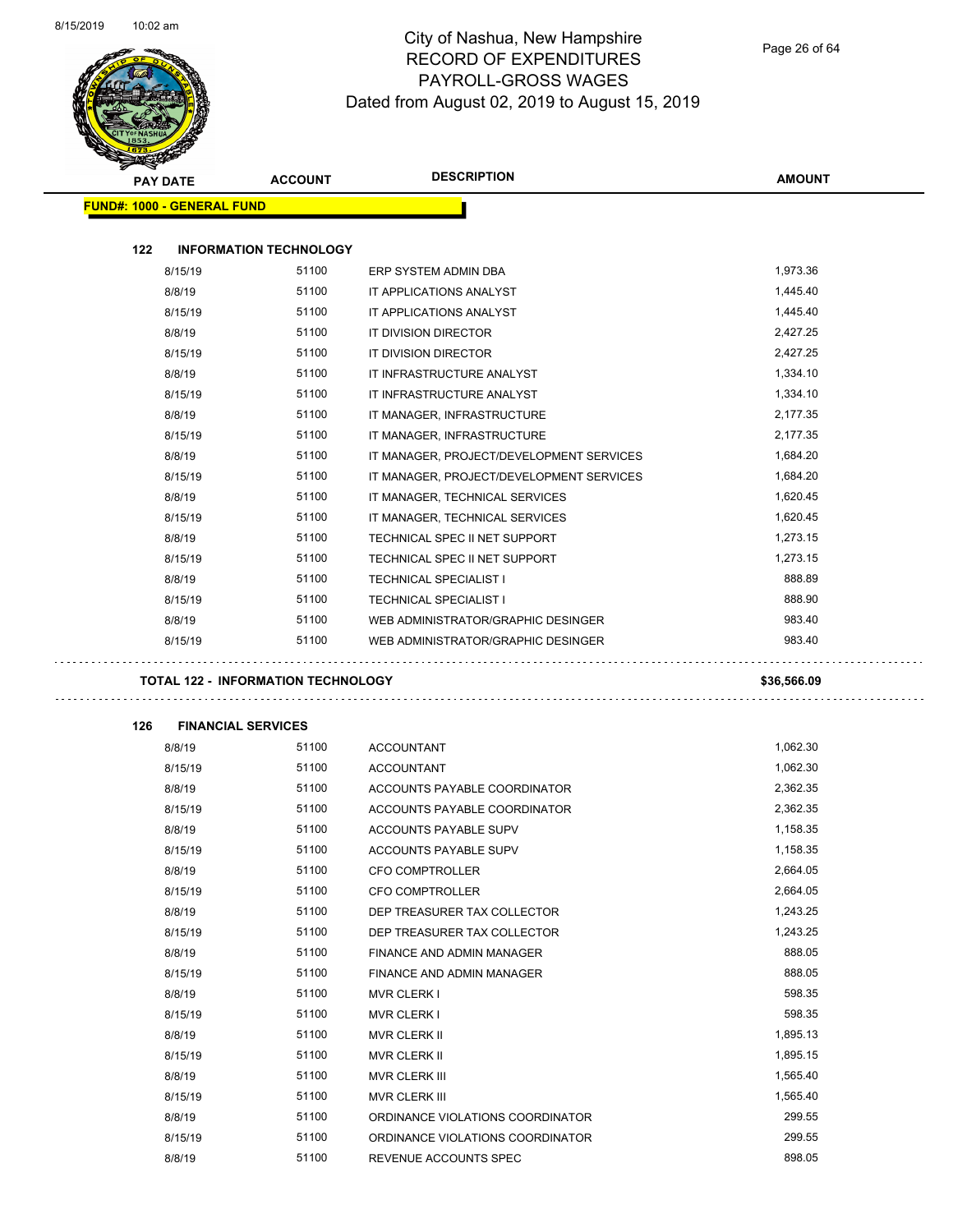

Page 27 of 64

|     | <b>PAY DATE</b>                   | <b>ACCOUNT</b>                    | <b>DESCRIPTION</b>                                               | <b>AMOUNT</b>    |
|-----|-----------------------------------|-----------------------------------|------------------------------------------------------------------|------------------|
|     | <b>FUND#: 1000 - GENERAL FUND</b> |                                   |                                                                  |                  |
| 126 |                                   | <b>FINANCIAL SERVICES</b>         |                                                                  |                  |
|     | 8/15/19                           | 51100                             | REVENUE ACCOUNTS SPEC                                            | 898.05           |
|     | 8/8/19                            | 51100                             | REVENUE COORDINATOR                                              | 1,103.64         |
|     | 8/15/19                           | 51100                             | REVENUE COORDINATOR                                              | 1,103.65         |
|     | 8/8/19                            | 51100                             | <b>SENIOR FINANCE MANAGER</b>                                    | 1,776.05         |
|     | 8/15/19                           | 51100                             | <b>SENIOR FINANCE MANAGER</b>                                    | 1,776.05         |
|     | 8/8/19                            | 51100                             | SENIOR FINANCIAL ANALYST                                         | 1,268.05         |
|     | 8/15/19                           | 51100                             | SENIOR FINANCIAL ANALYST                                         | 1,268.05         |
|     | 8/8/19                            | 51100                             | SR MGR ACCT FIN REPORTING                                        | 461.03           |
|     | 8/15/19                           | 51100                             | SR MGR ACCT FIN REPORTING                                        | 461.03           |
|     | 8/8/19                            | 51100                             | <b>SUPV VEHICLE REGISTRATION</b>                                 | 1,282.70         |
|     | 8/15/19                           | 51100                             | SUPV VEHICLE REGISTRATION                                        | 1,282.70         |
|     | 8/8/19                            | 51100                             | TREASURER TAX COLLECTOR                                          | 2,177.36         |
|     | 8/15/19                           | 51100                             | TREASURER TAX COLLECTOR                                          | 2,177.35         |
|     | 8/8/19                            | 51200                             | TRUST ACCOUNTANT PT                                              | 773.00           |
|     | 8/15/19                           | 51200                             | TRUST ACCOUNTANT PT                                              | 773.01           |
|     | 8/8/19                            | 51300                             | <b>OVERTIME</b>                                                  | 102.55           |
|     | 8/15/19                           | 51300                             | <b>OVERTIME</b>                                                  | 23.42            |
|     |                                   |                                   |                                                                  |                  |
| 129 | <b>CITY BUILDINGS</b>             |                                   |                                                                  |                  |
|     | 8/8/19                            | 51100                             | <b>BUILDING MANAGER</b>                                          | 1,305.25         |
|     | 8/15/19                           | 51100                             | <b>BUILDING MANAGER</b>                                          | 1,305.25         |
|     | 8/8/19                            | 51100                             | <b>CUSTODIAN I</b>                                               | 978.88           |
|     | 8/15/19                           | 51100                             | <b>CUSTODIAN I</b>                                               | 1,282.70         |
|     | 8/8/19                            | 51100                             | <b>MAINTENANCE SPEC</b>                                          | 1,440.85         |
|     | 8/15/19                           | 51100                             | MAINTENANCE SPEC                                                 | 1,440.85         |
|     | 8/8/19<br>8/8/19                  | 51200<br>51300                    | <b>CUSTODIAN I</b><br><b>OVERTIME</b>                            | 355.69<br>232.29 |
|     |                                   | <b>TOTAL 129 - CITY BUILDINGS</b> |                                                                  |                  |
|     |                                   |                                   |                                                                  | \$8,341.76       |
| 130 | <b>PURCHASING</b>                 |                                   |                                                                  |                  |
|     | 8/8/19                            | 51100                             | PURCHASING AGENT I                                               | 774.95           |
|     | 8/15/19                           | 51100                             | PURCHASING AGENT I                                               | 774.95           |
|     | 8/8/19                            | 51100                             | PURCHASING AGENT II                                              | 962.15           |
|     | 8/15/19                           | 51100                             | PURCHASING AGENT II                                              | 938.11           |
|     | 8/8/19                            | 51100                             | PURCHASING MANAGER                                               | 1,776.05         |
|     | 8/15/19                           | 51100                             | PURCHASING MANAGER                                               | 1,776.05         |
|     | 8/8/19<br>8/15/19                 | 51200<br>51200                    | MESSENGER MAIL DISTRIBUTION CL<br>MESSENGER MAIL DISTRIBUTION CL | 330.89<br>326.80 |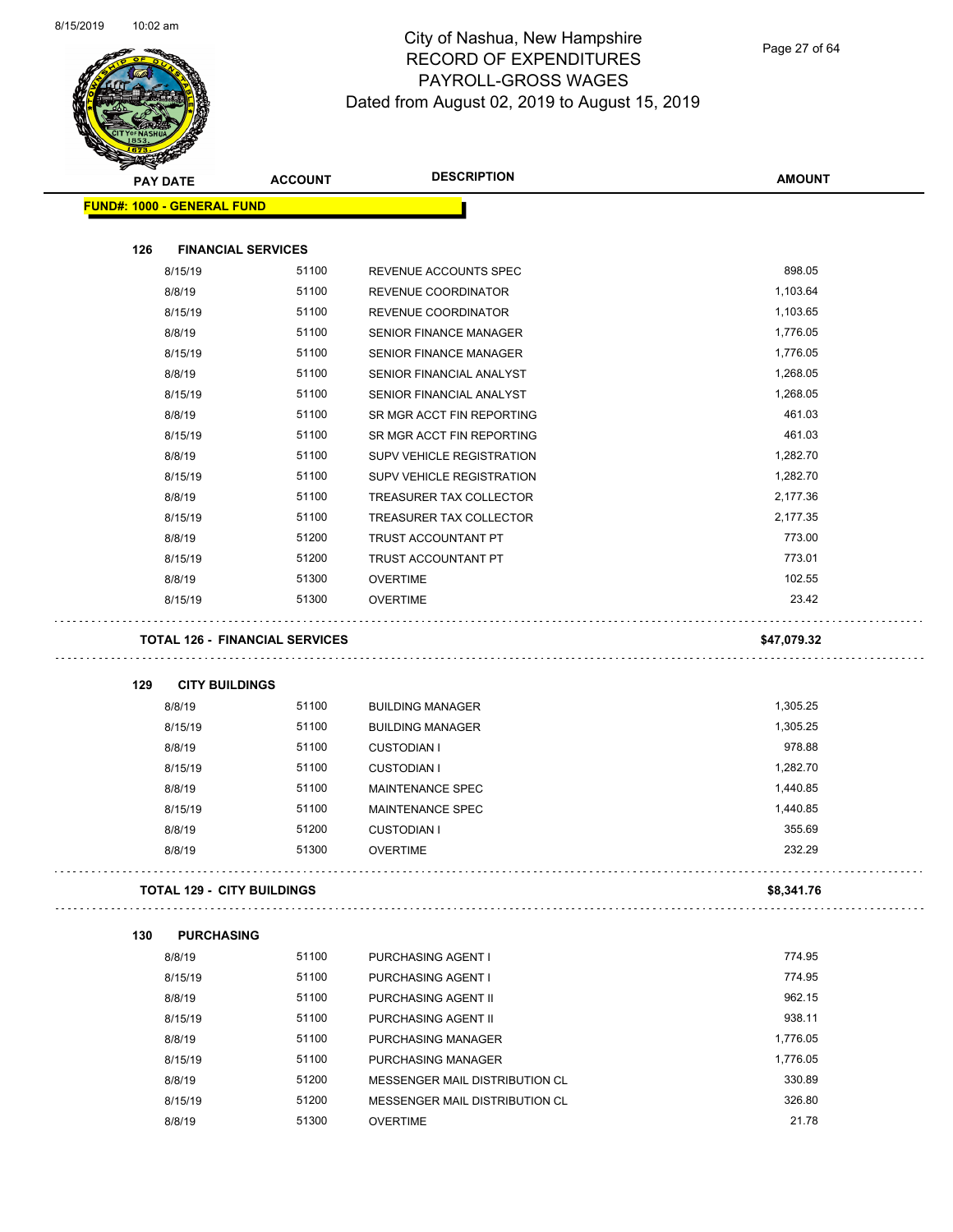

Page 28 of 64

| <b>ACCOUNT</b> |                                                                                                                                                                                                                                                                                                                   | <b>AMOUNT</b>                                                                                                                                                                                                                                                                                                                                                                                                                                                                           |
|----------------|-------------------------------------------------------------------------------------------------------------------------------------------------------------------------------------------------------------------------------------------------------------------------------------------------------------------|-----------------------------------------------------------------------------------------------------------------------------------------------------------------------------------------------------------------------------------------------------------------------------------------------------------------------------------------------------------------------------------------------------------------------------------------------------------------------------------------|
|                |                                                                                                                                                                                                                                                                                                                   |                                                                                                                                                                                                                                                                                                                                                                                                                                                                                         |
|                |                                                                                                                                                                                                                                                                                                                   | \$7,681.73                                                                                                                                                                                                                                                                                                                                                                                                                                                                              |
|                |                                                                                                                                                                                                                                                                                                                   |                                                                                                                                                                                                                                                                                                                                                                                                                                                                                         |
|                |                                                                                                                                                                                                                                                                                                                   | 394.18                                                                                                                                                                                                                                                                                                                                                                                                                                                                                  |
|                | HUNT MEMORIAL BLDG & ARTS ADM                                                                                                                                                                                                                                                                                     | 394.18                                                                                                                                                                                                                                                                                                                                                                                                                                                                                  |
|                |                                                                                                                                                                                                                                                                                                                   | \$788.36                                                                                                                                                                                                                                                                                                                                                                                                                                                                                |
|                |                                                                                                                                                                                                                                                                                                                   |                                                                                                                                                                                                                                                                                                                                                                                                                                                                                         |
|                |                                                                                                                                                                                                                                                                                                                   | 670.15                                                                                                                                                                                                                                                                                                                                                                                                                                                                                  |
| 51100          |                                                                                                                                                                                                                                                                                                                   | 670.15                                                                                                                                                                                                                                                                                                                                                                                                                                                                                  |
| 51100          | ASSESSING ADMIN SPEC II CSR                                                                                                                                                                                                                                                                                       | 730.70                                                                                                                                                                                                                                                                                                                                                                                                                                                                                  |
| 51100          |                                                                                                                                                                                                                                                                                                                   | 730.70                                                                                                                                                                                                                                                                                                                                                                                                                                                                                  |
| 51100          |                                                                                                                                                                                                                                                                                                                   | 1,020.05                                                                                                                                                                                                                                                                                                                                                                                                                                                                                |
| 51100          | ASSESSING ADMIN SPEC III CSR                                                                                                                                                                                                                                                                                      | 1,020.05                                                                                                                                                                                                                                                                                                                                                                                                                                                                                |
| 51100          | ASSESSOR I                                                                                                                                                                                                                                                                                                        | 813.45                                                                                                                                                                                                                                                                                                                                                                                                                                                                                  |
| 51100          |                                                                                                                                                                                                                                                                                                                   | 813.44                                                                                                                                                                                                                                                                                                                                                                                                                                                                                  |
| 51100          |                                                                                                                                                                                                                                                                                                                   | 1,171.15                                                                                                                                                                                                                                                                                                                                                                                                                                                                                |
|                |                                                                                                                                                                                                                                                                                                                   | 1,171.15                                                                                                                                                                                                                                                                                                                                                                                                                                                                                |
|                |                                                                                                                                                                                                                                                                                                                   | 2,518.80                                                                                                                                                                                                                                                                                                                                                                                                                                                                                |
|                |                                                                                                                                                                                                                                                                                                                   | 2,518.80                                                                                                                                                                                                                                                                                                                                                                                                                                                                                |
|                |                                                                                                                                                                                                                                                                                                                   | 968.65                                                                                                                                                                                                                                                                                                                                                                                                                                                                                  |
| 51100          | DEPARTMENT COORDINATOR                                                                                                                                                                                                                                                                                            | 968.65                                                                                                                                                                                                                                                                                                                                                                                                                                                                                  |
|                |                                                                                                                                                                                                                                                                                                                   | \$15,785.89                                                                                                                                                                                                                                                                                                                                                                                                                                                                             |
|                |                                                                                                                                                                                                                                                                                                                   |                                                                                                                                                                                                                                                                                                                                                                                                                                                                                         |
| 51100          | <b>GIS TECHNICIAN II</b>                                                                                                                                                                                                                                                                                          | 1,199.71                                                                                                                                                                                                                                                                                                                                                                                                                                                                                |
| 51100          | <b>GIS TECHNICIAN II</b>                                                                                                                                                                                                                                                                                          | 1,199.70                                                                                                                                                                                                                                                                                                                                                                                                                                                                                |
|                |                                                                                                                                                                                                                                                                                                                   | \$2,399.41                                                                                                                                                                                                                                                                                                                                                                                                                                                                              |
|                |                                                                                                                                                                                                                                                                                                                   |                                                                                                                                                                                                                                                                                                                                                                                                                                                                                         |
| 51400          |                                                                                                                                                                                                                                                                                                                   | 416.00                                                                                                                                                                                                                                                                                                                                                                                                                                                                                  |
|                |                                                                                                                                                                                                                                                                                                                   | \$416.00                                                                                                                                                                                                                                                                                                                                                                                                                                                                                |
|                |                                                                                                                                                                                                                                                                                                                   |                                                                                                                                                                                                                                                                                                                                                                                                                                                                                         |
| 51100          |                                                                                                                                                                                                                                                                                                                   | 1,480.00                                                                                                                                                                                                                                                                                                                                                                                                                                                                                |
| 51100          |                                                                                                                                                                                                                                                                                                                   | 1,480.01                                                                                                                                                                                                                                                                                                                                                                                                                                                                                |
| 51100          |                                                                                                                                                                                                                                                                                                                   | 901.25                                                                                                                                                                                                                                                                                                                                                                                                                                                                                  |
| 51100          |                                                                                                                                                                                                                                                                                                                   | 901.25                                                                                                                                                                                                                                                                                                                                                                                                                                                                                  |
| 51100          | SUPERINTENDENT CEMETERY I                                                                                                                                                                                                                                                                                         | 1,263.75                                                                                                                                                                                                                                                                                                                                                                                                                                                                                |
|                | <b>FUND#: 1000 - GENERAL FUND</b><br><b>TOTAL 130 - PURCHASING</b><br><b>HUNT BUILDING</b><br><b>TOTAL 131 - HUNT BUILDING</b><br><b>ASSESSING</b><br>51100<br>51100<br>51100<br>51100<br>51100<br><b>TOTAL 132 - ASSESSING</b><br><b>TOTAL 134 - GIS</b><br><b>PINEWOOD CEMETERY</b><br><b>WOODLAWN CEMETERY</b> | <b>DESCRIPTION</b><br>51100 HUNT MEMORIAL BLDG & ARTS ADM<br>51100<br>ASSESSING ADMIN SPEC I CSR<br>ASSESSING ADMIN SPEC I CSR<br>ASSESSING ADMIN SPEC II CSR<br>ASSESSING ADMIN SPEC III CSR<br>ASSESSOR I<br>ASSESSOR II<br>ASSESSOR II<br>ASSESSOR III<br>ASSESSOR III<br>DEPARTMENT COORDINATOR<br>WAGES TEMPORARY/SEASONAL<br><b>TOTAL 140 - PINEWOOD CEMETERY</b><br><b>GROUNDSKEEPER CEMETERY</b><br><b>GROUNDSKEEPER CEMETERY</b><br>SUBFOREMAN CEMETERY<br>SUBFOREMAN CEMETERY |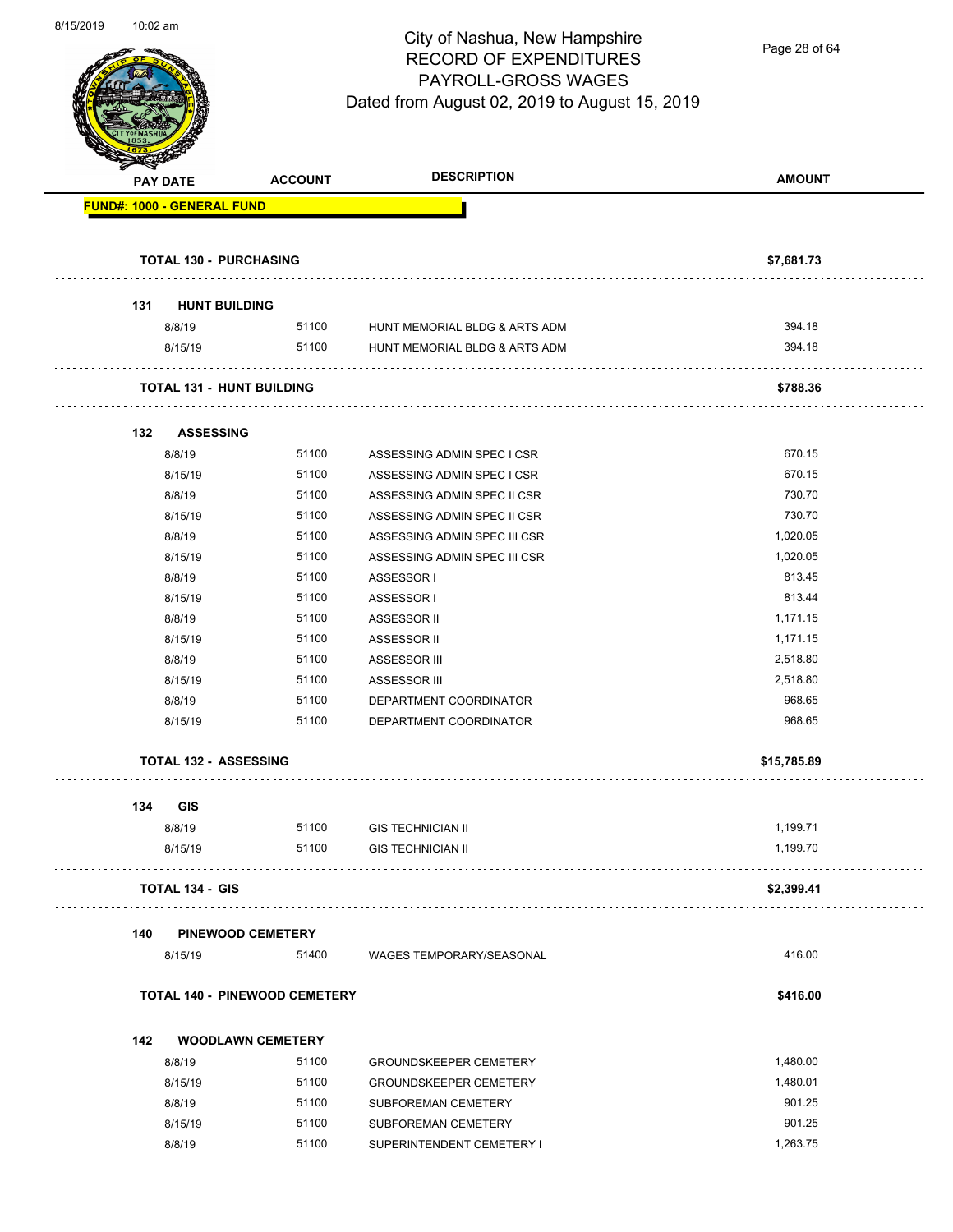Page 29 of 64

|     | <b>PAY DATE</b>                   | <b>ACCOUNT</b>                            | <b>DESCRIPTION</b>                                    | <b>AMOUNT</b> |
|-----|-----------------------------------|-------------------------------------------|-------------------------------------------------------|---------------|
|     | <b>FUND#: 1000 - GENERAL FUND</b> |                                           |                                                       |               |
| 142 |                                   | <b>WOODLAWN CEMETERY</b>                  |                                                       |               |
|     | 8/15/19                           | 51100                                     | SUPERINTENDENT CEMETERY I                             | 1,263.75      |
|     | 8/8/19                            | 51400                                     | <b>WAGES TEMPORARY/SEASONAL</b>                       | 312.00        |
|     |                                   | <b>TOTAL 142 - WOODLAWN CEMETERY</b>      |                                                       | \$7,602.01    |
| 144 |                                   | <b>EDGEWOOD &amp; SUBURBAN CEMETERIES</b> |                                                       |               |
|     | 8/8/19                            | 51100                                     | <b>GROUNDSKEEPER CEMETERY</b>                         | 1,286.25      |
|     | 8/15/19                           | 51100                                     | <b>GROUNDSKEEPER CEMETERY</b>                         | 1,286.25      |
|     | 8/8/19                            | 51100                                     | SUBFOREMAN CEMETERY                                   | 778.65        |
|     | 8/15/19                           | 51100                                     | SUBFOREMAN CEMETERY                                   | 778.65        |
|     | 8/8/19                            | 51100                                     | SUPERINTENDENT CEMETERY II                            | 1,282.70      |
|     | 8/15/19                           | 51100                                     | SUPERINTENDENT CEMETERY II                            | 1,282.70      |
|     | 8/15/19                           | 51300                                     | <b>OVERTIME</b>                                       | 87.60         |
|     | 8/8/19                            | 51400                                     | <b>WAGES TEMPORARY/SEASONAL</b>                       | 2,506.75      |
|     | 8/15/19                           | 51400                                     | <b>WAGES TEMPORARY/SEASONAL</b>                       | 2.636.75      |
|     |                                   |                                           | <b>TOTAL 144 - EDGEWOOD &amp; SUBURBAN CEMETERIES</b> | \$11,926.30   |
|     |                                   |                                           |                                                       |               |
| 150 | <b>POLICE</b>                     |                                           |                                                       |               |
|     | 8/8/19                            | 51100                                     | <b>1ST YEAR OFFICERS</b>                              | 3,157.20      |
|     | 8/15/19                           | 51100                                     | <b>1ST YEAR OFFICERS</b>                              | 3,157.20      |
|     | 8/8/19                            | 51100                                     | 1ST YR OFFICERS CERTIFIED SPEC                        | 2,199.80      |
|     | 8/15/19                           | 51100                                     | 1ST YR OFFICERS CERTIFIED SPEC                        | 2,199.80      |
|     | 8/8/19                            | 51100                                     | 1st YR SPECIAL OFFICER CERTIFIED II                   | 1,430.00      |
|     | 8/15/19                           | 51100                                     | 1st YR SPECIAL OFFICER CERTIFIED II                   | 1,430.00      |
|     | 8/8/19                            | 51100                                     | <b>ACCOUNT CLERK III</b>                              | 2,333.76      |
|     | 8/15/19                           | 51100                                     | <b>ACCOUNT CLERK III</b>                              | 2,333.75      |
|     | 8/8/19                            | 51100                                     | ADMIN ASSISTANT I DETECTIVES                          | 2.889.65      |
|     | 8/15/19                           | 51100                                     | ADMIN ASSISTANT I DETECTIVES                          | 2,889.65      |
|     | 8/8/19                            | 51100                                     | ADMIN ASSISTANT I LEGAL                               | 774.05        |
|     | 8/15/19                           | 51100                                     | ADMIN ASSISTANT I LEGAL                               | 774.05        |
|     | 8/8/19                            | 51100                                     | ADMIN ASSISTANT II LEGAL                              | 784.25        |
|     | 8/15/19                           | 51100                                     | ADMIN ASSISTANT II LEGAL                              | 784.25        |
|     | 8/8/19                            | 51100                                     | ADMIN ASSISTANT III PROF STANDARDS                    | 983.25        |
|     | 8/15/19                           | 51100                                     | ADMIN ASSISTANT III PROF STANDARDS                    | 983.25        |
|     | 8/8/19                            | 51100                                     | ADMIN ASSISTANT III SERVICES                          | 810.55        |
|     | 8/15/19                           | 51100                                     | ADMIN ASSISTANT III SERVICES                          | 810.56        |
|     | 8/8/19                            | 51100                                     | ADMIN ASSISTANT IV UNIFORM FIELD OPS                  | 853.00        |
|     | 8/15/19                           | 51100                                     | ADMIN ASSISTANT IV UNIFORM FIELD OPS                  | 853.00        |
|     | 8/8/19                            | 51100                                     | ADMIN SUPERVISOR DETECTIVES                           | 943.95        |
|     | 8/15/19                           | 51100                                     | ADMIN SUPERVISOR DETECTIVES                           | 943.95        |
|     | 8/8/19                            | 51100                                     | ADMINISTRATIVE PROJECT SPEC                           | 1,480.05      |
|     | 8/15/19                           | 51100                                     | ADMINISTRATIVE PROJECT SPEC                           | 1,480.05      |
|     |                                   |                                           |                                                       |               |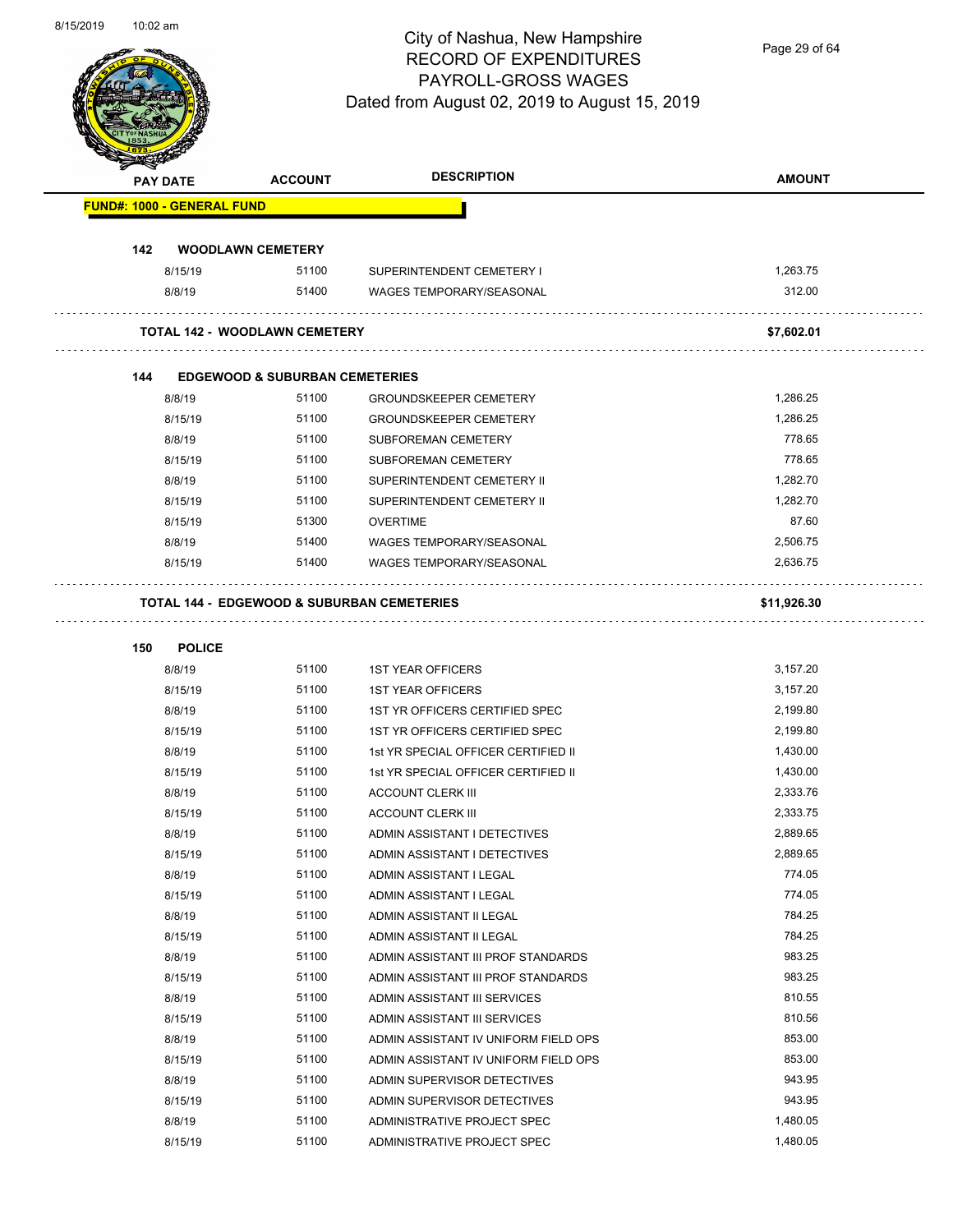

Page 30 of 64

| <b>PAY DATE</b>                   | <b>ACCOUNT</b> | <b>DESCRIPTION</b>                           | <b>AMOUNT</b>        |
|-----------------------------------|----------------|----------------------------------------------|----------------------|
| <b>FUND#: 1000 - GENERAL FUND</b> |                |                                              |                      |
|                                   |                |                                              |                      |
| 150<br><b>POLICE</b>              |                |                                              |                      |
| 8/8/19                            | 51100          | ANIMAL CONTROL OFFICER                       | 1,028.90             |
| 8/15/19                           | 51100          | ANIMAL CONTROL OFFICER                       | 1,028.90             |
| 8/8/19                            | 51100          | ASSISTANT RECORDS MANAGER                    | 1,028.25             |
| 8/15/19                           | 51100          | ASSISTANT RECORDS MANAGER                    | 1,028.25             |
| 8/8/19                            | 51100          | AUTO MECHANIC 1ST CLASS                      | 1,755.18             |
| 8/15/19                           | 51100          | AUTO MECHANIC 1ST CLASS                      | 1,755.20             |
| 8/8/19                            | 51100          | <b>BUILDING MAINTENANCE SUPV</b>             | 1,028.25             |
| 8/15/19                           | 51100          | <b>BUILDING MAINTENANCE SUPV</b>             | 1,028.25             |
| 8/8/19                            | 51100          | <b>CAPTAIN</b>                               | 16,638.30            |
| 8/15/19                           | 51100          | <b>CAPTAIN</b>                               | 16,638.29            |
| 8/8/19                            | 51100          | CHIEF OF POLICE                              | 4,520.99             |
| 8/15/19                           | 51100          | CHIEF OF POLICE                              | 2,928.65             |
| 8/8/19                            | 51100          | COMM TECH ALL DESIGNATIONS                   | 7,395.32             |
| 8/15/19                           | 51100          | COMM TECH ALL DESIGNATIONS                   | 7,395.32             |
| 8/8/19                            | 51100          | COMMUNITY POLICE COORD CEMD                  | 1,354.20             |
| 8/15/19                           | 51100          | COMMUNITY POLICE COORD CEMD                  | 1,354.20             |
| 8/8/19                            | 51100          | <b>CRIME ANALYST</b>                         | 1,096.70             |
| 8/15/19                           | 51100          | <b>CRIME ANALYST</b>                         | 1,096.70             |
| 8/8/19                            | 51100          | <b>CUSTODIAN III</b>                         | 2,384.55             |
| 8/15/19                           | 51100          | <b>CUSTODIAN III</b>                         | 2,384.55             |
| 8/8/19                            | 51100          | DEPUTY CHIEF OF POLICE                       | 2,653.90             |
| 8/15/19                           | 51100          | DEPUTY CHIEF OF POLICE                       | 2,653.90             |
| 8/8/19                            | 51100          | DETENTION SPEC                               | 2,719.30             |
| 8/15/19                           | 51100          | DETENTION SPEC                               | 2,719.30             |
| 8/8/19                            | 51100          | DISPATCHERS ALL DESIGNATIONS                 | 4,599.91             |
| 8/15/19                           | 51100          | DISPATCHERS ALL DESIGNATIONS                 | 4,599.91             |
| 8/8/19                            | 51100          | FLEET MAINTENANCE ASST SUPV                  | 963.20               |
| 8/15/19                           | 51100          | FLEET MAINTENANCE ASST SUPV                  | 963.20               |
| 8/8/19                            | 51100          | IT MANAGER/SOFTWARE SPECIALIST               | 1,728.00             |
| 8/15/19                           | 51100          | IT MANAGER/SOFTWARE SPECIALIST               | 1,728.00             |
| 8/8/19                            | 51100          | IT PROGRAMS ADMIN & INSTRUCTOR               | 1,081.50             |
| 8/15/19                           | 51100          | IT PROGRAMS ADMIN & INSTRUCTOR               | 1,081.50             |
| 8/8/19                            | 51100          | LIEUTENANT                                   | 17,792.61            |
| 8/15/19                           | 51100          | LIEUTENANT                                   | 17,792.61            |
| 8/8/19                            | 51100<br>51100 | NPD BUSINESS COORDINATOR                     | 1,080.60<br>1,080.60 |
| 8/15/19                           | 51100          | NPD BUSINESS COORDINATOR                     | 1,802.00             |
| 8/8/19                            | 51100          | NPD BUSINESS MANAGER<br>NPD BUSINESS MANAGER | 1,802.00             |
| 8/15/19<br>8/8/19                 | 51100          | NPD NETWORK ADMINISTRATOR                    | 1,377.50             |
|                                   | 51100          |                                              | 1,377.50             |
| 8/15/19<br>8/8/19                 | 51100          | NPD NETWORK ADMINISTRATOR<br>PARALEGAL       | 871.10               |
| 8/15/19                           | 51100          | PARALEGAL                                    | 871.10               |
| 8/8/19                            | 51100          | PATROLMAN ALL RANKS                          | 180,008.84           |
| 8/15/19                           | 51100          | PATROLMAN ALL RANKS                          | 180,097.59           |
|                                   |                |                                              |                      |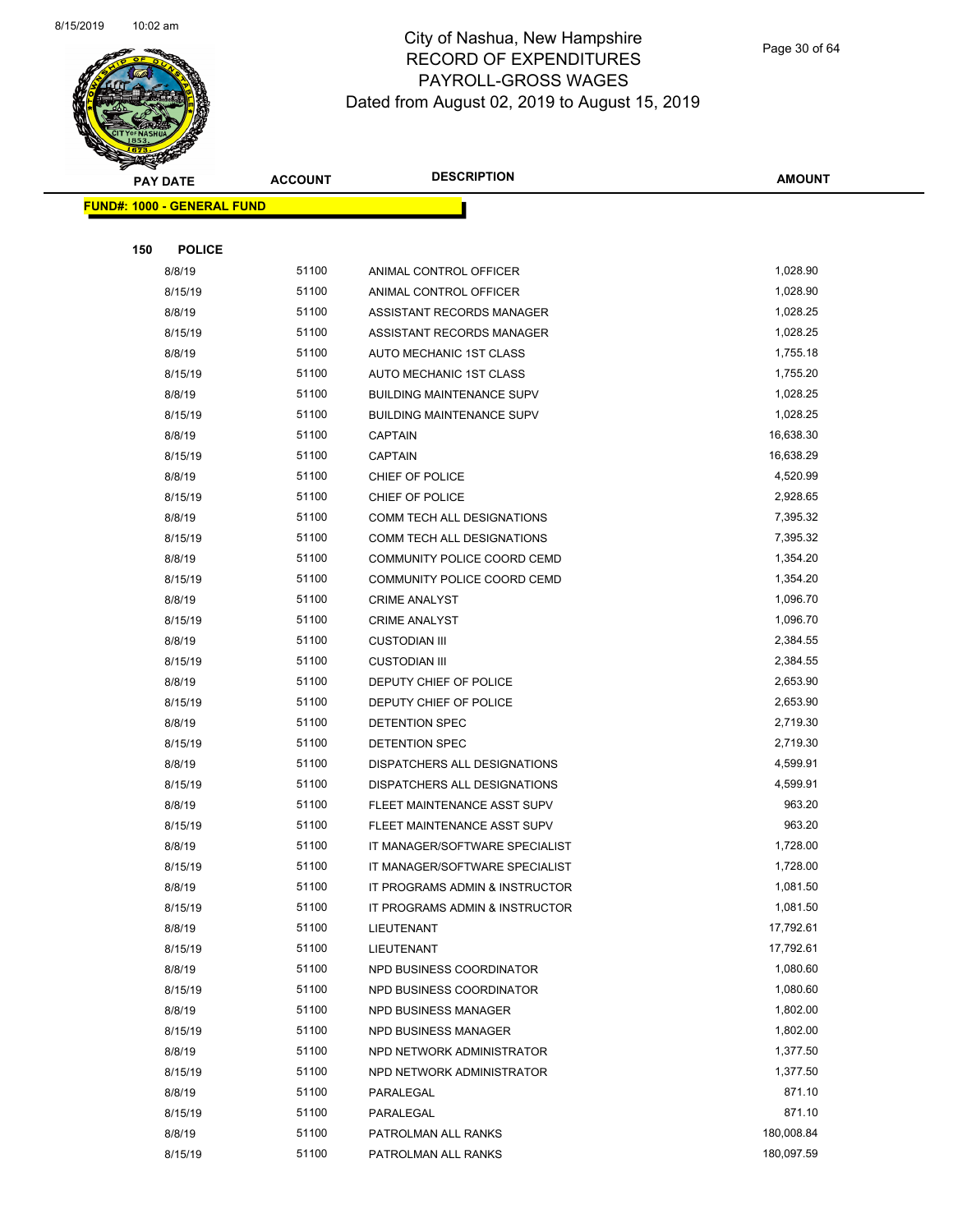

Page 31 of 64

| <b>PAY DATE</b>                   | <b>ACCOUNT</b> | <b>DESCRIPTION</b>                      | <b>AMOUNT</b> |
|-----------------------------------|----------------|-----------------------------------------|---------------|
| <b>FUND#: 1000 - GENERAL FUND</b> |                |                                         |               |
|                                   |                |                                         |               |
| <b>POLICE</b><br>150              |                |                                         |               |
| 8/8/19                            | 51100          | POLICE ATTORNEY                         | 2,942.33      |
| 8/15/19                           | 51100          | POLICE ATTORNEY                         | 2,942.33      |
| 8/8/19                            | 51100          | RECORDS & COMMUNICATIONS MGR            | 1,589.40      |
| 8/15/19                           | 51100          | <b>RECORDS &amp; COMMUNICATIONS MGR</b> | 1,589.40      |
| 8/8/19                            | 51100          | <b>RECORDS TECHNICIAN I</b>             | 1,398.80      |
| 8/15/19                           | 51100          | <b>RECORDS TECHNICIAN I</b>             | 1,398.80      |
| 8/8/19                            | 51100          | RECORDS TECHNICIAN II                   | 1,709.85      |
| 8/15/19                           | 51100          | RECORDS TECHNICIAN II                   | 1,709.85      |
| 8/8/19                            | 51100          | <b>SERGEANT</b>                         | 41,579.25     |
| 8/15/19                           | 51100          | <b>SERGEANT</b>                         | 41,579.26     |
| 8/8/19                            | 51100          | SHIFT LEADER                            | 2,185.00      |
| 8/15/19                           | 51100          | SHIFT LEADER                            | 2,185.00      |
| 8/8/19                            | 51100          | <b>SUPV POLICE FLEET</b>                | 1,306.34      |
| 8/15/19                           | 51100          | <b>SUPV POLICE FLEET</b>                | 1,306.34      |
| 8/8/19                            | 51200          | <b>ACCREDITATION MANAGER</b>            | 1,151.84      |
| 8/15/19                           | 51200          | <b>ACCREDITATION MANAGER</b>            | 1,151.84      |
| 8/8/19                            | 51200          | SENIOR RELATIONS SPECIALIST             | 739.92        |
| 8/15/19                           | 51200          | SENIOR RELATIONS SPECIALIST             | 739.92        |
| 8/8/19                            | 51300          | <b>OVERTIME</b>                         | 3,587.42      |
| 8/15/19                           | 51300          | <b>OVERTIME</b>                         | 3,013.68      |
| 8/8/19                            | 51309          | OVERTIME-TRAINING                       | 2,957.69      |
| 8/15/19                           | 51309          | <b>OVERTIME-TRAINING</b>                | 234.26        |
| 8/8/19                            | 51315          | <b>OVERTIME-WITNESS</b>                 | 2,810.01      |
| 8/15/19                           | 51315          | OVERTIME-WITNESS                        | 1,223.05      |
| 8/8/19                            | 51322          | OVERTIME-INVESTIGATIVE                  | 6,708.19      |
| 8/15/19                           | 51322          | OVERTIME-INVESTIGATIVE                  | 8,474.16      |
| 8/8/19                            | 51330          | OVERTIME-COVERAGE                       | 35,634.36     |
| 8/15/19                           | 51330          | OVERTIME-COVERAGE                       | 24,092.02     |
| 8/8/19                            | 51412          | <b>WAGES PER DIEM</b>                   | 299.61        |
| 8/15/19                           | 51412          | WAGES PER DIEM                          | 99.87         |
| 8/8/19                            | 51600          | LONGEVITY                               | 5,875.00      |
| 8/15/19                           | 51600          | LONGEVITY                               | 300.00        |
| 8/8/19                            | 51700          | <b>STIPENDS</b>                         | 478.57        |
| 8/15/19                           | 51700          | <b>STIPENDS</b>                         | 478.57        |
| 8/8/19                            | 51750          | <b>RETIREMENT &amp; SEPARATION PAY</b>  | 93,716.35     |
| 8/15/19                           | 52800          | EDUCATIONAL ASSISTANCE                  | 1,088.10      |
| 8/15/19                           | 52809          | <b>WELLNESS PROGRAM</b>                 | 280.00        |
| 8/8/19                            | 61107          | <b>CLOTHING &amp; UNIFORMS</b>          | 2,004.16      |
| 8/15/19                           | 61107          | <b>CLOTHING &amp; UNIFORMS</b>          | 1,842.86      |
| 8/15/19                           | 61110          | PROTECTIVE CLOTHING                     | 123.00        |
|                                   |                |                                         |               |

#### **TOTAL 150 - POLICE \$850,120.04**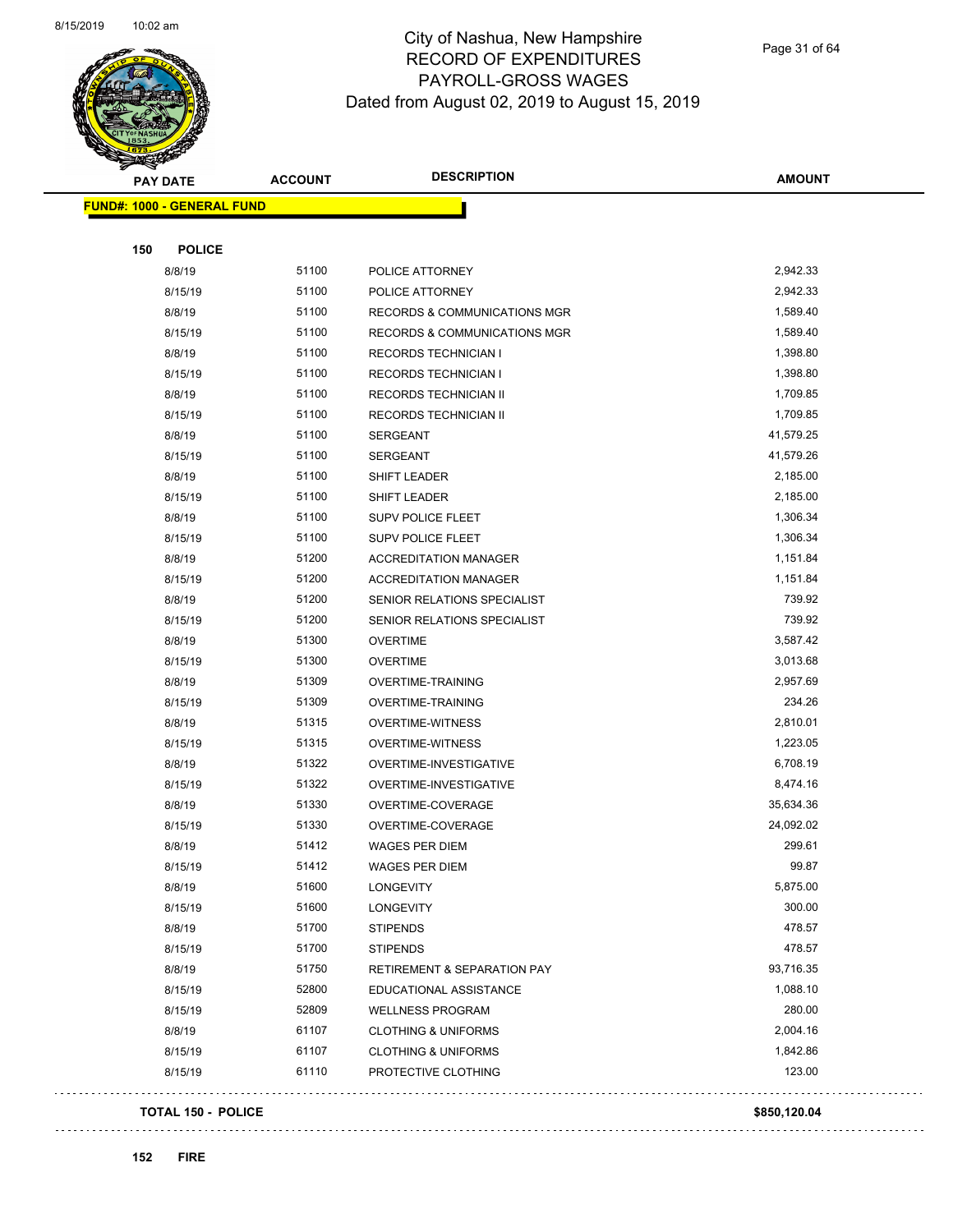

Page 32 of 64

| <b>PAY DATE</b>                   | <b>ACCOUNT</b> | <b>DESCRIPTION</b>                 | <b>AMOUNT</b>          |
|-----------------------------------|----------------|------------------------------------|------------------------|
| <b>FUND#: 1000 - GENERAL FUND</b> |                |                                    |                        |
|                                   |                |                                    |                        |
| 152<br><b>FIRE</b>                |                |                                    |                        |
| 8/8/19                            | 51100          | ADMINISTRATIVE ASSISTANT II        | 2,378.66               |
| 8/15/19                           | 51100          | ADMINISTRATIVE ASSISTANT II        | 2,378.65               |
| 8/8/19                            | 51100          | <b>ASST FIRE CHIEF</b>             | 2,525.92               |
| 8/15/19                           | 51100          | <b>ASST FIRE CHIEF</b>             | 2,525.92               |
| 8/8/19                            | 51100          | ASST SUPERINTENDENT PREVENTION     | 3,291.72               |
| 8/15/19                           | 51100          | ASST SUPERINTENDENT PREVENTION     | 3,291.72               |
| 6/27/19                           | 51100          | <b>CAPTAIN</b>                     | (626.82)               |
| 8/8/19                            | 51100          | <b>CAPTAIN</b>                     | 11,623.22              |
| 8/15/19                           | 51100          | <b>CAPTAIN</b>                     | 11,623.21              |
| 8/8/19                            | 51100          | CAPTAIN FIRE TRAINING SAFETY       | 1,799.56               |
| 8/15/19                           | 51100          | CAPTAIN FIRE TRAINING SAFETY       | 1,799.56               |
| 8/8/19                            | 51100          | <b>DEPUTY FIRE CHIEF</b>           | 8,903.65               |
| 8/15/19                           | 51100          | DEPUTY FIRE CHIEF                  | 8,903.64               |
| 8/8/19                            | 51100          | <b>EXEC ASST BUSINESS COORD</b>    | 888.00                 |
| 8/15/19                           | 51100          | <b>EXEC ASST BUSINESS COORD</b>    | 888.00                 |
| 8/8/19                            | 51100          | FIRE CHIEF                         | 2,762.72               |
| 8/15/19                           | 51100          | FIRE CHIEF                         | 2,762.72               |
| 8/8/19                            | 51100          | FIRE DISPATCH ALL RANKS            | 11,388.69              |
| 8/15/19                           | 51100          | FIRE DISPATCH ALL RANKS            | 11,480.42              |
| 8/8/19                            | 51100          | FIRE DISPATCHER CLERK TRAINER      | 1,682.42               |
| 8/15/19                           | 51100          | FIRE DISPATCHER CLERK TRAINER      | 1,682.42               |
| 8/8/19                            | 51100          | FIRE LIEUTENANT                    | 41,984.24              |
| 8/15/19                           | 51100          | <b>FIRE LIEUTENANT</b>             | 42,167.82              |
| 8/8/19                            | 51100          | <b>FIRE MECHANIC</b>               | 1,381.76               |
| 8/15/19                           | 51100          | <b>FIRE MECHANIC</b>               | 1,381.76               |
| 8/8/19                            | 51100          | FIRE TRAINING OFFICER              | 1,645.88               |
| 8/15/19                           | 51100          | FIRE TRAINING OFFICER              | 1,645.88               |
| 6/27/19                           | 51100          | FIREFIGHTERS ALL RANKS             | (952.77)               |
| 8/8/19                            | 51100          | <b>FIREFIGHTERS ALL RANKS</b>      | 130,657.24             |
| 8/15/19                           | 51100          | <b>FIREFIGHTERS ALL RANKS</b>      | 130,650.37             |
| 8/8/19                            | 51100          | SUPERINTENDENT FIRE ALARM          | 1,835.72               |
| 8/15/19                           | 51100          | SUPERINTENDENT FIRE ALARM          | 1,835.72               |
| 8/8/19                            | 51100          | SUPERINTENDENT FIRE FLEET          | 1,799.56               |
| 8/15/19                           | 51100          | SUPERINTENDENT FIRE FLEET          | 1,799.56               |
| 8/8/19                            | 51100          | SUPERINTENDENT FIRE PREVENTION     | 1,817.56               |
| 8/15/19                           | 51100          | SUPERINTENDENT FIRE PREVENTION     | 1,817.56               |
| 8/8/19                            | 51300          | <b>OVERTIME</b>                    | 1,625.18               |
| 8/15/19                           | 51300          | <b>OVERTIME</b>                    | 519.16                 |
| 8/8/19                            | 51330          | OVERTIME-COVERAGE                  | 14,205.23              |
| 8/15/19                           | 51330          | OVERTIME-COVERAGE                  | 20,613.69              |
| 8/8/19                            | 51650<br>51650 | <b>ADDITIONAL HOURS</b>            | 36,355.37<br>46,468.32 |
| 8/15/19                           |                | <b>ADDITIONAL HOURS</b>            | 4,758.67               |
| 8/8/19<br>8/15/19                 | 51700<br>51700 | <b>STIPENDS</b><br><b>STIPENDS</b> | 4,740.97               |
|                                   |                |                                    |                        |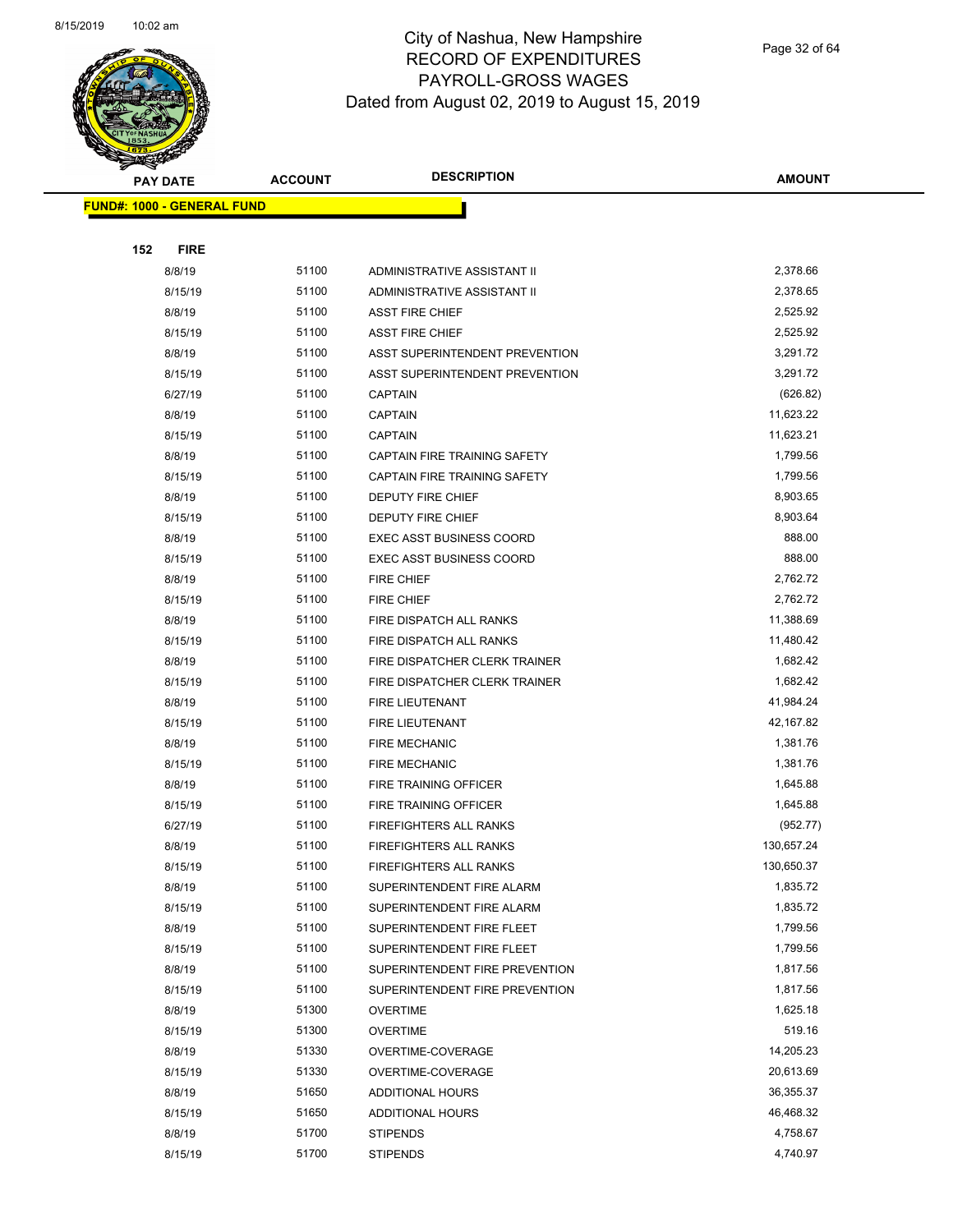

Page 33 of 64

|     | <b>PAY DATE</b>                   | <b>ACCOUNT</b>                             | <b>DESCRIPTION</b>                    | <b>AMOUNT</b> |
|-----|-----------------------------------|--------------------------------------------|---------------------------------------|---------------|
|     | <b>FUND#: 1000 - GENERAL FUND</b> |                                            |                                       |               |
|     | <b>TOTAL 152 - FIRE</b>           |                                            |                                       | \$584,708.45  |
| 153 | <b>BUILDING INSPECTION</b>        |                                            |                                       |               |
|     | 8/8/19                            | 51100                                      | <b>BLD INSP ASST PLANS EXAMINER</b>   | 1,069.30      |
|     | 8/15/19                           | 51100                                      | BLD INSP ASST PLANS EXAMINER          | 1,069.30      |
|     | 8/8/19                            | 51100                                      | <b>BUILDING AND UTILITIES INSPCTR</b> | 3,713.44      |
|     | 8/15/19                           | 51100                                      | <b>BUILDING AND UTILITIES INSPCTR</b> | 3,713.45      |
|     | 8/8/19                            | 51100                                      | <b>BUILDING DEPARTMENT MANAGER</b>    | 1,677.35      |
|     | 8/15/19                           | 51100                                      | <b>BUILDING DEPARTMENT MANAGER</b>    | 1,677.35      |
|     | 8/8/19                            | 51100                                      | PERMIT TECHNICIAN I                   | 1,315.65      |
|     | 8/15/19                           | 51100                                      | PERMIT TECHNICIAN I                   | 1,307.87      |
|     | 8/8/19                            | 51100                                      | <b>PLANS EXAMINER</b>                 | 1,298.65      |
|     | 8/15/19                           | 51100                                      | <b>PLANS EXAMINER</b>                 | 1.298.65      |
|     | 8/15/19                           | 51300                                      | <b>OVERTIME</b>                       | 11.67         |
|     |                                   | <b>TOTAL 153 - BUILDING INSPECTION</b>     |                                       | \$18,152.68   |
| 155 | <b>CODE ENFORCEMENT</b>           |                                            |                                       |               |
|     | 8/8/19                            | 51100                                      | <b>CODE ENFORCEMENT OFFICER II</b>    | 2,822.40      |
|     | 8/15/19                           | 51100                                      | <b>CODE ENFORCEMENT OFFICER II</b>    | 2,822.41      |
|     | 8/8/19                            | 51100                                      | MGR CODE ENFORCEMENT DEPT             | 1,607.75      |
|     | 8/15/19                           | 51100                                      | MGR CODE ENFORCEMENT DEPT             | 1,607.75      |
|     |                                   | <b>TOTAL 155 - CODE ENFORCEMENT</b>        |                                       | \$8,860.31    |
| 156 |                                   | <b>EMERGENCY MANAGEMENT</b>                |                                       |               |
|     | 8/8/19                            | 51100                                      | <b>EMERGENCY MANAGEMENT DIRECTOR</b>  | 1,776.05      |
|     | 8/15/19                           | 51100                                      | <b>EMERGENCY MANAGEMENT DIRECTOR</b>  | 1,776.05      |
|     | 8/8/19                            | 51200                                      | EMERGENCY MANAGEMENT COORDINAT        | 759.12        |
|     | 8/15/19                           | 51200                                      | EMERGENCY MANAGEMENT COORDINAT        | 759.12        |
|     |                                   | <b>TOTAL 156 - EMERGENCY MANAGEMENT</b>    |                                       | \$5,070.34    |
| 157 |                                   | <b>CITYWIDE COMMUNICATIONS</b>             |                                       |               |
|     | 8/8/19                            | 51100                                      | <b>COMM SYS ENGR TECH</b>             | 1,616.80      |
|     | 8/15/19                           | 51100                                      | <b>COMM SYS ENGR TECH</b>             | 1,616.80      |
|     | 8/8/19                            | 51200                                      | RADIO SYSTEMS MANAGER                 | 1,371.96      |
|     | 8/15/19                           | 51200                                      | RADIO SYSTEMS MANAGER                 | 1,371.96      |
|     |                                   | <b>TOTAL 157 - CITYWIDE COMMUNICATIONS</b> |                                       | \$5,977.52    |
| 160 |                                   | <b>PW-ADMIN &amp; ENGINEERING</b>          |                                       |               |
|     | 8/8/19                            | 51100                                      | ADMINISTRATIVE ASSISTANT II           | 786.85        |
|     |                                   |                                            |                                       |               |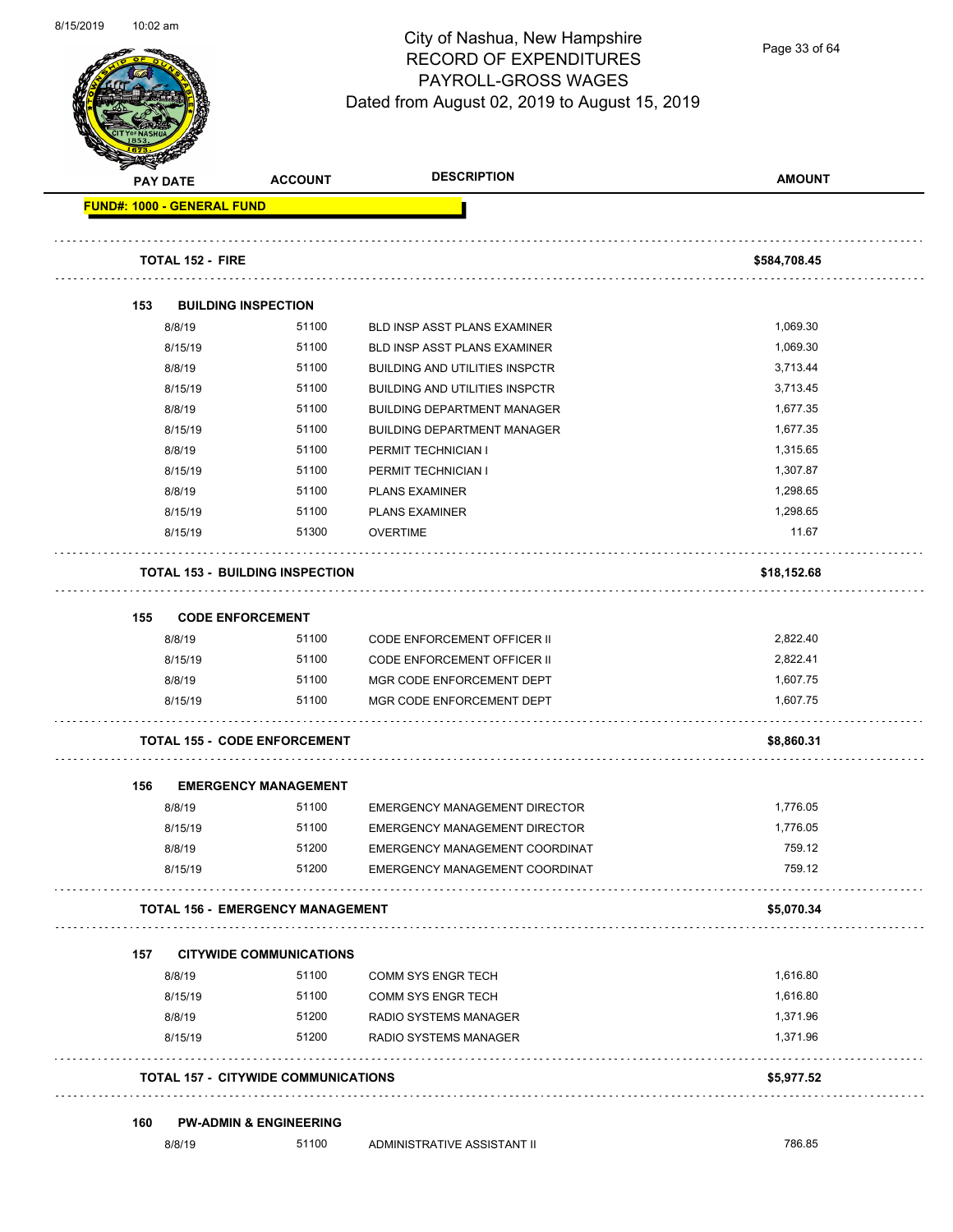

Page 34 of 64

|     | <b>PAY DATE</b>                   | <b>ACCOUNT</b> | <b>DESCRIPTION</b>                 | <b>AMOUNT</b> |
|-----|-----------------------------------|----------------|------------------------------------|---------------|
|     | <b>FUND#: 1000 - GENERAL FUND</b> |                |                                    |               |
|     |                                   |                |                                    |               |
| 160 | <b>PW-ADMIN &amp; ENGINEERING</b> |                |                                    |               |
|     | 8/15/19                           | 51100          | ADMINISTRATIVE ASSISTANT II        | 786.85        |
|     | 8/8/19                            | 51100          | ASSISTANT CONSTRUCTION ENGINEER    | 958.50        |
|     | 8/15/19                           | 51100          | ASSISTANT CONSTRUCTION ENGINEER    | 958.50        |
|     | 8/8/19                            | 51100          | ASSISTANT DIRECTOR OF PUBLIC WORKS | 1,711.30      |
|     | 8/15/19                           | 51100          | ASSISTANT DIRECTOR OF PUBLIC WORKS | 1,711.30      |
|     | 8/8/19                            | 51100          | <b>CITY ENGINEER</b>               | 1,210.00      |
|     | 8/15/19                           | 51100          | <b>CITY ENGINEER</b>               | 1,210.00      |
|     | 8/8/19                            | 51100          | <b>CITY SURVEYOR</b>               | 1,257.20      |
|     | 8/15/19                           | 51100          | <b>CITY SURVEYOR</b>               | 1,257.20      |
|     | 8/8/19                            | 51100          | DEPUTY CITY ENGINEER               | 780.45        |
|     | 8/15/19                           | 51100          | DEPUTY CITY ENGINEER               | 780.45        |
|     | 8/8/19                            | 51100          | <b>DIRECTOR PUBLIC WORKS</b>       | 1,933.90      |
|     | 8/15/19                           | 51100          | DIRECTOR PUBLIC WORKS              | 1,933.90      |
|     | 8/8/19                            | 51100          | DIVISION OPERATIONS MANAGER        | 1,546.45      |
|     | 8/15/19                           | 51100          | <b>DIVISION OPERATIONS MANAGER</b> | 1,237.16      |
|     | 8/8/19                            | 51100          | DPW CONTRACT ADMINISTRATOR         | 372.85        |
|     | 8/15/19                           | 51100          | DPW CONTRACT ADMINISTRATOR         | 372.85        |
|     | 8/8/19                            | 51100          | <b>ENGINEERING INSPECTOR</b>       | 2,093.65      |
|     | 8/15/19                           | 51100          | <b>ENGINEERING INSPECTOR</b>       | 2,093.64      |
|     | 8/8/19                            | 51100          | <b>EXECUTIVE ASSISTANT</b>         | 810.85        |
|     | 8/15/19                           | 51100          | <b>EXECUTIVE ASSISTANT</b>         | 810.86        |
|     | 8/8/19                            | 51100          | PUBLIC RELATIONS ADMINISTRATOR     | 752.95        |
|     | 8/15/19                           | 51100          | PUBLIC RELATIONS ADMINISTRATOR     | 752.95        |
|     | 8/8/19                            | 51100          | SENIOR STAFF ENGINEER              | 532.05        |
|     | 8/15/19                           | 51100          | SENIOR STAFF ENGINEER              | 532.05        |
|     | 8/8/19                            | 51100          | <b>SENIOR TRAFFIC ENGINEER</b>     | 1,776.05      |
|     | 8/15/19                           | 51100          | <b>SENIOR TRAFFIC ENGINEER</b>     | 1,776.05      |
|     | 8/8/19                            | 51100          | <b>STAFF ENGINEER</b>              | 1,124.60      |
|     | 8/15/19                           | 51100          | STAFF ENGINEER                     | 1,124.60      |
|     | 8/8/19                            | 51100          | STREET CONSTRUCTION ENGINEER       | 1,480.05      |
|     | 8/15/19                           | 51100          | STREET CONSTRUCTION ENGINEER       | 1,480.05      |
|     | 8/8/19                            | 51300          | <b>OVERTIME</b>                    | 3,380.37      |
|     | 8/15/19                           | 51300          | <b>OVERTIME</b>                    | 4,762.22      |

#### **TOTAL 160 - PW-ADMIN & ENGINEERING \$46,088.70**

#### **161 STREETS**

 $\Box$  .

| 8/8/19  | 51100 | ADMINISTRATIVE ASSISTANT II | 822.89   |
|---------|-------|-----------------------------|----------|
| 8/15/19 | 51100 | ADMINISTRATIVE ASSISTANT II | 822.90   |
| 8/8/19  | 51100 | AUTO MECH 1ST CLASS NIGHTS  | 4.353.60 |
| 8/15/19 | 51100 | AUTO MECH 1ST CLASS NIGHTS  | 4.353.61 |
| 8/8/19  | 51100 | AUTO MECH 2ND CLASS         | 1.959.21 |
| 8/15/19 | 51100 | AUTO MECH 2ND CLASS         | 1.997.92 |
| 8/8/19  | 51100 | AUTO MECHANIC 1ST CLASS     | 3.229.21 |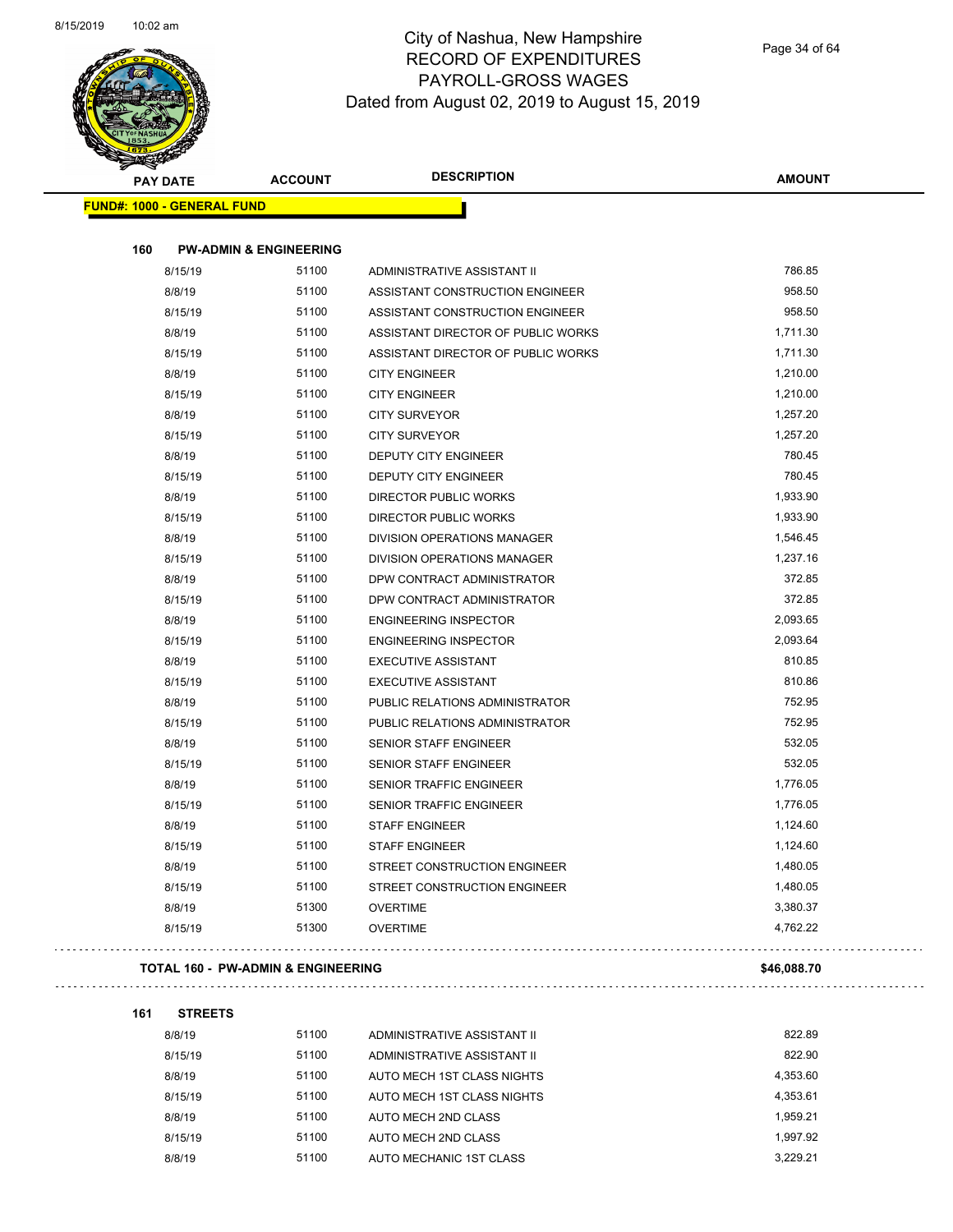

Page 35 of 64

| <b>PAY DATE</b>                   | <b>ACCOUNT</b> | <b>DESCRIPTION</b>                | <b>AMOUNT</b> |
|-----------------------------------|----------------|-----------------------------------|---------------|
| <b>FUND#: 1000 - GENERAL FUND</b> |                |                                   |               |
|                                   |                |                                   |               |
| 161<br><b>STREETS</b>             |                |                                   |               |
| 8/15/19                           | 51100          | AUTO MECHANIC 1ST CLASS           | 3,229.20      |
| 8/8/19                            | 51100          | EQUIP OPR STREET REPAIR           | 6,869.04      |
| 8/15/19                           | 51100          | EQUIP OPR STREET REPAIR           | 6,943.00      |
| 8/8/19                            | 51100          | FLEET MAINTENANCE FOREMAN         | 1,324.60      |
| 8/15/19                           | 51100          | FLEET MAINTENANCE FOREMAN         | 1,324.60      |
| 8/8/19                            | 51100          | FLEET MANAGER STREET DEPT         | 1,207.69      |
| 8/15/19                           | 51100          | FLEET MANAGER STREET DEPT         | 1,207.70      |
| 8/8/19                            | 51100          | FOREMAN LABOR STREET              | 2,649.20      |
| 8/15/19                           | 51100          | FOREMAN LABOR STREET              | 2,649.20      |
| 8/8/19                            | 51100          | <b>MASON PIPELAYER</b>            | 3,759.21      |
| 8/15/19                           | 51100          | <b>MASON PIPELAYER</b>            | 3,759.22      |
| 8/8/19                            | 51100          | OPERATIONS SUPERVISOR             | 1,116.35      |
| 8/15/19                           | 51100          | OPERATIONS SUPERVISOR             | 1,116.34      |
| 8/8/19                            | 51100          | <b>SIGN MAINTENANCE</b>           | 932.40        |
| 8/15/19                           | 51100          | <b>SIGN MAINTENANCE</b>           | 936.98        |
| 8/8/19                            | 51100          | STOREKEEPER PWD                   | 1,027.95      |
| 8/15/19                           | 51100          | STOREKEEPER PWD                   | 1,034.39      |
| 8/8/19                            | 51100          | <b>STREET FOREMAN</b>             | 2,649.20      |
| 8/15/19                           | 51100          | <b>STREET FOREMAN</b>             | 2,649.20      |
| 8/8/19                            | 51100          | SUPERINTENDENT OF STREETS         | 1,973.35      |
| 8/15/19                           | 51100          | SUPERINTENDENT OF STREETS         | 1,973.35      |
| 8/8/19                            | 51100          | <b>TRAFFIC FOREMAN</b>            | 1,351.10      |
| 8/15/19                           | 51100          | <b>TRAFFIC FOREMAN</b>            | 1,351.10      |
| 8/8/19                            | 51100          | <b>TRAFFIC TECHNICIAN I</b>       | 2,231.21      |
| 8/15/19                           | 51100          | <b>TRAFFIC TECHNICIAN I</b>       | 2,231.20      |
| 8/8/19                            | 51100          | TRUCK DRIVER STREET REPAIR        | 15,382.35     |
| 8/15/19                           | 51100          | <b>TRUCK DRIVER STREET REPAIR</b> | 15,191.22     |
| 8/8/19                            | 51100          | <b>WELDER FIRST CLASS</b>         | 1,060.80      |
| 8/15/19                           | 51100          | <b>WELDER FIRST CLASS</b>         | 1,060.80      |
| 8/8/19                            | 51300          | <b>OVERTIME</b>                   | 3,349.71      |
| 8/15/19                           | 51300          | <b>OVERTIME</b>                   | 2,936.71      |
| 8/8/19                            | 51600          | <b>LONGEVITY</b>                  | 1,200.00      |
|                                   |                |                                   |               |

#### **TOTAL 161 - STREETS \$115,217.71**

```
166 PARKING OPERATIONS
```

| 8/8/19  | 51100 | PARKING MAINTENANCE      | 1.333.10 |
|---------|-------|--------------------------|----------|
| 8/15/19 | 51100 | PARKING MAINTENANCE      | 1.333.10 |
| 8/8/19  | 51100 | <b>PARKING MANAGER</b>   | 947.55   |
| 8/15/19 | 51100 | <b>PARKING MANAGER</b>   | 947.55   |
| 8/8/19  | 51300 | <b>OVERTIME</b>          | 12.62    |
| 8/8/19  | 51400 | WAGES TEMPORARY/SEASONAL | 357.00   |
| 8/15/19 | 51400 | WAGES TEMPORARY/SEASONAL | 308.00   |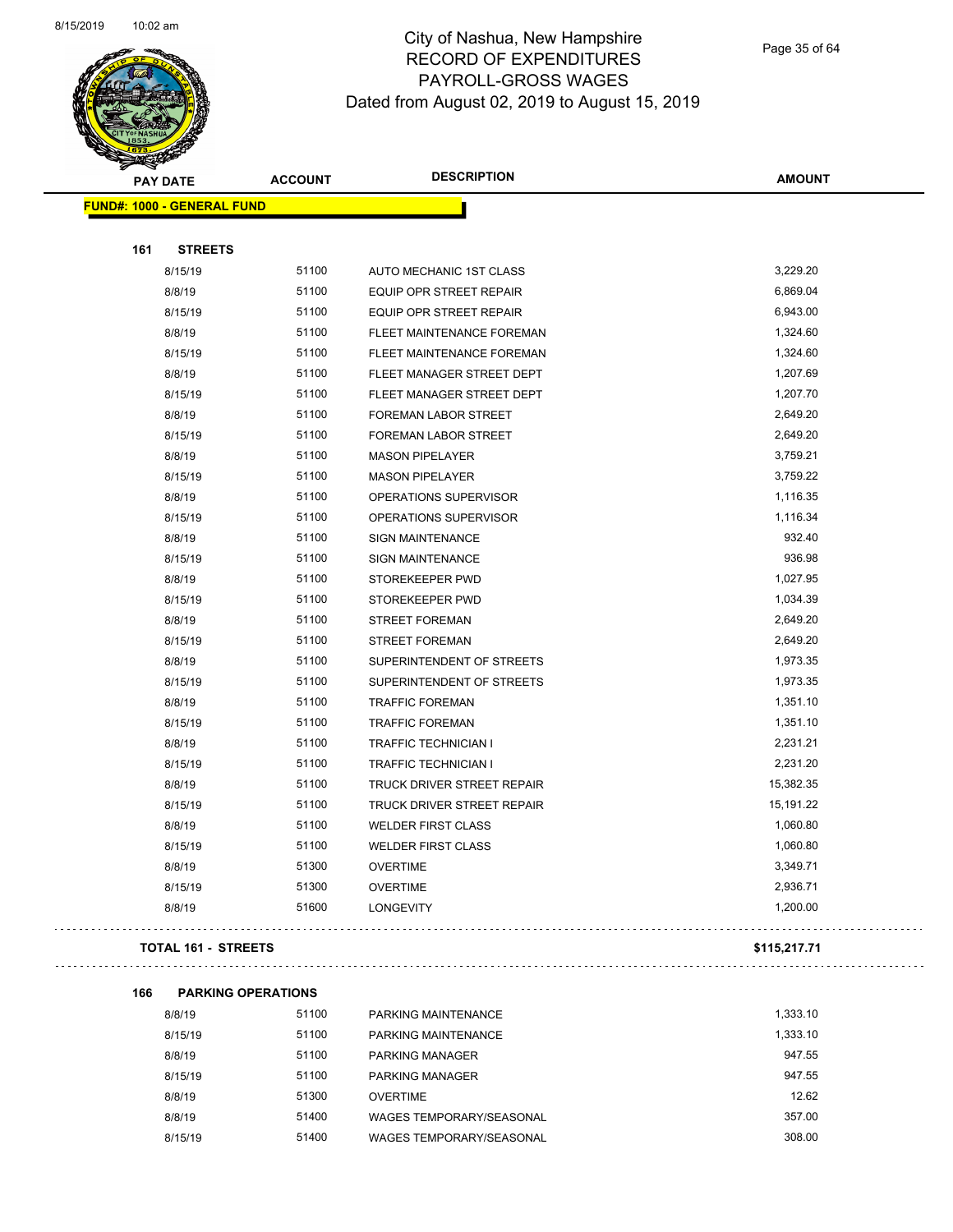

Page 36 of 64

|                                   | <b>PAY DATE</b>   | <b>ACCOUNT</b>                          | <b>DESCRIPTION</b>                                     | <b>AMOUNT</b>        |
|-----------------------------------|-------------------|-----------------------------------------|--------------------------------------------------------|----------------------|
| <b>FUND#: 1000 - GENERAL FUND</b> |                   |                                         |                                                        |                      |
|                                   |                   |                                         |                                                        |                      |
|                                   |                   | <b>TOTAL 166 - PARKING OPERATIONS</b>   |                                                        | \$5,238.92           |
| 171                               |                   | <b>COMMUNITY SERVICES</b>               |                                                        |                      |
|                                   | 8/8/19            | 51100                                   | DIRECTOR HEALTH AND COMM SVS                           | 2,030.45             |
|                                   | 8/15/19           | 51100                                   | DIRECTOR HEALTH AND COMM SVS                           | 2,030.44             |
|                                   | 8/8/19            | 51100                                   | <b>EPIDEMIOLOGIST</b>                                  | 1,084.10             |
|                                   | 8/15/19           | 51100                                   | <b>EPIDEMIOLOGIST</b>                                  | 1,084.10             |
|                                   | 8/8/19            | 51100                                   | <b>HEALTH PROMOTION SPEC</b>                           | 1,030.95             |
|                                   | 8/15/19           | 51100                                   | <b>HEALTH PROMOTION SPEC</b>                           | 1,030.95             |
|                                   |                   |                                         |                                                        |                      |
|                                   |                   | <b>TOTAL 171 - COMMUNITY SERVICES</b>   |                                                        | \$8,290.99           |
| 172                               |                   | <b>COMMUNITY HEALTH</b>                 |                                                        |                      |
|                                   | 8/8/19            | 51100                                   | ADMINISTRATIVE ASSISTANT II                            | 842.70               |
|                                   | 8/15/19           | 51100                                   | ADMINISTRATIVE ASSISTANT II                            | 842.72               |
|                                   | 8/8/19            | 51100                                   | <b>BILINGUAL OUTREACH WORKER</b>                       | 924.59               |
|                                   | 8/15/19           | 51100                                   | <b>BILINGUAL OUTREACH WORKER</b>                       | 901.47               |
|                                   | 8/8/19            | 51100                                   | CHIEF PUBLIC HEALTH NURSE                              | 1,612.80             |
|                                   | 8/15/19           | 51100                                   | CHIEF PUBLIC HEALTH NURSE                              | 1,612.80             |
|                                   | 8/8/19            | 51100                                   | PUB HEALTH NURSE                                       | 3,654.10             |
|                                   | 8/15/19           | 51100                                   | PUB HEALTH NURSE                                       | 3,654.10             |
|                                   | 8/8/19            | 51300                                   | <b>OVERTIME</b>                                        | 8.67                 |
|                                   | 8/8/19            | 51412                                   | <b>WAGES PER DIEM</b>                                  | 299.50               |
|                                   | 8/15/19           | 51412                                   | <b>WAGES PER DIEM</b>                                  | 90.90                |
|                                   |                   | <b>TOTAL 172 - COMMUNITY HEALTH</b>     |                                                        | \$14,444.35          |
|                                   |                   |                                         |                                                        |                      |
| 173                               |                   | <b>ENVIRONMENTAL HEALTH</b>             |                                                        |                      |
|                                   | 8/8/19            | 51100                                   | DEP HEALTH OFFICER/LAB DIRECTOR                        | 1,239.00             |
|                                   | 8/15/19           | 51100                                   | DEP HEALTH OFFICER/LAB DIRECTOR                        | 1,239.00             |
|                                   | 8/8/19            | 51100<br>51100                          | ENVIRONMENTAL HEALTH SPEC<br>ENVIRONMENTAL HEALTH SPEC | 2,735.56<br>2,735.54 |
|                                   | 8/15/19<br>8/8/19 | 51100                                   | ENVIRONMENTAL TECH OFFICE MGR                          | 1,085.35             |
|                                   | 8/15/19           | 51100                                   | ENVIRONMENTAL TECH OFFICE MGR                          | 1,085.35             |
|                                   | 8/8/19            | 51100                                   | MANAGER ENVIRONMENTAL HEALTH                           | 1,677.36             |
|                                   | 8/15/19           | 51100                                   | MANAGER ENVIRONMENTAL HEALTH                           | 1,677.35             |
|                                   | 8/15/19           | 51300                                   | <b>OVERTIME</b>                                        | 46.38                |
|                                   |                   |                                         |                                                        |                      |
|                                   |                   | <b>TOTAL 173 - ENVIRONMENTAL HEALTH</b> |                                                        | \$13,520.89          |
| 174                               |                   | <b>WELFARE ADMINISTRATION</b>           |                                                        |                      |
|                                   | 8/8/19            | 51100                                   | CASE TECHNICIAN WELFARE                                | 2,633.94             |
|                                   | 8/15/19           | 51100                                   | CASE TECHNICIAN WELFARE                                | 2,633.95             |
|                                   |                   |                                         |                                                        |                      |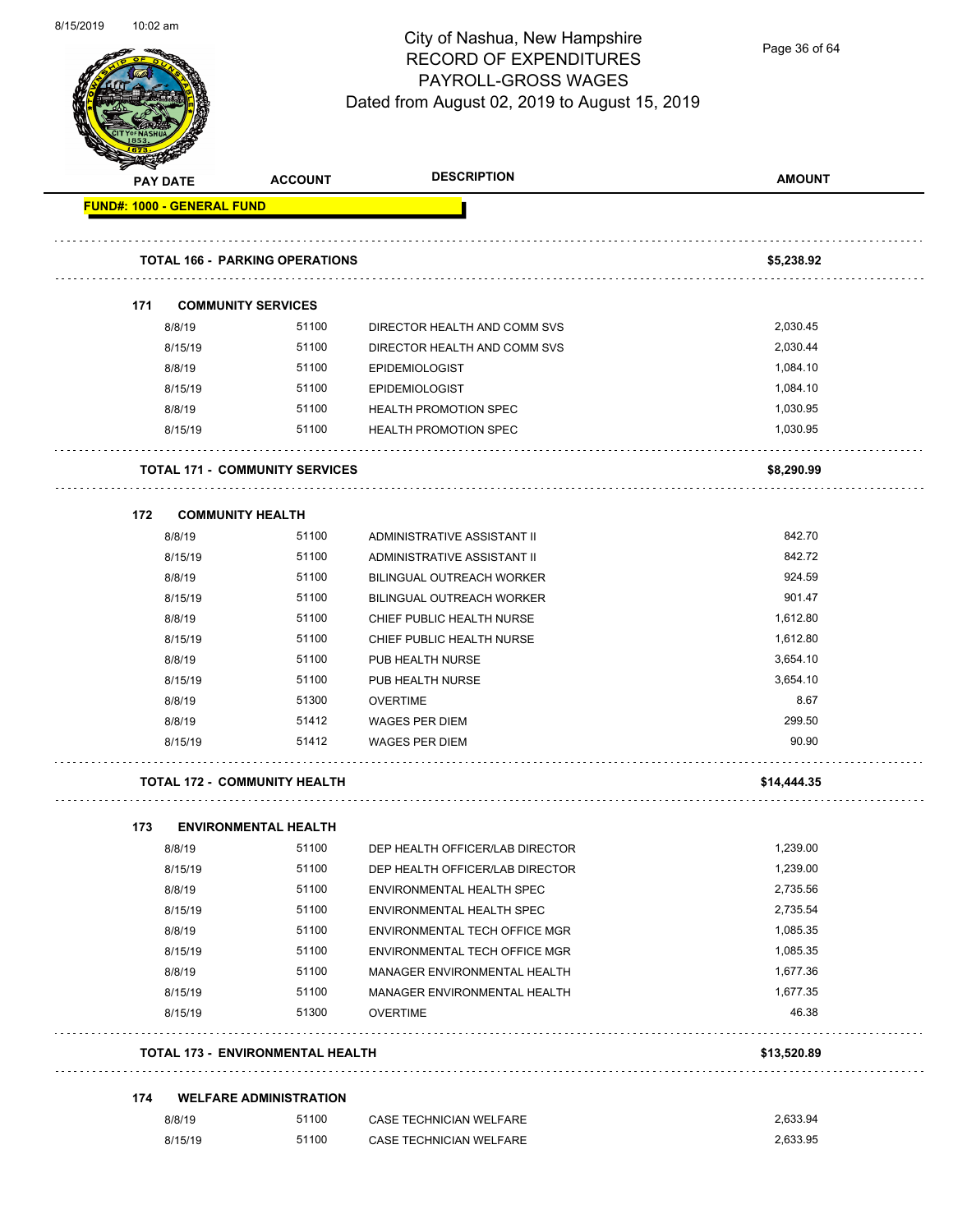

Page 37 of 64

| <b>PAY DATE</b>                   | <b>ACCOUNT</b>                            | <b>DESCRIPTION</b>                | <b>AMOUNT</b> |
|-----------------------------------|-------------------------------------------|-----------------------------------|---------------|
| <b>FUND#: 1000 - GENERAL FUND</b> |                                           |                                   |               |
| 174                               | <b>WELFARE ADMINISTRATION</b>             |                                   |               |
| 8/8/19                            | 51100                                     | <b>INTAKE WORKER</b>              | 849.39        |
| 8/15/19                           | 51100                                     | <b>INTAKE WORKER</b>              | 849.40        |
| 8/8/19                            | 51100                                     | SENIOR CASE TECHNICIAN            | 1,094.60      |
| 8/15/19                           | 51100                                     | SENIOR CASE TECHNICIAN            | 1,094.60      |
| 8/8/19                            | 51100                                     | <b>WELFARE OFFICER</b>            | 1,776.05      |
| 8/15/19                           | 51100                                     | <b>WELFARE OFFICER</b>            | 1,776.04      |
|                                   |                                           |                                   |               |
|                                   | <b>TOTAL 174 - WELFARE ADMINISTRATION</b> |                                   | \$12,707.97   |
| 177                               | <b>PARKS &amp; RECREATION</b>             |                                   |               |
| 8/8/19                            | 51100                                     | ADMINISTRATIVE ASSISTANT II       | 860.15        |
| 8/15/19                           | 51100                                     | ADMINISTRATIVE ASSISTANT II       | 860.15        |
| 8/8/19                            | 51100                                     | EQUIPMENT OPERATOR, PARKS         | 979.60        |
| 8/15/19                           | 51100                                     | EQUIPMENT OPERATOR, PARKS         | 979.60        |
| 8/8/19                            | 51100                                     | <b>FOREMAN LABOR PARK</b>         | 3,973.80      |
| 8/15/19                           | 51100                                     | <b>FOREMAN LABOR PARK</b>         | 3,973.80      |
| 8/8/19                            | 51100                                     | <b>GROUNDSKEEPER MAINTENANCE</b>  | 7,114.80      |
| 8/15/19                           | 51100                                     | GROUNDSKEEPER MAINTENANCE         | 7,114.80      |
| 8/8/19                            | 51100                                     | <b>GROUNDSMAN I</b>               | 5,941.95      |
| 8/15/19                           | 51100                                     | <b>GROUNDSMAN I</b>               | 5,922.96      |
| 8/8/19                            | 51100                                     | <b>GROUNDSMAN II</b>              | 882.00        |
| 8/15/19                           | 51100                                     | <b>GROUNDSMAN II</b>              | 882.00        |
| 8/8/19                            | 51100                                     | <b>LEAD GROUNDSMAN</b>            | 1,993.60      |
| 8/15/19                           | 51100                                     | <b>LEAD GROUNDSMAN</b>            | 1,993.60      |
| 8/8/19                            | 51100                                     | PROGRAM COORDINATOR               | 390.90        |
| 8/15/19                           | 51100                                     | PROGRAM COORDINATOR               | 390.90        |
| 8/8/19                            | 51100                                     | RECREATION PROGRAM MANAGER        | 1,092.80      |
| 8/15/19                           | 51100                                     | <b>RECREATION PROGRAM MANAGER</b> | 1,092.80      |
| 8/8/19                            | 51100                                     | STELLOS STADIUM ATTENDANT         | 979.60        |
| 8/15/19                           | 51100                                     | STELLOS STADIUM ATTENDANT         | 979.60        |
| 8/8/19                            | 51100                                     | SUPERINTENDENT OF PARKS RECR      | 1,973.35      |
| 8/15/19                           | 51100                                     | SUPERINTENDENT OF PARKS RECR      | 1,973.35      |
| 8/8/19                            | 51300                                     | <b>OVERTIME</b>                   | 6,722.76      |
| 8/15/19                           | 51300                                     | <b>OVERTIME</b>                   | 4,510.32      |
| 8/8/19                            | 51400                                     | WAGES TEMPORARY/SEASONAL          | 12,700.25     |
| 8/15/19                           | 51400                                     | WAGES TEMPORARY/SEASONAL          | 15,943.25     |
| 8/8/19                            | 51420                                     | WAGES-GAME OFFICIALS              | 120.00        |
| 8/8/19                            | 51600                                     | <b>LONGEVITY</b>                  | 1,000.00      |
| 8/15/19                           | 51600                                     | <b>LONGEVITY</b>                  | 400.00        |

#### **TOTAL 177 - PARKS & RECREATION \$93,742.69**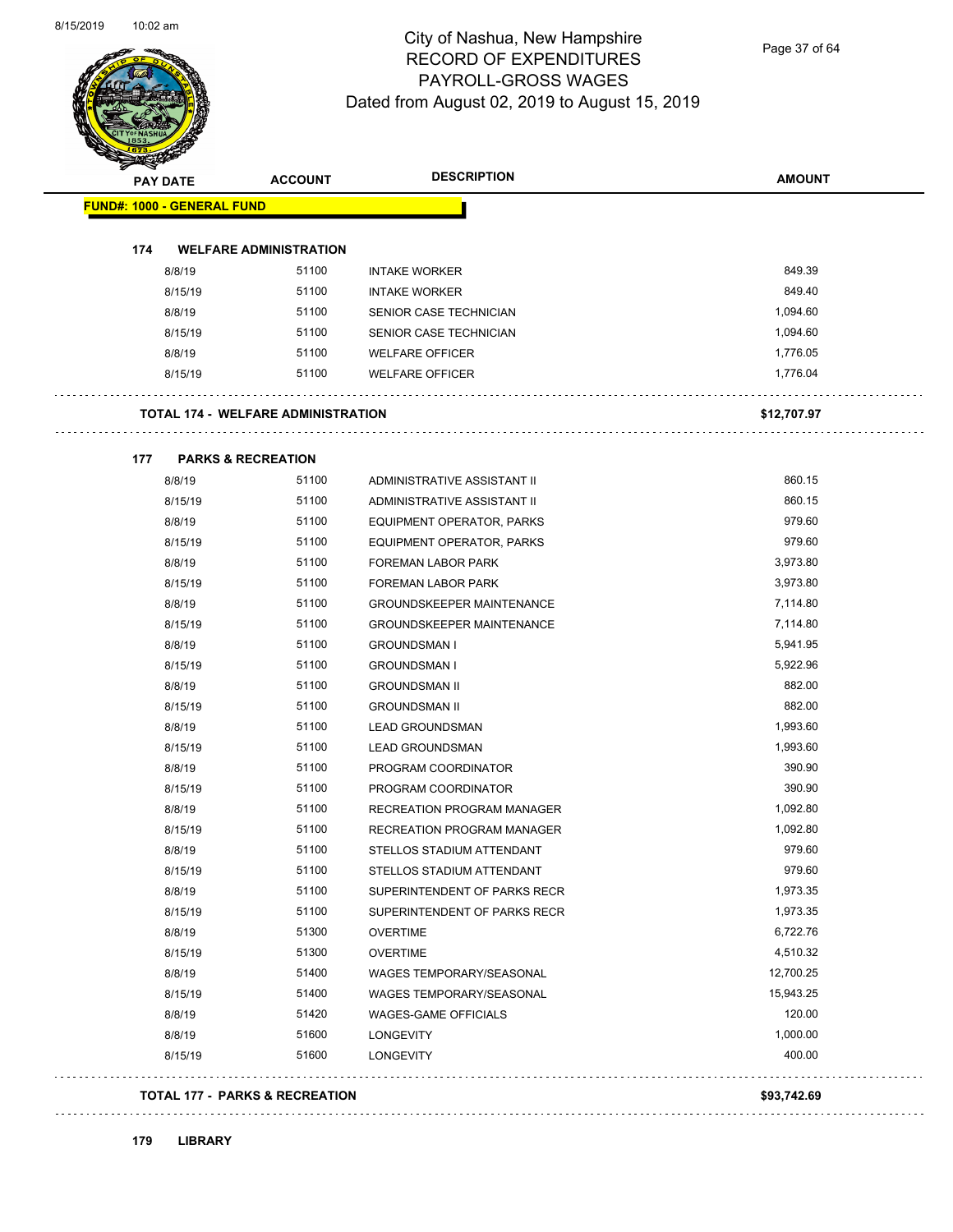

|     | <b>PAY DATE</b>                    | <b>ACCOUNT</b> | <b>DESCRIPTION</b>                   | <b>AMOUNT</b> |
|-----|------------------------------------|----------------|--------------------------------------|---------------|
|     | <u> FUND#: 1000 - GENERAL FUND</u> |                |                                      |               |
|     |                                    |                |                                      |               |
| 179 | <b>LIBRARY</b>                     |                |                                      |               |
|     | 8/8/19                             | 51100          | ASSISTANT DIRECTOR LIBRARY           | 1,655.50      |
|     | 8/15/19                            | 51100          | ASSISTANT DIRECTOR LIBRARY           | 1,655.50      |
|     | 8/8/19                             | 51100          | ASSISTANT LIBRARIAN CIRCULATIO       | 1,084.10      |
|     | 8/15/19                            | 51100          | ASSISTANT LIBRARIAN CIRCULATIO       | 1,084.10      |
|     | 8/8/19                             | 51100          | ASSISTANT LIBRARIAN TECH SVS         | 819.50        |
|     | 8/15/19                            | 51100          | ASSISTANT LIBRARIAN TECH SVS         | 819.50        |
|     | 8/8/19                             | 51100          | ASSISTANT LIBRARIAN YOUTH SERV       | 868.90        |
|     | 8/15/19                            | 51100          | ASSISTANT LIBRARIAN YOUTH SERV       | 868.90        |
|     | 8/8/19                             | 51100          | <b>DIRECTOR LIBRARY</b>              | 2,210.20      |
|     | 8/15/19                            | 51100          | <b>DIRECTOR LIBRARY</b>              | 2,210.20      |
|     | 8/8/19                             | 51100          | EXECUTIVE ASST OFFICE MANAGER        | 363.51        |
|     | 8/15/19                            | 51100          | EXECUTIVE ASST OFFICE MANAGER        | 368.97        |
|     | 8/8/19                             | 51100          | IT COORDINATOR                       | 962.94        |
|     | 8/15/19                            | 51100          | IT COORDINATOR                       | 962.95        |
|     | 8/8/19                             | 51100          | <b>JANITOR</b>                       | 538.20        |
|     | 8/15/19                            | 51100          | <b>JANITOR</b>                       | 441.60        |
|     | 8/8/19                             | 51100          | <b>LIBRARIAN ADULT SERVICES</b>      | 921.95        |
|     | 8/15/19                            | 51100          | LIBRARIAN ADULT SERVICES             | 921.95        |
|     | 8/8/19                             | 51100          | LIBRARIAN CIRCULATION                | 1,117.35      |
|     | 8/15/19                            | 51100          | LIBRARIAN CIRCULATION                | 1,117.35      |
|     | 8/8/19                             | 51100          | LIBRARIAN OUTREACH SVS               | 1,113.10      |
|     | 8/15/19                            | 51100          | LIBRARIAN OUTREACH SVS               | 1,113.10      |
|     | 8/8/19                             | 51100          | <b>LIBRARIAN TECH SERVICES</b>       | 1,155.30      |
|     | 8/15/19                            | 51100          | <b>LIBRARIAN TECH SERVICES</b>       | 1,155.30      |
|     | 8/8/19                             | 51100          | LIBRARIAN YOUTH SERVICES             | 2,507.95      |
|     | 8/15/19                            | 51100          | LIBRARIAN YOUTH SERVICES             | 2,507.95      |
|     | 8/8/19                             | 51100          | LIBRARY ASSISTANT CIRCULATION        | 6,566.80      |
|     | 8/15/19                            | 51100          | <b>LIBRARY ASSISTANT CIRCULATION</b> | 6,566.80      |
|     | 8/8/19                             | 51100          | LIBRARY ASSISTANT MEDIA SERVIC       | 787.51        |
|     | 8/15/19                            | 51100          | LIBRARY ASSISTANT MEDIA SERVIC       | 787.50        |
|     | 8/8/19                             | 51100          | LIBRARY ASSISTANT TECH SVS           | 787.50        |
|     | 8/15/19                            | 51100          | LIBRARY ASSISTANT TECH SVS           | 787.50        |
|     | 8/8/19                             | 51100          | LIBRARY ASSISTANT YOUTH SERVIC       | 2,185.75      |
|     | 8/15/19                            | 51100          | LIBRARY ASSISTANT YOUTH SERVIC       | 2,185.73      |
|     | 8/8/19                             | 51100          | MAINTENANCE SUPV                     | 949.45        |
|     | 8/15/19                            | 51100          | <b>MAINTENANCE SUPV</b>              | 949.45        |
|     | 8/8/19                             | 51100          | PAGE & COLLECTION COORDINATOR        | 935.82        |
|     | 8/15/19                            | 51100          | PAGE & COLLECTION COORDINATOR        | 935.81        |
|     | 8/8/19                             | 51100          | REFERENCE LIBRARIAN ADULT SERV       | 3,292.39      |
|     | 8/15/19                            | 51100          | REFERENCE LIBRARIAN ADULT SERV       | 3,292.40      |
|     | 8/8/19                             | 51100          | REFERENCE LIBRARIAN TECH SVS         | 842.49        |
|     | 8/15/19                            | 51100          | REFERENCE LIBRARIAN TECH SVS         | 842.50        |
|     | 8/8/19                             | 51100          | <b>SECURITY LIBRARY</b>              | 683.96        |
|     | 8/15/19                            | 51100          | <b>SECURITY LIBRARY</b>              | 683.96        |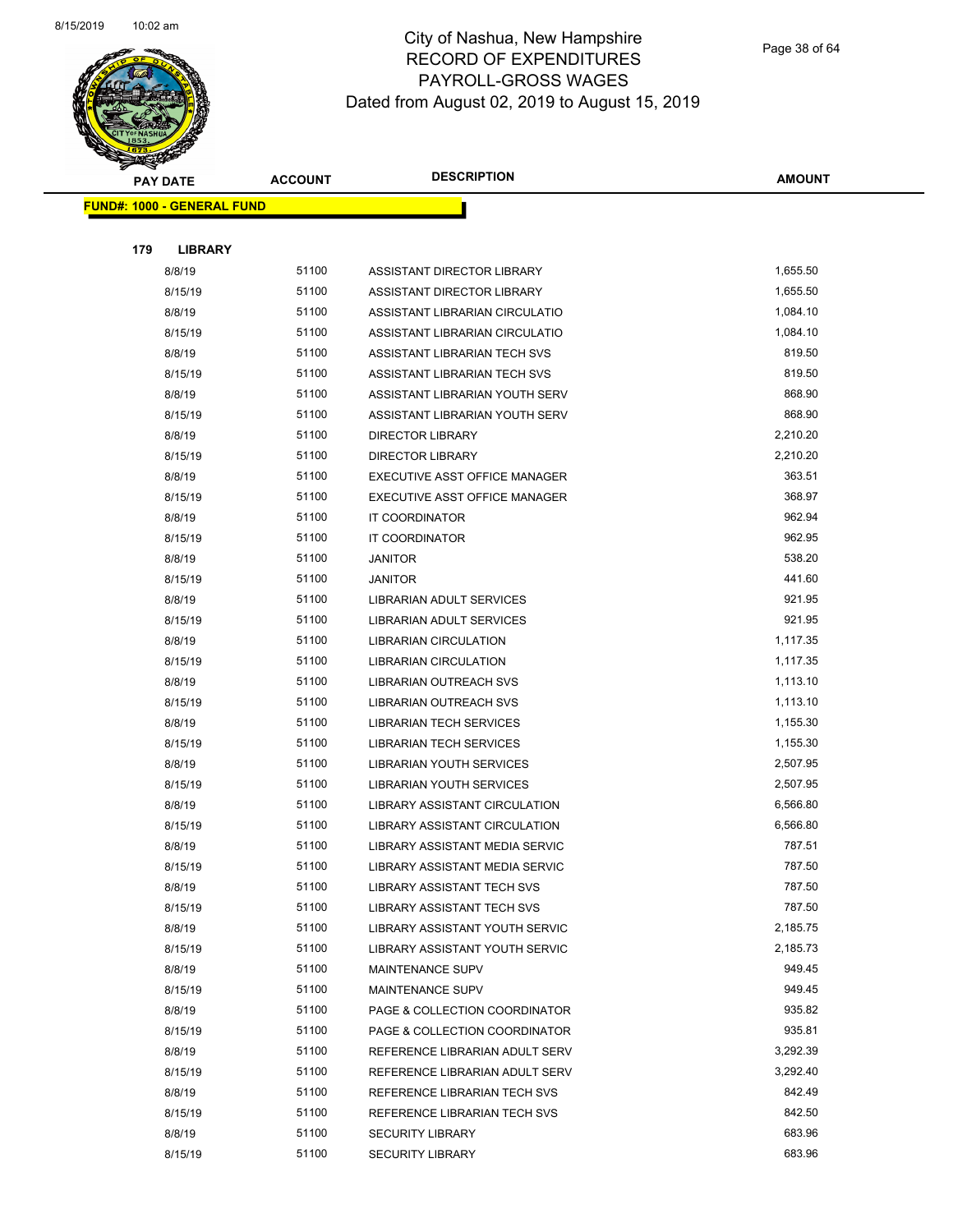Page 39 of 64

| <b>PAY DATE</b>                   | <b>ACCOUNT</b>                           | <b>DESCRIPTION</b>                                        | <b>AMOUNT</b>    |
|-----------------------------------|------------------------------------------|-----------------------------------------------------------|------------------|
| <b>FUND#: 1000 - GENERAL FUND</b> |                                          |                                                           |                  |
|                                   |                                          |                                                           |                  |
| 179<br><b>LIBRARY</b>             |                                          |                                                           |                  |
| 8/8/19                            | 51200                                    | <b>JANITOR</b>                                            | 201.09           |
| 8/15/19                           | 51200                                    | <b>JANITOR</b>                                            | 204.29           |
| 8/8/19                            | 51200                                    | <b>LIBRARY ASSISTANT TECH SVS</b>                         | 462.91           |
| 8/15/19                           | 51200                                    | LIBRARY ASSISTANT TECH SVS                                | 462.90           |
| 8/8/19                            | 51200                                    | <b>LIBRARY PAGE</b>                                       | 1,138.52         |
| 8/15/19                           | 51200                                    | <b>LIBRARY PAGE</b>                                       | 1,056.23         |
| 8/8/19                            | 51200                                    | RECEPTIONIST/DATA ENTRY SPECIALIST                        | 468.44           |
| 8/15/19                           | 51200                                    | RECEPTIONIST/DATA ENTRY SPECIALIST                        | 463.80<br>759.92 |
| 8/8/19                            | 51200                                    | REFERENCE LIBRARIAN ADULT SERV                            | 759.92           |
| 8/15/19                           | 51200<br>51200                           | REFERENCE LIBRARIAN ADULT SERV<br><b>SECURITY LIBRARY</b> | 332.00           |
| 8/8/19<br>8/15/19                 | 51200                                    | <b>SECURITY LIBRARY</b>                                   | 394.24           |
| 8/8/19                            | 51300                                    | <b>OVERTIME</b>                                           | 1,017.95         |
| 8/15/19                           | 51300                                    | <b>OVERTIME</b>                                           | 958.56           |
|                                   |                                          |                                                           |                  |
| <b>TOTAL 179 - LIBRARY</b>        |                                          |                                                           | \$73,289.96      |
| 181                               | <b>COMMUNITY DEVELOPMENT</b>             |                                                           |                  |
| 8/8/19                            | 51100                                    | ADMINISTRATIVE ASSISTANT II                               | 786.85           |
| 8/15/19                           | 51100                                    | ADMINISTRATIVE ASSISTANT II                               | 786.84           |
| 8/8/19                            | 51100                                    | DIRECTOR COMMUNITY DEVELOPMENT                            | 2,427.25         |
| 8/15/19                           | 51100                                    | DIRECTOR COMMUNITY DEVELOPMENT                            | 2,427.25         |
| 8/8/19                            | 51100                                    | <b>TRANSPORTATION PLANNER</b>                             | 1,313.35         |
| 8/15/19                           | 51100                                    | <b>TRANSPORTATION PLANNER</b>                             | 1,313.35         |
| 8/8/19                            | 51100                                    | <b>WATERWAYS MANAGER</b>                                  | 1,612.80         |
| 8/15/19                           | 51100                                    | <b>WATERWAYS MANAGER</b>                                  | 1,612.80         |
| 8/8/19                            | 51200                                    | ADMINISTRATIVE ASSISTANT I                                | 411.20           |
| 8/15/19                           | 51200                                    | ADMINISTRATIVE ASSISTANT I                                | 390.64           |
| 8/8/19                            | 51400                                    | WAGES TEMPORARY/SEASONAL                                  | 100.00           |
| 8/15/19                           | 51400                                    | <b>WAGES TEMPORARY/SEASONAL</b>                           | 100.00           |
|                                   | <b>TOTAL 181 - COMMUNITY DEVELOPMENT</b> |                                                           | \$13,282.33      |
| 182                               | <b>PLANNING AND ZONING</b>               |                                                           |                  |
| 8/8/19                            | 51100                                    | DEPARTMENT COORDINATOR                                    | 1,048.50         |
| 8/15/19                           | 51100                                    | DEPARTMENT COORDINATOR                                    | 1,048.50         |
| 8/8/19                            | 51100                                    | DEPUTY PLANNING MANAGER                                   | 2,861.15         |
| 8/15/19                           | 51100                                    | DEPUTY PLANNING MANAGER                                   | 2,861.15         |
| 8/8/19                            | 51100                                    | MANAGER PLANNING DEPT                                     | 2,210.20         |
| 8/15/19                           | 51100                                    | MANAGER PLANNING DEPT                                     | 2,210.20         |
| 8/8/19                            | 51100                                    | PLANNER I                                                 | 1,918.15         |
| 8/15/19                           | 51100                                    | PLANNER I                                                 | 1,918.15         |

8/8/19 51100 ZONING COORDINATOR 839.35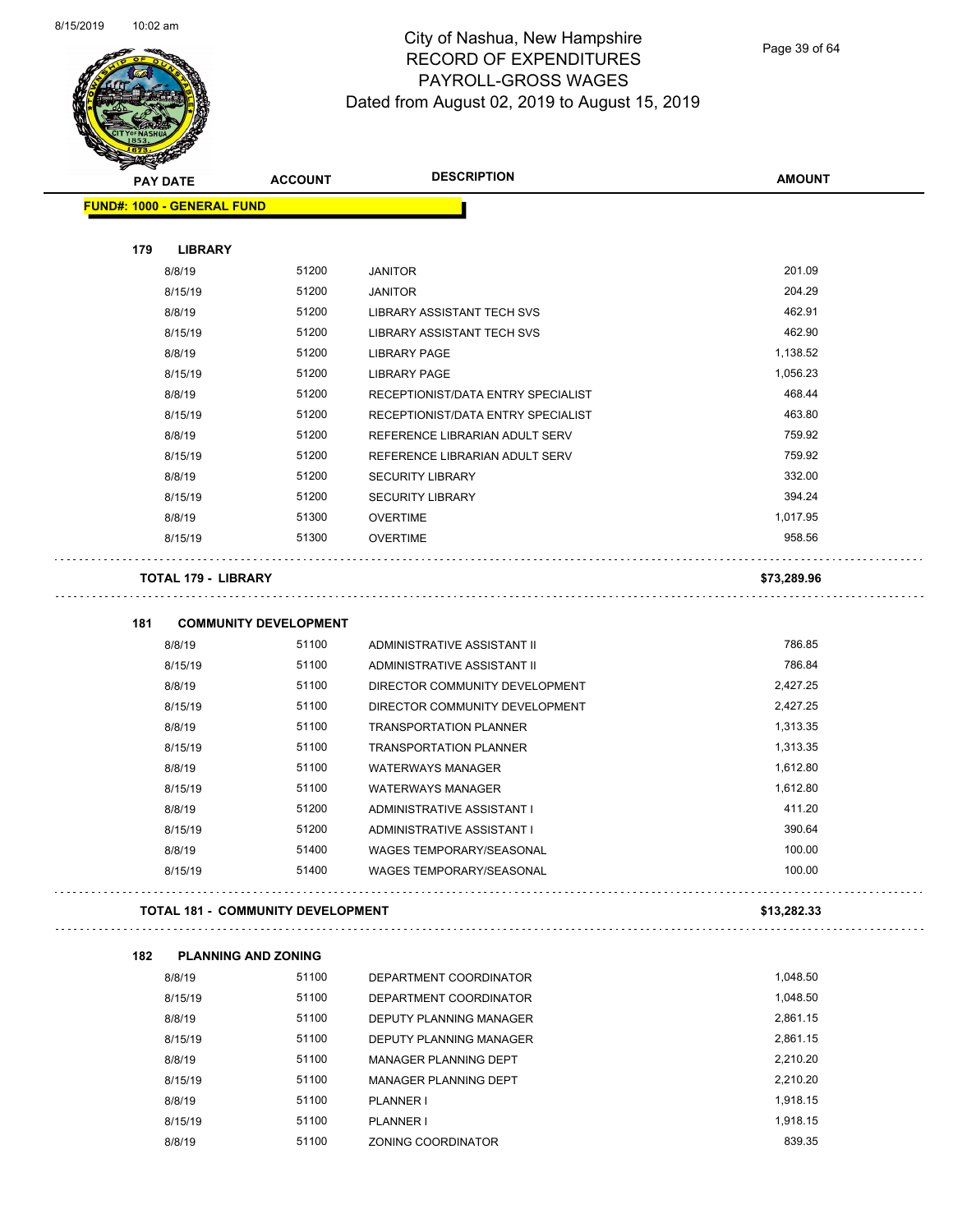

Page 40 of 64

|                                   | <b>PAY DATE</b> | <b>ACCOUNT</b>                          | <b>DESCRIPTION</b>               | <b>AMOUNT</b> |
|-----------------------------------|-----------------|-----------------------------------------|----------------------------------|---------------|
| <b>FUND#: 1000 - GENERAL FUND</b> |                 |                                         |                                  |               |
|                                   |                 |                                         |                                  |               |
| 182                               |                 | <b>PLANNING AND ZONING</b>              |                                  |               |
|                                   | 8/15/19         | 51100                                   | ZONING COORDINATOR               | 839.35        |
|                                   | 8/8/19          | 53428                                   | STENOGRAPHIC SERVICES            | 125.00        |
|                                   |                 |                                         |                                  |               |
|                                   |                 | <b>TOTAL 182 - PLANNING AND ZONING</b>  |                                  | \$17,879.70   |
|                                   |                 |                                         |                                  |               |
| 183                               |                 | <b>ECONOMIC DEVELOPMENT</b>             |                                  |               |
|                                   | 8/8/19          | 51100                                   | DWNTWN SPCLST & OED PGRM COOR    | 920.90        |
|                                   | 8/15/19         | 51100                                   | DWNTWN SPCLST & OED PGRM COOR    | 920.90        |
|                                   | 8/8/19          | 51100                                   | ECONOMIC DEV DIRECTOR            | 2,202.85      |
|                                   | 8/15/19         | 51100                                   | ECONOMIC DEV DIRECTOR            | 2,202.85      |
|                                   | 8/8/19          | 51100                                   | HUNT MEMORIAL BLDG & ARTS ADM    | 394.21        |
|                                   | 8/15/19         | 51100                                   | HUNT MEMORIAL BLDG & ARTS ADM    | 394.21        |
|                                   |                 |                                         |                                  |               |
|                                   |                 | <b>TOTAL 183 - ECONOMIC DEVELOPMENT</b> |                                  | \$7,035.92    |
|                                   |                 |                                         |                                  |               |
| 191                               | <b>SCHOOL</b>   |                                         |                                  |               |
|                                   | 8/15/19         | 51100                                   | 21 CENTURY ELEM MFAM RES COORD   | 1,250.00      |
|                                   | 8/15/19         | 51100                                   | ASSISTANT DIRECTOR BUSINESS      | 3,219.60      |
|                                   | 8/15/19         | 51100                                   | ASSISTANT DIRECTOR OF TECHNOLOGY | 3,208.70      |
|                                   | 8/15/19         | 51100                                   | ASSISTANT PRINCIPAL AMH          | 3,163.46      |
|                                   | 8/15/19         | 51100                                   | ASSISTANT PRINCIPAL BIC          | 2,875.00      |
|                                   | 8/15/19         | 51100                                   | ASSISTANT PRINCIPAL BIR          | 1,509.61      |
|                                   | 8/15/19         | 51100                                   | ASSISTANT PRINCIPAL BRO          | 1,678.83      |
|                                   | 8/15/19         | 51100                                   | ASSISTANT PRINCIPAL CHARL        | 3,292.97      |
|                                   | 8/15/19         | 51100                                   | ASSISTANT PRINCIPAL DR CRSP      | 1,646.49      |
|                                   | 8/15/19         | 51100                                   | ASSISTANT PRINCIPAL ELM          | 6,769.22      |
|                                   | 8/15/19         | 51100                                   | ASSISTANT PRINCIPAL FES          | 2,875.00      |
|                                   | 8/15/19         | 51100                                   | <b>ASSISTANT PRINCIPAL FMS</b>   | 3,288.47      |
|                                   | 8/15/19         | 51100                                   | ASSISTANT PRINCIPAL LEDGE        | 3,292.95      |
|                                   | 8/15/19         | 51100                                   | ASSISTANT PRINCIPAL MDE          | 3,115.39      |
|                                   | 8/15/19         | 51100                                   | ASSISTANT PRINCIPAL MTP          | 1,437.50      |
|                                   | 8/15/19         | 51100                                   | ASSISTANT PRINCIPAL NHN          | 13,806.40     |
|                                   | 8/15/19         | 51100                                   | ASSISTANT PRINCIPAL NHS          | 13,884.62     |
|                                   | 8/15/19         | 51100                                   | ASSISTANT PRINCIPAL SHE          | 1,461.53      |
|                                   | 8/15/19         | 51100                                   | ASSISTANT SUPERINTENDENT         | 8,830.90      |
|                                   | 8/15/19         | 51100                                   | ASST DIRECTOR PLANT OPS          | 2,689.30      |
|                                   | 8/15/19         | 51100                                   | <b>ASST DIRECTOR SPED</b>        | 6,448.09      |
|                                   | 8/15/19         | 51100                                   | ASST SYSTEMS ADMIN FULL YEAR     | 17,086.31     |
|                                   | 8/15/19         | 51100                                   | CAREER CENTER COORD NHN          | 1,348.90      |
|                                   | 8/15/19         | 51100                                   | CHIEF OPERATING OFFICER          | 4,323.70      |
|                                   | 8/8/19          | 51100                                   | CLERICAL ACADEMY NHN             | 1,941.71      |
|                                   | 8/15/19         | 51100                                   | CLERICAL ACADEMY NHN             | 1,778.56      |
|                                   | 8/8/19          | 51100                                   | CLERICAL ACADEMY NHS             | 2,198.28      |
|                                   |                 |                                         |                                  |               |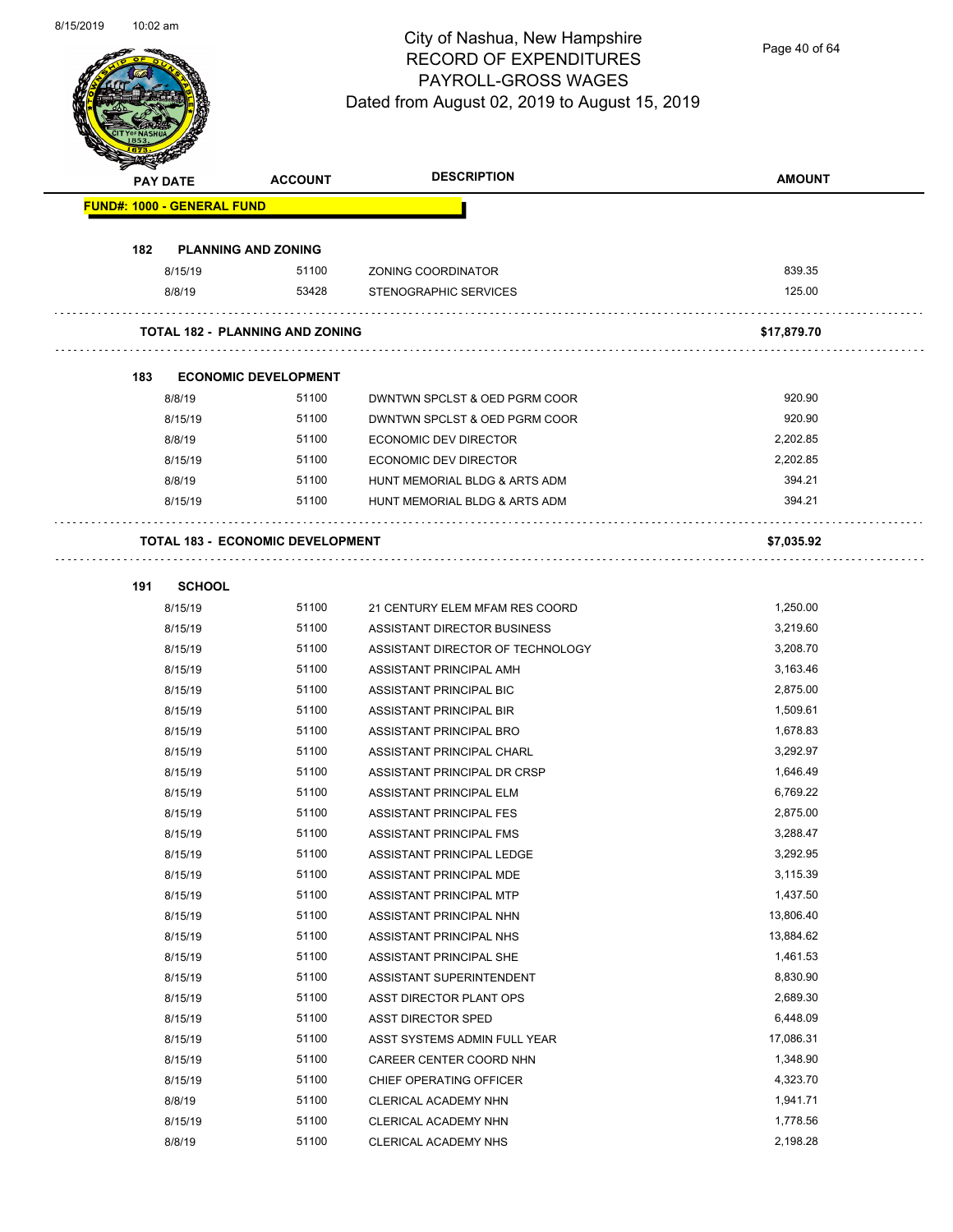

Page 41 of 64

| <b>PAY DATE</b>                    | <b>ACCOUNT</b> | <b>DESCRIPTION</b>                                             | <b>AMOUNT</b>      |
|------------------------------------|----------------|----------------------------------------------------------------|--------------------|
| <u> FUND#: 1000 - GENERAL FUND</u> |                |                                                                |                    |
|                                    |                |                                                                |                    |
| 191<br><b>SCHOOL</b>               |                |                                                                |                    |
| 8/15/19                            | 51100          | CLERICAL ACADEMY NHS                                           | 2,291.30           |
| 8/8/19                             | 51100          | CLERICAL ASST SUPER SUP                                        | 1,361.39           |
| 8/15/19                            | 51100          | <b>CLERICAL ASST SUPER SUP</b>                                 | 1,342.88           |
| 8/8/19                             | 51100          | CLERICAL ATHLETIC NHN                                          | 435.00             |
| 8/15/19                            | 51100          | CLERICAL ATHLETIC NHN                                          | 467.63             |
| 8/8/19                             | 51100          | CLERICAL ATHLETIC NHS                                          | 390.00             |
| 8/15/19                            | 51100          | <b>CLERICAL ATHLETIC NHS</b>                                   | 390.00             |
| 8/8/19                             | 51100          | <b>CLERICAL BUSINESS</b>                                       | 3,319.20           |
| 8/15/19                            | 51100          | <b>CLERICAL BUSINESS</b>                                       | 3,313.76           |
| 8/8/19                             | 51100          | CLERICAL CHIEF OP OFFICER SUP                                  | 738.25             |
| 8/15/19                            | 51100          | CLERICAL CHIEF OP OFFICER SUP                                  | 738.25             |
| 8/8/19                             | 51100          | CLERICAL CTE NHN                                               | 370.80             |
| 8/15/19                            | 51100          | <b>CLERICAL CTE NHN</b>                                        | 370.80             |
| 8/8/19                             | 51100          | <b>CLERICAL CTE NHS</b>                                        | 462.20             |
| 8/15/19                            | 51100          | <b>CLERICAL CTE NHS</b>                                        | 435.01             |
| 8/8/19                             | 51100          | CLERICAL GUIDANCE ELM                                          | 271.88             |
| 8/15/19                            | 51100          | <b>CLERICAL GUIDANCE ELM</b>                                   | 393.98             |
| 8/8/19                             | 51100          | CLERICAL GUIDANCE NHN                                          | 1,077.72           |
| 8/15/19                            | 51100          | CLERICAL GUIDANCE NHN                                          | 1,082.34           |
| 8/8/19                             | 51100          | <b>CLERICAL GUIDANCE NHS</b>                                   | 699.91             |
| 8/15/19                            | 51100          | <b>CLERICAL GUIDANCE NHS</b>                                   | 1,001.17           |
| 8/8/19                             | 51100          | CLERICAL HUMAN RESOURCES                                       | 2,308.99           |
| 8/15/19                            | 51100          | <b>CLERICAL HUMAN RESOURCES</b>                                | 2,295.63           |
| 8/8/19                             | 51100          | <b>CLERICAL PAYROLL SUP</b>                                    | 1,532.30           |
| 8/15/19                            | 51100          | <b>CLERICAL PAYROLL SUP</b>                                    | 1,532.30           |
| 8/8/19                             | 51100          | <b>CLERICAL PLANT OPS</b>                                      | 766.15             |
| 8/15/19                            | 51100          | <b>CLERICAL PLANT OPS</b>                                      | 766.15             |
| 8/8/19                             | 51100          | CLERICAL PRINCIPAL AMH                                         | 823.45             |
| 8/15/19                            | 51100          | CLERICAL PRINCIPAL AMH                                         | 1,107.64           |
| 8/8/19                             | 51100          | <b>CLERICAL PRINCIPAL BIC</b>                                  | 1,160.28           |
| 8/15/19                            | 51100          | CLERICAL PRINCIPAL BIC                                         | 841.32             |
| 8/8/19                             | 51100          | <b>CLERICAL PRINCIPAL BIR</b>                                  | 1,147.34           |
| 8/15/19                            | 51100          | <b>CLERICAL PRINCIPAL BIR</b>                                  | 614.46             |
| 8/8/19                             | 51100          | CLERICAL PRINCIPAL BRO                                         | 868.32             |
| 8/15/19                            | 51100          | <b>CLERICAL PRINCIPAL BRO</b>                                  | 1,027.72           |
| 8/8/19                             | 51100          | CLERICAL PRINCIPAL CHA                                         | 817.21             |
| 8/15/19                            | 51100          | CLERICAL PRINCIPAL CHA                                         | 980.66             |
| 8/8/19                             | 51100          | CLERICAL PRINCIPAL DRC                                         | 1,138.81<br>851.90 |
| 8/15/19                            | 51100<br>51100 | CLERICAL PRINCIPAL DRC                                         | 1,322.85           |
| 8/8/19                             | 51100          | <b>CLERICAL PRINCIPAL ELM</b>                                  | 1,212.56           |
| 8/15/19                            | 51100          | <b>CLERICAL PRINCIPAL ELM</b>                                  | 901.70             |
| 8/8/19<br>8/15/19                  | 51100          | <b>CLERICAL PRINCIPAL FES</b><br><b>CLERICAL PRINCIPAL FES</b> | 869.52             |
| 8/8/19                             | 51100          | <b>CLERICAL PRINCIPAL FMS</b>                                  | 1,643.41           |
|                                    |                |                                                                |                    |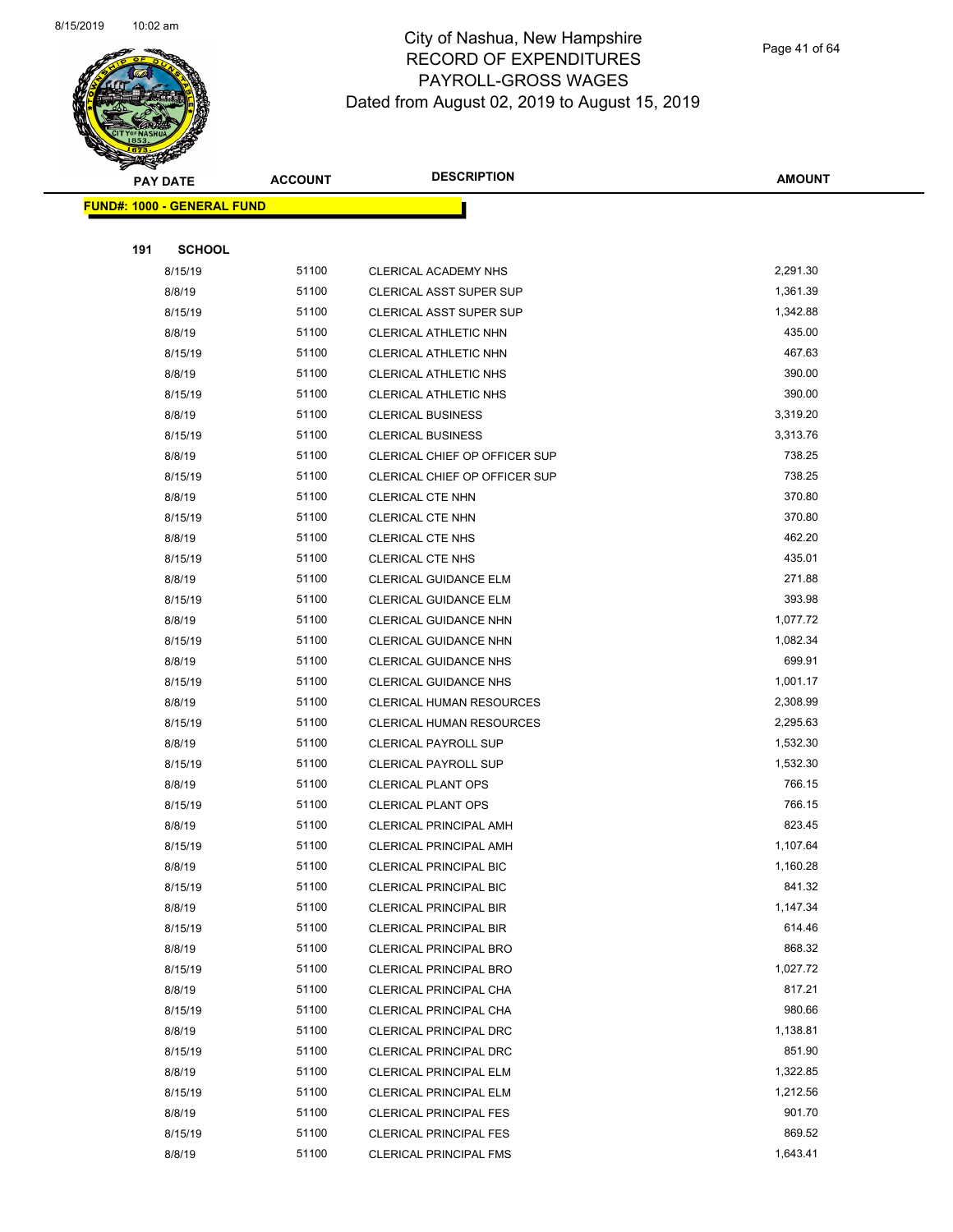

Page 42 of 64

| <b>PAY DATE</b>                    | <b>ACCOUNT</b> | <b>DESCRIPTION</b>                  | <b>AMOUNT</b>    |
|------------------------------------|----------------|-------------------------------------|------------------|
| <u> FUND#: 1000 - GENERAL FUND</u> |                |                                     |                  |
|                                    |                |                                     |                  |
| <b>SCHOOL</b><br>191               |                |                                     |                  |
| 8/15/19                            | 51100          | CLERICAL PRINCIPAL FMS              | 1,794.05         |
| 8/8/19                             | 51100          | <b>CLERICAL PRINCIPAL LDG</b>       | 830.48           |
| 8/15/19                            | 51100          | <b>CLERICAL PRINCIPAL LDG</b>       | 1,034.80         |
| 8/8/19                             | 51100          | <b>CLERICAL PRINCIPAL MDE</b>       | 1,304.96         |
| 8/15/19                            | 51100          | <b>CLERICAL PRINCIPAL MDE</b>       | 1,335.60         |
| 8/8/19                             | 51100          | CLERICAL PRINCIPAL MTP              | 1,078.84         |
| 8/15/19                            | 51100          | <b>CLERICAL PRINCIPAL MTP</b>       | 1,150.53         |
| 8/8/19                             | 51100          | CLERICAL PRINCIPAL NHN              | 1,042.36         |
| 8/15/19                            | 51100          | CLERICAL PRINCIPAL NHN              | 1,054.00         |
| 8/8/19                             | 51100          | <b>CLERICAL PRINCIPAL NHS</b>       | 853.98           |
| 8/15/19                            | 51100          | CLERICAL PRINCIPAL NHS              | 1,009.70         |
| 8/8/19                             | 51100          | <b>CLERICAL PRINCIPAL NSE</b>       | 822.92           |
| 8/15/19                            | 51100          | <b>CLERICAL PRINCIPAL NSE</b>       | 1,059.16         |
| 8/8/19                             | 51100          | <b>CLERICAL PRINCIPAL PMS</b>       | 1,053.01         |
| 8/15/19                            | 51100          | <b>CLERICAL PRINCIPAL PMS</b>       | 1,385.16         |
| 8/8/19                             | 51100          | CLERICAL PRINCIPAL SHE              | 1,096.90         |
| 8/15/19                            | 51100          | CLERICAL PRINCIPAL SHE              | 1,068.75         |
| 8/8/19                             | 51100          | CLERICAL RECEPTIONIST NHN           | 435.00           |
| 8/15/19                            | 51100          | CLERICAL RECEPTIONIST NHN           | 456.76           |
| 8/8/19                             | 51100          | CLERICAL RECEPTIONIST NHS           | 370.81           |
| 8/15/19                            | 51100          | CLERICAL RECEPTIONIST NHS           | 315.19           |
| 8/8/19                             | 51100          | CLERICAL SPECIAL ED NHN             | 419.25           |
| 8/15/19                            | 51100          | CLERICAL SPECIAL ED NHN             | 633.75           |
| 8/8/19                             | 51100          | CLERICAL SPECIAL ED NHS             | 424.14           |
| 8/15/19                            | 51100          | CLERICAL SPECIAL ED NHS             | 424.14           |
| 8/8/19                             | 51100          | CLERICAL SPECIAL ED SUP             | 1,426.51         |
| 8/15/19                            | 51100          | CLERICAL SPECIAL ED SUP             | 1,431.14         |
| 8/8/19                             | 51100          | <b>CLERICAL STUDENT SERV SUP</b>    | 822.76           |
| 8/15/19                            | 51100          | <b>CLERICAL STUDENT SERV SUP</b>    | 822.77           |
| 8/8/19                             | 51100          | <b>CLERICAL SUPERINTENDANT HRLY</b> | 779.64           |
| 8/15/19                            | 51100          | CLERICAL SUPERINTENDANT HRLY        | 779.65           |
| 8/15/19                            | 51100          | <b>CLERICAL SUPERINTENDANT SUP</b>  | 1,848.30         |
| 8/8/19                             | 51100          | <b>CUSTODIAN AMH</b>                | 1,389.60         |
| 8/15/19                            | 51100          | <b>CUSTODIAN AMH</b>                | 1,389.60         |
| 8/8/19                             | 51100          | <b>CUSTODIAN ASST HEAD ELM</b>      | 791.20           |
| 8/15/19                            | 51100          | <b>CUSTODIAN ASST HEAD ELM</b>      | 791.20           |
| 8/8/19                             | 51100          | <b>CUSTODIAN ASST HEAD FMS</b>      | 791.20           |
| 8/15/19                            | 51100          | <b>CUSTODIAN ASST HEAD FMS</b>      | 791.20           |
| 8/8/19                             | 51100          | <b>CUSTODIAN ASST HEAD NHN</b>      | 1,590.40         |
| 8/15/19                            | 51100          | <b>CUSTODIAN ASST HEAD NHN</b>      | 1,590.40         |
| 8/8/19                             | 51100          | <b>CUSTODIAN ASST HEAD NHS</b>      | 1,582.40         |
| 8/15/19                            | 51100          | <b>CUSTODIAN ASST HEAD NHS</b>      | 1,582.40         |
| 8/8/19                             | 51100<br>51100 | <b>CUSTODIAN ASST HEAD PMS</b>      | 791.20<br>791.20 |
| 8/15/19                            |                | <b>CUSTODIAN ASST HEAD PMS</b>      |                  |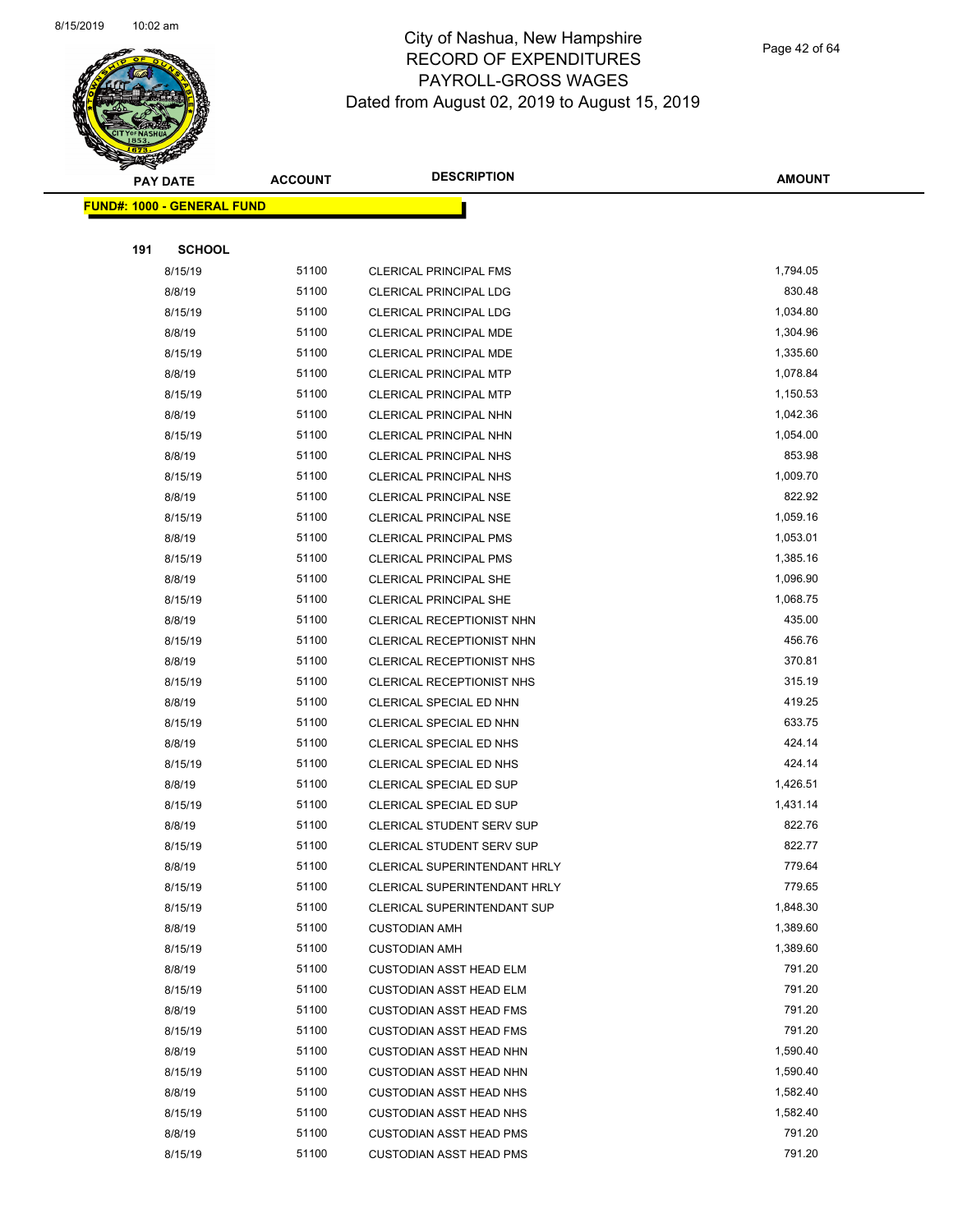

Page 43 of 64

|     | <b>PAY DATE</b>                    | <b>ACCOUNT</b> | <b>DESCRIPTION</b>        | <b>AMOUNT</b> |
|-----|------------------------------------|----------------|---------------------------|---------------|
|     | <u> FUND#: 1000 - GENERAL FUND</u> |                |                           |               |
|     |                                    |                |                           |               |
| 191 | <b>SCHOOL</b>                      |                |                           |               |
|     | 8/8/19                             | 51100          | <b>CUSTODIAN BIC</b>      | 1,389.62      |
|     | 8/15/19                            | 51100          | <b>CUSTODIAN BIC</b>      | 1,389.60      |
|     | 8/8/19                             | 51100          | <b>CUSTODIAN BIR</b>      | 1,389.60      |
|     | 8/15/19                            | 51100          | <b>CUSTODIAN BIR</b>      | 1,389.60      |
|     | 8/8/19                             | 51100          | <b>CUSTODIAN BRO</b>      | 1,389.61      |
|     | 8/15/19                            | 51100          | <b>CUSTODIAN BRO</b>      | 1,389.60      |
|     | 8/8/19                             | 51100          | <b>CUSTODIAN CHA</b>      | 1,389.60      |
|     | 8/15/19                            | 51100          | <b>CUSTODIAN CHA</b>      | 1,389.60      |
|     | 8/8/19                             | 51100          | <b>CUSTODIAN DRC</b>      | 1,389.60      |
|     | 8/15/19                            | 51100          | <b>CUSTODIAN DRC</b>      | 1,389.60      |
|     | 8/8/19                             | 51100          | <b>CUSTODIAN ELM</b>      | 4,540.65      |
|     | 8/15/19                            | 51100          | <b>CUSTODIAN ELM</b>      | 4,540.65      |
|     | 8/8/19                             | 51100          | <b>CUSTODIAN FES</b>      | 1,389.61      |
|     | 8/15/19                            | 51100          | <b>CUSTODIAN FES</b>      | 1,389.62      |
|     | 8/8/19                             | 51100          | <b>CUSTODIAN FMS</b>      | 2,779.20      |
|     | 8/15/19                            | 51100          | <b>CUSTODIAN FMS</b>      | 2,779.21      |
|     | 8/8/19                             | 51100          | <b>CUSTODIAN HEAD AMH</b> | 791.20        |
|     | 8/15/19                            | 51100          | <b>CUSTODIAN HEAD AMH</b> | 791.21        |
|     | 8/8/19                             | 51100          | <b>CUSTODIAN HEAD BIC</b> | 791.20        |
|     | 8/15/19                            | 51100          | <b>CUSTODIAN HEAD BIC</b> | 791.20        |
|     | 8/8/19                             | 51100          | <b>CUSTODIAN HEAD BIR</b> | 791.20        |
|     | 8/15/19                            | 51100          | <b>CUSTODIAN HEAD BIR</b> | 791.20        |
|     | 8/8/19                             | 51100          | <b>CUSTODIAN HEAD BRO</b> | 791.20        |
|     | 8/15/19                            | 51100          | <b>CUSTODIAN HEAD BRO</b> | 791.20        |
|     | 8/8/19                             | 51100          | <b>CUSTODIAN HEAD CHA</b> | 791.20        |
|     | 8/15/19                            | 51100          | <b>CUSTODIAN HEAD CHA</b> | 791.20        |
|     | 8/8/19                             | 51100          | <b>CUSTODIAN HEAD DRC</b> | 791.20        |
|     | 8/15/19                            | 51100          | <b>CUSTODIAN HEAD DRC</b> | 791.20        |
|     | 8/8/19                             | 51100          | <b>CUSTODIAN HEAD ELM</b> | 937.60        |
|     | 8/15/19                            | 51100          | <b>CUSTODIAN HEAD ELM</b> | 937.60        |
|     | 8/8/19                             | 51100          | <b>CUSTODIAN HEAD FES</b> | 791.20        |
|     | 8/15/19                            | 51100          | <b>CUSTODIAN HEAD FES</b> | 791.20        |
|     | 8/8/19                             | 51100          | <b>CUSTODIAN HEAD FMS</b> | 937.60        |
|     | 8/15/19                            | 51100          | <b>CUSTODIAN HEAD FMS</b> | 937.60        |
|     | 8/8/19                             | 51100          | <b>CUSTODIAN HEAD LDG</b> | 791.20        |
|     | 8/15/19                            | 51100          | <b>CUSTODIAN HEAD LDG</b> | 791.20        |
|     | 8/8/19                             | 51100          | <b>CUSTODIAN HEAD MDE</b> | 791.20        |
|     | 8/15/19                            | 51100          | <b>CUSTODIAN HEAD MDE</b> | 791.20        |
|     | 8/8/19                             | 51100          | <b>CUSTODIAN HEAD MTP</b> | 791.21        |
|     | 8/15/19                            | 51100          | <b>CUSTODIAN HEAD MTP</b> | 791.20        |
|     | 8/8/19                             | 51100          | <b>CUSTODIAN HEAD NHN</b> | 943.20        |
|     | 8/15/19                            | 51100          | <b>CUSTODIAN HEAD NHN</b> | 943.20        |
|     | 8/8/19                             | 51100          | <b>CUSTODIAN HEAD NHS</b> | 943.20        |
|     | 8/15/19                            | 51100          | <b>CUSTODIAN HEAD NHS</b> | 943.20        |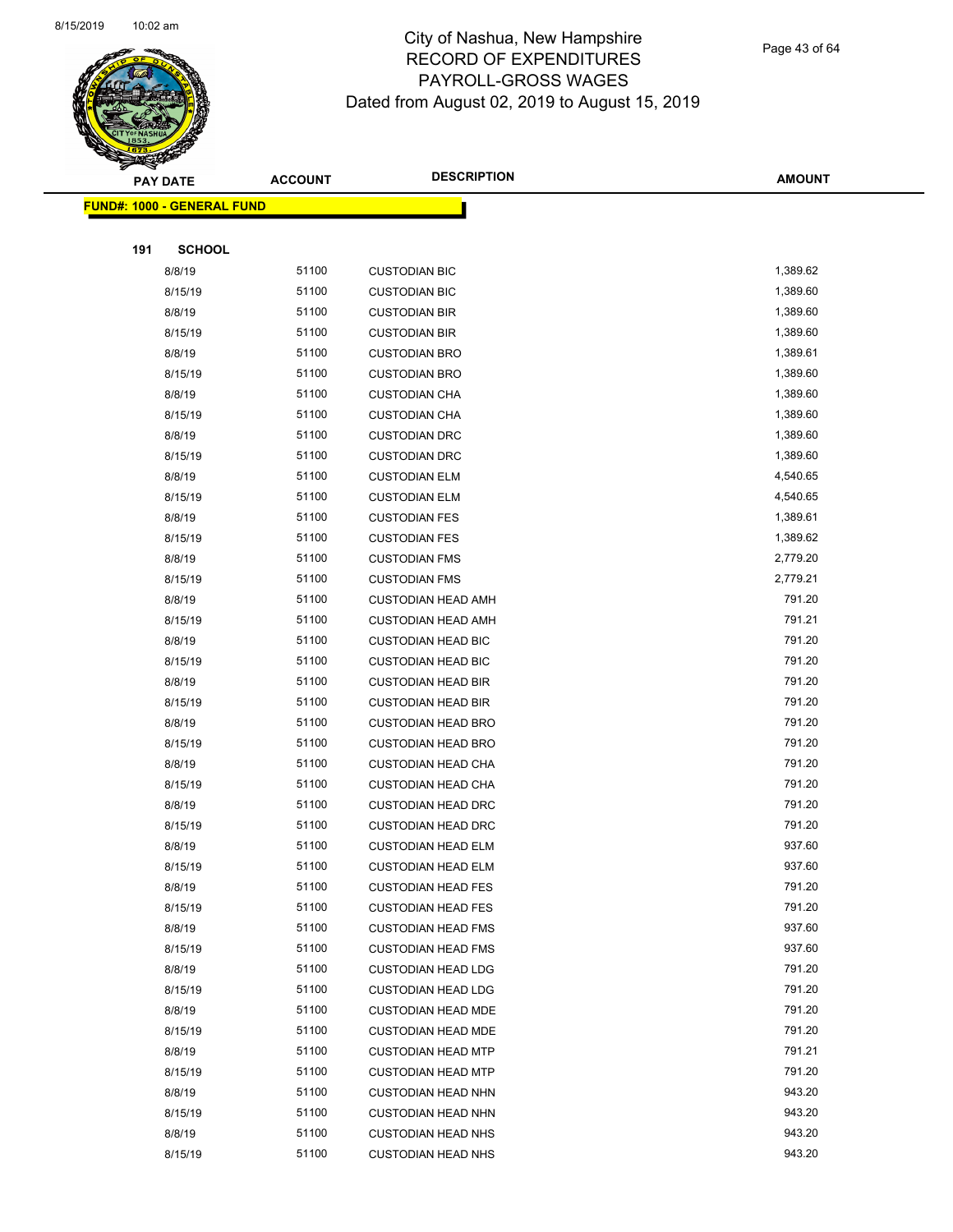

Page 44 of 64

|     | <b>PAY DATE</b>                   | <b>ACCOUNT</b> | <b>DESCRIPTION</b>                               | <b>AMOUNT</b>      |
|-----|-----------------------------------|----------------|--------------------------------------------------|--------------------|
|     | <b>FUND#: 1000 - GENERAL FUND</b> |                |                                                  |                    |
|     |                                   |                |                                                  |                    |
| 191 | <b>SCHOOL</b>                     |                |                                                  |                    |
|     | 8/8/19                            | 51100          | <b>CUSTODIAN HEAD NSE</b>                        | 791.20             |
|     | 8/15/19                           | 51100          | <b>CUSTODIAN HEAD NSE</b>                        | 791.20             |
|     | 8/8/19                            | 51100          | <b>CUSTODIAN HEAD PMS</b>                        | 937.60             |
|     | 8/15/19                           | 51100          | <b>CUSTODIAN HEAD PMS</b>                        | 937.60             |
|     | 8/8/19                            | 51100          | <b>CUSTODIAN HEAD SHE</b>                        | 791.20             |
|     | 8/15/19                           | 51100          | <b>CUSTODIAN HEAD SHE</b>                        | 791.20             |
|     | 8/8/19                            | 51100          | <b>CUSTODIAN LDG</b>                             | 1,389.60           |
|     | 8/15/19                           | 51100          | <b>CUSTODIAN LDG</b>                             | 1,389.60           |
|     | 8/8/19                            | 51100          | <b>CUSTODIAN MDE</b>                             | 1,389.60           |
|     | 8/15/19                           | 51100          | <b>CUSTODIAN MDE</b>                             | 1,389.60           |
|     | 8/8/19                            | 51100          | <b>CUSTODIAN MTP</b>                             | 1,389.60           |
|     | 8/15/19                           | 51100          | <b>CUSTODIAN MTP</b>                             | 1,389.60           |
|     | 8/8/19                            | 51100          | <b>CUSTODIAN NHN</b>                             | 9,670.84           |
|     | 8/15/19                           | 51100          | <b>CUSTODIAN NHN</b>                             | 9,657.81           |
|     | 8/8/19                            | 51100          | <b>CUSTODIAN NHS</b>                             | 9,096.48           |
|     | 8/15/19                           | 51100          | <b>CUSTODIAN NHS</b>                             | 9,096.50           |
|     | 8/8/19                            | 51100          | <b>CUSTODIAN NSE</b>                             | 1,389.60           |
|     | 8/15/19                           | 51100          | <b>CUSTODIAN NSE</b>                             | 1,389.60           |
|     | 8/8/19                            | 51100          | <b>CUSTODIAN PMS</b>                             | 2,084.40           |
|     | 8/15/19                           | 51100          | <b>CUSTODIAN PMS</b>                             | 2,084.40           |
|     | 8/8/19                            | 51100          | <b>CUSTODIAN SHE</b>                             | 1,389.60           |
|     | 8/15/19                           | 51100          | <b>CUSTODIAN SHE</b>                             | 1,389.60           |
|     | 8/15/19                           | 51100          | CUSTODIAN SUPERVISOR WPO                         | 6,116.60           |
|     | 8/8/19                            | 51100          | <b>CUSTODIAN WID</b>                             | 694.80             |
|     | 8/15/19                           | 51100          | <b>CUSTODIAN WID</b>                             | 694.80             |
|     | 8/15/19                           | 51100          | DATA ANALYST                                     | 3,134.60           |
|     | 8/15/19                           | 51100          | DIRECTOR ATHLETICS                               | 3,761.50           |
|     | 8/15/19                           | 51100          | DIRECTOR COM GRANTS                              | 2,467.00           |
|     | 8/15/19                           | 51100          | <b>DIRECTOR GUIDANCE</b>                         | 3,357.10           |
|     | 8/15/19                           | 51100          | DIRECTOR HUMAN RESOURCES                         | 3,422.50           |
|     | 8/15/19                           | 51100          | DIRECTOR PLANT OPS                               | 3,904.60           |
|     | 8/15/19                           | 51100          | DIRECTOR SPECIAL ED                              | 3,670.60           |
|     | 8/15/19                           | 51100          | DIRECTOR STUDENT SERVICES                        | 3,429.60           |
|     | 8/15/19                           | 51100          | DIRECTOR TECHNOLOGY                              | 4,319.90           |
|     | 8/15/19                           | 51100          | DIRECTOR TRANSPORTATION                          | 3,264.80           |
|     | 8/15/19                           | 51100          | DIRECTOR VOCATIONAL                              | 6,624.40           |
|     | 8/15/19                           | 51100          | DW TECHNOLOGY PEER COACH                         | 1,785.82           |
|     | 8/8/19                            | 51100          | E-BLOCK TECHNICAL PARA                           | 628.68             |
|     | 8/15/19                           | 51100          | E-BLOCK TECHNICAL PARA                           | 669.24<br>1,722.98 |
|     | 8/15/19                           | 51100<br>51100 | ELL OUTREACH WORKER                              | 2,026.27           |
|     | 8/15/19                           | 51100          | GUIDANCE COUNSELOR BIC                           | 1,942.00           |
|     | 8/15/19<br>8/15/19                | 51100          | GUIDANCE COUNSELOR BRO<br>GUIDANCE COUNSELOR CHA | 2,977.35           |
|     | 8/15/19                           | 51100          | <b>GUIDANCE COUNSELOR ELM</b>                    | 5,646.38           |
|     |                                   |                |                                                  |                    |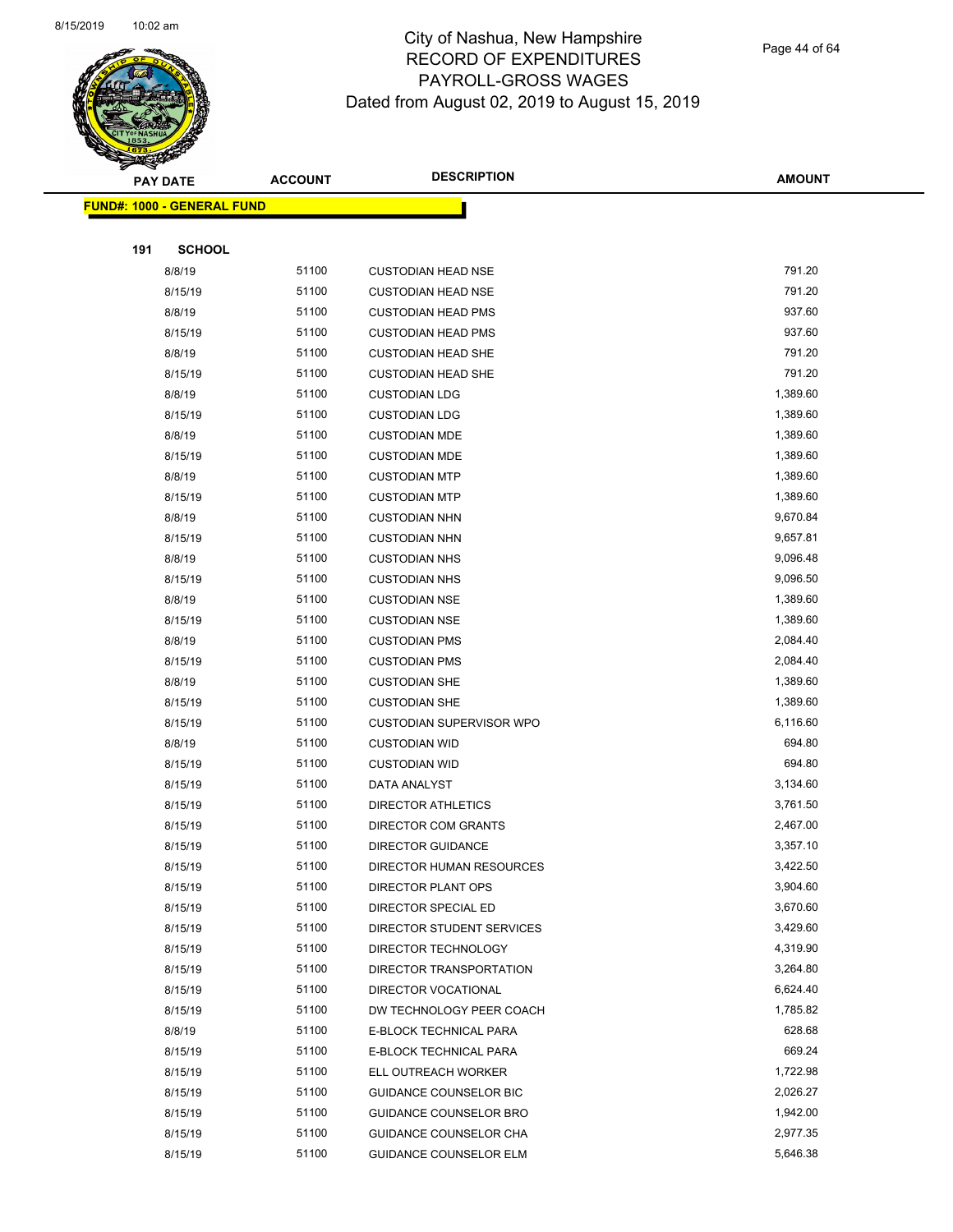

Page 45 of 64

|     | <b>PAY DATE</b>                   | <b>ACCOUNT</b> | <b>DESCRIPTION</b>            | <b>AMOUNT</b> |
|-----|-----------------------------------|----------------|-------------------------------|---------------|
|     | <b>FUND#: 1000 - GENERAL FUND</b> |                |                               |               |
|     |                                   |                |                               |               |
| 191 | <b>SCHOOL</b>                     |                |                               |               |
|     | 8/15/19                           | 51100          | <b>GUIDANCE COUNSELOR FES</b> | 2,885.23      |
|     | 8/15/19                           | 51100          | <b>GUIDANCE COUNSELOR FMS</b> | 5,545.35      |
|     | 8/15/19                           | 51100          | GUIDANCE COUNSELOR LDG        | 2,977.35      |
|     | 8/15/19                           | 51100          | <b>GUIDANCE COUNSELOR MDE</b> | 2,856.65      |
|     | 8/15/19                           | 51100          | GUIDANCE COUNSELOR NHN        | 14,682.70     |
|     | 8/15/19                           | 51100          | GUIDANCE COUNSELOR NHS        | 13,457.55     |
|     | 8/15/19                           | 51100          | GUIDANCE COUNSELOR NSE        | 2,885.23      |
|     | 8/15/19                           | 51100          | GUIDANCE COUNSELOR PMS        | 6,482.04      |
|     | 8/15/19                           | 51100          | LIBRARIAN AMH                 | 1,951.08      |
|     | 8/15/19                           | 51100          | <b>LIBRARIAN BIC</b>          | 1,792.39      |
|     | 8/15/19                           | 51100          | <b>LIBRARIAN ELM</b>          | 2,001.58      |
|     | 8/15/19                           | 51100          | <b>LIBRARIAN FES</b>          | 2,885.23      |
|     | 8/15/19                           | 51100          | <b>LIBRARIAN LDG</b>          | 2,257.04      |
|     | 8/15/19                           | 51100          | <b>LIBRARIAN MDE</b>          | 2,856.65      |
|     | 8/15/19                           | 51100          | <b>LIBRARIAN MTP</b>          | 1,629.00      |
|     | 8/15/19                           | 51100          | LIBRARIAN NHN                 | 2,110.19      |
|     | 8/15/19                           | 51100          | <b>LIBRARIAN NHS</b>          | 2,490.96      |
|     | 8/15/19                           | 51100          | LIBRARIAN SHE                 | 2,885.23      |
|     | 8/8/19                            | 51100          | MAINTENANCE ALARM WPO         | 998.80        |
|     | 8/15/19                           | 51100          | MAINTENANCE ALARM WPO         | 998.80        |
|     | 8/8/19                            | 51100          | MAINTENANCE CARPENTER WPO     | 975.60        |
|     | 8/15/19                           | 51100          | MAINTENANCE CARPENTER WPO     | 975.60        |
|     | 8/8/19                            | 51100          | MAINTENANCE ELECTRICIAN WPO   | 1,997.60      |
|     | 8/15/19                           | 51100          | MAINTENANCE ELECTRICIAN WPO   | 1,997.60      |
|     | 8/8/19                            | 51100          | MAINTENANCE GRDS FORMEN WPO   | 975.60        |
|     | 8/15/19                           | 51100          | MAINTENANCE GRDS FORMEN WPO   | 975.60        |
|     | 8/8/19                            | 51100          | MAINTENANCE GROUNDS WPO       | 3,815.70      |
|     | 8/15/19                           | 51100          | MAINTENANCE GROUNDS WPO       | 4,100.40      |
|     | 8/8/19                            | 51100          | MAINTENANCE HVAC WPO          | 4,571.63      |
|     | 8/15/19                           | 51100          | MAINTENANCE HVAC WPO          | 4,890.01      |
|     | 8/8/19                            | 51100          | MAINTENANCE MESSENGER WPO     | 937.60        |
|     | 8/15/19                           | 51100          | MAINTENANCE MESSENGER WPO     | 937.60        |
|     | 8/8/19                            | 51100          | MAINTENANCE PLUMBER WPO       | 1,002.80      |
|     | 8/15/19                           | 51100          | MAINTENANCE PLUMBER WPO       | 1,002.80      |
|     | 8/8/19                            | 51100          | MAINTENANCE TRADES WPO        | 2,946.00      |
|     | 8/15/19                           | 51100          | MAINTENANCE TRADES WPO        | 2,946.00      |
|     | 8/15/19                           | 51100          | <b>NURSE BIC</b>              | 2,701.15      |
|     | 8/15/19                           | 51100          | <b>NURSE BIR</b>              | 2,674.39      |
|     | 8/15/19                           | 51100          | <b>NURSE BRO</b>              | 2,701.15      |
|     | 8/15/19                           | 51100          | <b>NURSE CHA</b>              | 2,701.15      |
|     | 8/15/19                           | 51100          | <b>NURSE DRC</b>              | 2,701.15      |
|     | 8/15/19                           | 51100          | <b>NURSE FMS</b>              | 4,431.57      |
|     | 8/15/19                           | 51100          | <b>NURSE LDG</b>              | 2,555.77      |
|     | 8/15/19                           | 51100          | <b>NURSE MTP</b>              | 1,819.65      |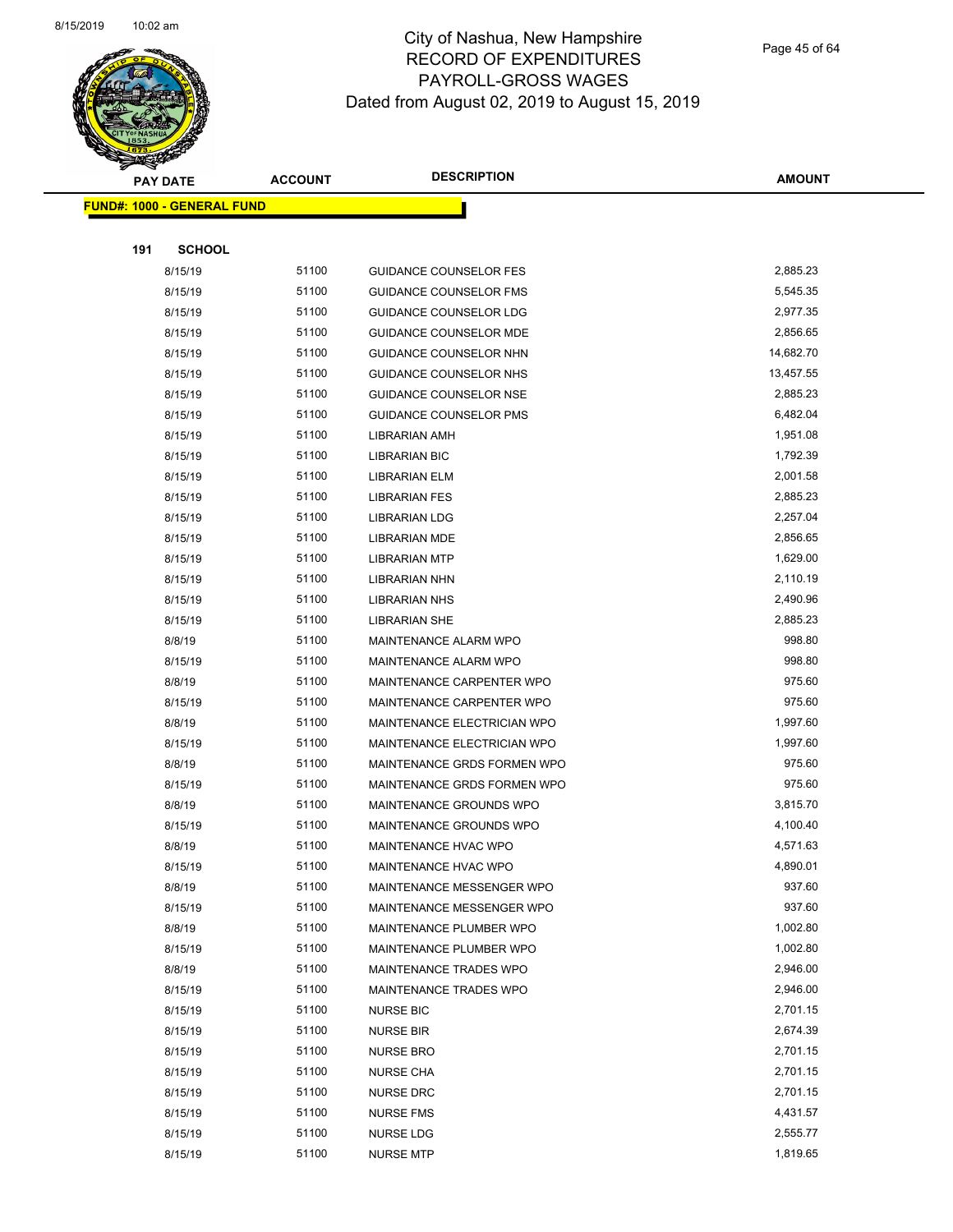

Page 46 of 64

|     | <b>PAY DATE</b>                   | <b>ACCOUNT</b> | <b>DESCRIPTION</b>             | <b>AMOUNT</b> |
|-----|-----------------------------------|----------------|--------------------------------|---------------|
|     | <b>FUND#: 1000 - GENERAL FUND</b> |                |                                |               |
|     |                                   |                |                                |               |
| 191 | <b>SCHOOL</b>                     |                |                                |               |
|     | 8/15/19                           | 51100          | <b>NURSE NHN</b>               | 3,460.84      |
|     | 8/15/19                           | 51100          | <b>NURSE NHS</b>               | 1,670.27      |
|     | 8/15/19                           | 51100          | <b>NURSE NSE</b>               | 2,701.15      |
|     | 8/15/19                           | 51100          | <b>NURSE PMS</b>               | 1,561.39      |
|     | 8/15/19                           | 51100          | <b>NURSE SHE</b>               | 1,794.54      |
|     | 8/15/19                           | 51100          | OFFICE MANAGER BUSINESS        | 2,705.90      |
|     | 8/15/19                           | 51100          | OFFICE MANAGER HUMAN RESOURCES | 2,038.50      |
|     | 8/15/19                           | 51100          | OFFICE MANAGER SPED            | 2,002.10      |
|     | 8/15/19                           | 51100          | OUT DISTRICT COORDINATOR       | 2,879.90      |
|     | 8/15/19                           | 51100          | PEER COACH                     | 2,977.35      |
|     | 8/15/19                           | 51100          | PRINCIPAL AMH                  | 7,874.55      |
|     | 8/15/19                           | 51100          | PRINCIPAL BIC                  | 3,815.70      |
|     | 8/15/19                           | 51100          | PRINCIPAL BIR                  | 3,966.30      |
|     | 8/15/19                           | 51100          | PRINCIPAL BRO                  | 3,710.00      |
|     | 8/15/19                           | 51100          | PRINCIPAL CHA                  | 3,912.80      |
|     | 8/15/19                           | 51100          | PRINCIPAL DRC                  | 3,798.10      |
|     | 8/15/19                           | 51100          | PRINCIPAL ELM                  | 3,849.40      |
|     | 8/15/19                           | 51100          | PRINCIPAL FES                  | 3,841.30      |
|     | 8/15/19                           | 51100          | PRINCIPAL FMS                  | 4,035.90      |
|     | 8/15/19                           | 51100          | PRINCIPAL LDG                  | 4,023.09      |
|     | 8/15/19                           | 51100          | PRINCIPAL MDE                  | 3,859.00      |
|     | 8/15/19                           | 51100          | PRINCIPAL MTP                  | 3,903.80      |
|     | 8/15/19                           | 51100          | PRINCIPAL NHN                  | 4,057.70      |
|     | 8/15/19                           | 51100          | PRINCIPAL NHS                  | 4,288.50      |
|     | 8/15/19                           | 51100          | PRINCIPAL NSE                  | 3,851.00      |
|     | 8/15/19                           | 51100          | PRINCIPAL PMS                  | 3,817.30      |
|     | 8/15/19                           | 51100          | PRINCIPAL SHE                  | 3,692.30      |
|     | 8/15/19                           | 51100          | SCHOOL PSYCHOLOGIST WID        | 20,619.55     |
|     | 8/8/19                            | 51100          | SECURITY MONITOR NHN           | 91.19         |
|     | 8/15/19                           | 51100          | SOCIAL WORKER                  | 1,927.85      |
|     | 8/15/19                           | 51100          | SOCIAL WORKER FMS              | 2,026.27      |
|     | 8/15/19                           | 51100          | SPECIAL SERVICES ADMINISTRATOR | 5,211.50      |
|     | 8/15/19                           | 51100          | SPEECH LANG PATHOLOGIST WID    | 38,251.38     |
|     | 8/15/19                           | 51100          | SUPERINTENDENT                 | 6,166.80      |
|     | 8/15/19                           | 51100          | SYSTEMS ADMIN FULL YEAR        | 8,055.20      |
|     | 8/15/19                           | 51100          | TEACHER ART BIC                | 2,110.19      |
|     | 8/15/19                           | 51100          | <b>TEACHER ART CHA</b>         | 2,085.04      |
|     | 8/15/19                           | 51100          | TEACHER ART DRC                | 2,026.27      |
|     | 8/15/19                           | 51100          | TEACHER ART ELM                | 4,827.23      |
|     | 8/15/19                           | 51100          | <b>TEACHER ART FES</b>         | 1,670.27      |
|     | 8/15/19                           | 51100          | <b>TEACHER ART LDG</b>         | 2,701.15      |
|     | 8/15/19                           | 51100          | TEACHER ART MDE                | 2,026.27      |
|     | 8/15/19                           | 51100          | <b>TEACHER ART NHN</b>         | 4,915.00      |
|     | 8/15/19                           | 51100          | TEACHER ART NHS                | 5,770.46      |
|     |                                   |                |                                |               |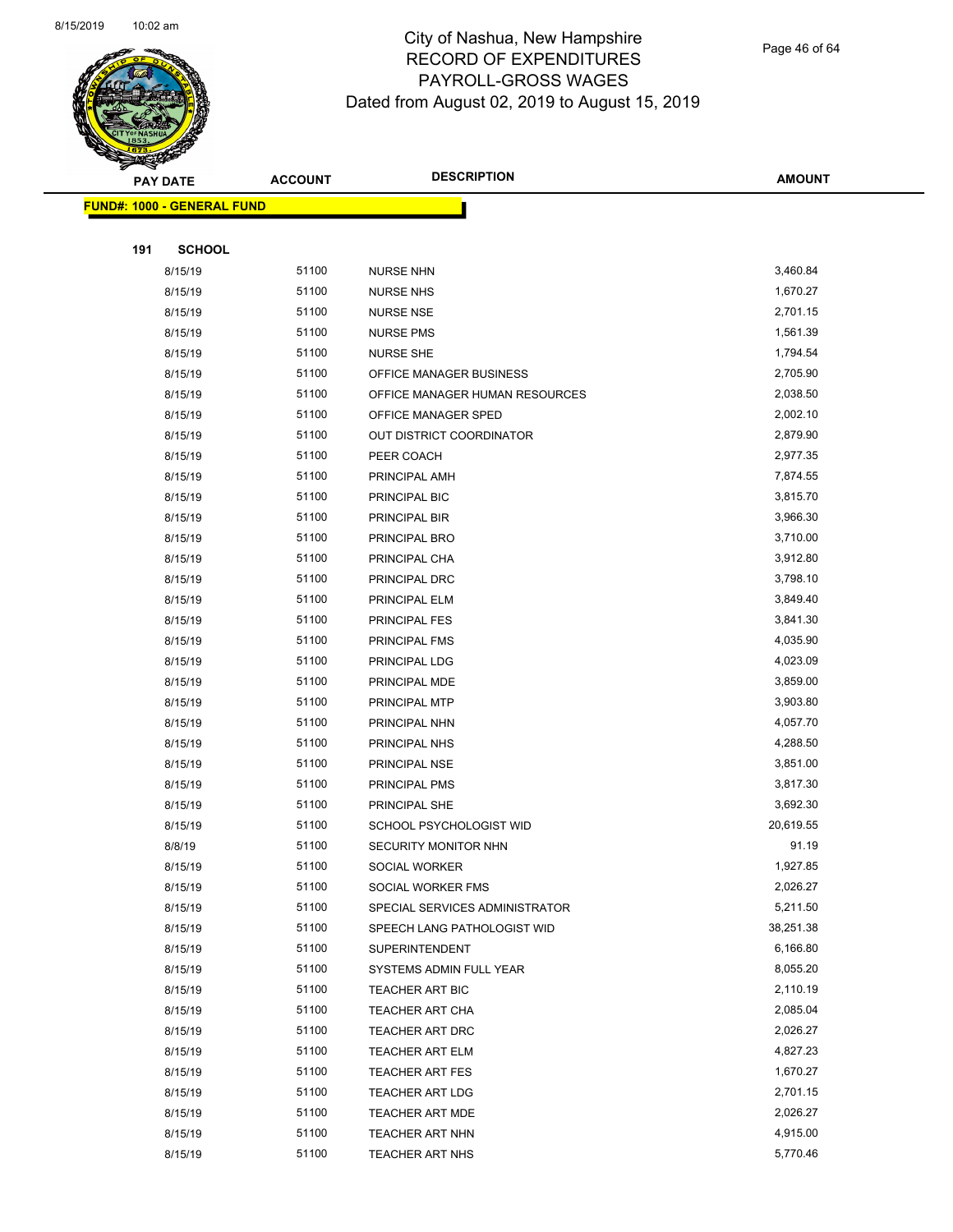

Page 47 of 64

| <b>PAY DATE</b>                   | <b>ACCOUNT</b> | <b>DESCRIPTION</b>             | <b>AMOUNT</b> |
|-----------------------------------|----------------|--------------------------------|---------------|
| <b>FUND#: 1000 - GENERAL FUND</b> |                |                                |               |
|                                   |                |                                |               |
| 191<br><b>SCHOOL</b>              |                |                                |               |
| 8/15/19                           | 51100          | <b>TEACHER ART PMS</b>         | 2,026.27      |
| 8/15/19                           | 51100          | <b>TEACHER ART SHE</b>         | 2,555.77      |
| 8/15/19                           | 51100          | TEACHER AUTO NHN               | 2,701.15      |
| 8/15/19                           | 51100          | TEACHER BEHAVIOR SPEC WID      | 5,770.46      |
| 8/15/19                           | 51100          | TEACHER BUILD CONST NHS        | 2,701.15      |
| 8/15/19                           | 51100          | <b>TEACHER BUSINESS NHN</b>    | 5,575.50      |
| 8/15/19                           | 51100          | <b>TEACHER BUSINESS NHS</b>    | 2,977.35      |
| 8/15/19                           | 51100          | <b>TEACHER COMPUTER ELM</b>    | 1,561.39      |
| 8/15/19                           | 51100          | TEACHER COMPUTER FMS           | 2,885.23      |
| 8/15/19                           | 51100          | TEACHER COMPUTER NHS           | 1,561.39      |
| 8/15/19                           | 51100          | <b>TEACHER COMPUTER PMS</b>    | 2,885.23      |
| 8/15/19                           | 51100          | <b>TEACHER COSMETOLOGY NHN</b> | 4,495.69      |
| 8/15/19                           | 51100          | TEACHER CULINARY NHN           | 5,466.69      |
| 8/15/19                           | 51100          | <b>TEACHER DEAF NSE</b>        | 2,885.23      |
| 8/15/19                           | 51100          | <b>TEACHER DEAF WID</b>        | 2,885.23      |
| 8/15/19                           | 51100          | TEACHER DWSE AMH               | 2,885.23      |
| 8/15/19                           | 51100          | <b>TEACHER DWSE BIR</b>        | 2,701.15      |
| 8/15/19                           | 51100          | <b>TEACHER DWSE BRO</b>        | 2,977.35      |
| 8/15/19                           | 51100          | <b>TEACHER DWSE CHA</b>        | 1,737.04      |
| 8/15/19                           | 51100          | <b>TEACHER DWSE ELM</b>        | 12,035.35     |
| 8/15/19                           | 51100          | TEACHER DWSE FMS               | 4,974.12      |
| 8/15/19                           | 51100          | <b>TEACHER DWSE MDE</b>        | 2,885.23      |
| 8/15/19                           | 51100          | TEACHER DWSE NHS               | 2,777.36      |
| 8/15/19                           | 51100          | <b>TEACHER DWSE SHE</b>        | 1,868.85      |
| 8/15/19                           | 51100          | TEACHER ECE NHS                | 5,770.46      |
| 8/15/19                           | 51100          | <b>TEACHER ELL AMH</b>         | 2,178.35      |
| 8/15/19                           | 51100          | TEACHER ELL BIC                | 1,927.85      |
| 8/15/19                           | 51100          | <b>TEACHER ELL BIR</b>         | 2,885.23      |
| 8/15/19                           | 51100          | TEACHER ELL DRC                | 2,885.23      |
| 8/15/19                           | 51100          | <b>TEACHER ELL ELM</b>         | 4,778.12      |
| 8/15/19                           | 51100          | TEACHER ELL FES                | 4,682.38      |
| 8/15/19                           | 51100          | TEACHER ELL FMS                | 1,865.81      |
| 8/15/19                           | 51100          | TEACHER ELL LDG                | 1,805.69      |
| 8/15/19                           | 51100          | <b>TEACHER ELL MTP</b>         | 2,885.23      |
| 8/15/19                           | 51100          | TEACHER ELL NHN                | 5,665.62      |
| 8/15/19                           | 51100          | TEACHER ELL NHS                | 11,189.01     |
| 8/15/19                           | 51100          | TEACHER ELL SHE                | 2,016.89      |
| 8/15/19                           | 51100          | <b>TEACHER ENGLISH ELM</b>     | 11,782.82     |
| 8/15/19                           | 51100          | <b>TEACHER ENGLISH FMS</b>     | 6,141.51      |
| 8/15/19                           | 51100          | <b>TEACHER ENGLISH NHN</b>     | 30,771.01     |
| 8/15/19                           | 51100          | <b>TEACHER ENGLISH NHS</b>     | 40,739.22     |
| 8/15/19                           | 51100          | <b>TEACHER ENGLISH PMS</b>     | 14,408.31     |
| 8/15/19                           | 51100          | <b>TEACHER FACS FMS</b>        | 4,679.77      |
| 8/15/19                           | 51100          | TEACHER FACS NHN               | 6,610.69      |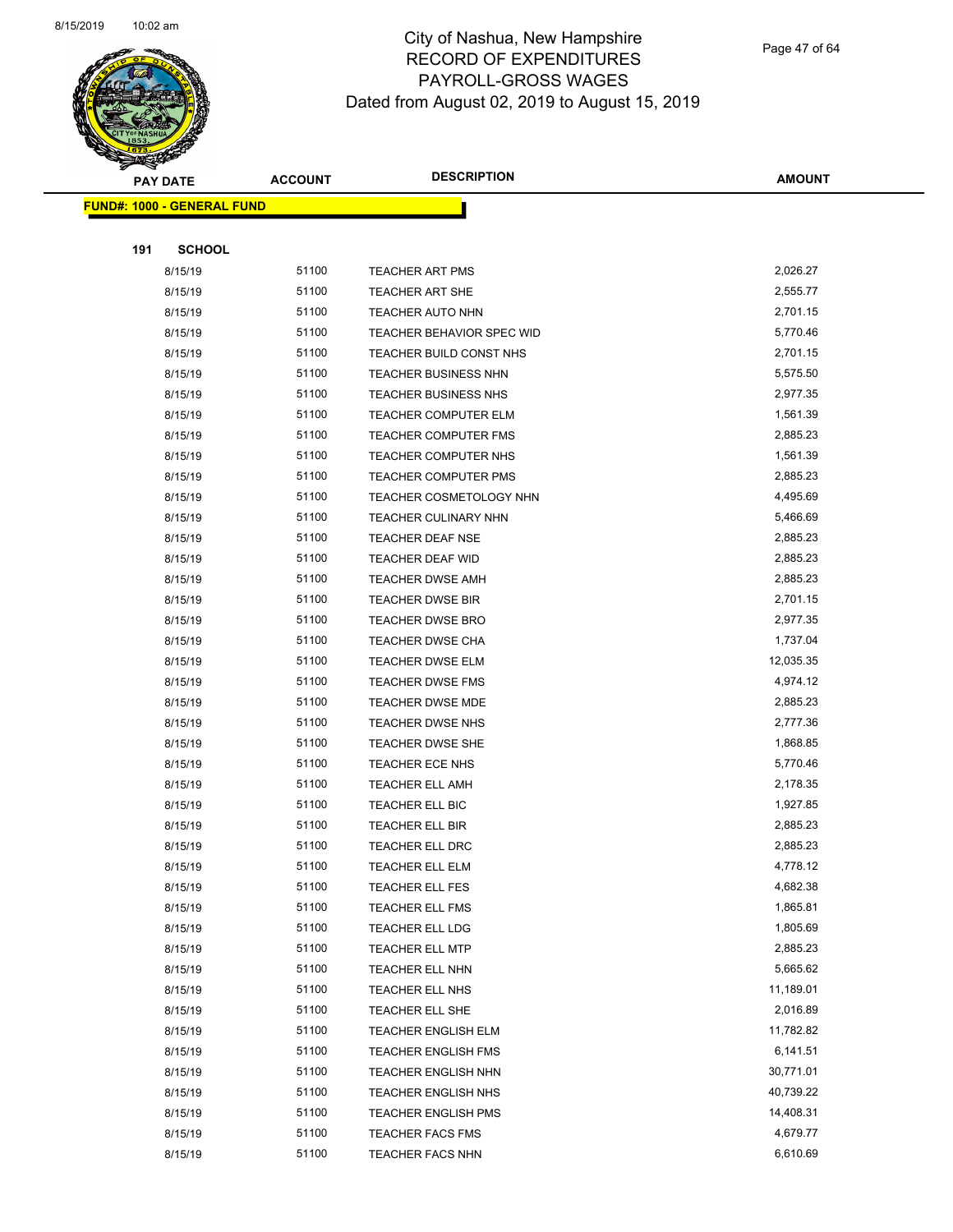

Page 48 of 64

|     | <b>PAY DATE</b>                   | <b>ACCOUNT</b> | <b>DESCRIPTION</b>                               | <b>AMOUNT</b>        |
|-----|-----------------------------------|----------------|--------------------------------------------------|----------------------|
|     | <b>FUND#: 1000 - GENERAL FUND</b> |                |                                                  |                      |
|     |                                   |                |                                                  |                      |
| 191 | <b>SCHOOL</b>                     |                |                                                  |                      |
|     | 8/15/19                           | 51100          | TEACHER FACS NHS                                 | 5,804.50             |
|     | 8/15/19                           | 51100          | <b>TEACHER FACS PMS</b>                          | 3,190.39             |
|     | 8/15/19                           | 51100          | TEACHER FOREIGN LANG FMS                         | 2,885.23             |
|     | 8/15/19                           | 51100          | TEACHER FOREIGN LANG NHN                         | 8,005.87             |
|     | 8/15/19                           | 51100          | TEACHER FOREIGN LANG NHS                         | 10,558.99            |
|     | 8/15/19                           | 51100          | TEACHER FOREIGN LANG PMS                         | 5,305.08             |
|     | 8/15/19                           | 51100          | <b>TEACHER GR1 AMH</b>                           | 6,184.96             |
|     | 8/15/19                           | 51100          | TEACHER GR1 BIC                                  | 7,742.31             |
|     | 8/15/19                           | 51100          | TEACHER GR1 BIR                                  | 4,499.92             |
|     | 8/15/19                           | 51100          | <b>TEACHER GR1 BRO</b>                           | 4,931.43             |
|     | 8/15/19                           | 51100          | <b>TEACHER GR1 CHA</b>                           | 8,103.45             |
|     | 8/15/19                           | 51100          | <b>TEACHER GR1 DRC</b>                           | 3,651.23             |
|     | 8/15/19                           | 51100          | <b>TEACHER GR1 FES</b>                           | 7,159.19             |
|     | 8/15/19                           | 51100          | <b>TEACHER GR1 LDG</b>                           | 3,557.44             |
|     | 8/15/19                           | 51100          | <b>TEACHER GR1 MDE</b>                           | 4,331.50             |
|     | 8/15/19                           | 51100          | <b>TEACHER GR1 MTP</b>                           | 3,658.27             |
|     | 8/15/19                           | 51100          | <b>TEACHER GR1 NSE</b>                           | 4,679.77             |
|     | 8/15/19                           | 51100          | <b>TEACHER GR1 SHE</b>                           | 8,561.89             |
|     | 8/15/19                           | 51100          | <b>TEACHER GR2 AMH</b>                           | 5,811.92             |
|     | 8/15/19                           | 51100          | TEACHER GR2 BIC                                  | 3,562.97             |
|     | 8/15/19                           | 51100          | <b>TEACHER GR2 BIR</b>                           | 4,836.31             |
|     | 8/15/19                           | 51100          | <b>TEACHER GR2 BRO</b>                           | 2,885.23             |
|     | 8/15/19                           | 51100          | <b>TEACHER GR2 CHA</b>                           | 3,953.89             |
|     | 8/15/19                           | 51100          | TEACHER GR2 DRC                                  | 4,807.73             |
|     | 8/15/19                           | 51100          | TEACHER GR2 FES                                  | 6,527.31             |
|     | 8/15/19                           | 51100          | <b>TEACHER GR2 LDG</b>                           | 4,019.00             |
|     | 8/15/19                           | 51100          | TEACHER GR2 MDE                                  | 7,089.12             |
|     | 8/15/19                           | 51100          | <b>TEACHER GR2 MTP</b>                           | 2,110.19             |
|     | 8/15/19                           | 51100          | <b>TEACHER GR2 NSE</b>                           | 6,951.68             |
|     | 8/15/19                           | 51100          | TEACHER GR2 SHE                                  | 4,727.42             |
|     | 8/15/19                           | 51100          | <b>TEACHER GR3 AMH</b>                           | 2,701.15             |
|     | 8/15/19                           | 51100          | <b>TEACHER GR3 BIC</b>                           | 1,730.42             |
|     | 8/15/19                           | 51100<br>51100 | <b>TEACHER GR3 BIR</b>                           | 5,918.54<br>2,701.15 |
|     | 8/15/19                           | 51100          | <b>TEACHER GR3 BRO</b><br><b>TEACHER GR3 CHA</b> | 7,043.50             |
|     | 8/15/19<br>8/15/19                | 51100          | <b>TEACHER GR3 DRC</b>                           | 10,524.53            |
|     | 8/15/19                           | 51100          | <b>TEACHER GR3 FES</b>                           | 9,365.85             |
|     | 8/15/19                           | 51100          | <b>TEACHER GR3 LDG</b>                           | 7,669.73             |
|     | 8/15/19                           | 51100          | <b>TEACHER GR3 MDE</b>                           | 2,885.23             |
|     | 8/15/19                           | 51100          | <b>TEACHER GR3 MTP</b>                           | 3,494.13             |
|     | 8/15/19                           | 51100          | <b>TEACHER GR3 NSE</b>                           | 4,811.34             |
|     | 8/8/19                            | 51100          | TEACHER GR3 SHE                                  | 37.50                |
|     | 8/15/19                           | 51100          | <b>TEACHER GR3 SHE</b>                           | 1,321.56             |
|     | 8/15/19                           | 51100          | <b>TEACHER GR4 AMH</b>                           | 4,052.19             |
|     |                                   |                |                                                  |                      |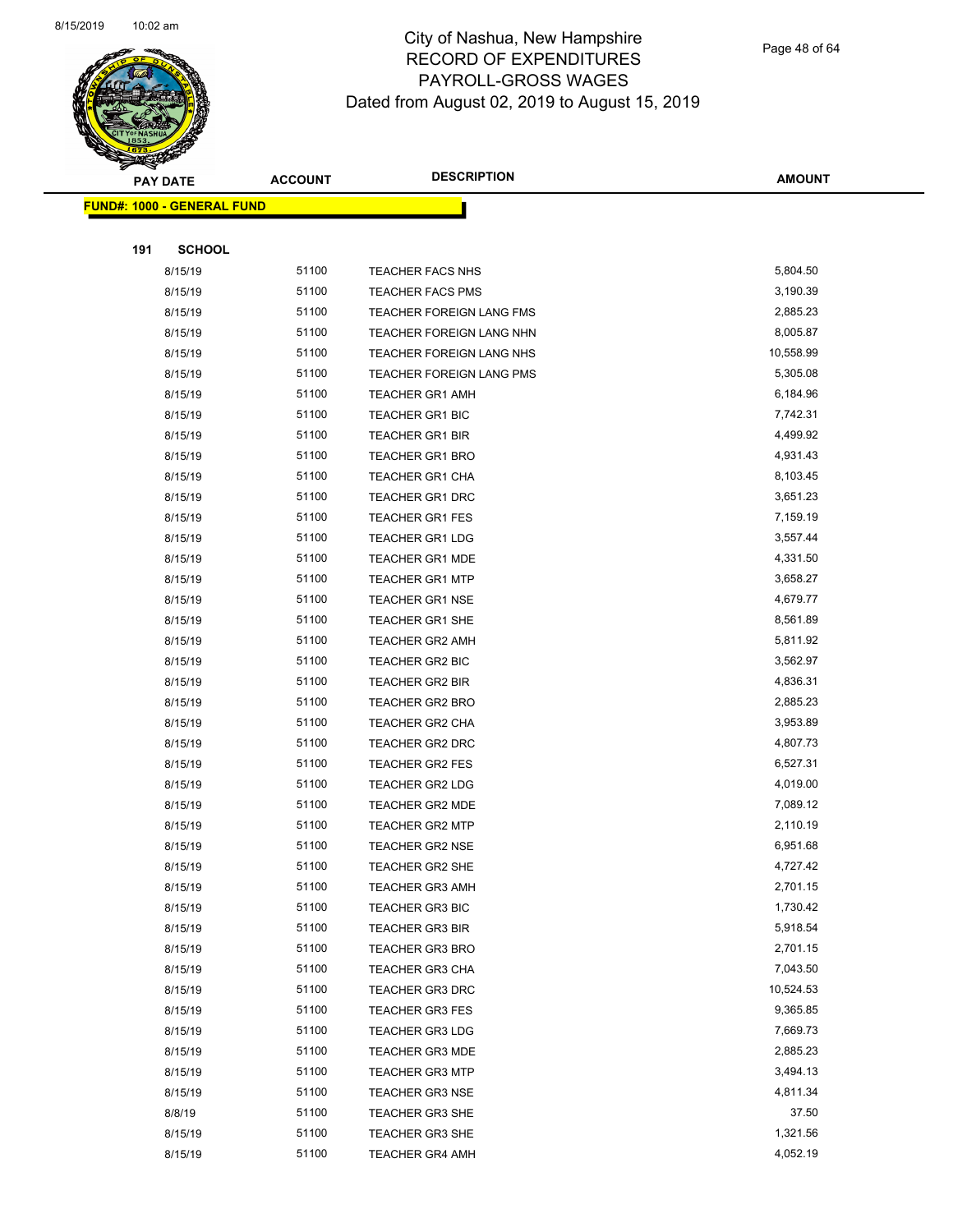

Page 49 of 64

| <b>PAY DATE</b>                    | <b>ACCOUNT</b> | <b>DESCRIPTION</b>            | <b>AMOUNT</b>        |
|------------------------------------|----------------|-------------------------------|----------------------|
| <u> FUND#: 1000 - GENERAL FUND</u> |                |                               |                      |
|                                    |                |                               |                      |
| 191<br><b>SCHOOL</b>               |                |                               |                      |
| 8/15/19                            | 51100          | <b>TEACHER GR4 BIC</b>        | 11,154.23            |
| 8/15/19                            | 51100          | <b>TEACHER GR4 BIR</b>        | 5,276.31             |
| 8/15/19                            | 51100          | <b>TEACHER GR4 BRO</b>        | 2,490.96             |
| 8/15/19                            | 51100          | <b>TEACHER GR4 CHA</b>        | 4,882.92             |
| 8/15/19                            | 51100          | <b>TEACHER GR4 DRC</b>        | 3,753.77             |
| 8/15/19                            | 51100          | <b>TEACHER GR4 FES</b>        | 6,213.39             |
| 8/15/19                            | 51100          | <b>TEACHER GR4 LDG</b>        | 1,865.81             |
| 8/15/19                            | 51100          | <b>TEACHER GR4 MDE</b>        | 7,113.73             |
| 8/15/19                            | 51100          | <b>TEACHER GR4 MTP</b>        | 4,761.85             |
| 8/15/19                            | 51100          | <b>TEACHER GR4 NSE</b>        | 2,085.04             |
| 8/15/19                            | 51100          | TEACHER GR4 SHE               | 4,754.08             |
| 8/15/19                            | 51100          | <b>TEACHER GR5 AMH</b>        | 5,586.38             |
| 8/15/19                            | 51100          | <b>TEACHER GR5 BIC</b>        | 10,681.96            |
| 8/15/19                            | 51100          | <b>TEACHER GR5 BIR</b>        | 5,019.47             |
| 8/15/19                            | 51100          | <b>TEACHER GR5 BRO</b>        | 2,885.23             |
| 8/15/19                            | 51100          | <b>TEACHER GR5 CHA</b>        | 5,879.42             |
| 8/15/19                            | 51100          | <b>TEACHER GR5 DRC</b>        | 2,085.04             |
| 8/15/19                            | 51100          | <b>TEACHER GR5 FES</b>        | 4,355.06             |
| 8/15/19                            | 51100          | <b>TEACHER GR5 LDG</b>        | 7,663.35             |
| 8/15/19                            | 51100          | <b>TEACHER GR5 MDE</b>        | 11,538.43            |
| 8/15/19                            | 51100          | <b>TEACHER GR5 MTP</b>        | 1,865.81             |
| 8/15/19                            | 51100          | <b>TEACHER GR5 NSE</b>        | 8,563.65             |
| 8/15/19                            | 51100          | <b>TEACHER GR5 SHE</b>        | 5,620.81             |
| 8/15/19                            | 51100          | TEACHER GR6 ELM               | 26,783.04            |
| 8/15/19                            | 51100          | <b>TEACHER GR6 FMS</b>        | 16,066.91            |
| 8/15/19                            | 51100          | <b>TEACHER GR6 PMS</b>        | 17,587.74            |
| 8/15/19                            | 51100          | <b>TEACHER GRAPH NHS</b>      | 3,475.78             |
| 8/15/19                            | 51100          | <b>TEACHER GRAPHICS NHN</b>   | 2,701.15             |
| 8/15/19                            | 51100          | TEACHER HEALTH NHS            | 2,701.15             |
| 8/15/19                            | 51100          | <b>TEACHER HEALTHOC NHS</b>   | 5,058.38             |
| 8/15/19                            | 51100          | TEACHER HVAC NHS              | 1,951.08             |
| 8/15/19                            | 51100          | TEACHER IN SCH SUSPENSION ELM | 1,805.69             |
| 8/15/19                            | 51100          | TEACHER IN SCH SUSPENSION NHN | 2,885.23             |
| 8/15/19                            | 51100          | TEACHER IN SCH SUSPENSION NHS | 1,582.72             |
| 8/15/19                            | 51100          | TEACHER INST SPED WID         | 2,885.23             |
| 8/15/19                            | 51100          | <b>TEACHER KIND AMH</b>       | 2,885.23             |
| 8/15/19                            | 51100          | <b>TEACHER KIND BIC</b>       | 4,566.96             |
| 8/15/19                            | 51100          | <b>TEACHER KIND BIR</b>       | 5,142.27             |
| 8/15/19                            | 51100          | <b>TEACHER KIND BRO</b>       | 2,977.35             |
| 8/15/19                            | 51100<br>51100 | TEACHER KIND CHA              | 6,764.16             |
| 8/15/19                            |                | <b>TEACHER KIND DRC</b>       | 9,760.54<br>5,790.08 |
| 8/15/19                            | 51100          | <b>TEACHER KIND FES</b>       | 6,069.77             |
| 8/15/19                            | 51100<br>51100 | <b>TEACHER KIND LDG</b>       | 8,719.23             |
| 8/15/19                            |                | TEACHER KIND MDE              |                      |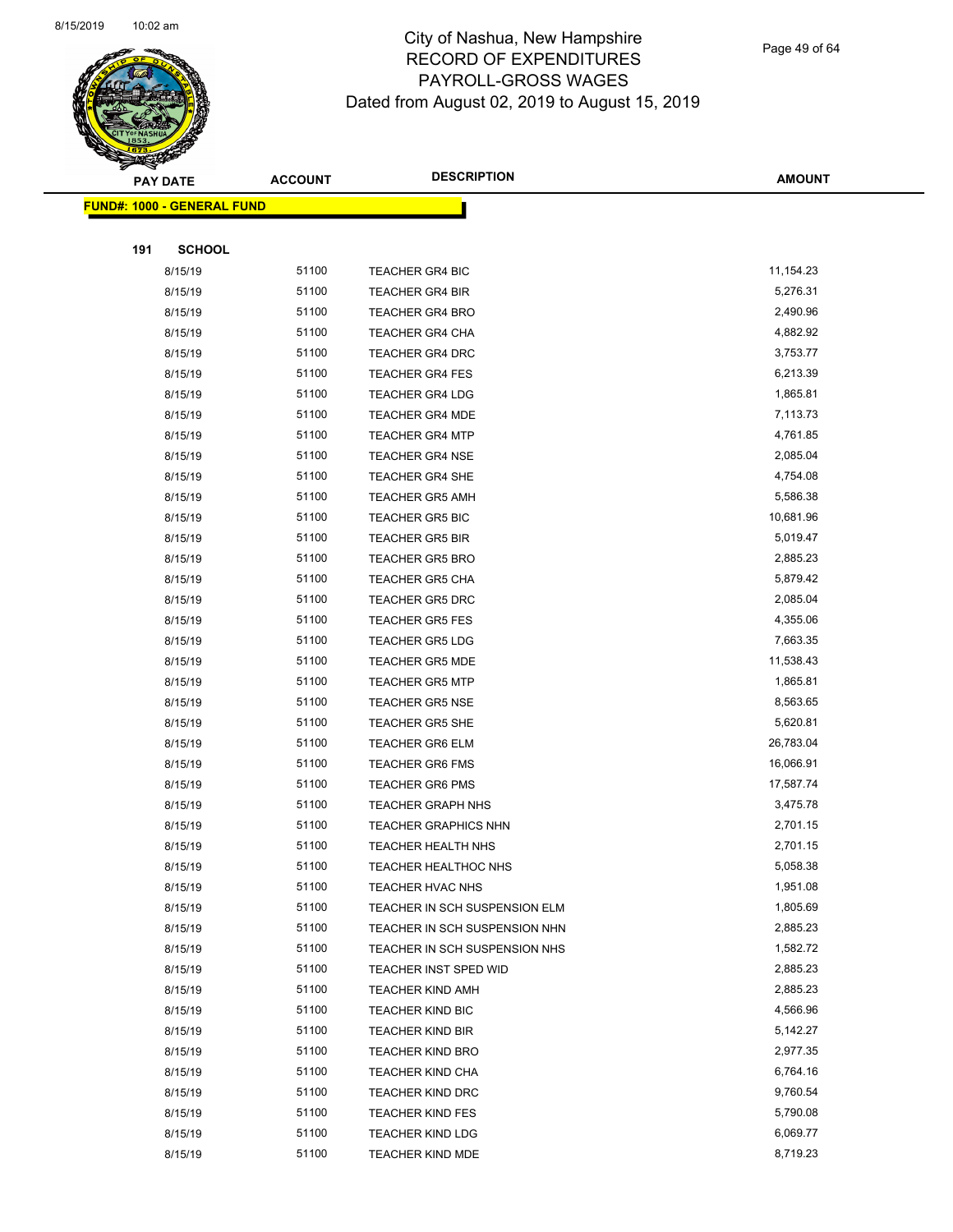

Page 50 of 64

|     | <b>PAY DATE</b>                    | <b>ACCOUNT</b> | <b>DESCRIPTION</b>           | <b>AMOUNT</b> |  |
|-----|------------------------------------|----------------|------------------------------|---------------|--|
|     | <u> FUND#: 1000 - GENERAL FUND</u> |                |                              |               |  |
|     |                                    |                |                              |               |  |
| 191 | <b>SCHOOL</b>                      |                |                              |               |  |
|     | 8/15/19                            | 51100          | <b>TEACHER KIND MTP</b>      | 6,034.38      |  |
|     | 8/15/19                            | 51100          | <b>TEACHER KIND NSE</b>      | 5,064.65      |  |
|     | 8/15/19                            | 51100          | TEACHER KIND SHE             | 6,896.97      |  |
|     | 8/15/19                            | 51100          | <b>TEACHER MATH ELM</b>      | 12,053.27     |  |
|     | 8/15/19                            | 51100          | <b>TEACHER MATH FMS</b>      | 11,720.51     |  |
|     | 8/15/19                            | 51100          | <b>TEACHER MATH NHN</b>      | 26,295.84     |  |
|     | 8/15/19                            | 51100          | <b>TEACHER MATH NHS</b>      | 28,070.67     |  |
|     | 8/15/19                            | 51100          | <b>TEACHER MATH PMS</b>      | 8,053.08      |  |
|     | 8/15/19                            | 51100          | <b>TEACHER MUSIC AMH</b>     | 2,444.65      |  |
|     | 8/15/19                            | 51100          | <b>TEACHER MUSIC BIR</b>     | 1,730.42      |  |
|     | 8/15/19                            | 51100          | <b>TEACHER MUSIC BRO</b>     | 1,602.77      |  |
|     | 8/15/19                            | 51100          | <b>TEACHER MUSIC CHA</b>     | 2,885.23      |  |
|     | 8/15/19                            | 51100          | <b>TEACHER MUSIC DRC</b>     | 2,793.19      |  |
|     | 8/15/19                            | 51100          | <b>TEACHER MUSIC ELM</b>     | 1,730.42      |  |
|     | 8/15/19                            | 51100          | <b>TEACHER MUSIC FES</b>     | 1,670.27      |  |
|     | 8/15/19                            | 51100          | <b>TEACHER MUSIC FMS</b>     | 5,770.46      |  |
|     | 8/15/19                            | 51100          | <b>TEACHER MUSIC MDE</b>     | 2,110.19      |  |
|     | 8/15/19                            | 51100          | <b>TEACHER MUSIC NHN</b>     | 4,690.92      |  |
|     | 8/15/19                            | 51100          | <b>TEACHER MUSIC PMS</b>     | 4,250.54      |  |
|     | 8/15/19                            | 51100          | <b>TEACHER PE BIR</b>        | 2,977.35      |  |
|     | 8/15/19                            | 51100          | TEACHER PE BRO               | 2,793.19      |  |
|     | 8/15/19                            | 51100          | TEACHER PE DRC               | 2,885.23      |  |
|     | 8/15/19                            | 51100          | <b>TEACHER PE ELM</b>        | 9,290.17      |  |
|     | 8/15/19                            | 51100          | TEACHER PE FES               | 1,730.42      |  |
|     | 8/15/19                            | 51100          | <b>TEACHER PE FMS</b>        | 2,701.15      |  |
|     | 8/15/19                            | 51100          | TEACHER PE LDG               | 1,974.27      |  |
|     | 8/15/19                            | 51100          | <b>TEACHER PE MTP</b>        | 1,607.12      |  |
|     | 8/15/19                            | 51100          | TEACHER PE NHN               | 7,284.73      |  |
|     | 8/15/19                            | 51100          | TEACHER PE NHS               | 9,542.28      |  |
|     | 8/15/19                            | 51100          | <b>TEACHER PE PMS</b>        | 3,597.46      |  |
|     | 8/15/19                            | 51100          | TEACHER PRE SCHOOL BIR       | 4,570.00      |  |
|     | 8/15/19                            | 51100          | <b>TEACHER PRESCHOOL BIC</b> | 5,678.42      |  |
|     | 8/15/19                            | 51100          | <b>TEACHER PRESCHOOL BRO</b> | 8,750.54      |  |
|     | 8/15/19                            | 51100          | <b>TEACHER PRESCHOOL MTP</b> | 1,730.42      |  |
|     | 8/15/19                            | 51100          | <b>TEACHER PRESCHOOL NHS</b> | 802.32        |  |
|     | 8/15/19                            | 51100          | <b>TEACHER PRESCHOOL NSE</b> | 9,028.02      |  |
|     | 8/15/19                            | 51100          | TEACHER READ BIC             | 2,885.23      |  |
|     | 8/15/19                            | 51100          | TEACHER READ BIR             | 2,885.23      |  |
|     | 8/15/19                            | 51100          | TEACHER READ BRO             | 2,885.23      |  |
|     | 8/15/19                            | 51100          | TEACHER READ CHA             | 2,085.04      |  |
|     | 8/15/19                            | 51100          | <b>TEACHER READ ELM</b>      | 5,862.58      |  |
|     | 8/15/19                            | 51100          | <b>TEACHER READ FES</b>      | 2,885.23      |  |
|     | 8/15/19                            | 51100          | <b>TEACHER READ FMS</b>      | 2,885.23      |  |
|     | 8/15/19                            | 51100          | <b>TEACHER READ MDE</b>      | 2,885.23      |  |
|     |                                    |                |                              |               |  |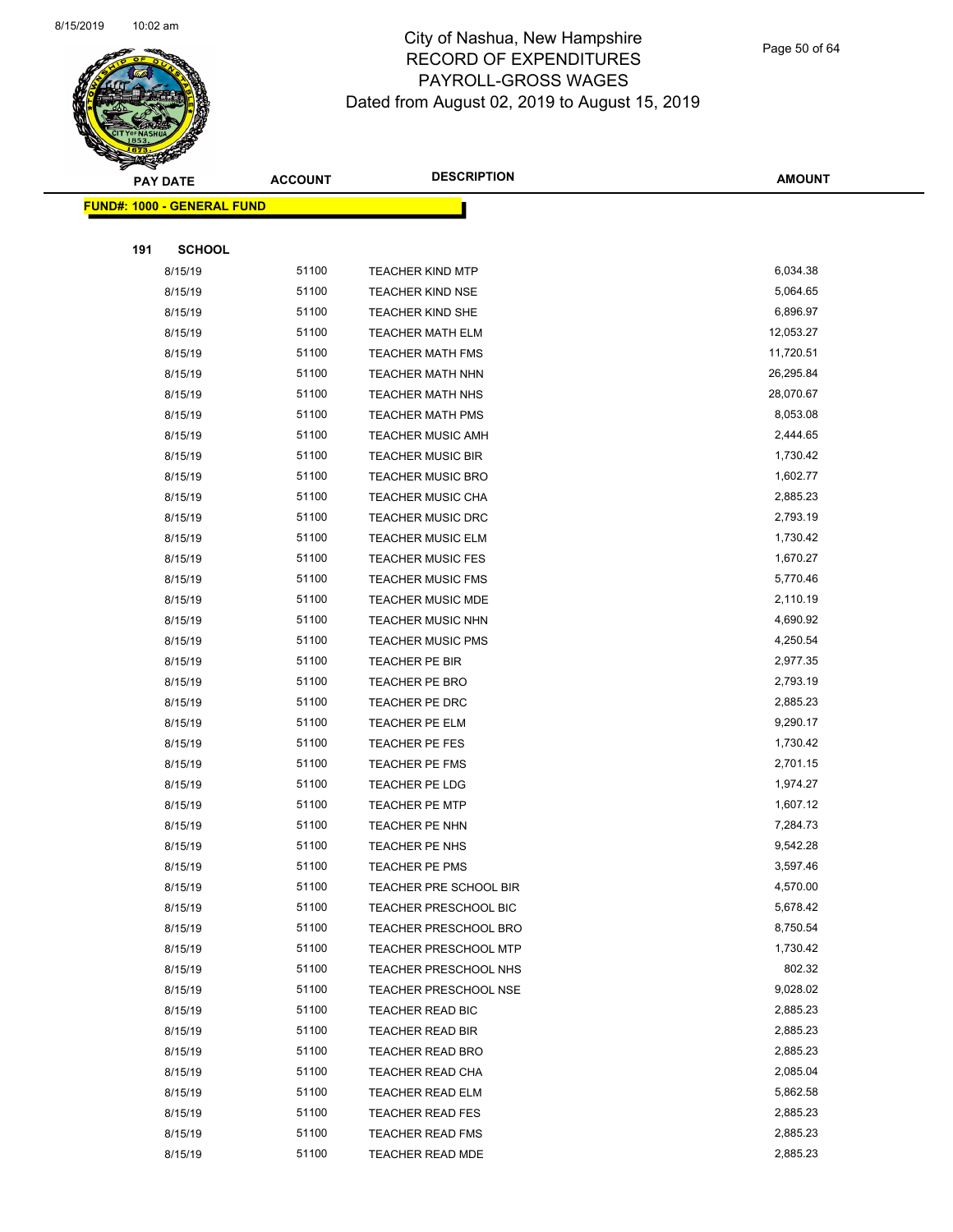

Page 51 of 64

|     | <b>PAY DATE</b>                    | <b>ACCOUNT</b> | <b>DESCRIPTION</b>          | <b>AMOUNT</b>      |  |
|-----|------------------------------------|----------------|-----------------------------|--------------------|--|
|     | <u> FUND#: 1000 - GENERAL FUND</u> |                |                             |                    |  |
|     |                                    |                |                             |                    |  |
| 191 | <b>SCHOOL</b>                      |                |                             |                    |  |
|     | 8/15/19                            | 51100          | <b>TEACHER READ MTP</b>     | 2,257.04           |  |
|     | 8/15/19                            | 51100          | <b>TEACHER READ NHN</b>     | 1,951.08           |  |
|     | 8/15/19                            | 51100          | <b>TEACHER READ PMS</b>     | 2,885.23           |  |
|     | 8/15/19                            | 51100          | TEACHER READ SHE            | 2,885.23           |  |
|     | 8/15/19                            | 51100          | <b>TEACHER ROTC NHN</b>     | 4,904.73           |  |
|     | 8/15/19                            | 51100          | TEACHER SCIENCE ELM         | 17,078.66          |  |
|     | 8/15/19                            | 51100          | TEACHER SCIENCE FMS         | 8,339.25           |  |
|     | 8/15/19                            | 51100          | <b>TEACHER SCIENCE NHN</b>  | 23,437.01          |  |
|     | 8/15/19                            | 51100          | <b>TEACHER SCIENCE NHS</b>  | 24,851.43          |  |
|     | 8/15/19                            | 51100          | TEACHER SCIENCE PMS         | 6,757.81           |  |
|     | 8/15/19                            | 51100          | TEACHER SOCIAL STUDIES ELM  | 6,679.15           |  |
|     | 8/15/19                            | 51100          | TEACHER SOCIAL STUDIES FMS  | 3,298.43           |  |
|     | 8/15/19                            | 51100          | TEACHER SOCIAL STUDIES NHN  | 26,926.16          |  |
|     | 8/15/19                            | 51100          | TEACHER SOCIAL STUDIES NHS  | 20,969.54          |  |
|     | 8/15/19                            | 51100          | TEACHER SOCIAL STUDIES PMS  | 7,668.27           |  |
|     | 8/15/19                            | 51100          | TEACHER SPED AMH            | 6,310.60           |  |
|     | 8/15/19                            | 51100          | TEACHER SPED BIC            | 5,483.46           |  |
|     | 8/15/19                            | 51100          | <b>TEACHER SPED BIR</b>     | 5,586.38           |  |
|     | 8/15/19                            | 51100          | <b>TEACHER SPED BRO</b>     | 6,445.31           |  |
|     | 8/15/19                            | 51100          | TEACHER SPED CHA            | 5,256.92           |  |
|     | 8/15/19                            | 51100          | TEACHER SPED DRC            | 5,483.38           |  |
|     | 8/15/19                            | 51100          | <b>TEACHER SPED ELM</b>     | 7,682.10           |  |
|     | 8/15/19                            | 51100          | <b>TEACHER SPED FES</b>     | 3,273.04           |  |
|     | 8/15/19                            | 51100          | <b>TEACHER SPED FMS</b>     | 9,421.73           |  |
|     | 8/15/19                            | 51100          | TEACHER SPED LDG            | 3,543.42           |  |
|     | 8/15/19                            | 51100          | TEACHER SPED MDE            | 4,727.69           |  |
|     | 8/15/19                            | 51100          | <b>TEACHER SPED MTP</b>     | 3,870.43           |  |
|     | 8/15/19                            | 51100          | TEACHER SPED NHN            | 16,392.04          |  |
|     | 8/15/19                            | 51100          | TEACHER SPED NHS            | 29,093.27          |  |
|     | 8/15/19                            | 51100          | TEACHER SPED PMS            | 9,690.79           |  |
|     | 8/15/19                            | 51100          | TEACHER SPED SHE            | 2,885.23           |  |
|     | 8/15/19                            | 51100          | <b>TEACHER TECHED ELM</b>   | 8,536.97           |  |
|     | 8/15/19                            | 51100          | <b>TEACHER TECHED FMS</b>   | 1,737.73           |  |
|     | 8/15/19                            | 51100          | TEACHER TECHED NHS          | 11,264.88          |  |
|     | 8/15/19                            | 51100          | <b>TEACHER TECHED PMS</b>   | 5,770.46           |  |
|     | 8/15/19                            | 51100          | TEACHER TV PROD NHS         | 2,885.23           |  |
|     | 8/15/19                            | 51100          | <b>TEACHER VISION WID</b>   | 1,805.69           |  |
|     | 8/8/19                             | 51200          | CLERICAL BOARD OF ED SUP    | 765.63             |  |
|     | 8/15/19                            | 51200          | CLERICAL BOARD OF ED SUP    | 731.60             |  |
|     | 8/15/19                            | 51200          | DIRECTOR ADULT ED           | 2,658.30           |  |
|     | 8/15/19                            | 51200<br>51200 | SCHOOL PSYCHOLOGIST WID     | 2,455.51           |  |
|     | 8/15/19                            | 51200          | SPEECH LANG PATHOLOGIST WID | 3,462.28<br>945.96 |  |
|     | 8/8/19                             |                | STUDENT INFO COORDINATOR    |                    |  |
|     | 8/15/19                            | 51200          | STUDENT INFO COORDINATOR    | 945.96             |  |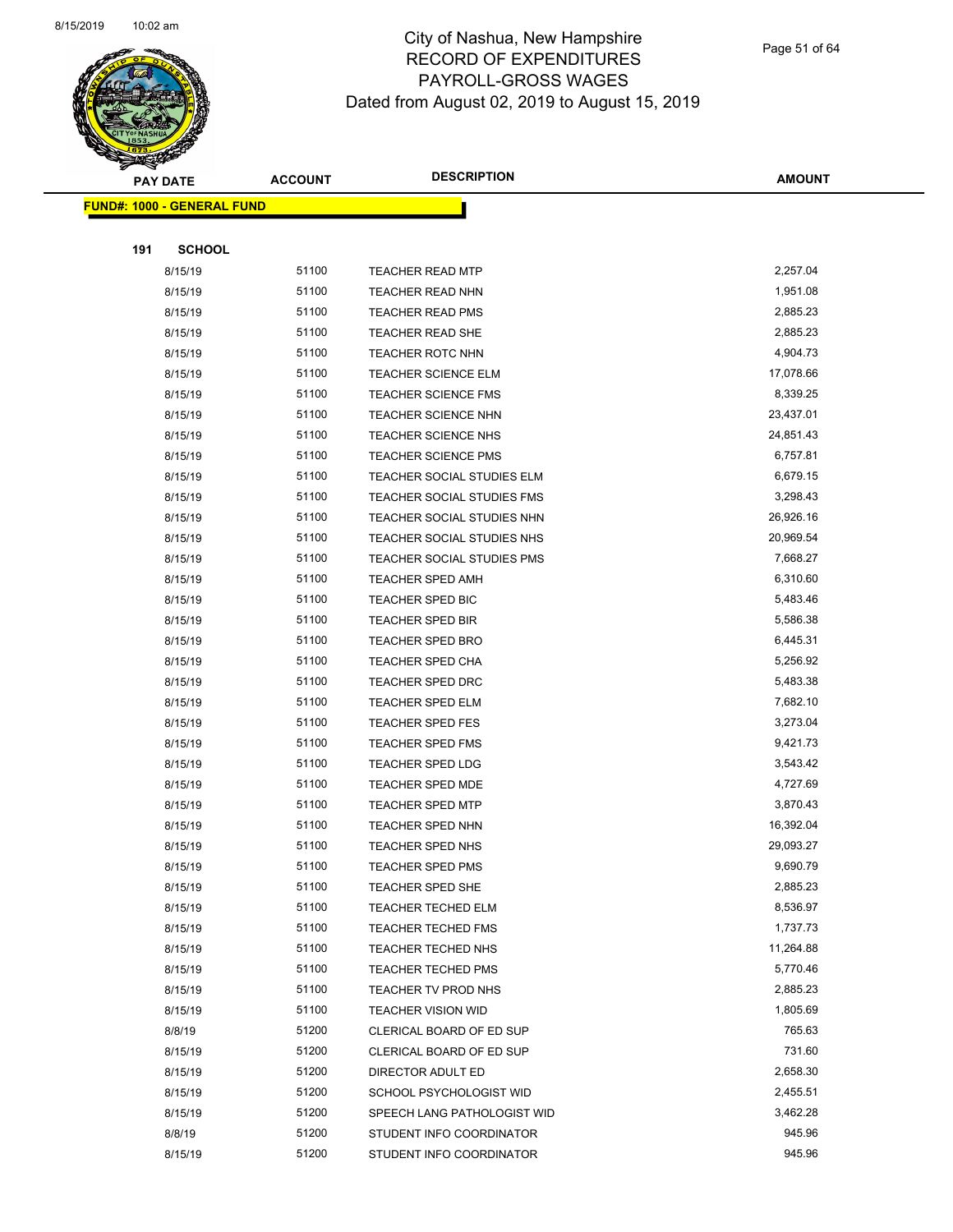

Page 52 of 64

| $\sum_{i=1}^n a_i$<br><b>PAY DATE</b> | <b>DESCRIPTION</b><br><b>ACCOUNT</b> |                                        | <b>AMOUNT</b>  |
|---------------------------------------|--------------------------------------|----------------------------------------|----------------|
| <b>FUND#: 1000 - GENERAL FUND</b>     |                                      |                                        |                |
| 191<br><b>SCHOOL</b>                  |                                      |                                        |                |
| 8/8/19                                | 51200                                | SUB CLERICAL                           | 338.00         |
| 8/15/19                               | 51200                                | <b>SUB CLERICAL</b>                    | 624.00         |
| 8/15/19                               | 51200                                | <b>TEACHER ART FMS</b>                 | 2,846.04       |
| 8/15/19                               | 51200                                | TEACHER ART NHS                        | 975.54         |
| 8/15/19                               | 51200                                | <b>TEACHER DWSE BRO</b>                | 1,800.00       |
| 8/15/19                               | 51200                                | TEACHER DWSE ELM                       | 350.00         |
| 8/15/19                               | 51200                                | <b>TEACHER MATH NHN</b>                | 450.00         |
| 8/15/19                               | 51200                                | <b>TEACHER MUSIC ELM</b>               | 1,934.42       |
| 8/15/19                               | 51200                                | TEACHER PRE SCHOOL BIR                 | 62.50          |
| 8/15/19                               | 51200                                | TEACHER READ NHN                       | 275.00         |
| 8/15/19                               | 51200                                | TEACHER SCIENCE NHS                    | 774.69         |
| 8/15/19                               | 51200                                | TEACHER SOCIAL STUDIES NHN             | 1,237.50       |
| 8/15/19                               | 51200                                | TEACHER SPED AMH                       | 375.00         |
| 8/15/19                               | 51200                                | <b>TEACHER SPED MDE</b>                | 162.50         |
| 8/15/19                               | 51200                                | <b>TEACHER VISION WID</b>              | 802.29         |
| 8/8/19                                | 51300                                | <b>OVERTIME</b>                        | 2,618.45       |
| 8/15/19                               | 51300                                | <b>OVERTIME</b>                        | 1,824.16       |
| 8/8/19                                | 51400                                | <b>WAGES TEMPORARY/SEASONAL</b>        | 5,973.25       |
| 8/15/19                               | 51400                                | WAGES TEMPORARY/SEASONAL               | 4,602.50       |
| 8/8/19                                | 51412                                | <b>WAGES PER DIEM</b>                  | 435.50         |
| 8/15/19                               | 51412                                | <b>WAGES PER DIEM</b>                  | 4,321.18       |
| 8/8/19                                | 51650                                | ADDITIONAL HOURS                       | 41,425.67      |
| 8/15/19                               | 51650                                | ADDITIONAL HOURS                       | 89,752.85      |
| 8/15/19                               | 51700                                | <b>STIPENDS</b>                        | 1,246.16       |
| 8/8/19                                | 51750                                | <b>RETIREMENT &amp; SEPARATION PAY</b> | 330,302.35     |
| 8/15/19                               | 51750                                | <b>RETIREMENT &amp; SEPARATION PAY</b> | 107,216.97     |
| 8/15/19                               | 52800                                | EDUCATIONAL ASSISTANCE                 | 100.80         |
| <b>TOTAL 191 - SCHOOL</b>             |                                      |                                        | \$2,639,177.11 |
| <b>TOTAL FUND 1000 - GENERAL FUND</b> |                                      |                                        | \$4,777,081.09 |

| 8/15/19 | 51100 | FOOD SERVICE BUSINESS MANAGER | 2.219.72<br>\$6,713.10 |
|---------|-------|-------------------------------|------------------------|
| 8/15/19 | 51100 | DIRECTOR FOOD SERVICE         | 2.884.60               |
| 8/15/19 | 51100 | CLERICAL FOOD SERVICE NHS     | 804.38                 |
| 8/8/19  | 51100 | CLERICAL FOOD SERVICE NHS     | 804.40                 |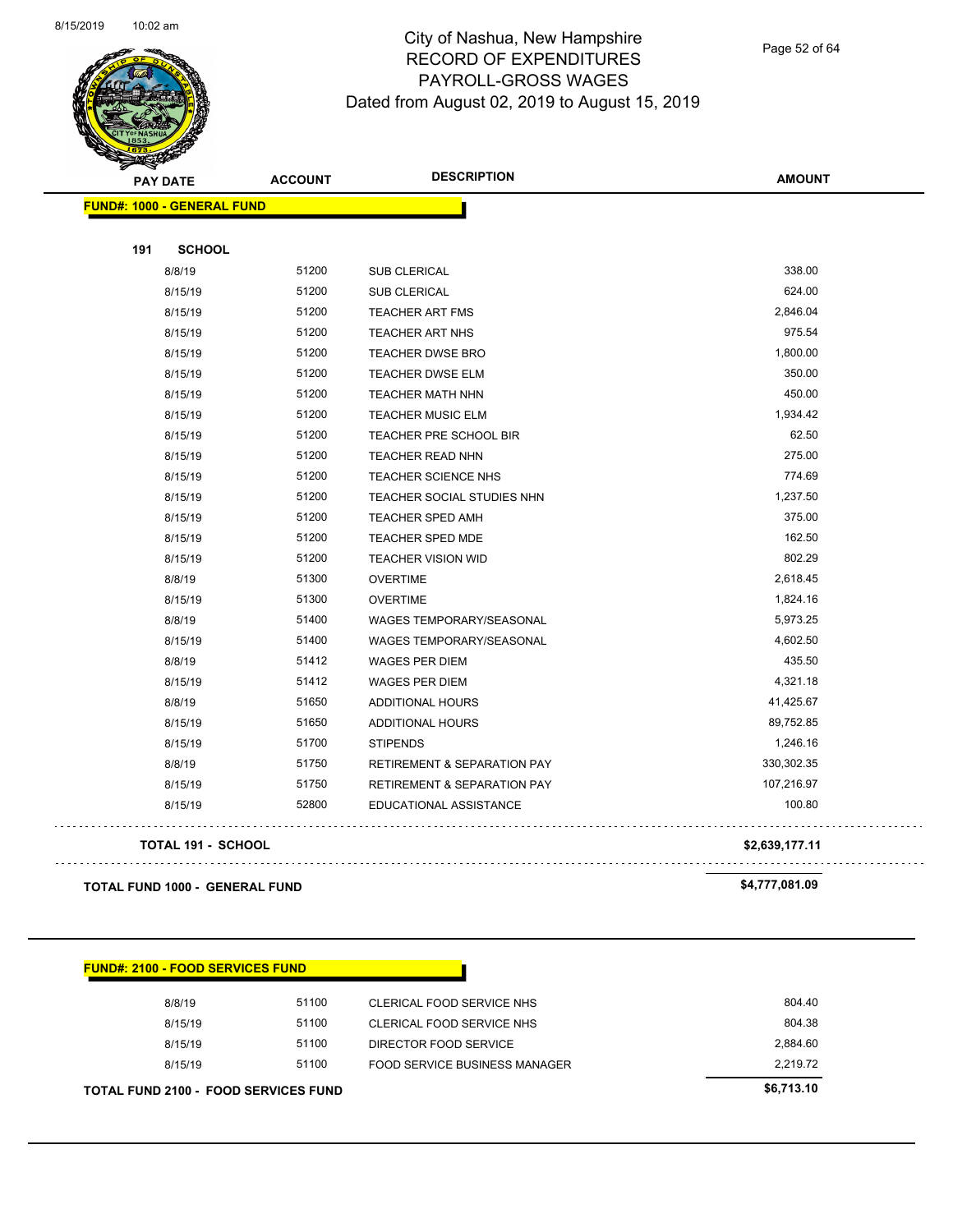| 8/15/2019 | $10:02$ am |
|-----------|------------|
|-----------|------------|



**FUND#: 2120 - SUMMER FEEDING PROGRAM FUND**

#### City of Nashua, New Hampshire RECORD OF EXPENDITURES PAYROLL-GROSS WAGES Dated from August 02, 2019 to August 15, 2019

8/8/19 51100 FOOD SERVICE ASST PT ELM 529.73

Page 53 of 64

**AMOUNT**

| 8/8/19                                               | 51100          | FOOD SERVICE ASST PT FMS        | 623.48           |
|------------------------------------------------------|----------------|---------------------------------|------------------|
| 8/15/19                                              | 51100          | FOOD SERVICE ASST PT FMS        | 167.86           |
| 8/8/19                                               | 51100          | <b>FOOD SERVICE ASST PT LDG</b> | 252.40           |
| 8/8/19                                               | 51100          | FOOD SERVICE ASST PT NHN        | 543.95           |
| 8/8/19                                               | 51100          | FOOD SERVICE ASST PT NHS        | 1,793.67         |
| 8/15/19                                              | 51100          | FOOD SERVICE ASST PT NHS        | 197.84           |
| 8/8/19                                               | 51100          | FOOD SERVICE ASST PT SHE        | 327.86           |
| 8/8/19                                               | 51100          | FOOD SERVICE COOK FMS           | 519.01           |
| 8/15/19                                              | 51100          | FOOD SERVICE COOK FMS           | 350.88           |
| 8/8/19                                               | 51100          | FOOD SERVICE COOK LDG           | 411.41           |
| 8/15/19                                              | 51100          | FOOD SERVICE SITE CORD          | 2,731.25         |
| 8/8/19                                               | 51100          | FOOD SERVICECOOK MTP            | 411.41           |
| <b>TOTAL FUND 2120 - SUMMER FEEDING PROGRAM FUND</b> |                |                                 | \$8,660.75       |
|                                                      |                |                                 |                  |
| <b>FUND#: 2201 - DRIVERS EDUCATION FUND</b>          |                |                                 |                  |
|                                                      | 51200          |                                 | 1,050.00         |
| 8/8/19                                               |                | DRIVER INSTRUCTOR               |                  |
| 8/15/19                                              | 51200          | DRIVER INSTRUCTOR               | 800.00<br>100.00 |
| 8/15/19                                              | 51200<br>51200 | <b>ELL TUTOR</b>                | 500.00           |
| 8/15/19                                              |                | TEACHER TECHED ELM              |                  |
| <b>TOTAL FUND 2201 - DRIVERS EDUCATION FUND</b>      |                |                                 | \$2,450.00       |
|                                                      |                |                                 |                  |
| <b>FUND#: 2207 - ADULT ED/CONTINUING ED</b>          |                |                                 |                  |
| 8/8/19                                               | 51100          | CLERICAL ADULT ED NHN           | 804.40           |
| 8/15/19                                              | 51100          | CLERICAL ADULT ED NHN           | 729.32           |
| 8/15/19                                              | 51100          | <b>GUIDANCE COUNSELOR NHS</b>   | 75.00            |
| 8/15/19                                              | 51100          | TEACHER SOCIAL STUDIES NHS      | 75.00            |
| TOTAL FUND 2207 - ADULT ED/CONTINUING ED             |                |                                 | \$1,683.72       |
|                                                      |                |                                 |                  |
| <b>FUND#: 2222 - AFTER SCHOOL PROGRAM</b>            |                |                                 |                  |
| 8/15/19                                              | 51100          | 21 CENTURY COORDINATOR          | 2,322.00         |

**TOTAL FUND 2222 - AFTER SCHOOL PROGRAM \$2,322.00**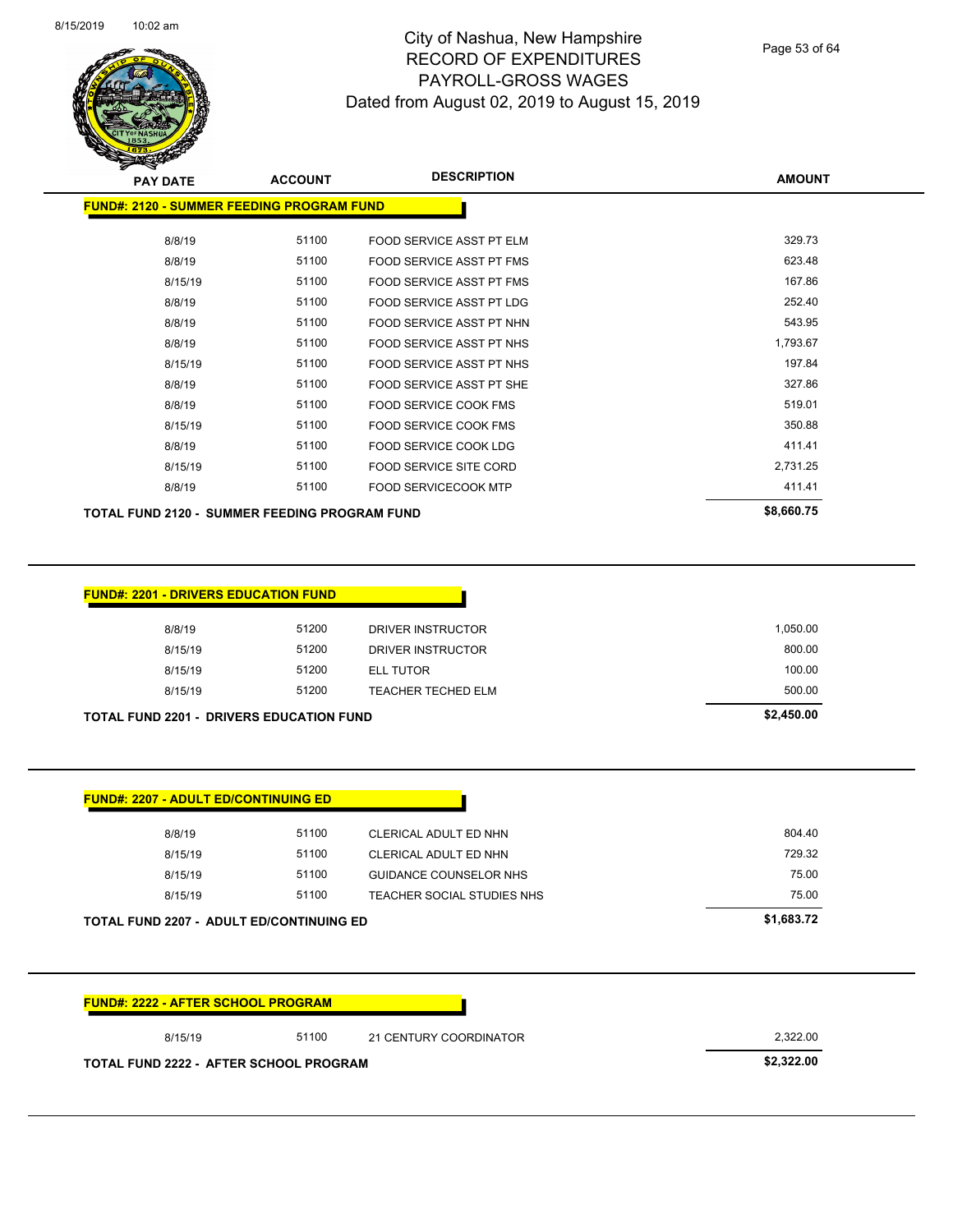| 8/15/2019 | $10:02$ am |
|-----------|------------|
|           |            |

# City of Nashua, New Hampshire RECORD OF EXPENDITURES PAYROLL-GROSS WAGES

Page 54 of 64

| <b>PAY DATE</b>                                        | <b>ACCOUNT</b> | <b>DESCRIPTION</b>              | <b>AMOUNT</b>    |
|--------------------------------------------------------|----------------|---------------------------------|------------------|
| FUND#: 2252 - DAY CARE                                 |                |                                 |                  |
| 8/15/19                                                | 51100          | PANTHER PRESCHOOL DIRECTOR      | 1,096.15         |
| <b>TOTAL FUND 2252 - DAY CARE</b>                      |                |                                 | \$1,096.15       |
| <b>FUND#: 2503 - PARKS &amp; REC PROGRAMS FUND</b>     |                |                                 |                  |
| 8/8/19                                                 | 51100          | PROGRAM COORDINATOR             | 390.95           |
| 8/15/19                                                | 51100          | PROGRAM COORDINATOR             | 390.95           |
| 8/8/19                                                 | 51400          | WAGES TEMPORARY/SEASONAL        | 12,975.00        |
| 8/15/19                                                | 51400          | <b>WAGES TEMPORARY/SEASONAL</b> | 4,045.00         |
| <b>TOTAL FUND 2503 - PARKS &amp; REC PROGRAMS FUND</b> |                |                                 | \$17,801.90      |
| FUND#: 2505 - PEG ACCESS CHANNELS FUND                 |                |                                 |                  |
| 8/8/19                                                 | 51100          | ECHANNEL ACCESS ADMINISTRATOR   | 1,184.00         |
| 8/15/19                                                | 51100          | ECHANNEL ACCESS ADMINISTRATOR   | 1,184.00         |
| 8/8/19                                                 | 51100          | PEG PROGRAM MANAGER             | 1,282.69         |
| 8/15/19                                                | 51100          | PEG PROGRAM MANAGER             | 1,282.70         |
| 8/8/19                                                 | 51200          | <b>GAME OFFICIALS</b>           | 60.00            |
| 8/8/19                                                 | 51200          | <b>TEACHER PE NHN</b>           | 120.00           |
| 8/8/19                                                 | 51200<br>51200 | <b>VIDEOGRAPHER</b>             | 551.25<br>487.50 |
| 8/15/19                                                |                | <b>VIDEOGRAPHER</b>             | \$6,152.14       |
| <b>TOTAL FUND 2505 - PEG ACCESS CHANNELS FUND</b>      |                |                                 |                  |
| <b>FUND#: 3050 - POLICE GRANTS FUND</b>                |                |                                 |                  |
| 8/8/19                                                 | 51100          | DOMESTIC VIOLENCE ADVOCATE      | 882.25           |
| 8/15/19                                                | 51100          | DOMESTIC VIOLENCE ADVOCATE      | 882.25           |
| 8/8/19                                                 | 51100          | PATROLMAN ALL RANKS             | 1,440.95         |
| 8/15/19                                                | 51100          | PATROLMAN ALL RANKS             | 1,440.95         |
| 8/8/19                                                 | 51300          | <b>OVERTIME</b>                 | 178.50           |
| 8/15/19                                                | 51300          | <b>OVERTIME</b>                 | 3,920.20         |
| <b>TOTAL FUND 3050 - POLICE GRANTS FUND</b>            |                |                                 | \$8,745.10       |
|                                                        |                |                                 |                  |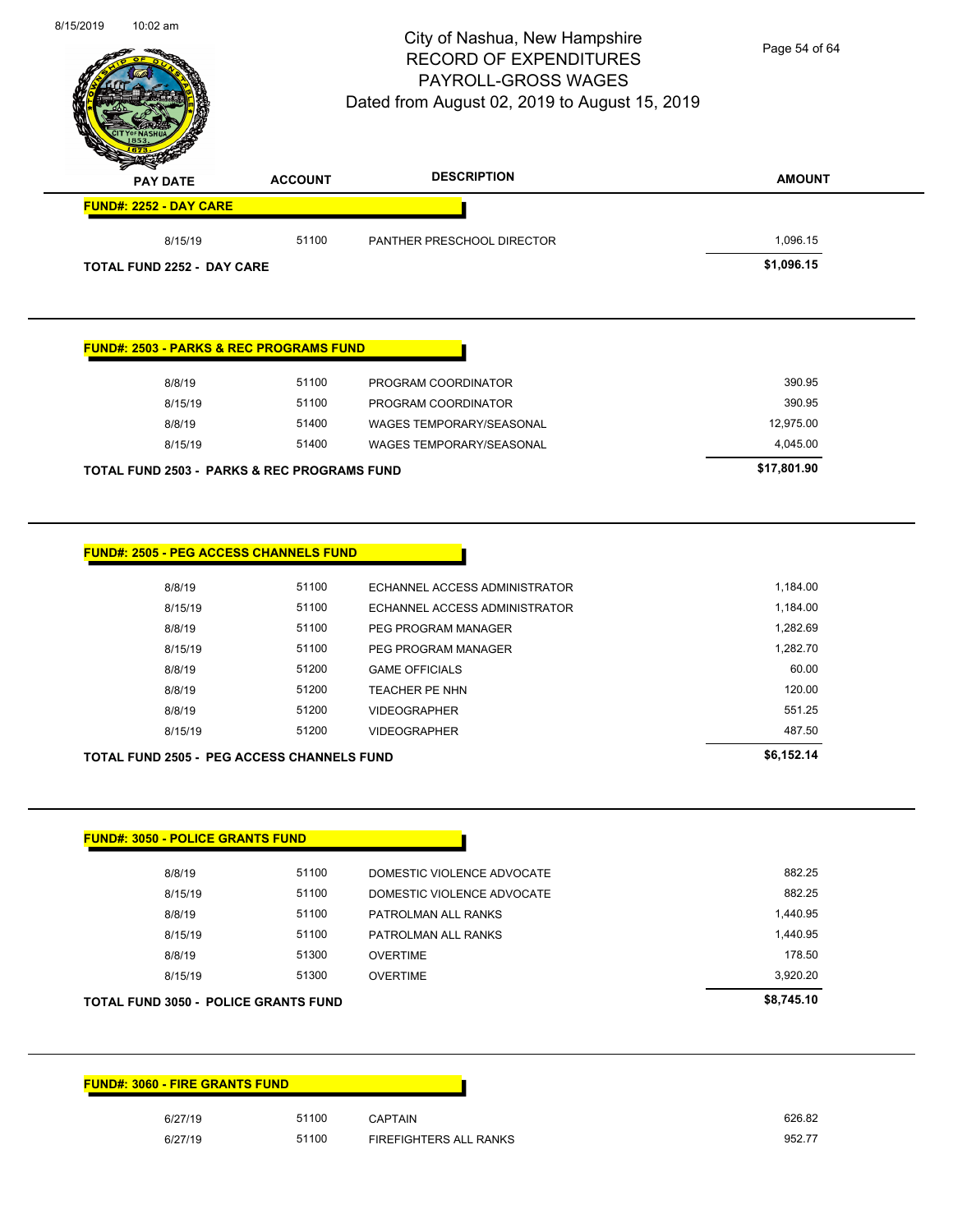

Page 55 of 64

| <b>CONSIDERATION</b><br><b>PAY DATE</b>             | <b>ACCOUNT</b> | <b>DESCRIPTION</b> | <b>AMOUNT</b> |
|-----------------------------------------------------|----------------|--------------------|---------------|
| <b>TOTAL FUND 3060 - FIRE GRANTS FUND</b>           |                |                    | \$1,579.59    |
|                                                     |                |                    |               |
|                                                     |                |                    |               |
| <b>FUND#: 3068 - COMMUNITY SERVICES GRANTS FUND</b> |                |                    |               |

| <b>TOTAL FUND 3068 - COMMUNITY SERVICES GRANTS FUND</b> | \$9,968.49 |       |                                    |          |
|---------------------------------------------------------|------------|-------|------------------------------------|----------|
|                                                         | 8/15/19    | 51300 | <b>OVERTIME</b>                    | 16.01    |
|                                                         | 8/15/19    | 51100 | SMP PROGRAM COORDINATOR            | 1,030.96 |
|                                                         | 8/8/19     | 51100 | SMP PROGRAM COORDINATOR            | 1,030.95 |
|                                                         | 8/15/19    | 51100 | PUB HEALTH PREPAREDNESS COORD      | 1,092.30 |
|                                                         | 8/8/19     | 51100 | PUB HEALTH PREPAREDNESS COORD      | 1,092.30 |
|                                                         | 8/15/19    | 51100 | PUB HEALTH NURSE                   | 228.00   |
|                                                         | 8/8/19     | 51100 | PUB HEALTH NURSE                   | 228.00   |
|                                                         | 8/15/19    | 51100 | PUB HEALTH NET SVS COORD           | 1,392.49 |
|                                                         | 8/8/19     | 51100 | PUB HEALTH NET SVS COORD           | 1,392.50 |
|                                                         | 8/15/19    | 51100 | PROGRAM ASSISTANT COMMUNITY HEALTH | 223.88   |
|                                                         | 8/8/19     | 51100 | PROGRAM ASSISTANT COMMUNITY HEALTH | 223.90   |
|                                                         | 8/15/19    | 51100 | PHNS PROGRAM ASSISTANT             | 853.70   |
|                                                         | 8/8/19     | 51100 | PHNS PROGRAM ASSISTANT             | 853.70   |
|                                                         | 8/15/19    | 51100 | <b>EPIDEMIOLOGIST</b>              | 154.90   |
|                                                         | 8/8/19     | 51100 | <b>EPIDEMIOLOGIST</b>              | 154.90   |

#### **FUND#: 3070 - COMMUNITY HEALTH GRANTS FUND**

| <b>TOTAL FUND 3070 - COMMUNITY HEALTH GRANTS FUND</b> |         | \$4,804.92 |                                    |        |
|-------------------------------------------------------|---------|------------|------------------------------------|--------|
|                                                       | 8/15/19 | 51412      | <b>WAGES PER DIEM</b>              | 164.00 |
|                                                       | 8/15/19 | 51300      | <b>OVERTIME</b>                    | 7.02   |
|                                                       | 8/15/19 | 51100      | PUB HEALTH NURSE                   | 912.15 |
|                                                       | 8/8/19  | 51100      | PUB HEALTH NURSE                   | 912.15 |
|                                                       | 8/15/19 | 51100      | PROGRAM ASSISTANT COMMUNITY HEALTH | 671.60 |
|                                                       | 8/8/19  | 51100      | PROGRAM ASSISTANT COMMUNITY HEALTH | 671.60 |
|                                                       | 8/15/19 | 51100      | BILINGUAL COMM HEALTH WORKER       | 749.60 |
|                                                       | 8/8/19  | 51100      | BILINGUAL COMM HEALTH WORKER       | 716.80 |
|                                                       |         |            |                                    |        |

#### **FUND#: 3090 - URBAN PROGRAM GRANTS FUND**

8/8/19 51100 CODE ENFORCEMENT OFFICER II 388.50 8/15/19 51100 CODE ENFORCEMENT OFFICER II 688.50 8/8/19 51100 GRANT MGMT SPECIALIST 1,103.65 8/15/19 51100 GRANT MGMT SPECIALIST 1,103.65 8/8/19 51100 MANAGER URBAN PROGRAMS 1,677.35 8/15/19 51100 MANAGER URBAN PROGRAMS 1,677.35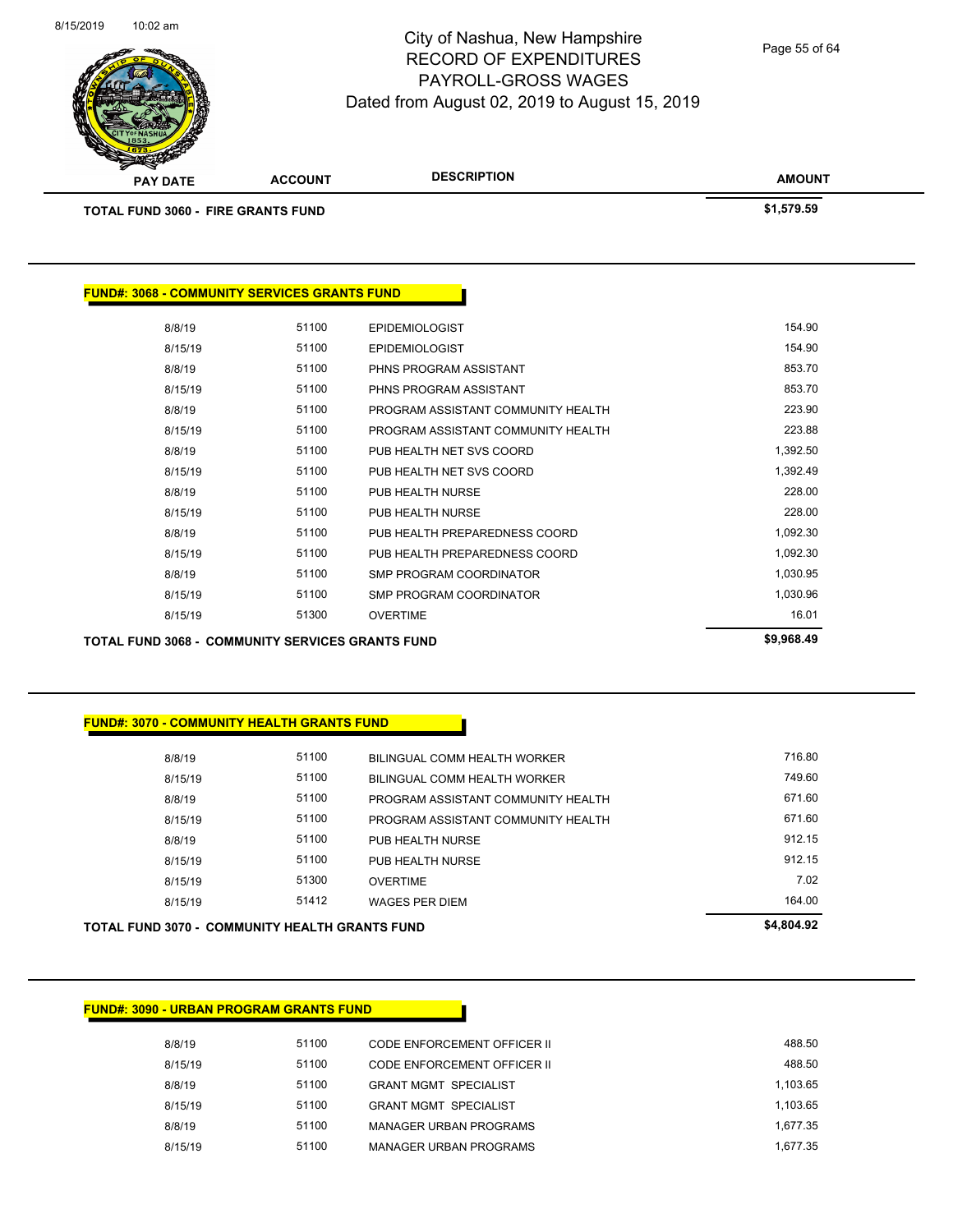

Page 56 of 64

| <b>PAY DATE</b>                                    | <b>ACCOUNT</b> | <b>DESCRIPTION</b>             | <b>AMOUNT</b> |
|----------------------------------------------------|----------------|--------------------------------|---------------|
| <b>FUND#: 3090 - URBAN PROGRAM GRANTS FUND</b>     |                |                                |               |
| 8/8/19                                             | 51100          | PROGRAM COORDINATOR LP&HH      | 1,282.35      |
| 8/15/19                                            | 51100          | PROGRAM COORDINATOR LP&HH      | 1.282.35      |
| 8/8/19                                             | 51100          | PROJECT ADMINISTRATOR          | 1,334.15      |
| 8/15/19                                            | 51100          | PROJECT ADMINISTRATOR          | 1.334.15      |
| 8/8/19                                             | 51100          | PROJECT ADMINISTRATOR LP&HH    | 1,257.20      |
| 8/15/19                                            | 51100          | PROJECT ADMINISTRATOR LP&HH    | 1.257.20      |
| 8/8/19                                             | 51100          | PROJECT SPECIALIST URBAN PROGR | 1,196.35      |
| 8/15/19                                            | 51100          | PROJECT SPECIALIST URBAN PROGR | 1,196.35      |
| <b>TOTAL FUND 3090 - URBAN PROGRAM GRANTS FUND</b> |                |                                | \$16,679.10   |

#### **FUND#: 3120 - TRANSIT GRANTS FUND**

| <b>TOTAL FUND 3120 - TRANSIT GRANTS FUND</b> | \$21,982.72 |       |                                       |          |
|----------------------------------------------|-------------|-------|---------------------------------------|----------|
|                                              | 8/15/19     | 51300 | <b>OVERTIME</b>                       | 61.35    |
|                                              | 8/8/19      | 51300 | <b>OVERTIME</b>                       | 144.02   |
|                                              | 8/15/19     | 51100 | <b>TRANSPORTATION DEPT MANAGER</b>    | 1,776.05 |
|                                              | 8/8/19      | 51100 | <b>TRANSPORTATION DEPT MANAGER</b>    | 1,775.59 |
|                                              | 8/15/19     | 51100 | <b>TRANSIT UTILITY SERVICE WORKER</b> | 1,473.65 |
|                                              | 8/8/19      | 51100 | <b>TRANSIT UTILITY SERVICE WORKER</b> | 1,473.65 |
|                                              | 8/15/19     | 51100 | <b>TRANSIT OPERATIONS SUPERVISOR</b>  | 1,180.95 |
|                                              | 8/8/19      | 51100 | <b>TRANSIT OPERATIONS SUPERVISOR</b>  | 1,180.95 |
|                                              | 8/15/19     | 51100 | <b>TRANSIT OPERATIONS COORDINATOR</b> | 990.90   |
|                                              | 8/8/19      | 51100 | <b>TRANSIT OPERATIONS COORDINATOR</b> | 990.90   |
|                                              | 8/15/19     | 51100 | <b>TRANSIT MECHANICS</b>              | 2,001.65 |
|                                              | 8/8/19      | 51100 | <b>TRANSIT MECHANICS</b>              | 2,001.65 |
|                                              | 8/15/19     | 51100 | <b>TRANSIT FLEET FACILITIES SUPV</b>  | 1,103.65 |
|                                              | 8/8/19      | 51100 | <b>TRANSIT FLEET FACILITIES SUPV</b>  | 1,103.65 |
|                                              | 8/15/19     | 51100 | TRANSIT FINANCE COORDINATOR           | 1,308.00 |
|                                              | 8/8/19      | 51100 | <b>TRANSIT FINANCE COORDINATOR</b>    | 1,308.00 |
|                                              | 8/15/19     | 51100 | <b>COMMUNICATION SPEC</b>             | 1,054.05 |
|                                              | 8/8/19      | 51100 | <b>COMMUNICATION SPEC</b>             | 1,054.06 |

#### **FUND#: 3800 - SCHOOL GRANTS FUND**

8/15/19 51100 21 CENTURY ELEM MFAM RES COORD 4,126.67 8/15/19 51100 ASSISTANT PRINCIPAL BIR 1509.62 8/15/19 51100 ASSISTANT PRINCIPAL BRO 1678.86 8/15/19 51100 ASSISTANT PRINCIPAL DR CRSP 1,646.48 8/15/19 51100 ASSISTANT PRINCIPAL MTP 1,437.50 8/15/19 51100 ASSISTANT PRINCIPAL SHE 1,461.55 8/8/19 51100 CLERICAL 21 CENTURY 445.08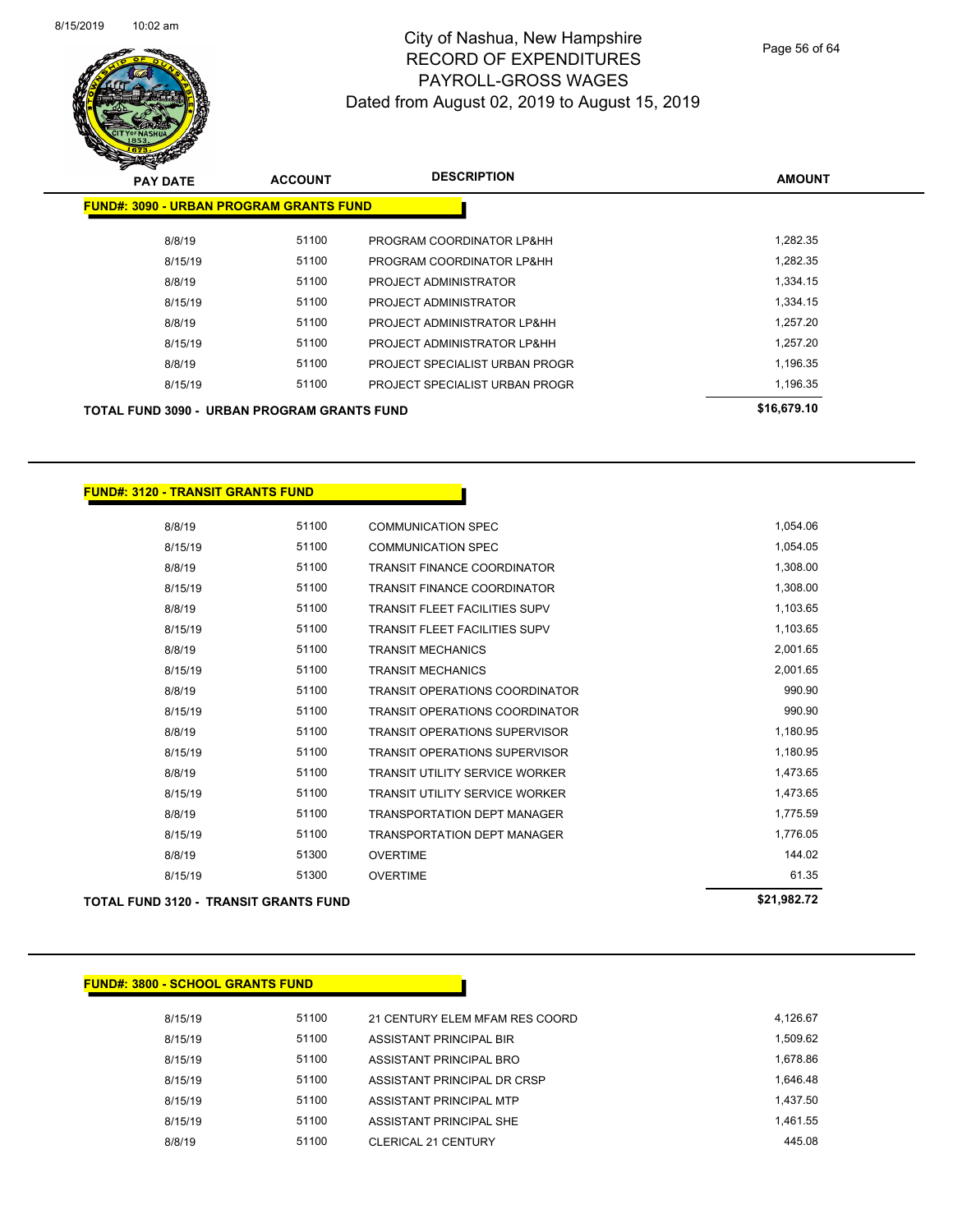

Page 57 of 64

| <b>PAY DATE</b>                         | <b>ACCOUNT</b> | <b>DESCRIPTION</b>             | <b>AMOUNT</b> |
|-----------------------------------------|----------------|--------------------------------|---------------|
| <b>FUND#: 3800 - SCHOOL GRANTS FUND</b> |                |                                |               |
|                                         |                |                                |               |
| 8/15/19                                 | 51100          | <b>CLERICAL 21 CENTURY</b>     | 541.62        |
| 8/15/19                                 | 51100          | <b>CLERK VITAL RECORDS II</b>  | 610.31        |
| 8/15/19                                 | 51100          | <b>DIRECTOR TITLE 1</b>        | 3,248.20      |
| 8/15/19                                 | 51100          | <b>HOMELESS LIASION</b>        | 576.73        |
| 8/15/19                                 | 51100          | <b>INTRUCTIONAL LEADER FES</b> | 2,999.42      |
| 8/15/19                                 | 51100          | OFFICE MANAGER TITLE 1         | 1,619.30      |
| 8/15/19                                 | 51100          | PEER COACH                     | 2,221.35      |
| 8/15/19                                 | 51100          | SOCIAL WORKER                  | 4,564.59      |
| 8/15/19                                 | 51100          | <b>TEACHER DWSE BRO</b>        | 1,794.54      |
| 8/15/19                                 | 51100          | TEACHER DWSE CHA               | 3,976.00      |
| 8/15/19                                 | 51100          | TEACHER PRESCHOOL NHS          | 1,872.07      |
| 8/15/19                                 | 51100          | <b>TEACHER SPED AMH</b>        | 2,085.04      |
| 8/15/19                                 | 51100          | TEACHER SPED BIC               | 1,949.19      |
| 8/15/19                                 | 51100          | TEACHER SPED BRO               | 1,698.35      |
| 8/15/19                                 | 51100          | <b>TEACHER SPED DRC</b>        | 1,805.69      |
| 8/15/19                                 | 51100          | TEACHER SPED ELM               | 1,737.54      |
| 8/15/19                                 | 51100          | <b>TEACHER SPED FES</b>        | 1,561.39      |
| 8/15/19                                 | 51100          | <b>TEACHER SPED LDG</b>        | 1,797.15      |
| 8/15/19                                 | 51100          | <b>TEACHER SPED MDE</b>        | 2,026.27      |
| 8/15/19                                 | 51100          | TEACHER SPED NHN               | 8,957.39      |
| 8/15/19                                 | 51100          | TEACHER SPED NHS               | 2,735.58      |
| 8/15/19                                 | 51100          | <b>TEACHER SPED NSE</b>        | 6,712.93      |
| 8/15/19                                 | 51100          | <b>TEACHER SPED PMS</b>        | 3,537.19      |
| 8/15/19                                 | 51200          | ELL OUTREACH WORKER            | 2,500.00      |
| 8/15/19                                 | 51200          | <b>HOMELESS LIASION</b>        | 694.26        |
| 8/15/19                                 | 51200          | <b>SOCIAL WORKER</b>           | 768.75        |
| 8/15/19                                 | 51200          | SUB CLERICAL                   | 250.00        |
| 8/15/19                                 | 51200          | <b>TEACHER BUSINESS NHS</b>    | 250.00        |
| 8/15/19                                 | 51200          | TEACHER ELL BIR                | 2,500.00      |
| 8/15/19                                 | 51200          | TEACHER ELL NHS                | 200.00        |
| 8/15/19                                 | 51200          | <b>TEACHER ELL PMS</b>         | 250.00        |
| 8/15/19                                 | 51200          | <b>TEACHER GR5 AMH</b>         | 175.00        |
| 8/15/19                                 | 51200          | <b>TEACHER READ AMH</b>        | 400.00        |
| 8/15/19                                 | 51200          | <b>TEACHER READ FMS</b>        | 225.00        |
| 8/15/19                                 | 51200          | TEACHER TTI AMH                | 7,637.31      |
| 8/15/19                                 | 51200          | TEACHER TTI FES                | 2,308.19      |
| 8/15/19                                 | 51200          | <b>TEACHER TTI LDG</b>         | 1,492.65      |
| 8/15/19                                 | 51200          | <b>TEACHER TTI MTP</b>         | 3,972.52      |
| 8/15/19                                 | 51200          | TEACHER TTI NURSERY            | 2,819.38      |
| 8/8/19                                  | 51200          | TITLE ONE TUTOR                | 337.50        |
| 8/15/19                                 | 51200          | TITLE ONE TUTOR                | 325.00        |
| 8/15/19                                 | 51300          | <b>OVERTIME</b>                | 550.00        |
| 8/8/19                                  | 51650          | ADDITIONAL HOURS               | 17,136.02     |
| 8/15/19                                 | 51650          | ADDITIONAL HOURS               | 12,975.00     |
|                                         |                |                                |               |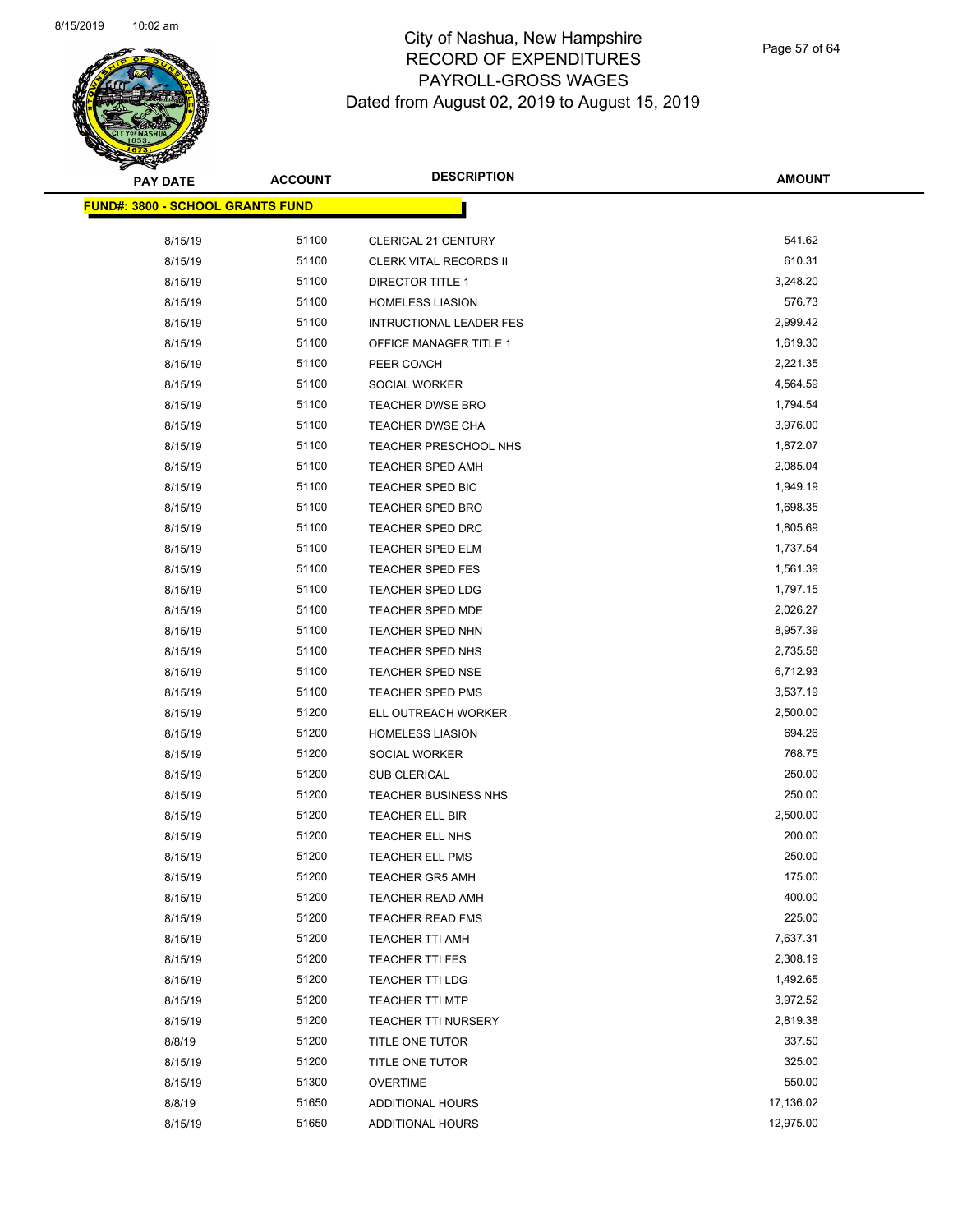| <b>FUND#: 4035 - POLICE OVERTIME BILLING FUND</b> |         |       |                 |  |
|---------------------------------------------------|---------|-------|-----------------|--|
|                                                   | 8/8/19  | 51300 | <b>OVERTIME</b> |  |
|                                                   | 8/15/19 | 51300 | OVERTIME        |  |

| 8/15/19 | 51712 | SPECIAL DETAIL-PENSIONABLE     | 5.980.50  |
|---------|-------|--------------------------------|-----------|
| 8/8/19  | 51712 | SPECIAL DETAIL-PENSIONABLE     | 2.531.25  |
| 8/15/19 | 51710 | SPECIAL DETAIL-NON PENSIONABLE | 12,359.46 |
| 8/8/19  | 51710 | SPECIAL DETAIL-NON PENSIONABLE | 8.630.13  |

| <b>FUND#: 4010 - MOTOR VEHICLE ADMIN FUND</b> |          |                     |        |
|-----------------------------------------------|----------|---------------------|--------|
|                                               |          |                     |        |
| 8/8/19                                        | 51100    | MVR CLERK II        | 310.95 |
| 8/15/19                                       | 51100    | <b>MVR CLERK II</b> | 310.95 |
| 8/8/19                                        | 51300    | <b>OVERTIME</b>     | 5.82   |
| 8/15/19                                       | 51300    | <b>OVERTIME</b>     | 8.74   |
| TOTAL FUND 4010 - MOTOR VEHICLE ADMIN FUND    | \$636.46 |                     |        |

| TOTAL FUND 3800 - SCHOOL GRANTS FUND         | \$130,700.18 |                                  |        |
|----------------------------------------------|--------------|----------------------------------|--------|
|                                              |              |                                  |        |
| <b>FUND#: 4005 - TRAFFIC VIOLATIONS FUND</b> |              |                                  |        |
| 8/8/19                                       | 51100        | <b>MVR CLERK II</b>              | 327.95 |
| 8/15/19                                      | 51100        | <b>MVR CLERK II</b>              | 327.95 |
| 8/8/19                                       | 51100        | ORDINANCE VIOLATIONS COORDINATOR | 449.35 |
| 8/15/19                                      | 51100        | ORDINANCE VIOLATIONS COORDINATOR | 449.35 |
| 8/8/19                                       | 51100        | <b>PARKING MANAGER</b>           | 315.85 |
| 8/15/19                                      | 51100        | <b>PARKING MANAGER</b>           | 315.85 |
| 8/8/19                                       | 51200        | <b>MVR CLERK I</b>               | 373.95 |
| 8/15/19                                      | 51200        | <b>MVR CLERK I</b>               | 370.21 |
| 8/8/19                                       | 51200        | PARKING ENFORCEMENT SPECIALIST   | 814.93 |
| 8/15/19                                      | 51200        | PARKING ENFORCEMENT SPECIALIST   | 712.63 |
| 8/8/19                                       | 51300        | <b>OVERTIME</b>                  | 33.83  |
| TOTAL FUND 4005 - TRAFFIC VIOLATIONS FUND    | \$4,491.85   |                                  |        |



8/15/2019 10:02 am

#### City of Nashua, New Hampshire RECORD OF EXPENDITURES PAYROLL-GROSS WAGES Dated from August 02, 2019 to August 15, 2019

Page 58 of 64

**AMOUNT**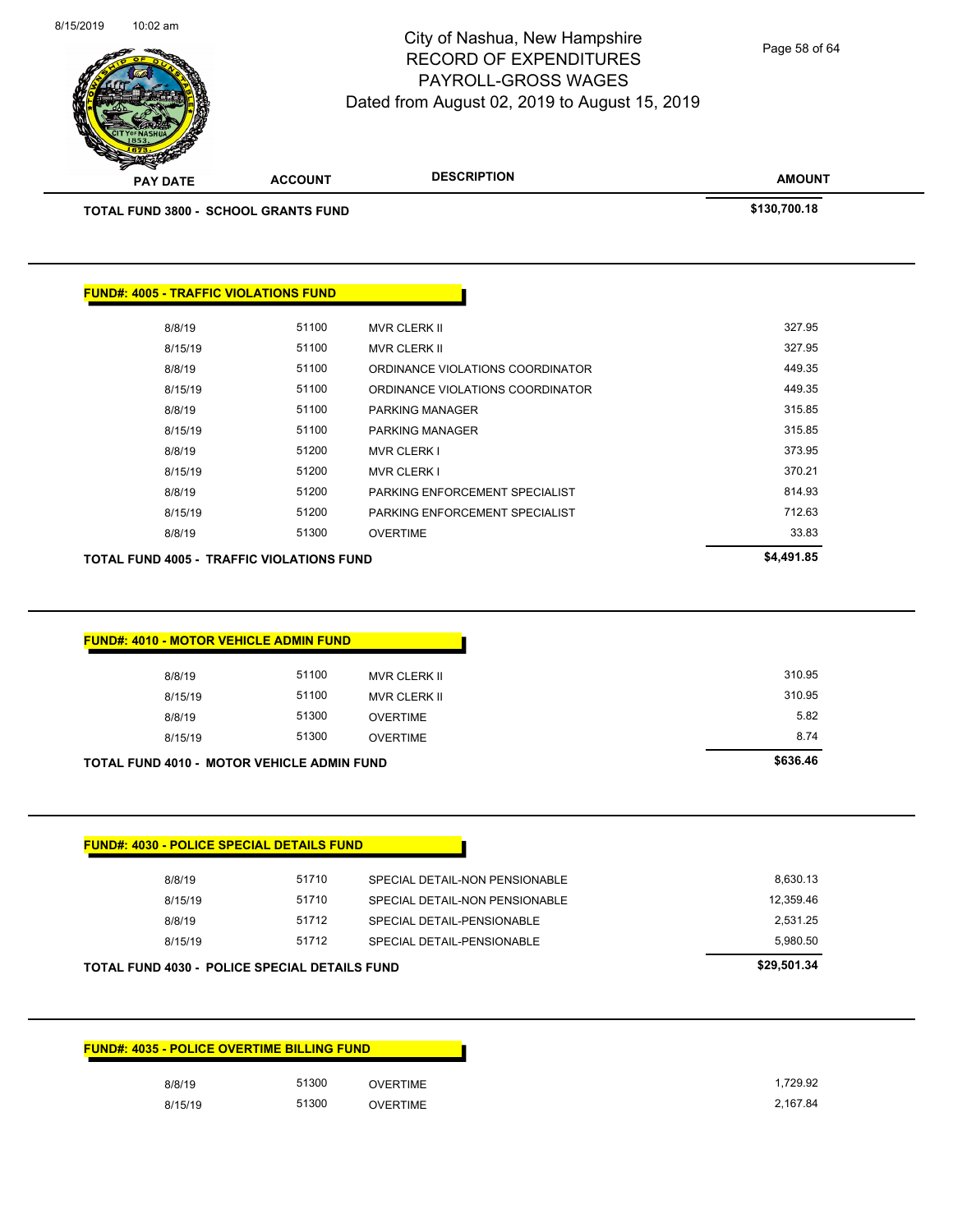Page 59 of 64

| <b>PAY DATE</b>                                       | <b>ACCOUNT</b> | <b>DESCRIPTION</b>            | <b>AMOUNT</b> |
|-------------------------------------------------------|----------------|-------------------------------|---------------|
| <b>TOTAL FUND 4035 - POLICE OVERTIME BILLING FUND</b> | \$3,897.76     |                               |               |
|                                                       |                |                               |               |
| <b>FUND#: 4600 - ECON DEV-GREATER NASHUA RLF</b>      |                |                               |               |
| 8/8/19                                                | 51100          | DWNTWN SPCLST & OED PGRM COOR | 197.35        |
| 8/15/19                                               | 51100          | DWNTWN SPCLST & OED PGRM COOR | 197.35        |
| <b>TOTAL FUND 4600 - ECON DEV-GREATER NASHUA RLF</b>  | \$394.70       |                               |               |
|                                                       |                |                               |               |
|                                                       |                |                               |               |
| <b>FUND#: 4610 - ECON DEV-BROWNFIELDS RLF</b>         |                |                               |               |
| 8/8/19                                                | 51100          | DWNTWN SPCLST & OED PGRM COOR | 197.35        |

| <b>FUND#: 6000 - SOLID WASTE FUND</b> |       |                                      |          |
|---------------------------------------|-------|--------------------------------------|----------|
| 8/8/19                                | 51100 | ADMINISTRATIVE ASSISTANT I           | 554.95   |
| 8/15/19                               | 51100 | ADMINISTRATIVE ASSISTANT I           | 559.57   |
| 8/8/19                                | 51100 | ADMINISTRATIVE ASSISTANT II          | 877.34   |
| 8/15/19                               | 51100 | ADMINISTRATIVE ASSISTANT II          | 877.35   |
| 8/8/19                                | 51100 | ASSISTANT DIRECTOR OF PUBLIC WORKS   | 213.90   |
| 8/15/19                               | 51100 | ASSISTANT DIRECTOR OF PUBLIC WORKS   | 213.90   |
| 8/8/19                                | 51100 | AUTOMATED TRASH COLLECTION OPR       | 4,898.00 |
| 8/15/19                               | 51100 | AUTOMATED TRASH COLLECTION OPR       | 4,898.00 |
| 8/8/19                                | 51100 | <b>CITY ENGINEER</b>                 | 362.95   |
| 8/15/19                               | 51100 | <b>CITY ENGINEER</b>                 | 362.95   |
| 8/8/19                                | 51100 | <b>COLLECTION EQUIP OPR</b>          | 8,348.24 |
| 8/15/19                               | 51100 | <b>COLLECTION EQUIP OPR</b>          | 8,348.24 |
| 8/8/19                                | 51100 | <b>COLLECTION EQUIP OPR LANDFILL</b> | 970.41   |
| 8/15/19                               | 51100 | <b>COLLECTION EQUIP OPR LANDFILL</b> | 970.41   |
| 8/8/19                                | 51100 | DEP TREASURER TAX COLLECTOR          | 266.40   |
| 8/15/19                               | 51100 | DEP TREASURER TAX COLLECTOR          | 266.40   |
| 8/8/19                                | 51100 | DEPUTY CITY ENGINEER                 | 86.70    |
| 8/15/19                               | 51100 | <b>DEPUTY CITY ENGINEER</b>          | 86.70    |
| 8/8/19                                | 51100 | <b>DIRECTOR PUBLIC WORKS</b>         | 276.30   |
| 8/15/19                               | 51100 | <b>DIRECTOR PUBLIC WORKS</b>         | 276.30   |
| 8/8/19                                | 51100 | DPW BILLING ACCOUNTANT               | 509.80   |
| 8/15/19                               | 51100 | DPW BILLING ACCOUNTANT               | 509.80   |
| 8/8/19                                | 51100 | DPW COLLECTIONS SPEC III             | 414.80   |
| 8/15/19                               | 51100 | DPW COLLECTIONS SPEC III             | 414.80   |
| 8/8/19                                | 51100 | DPW CONTRACT ADMINISTRATOR           | 124.30   |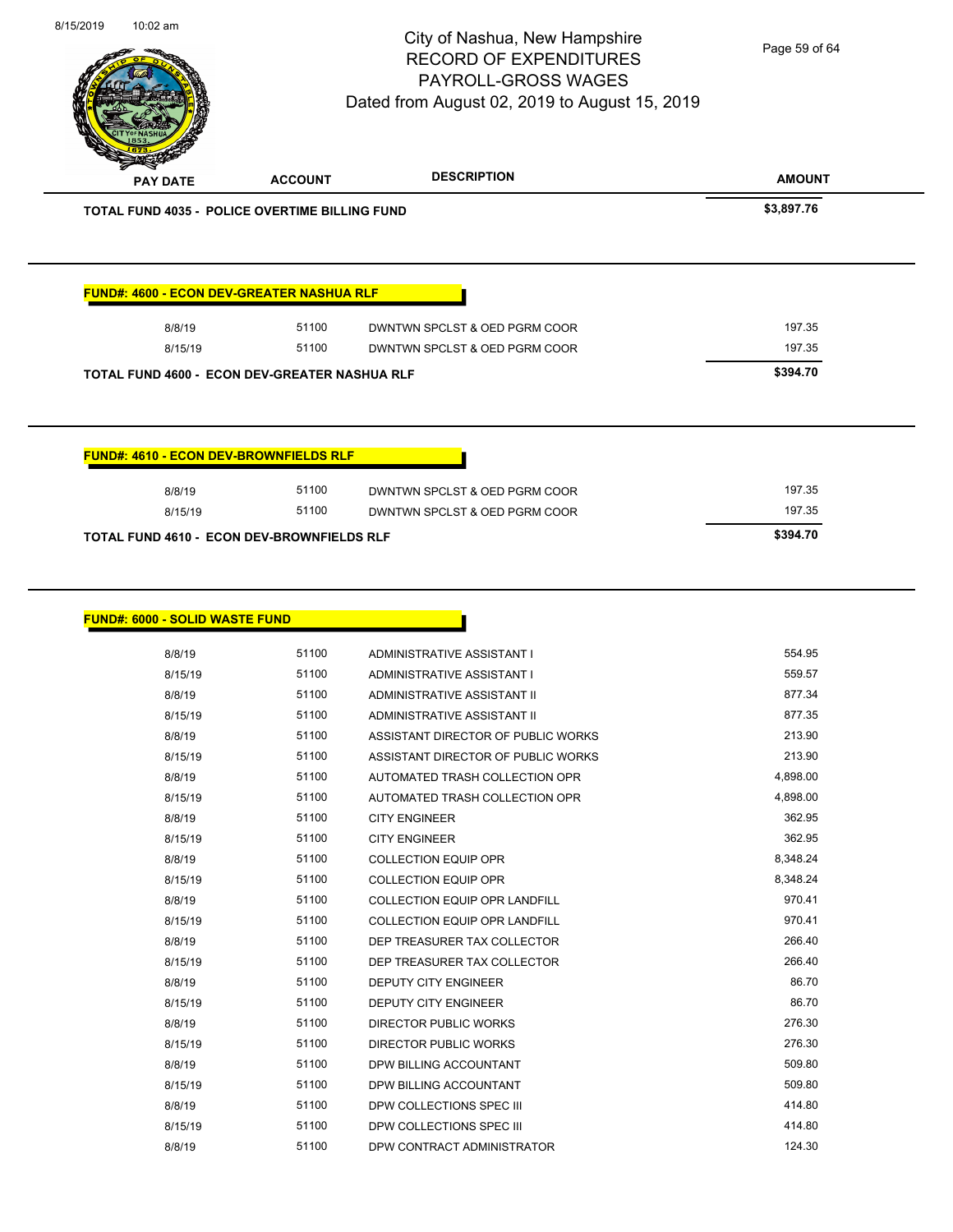

Page 60 of 64

| <b>PAY DATE</b>                       | <b>ACCOUNT</b> | <b>DESCRIPTION</b>             | <b>AMOUNT</b> |
|---------------------------------------|----------------|--------------------------------|---------------|
| <b>FUND#: 6000 - SOLID WASTE FUND</b> |                |                                |               |
| 8/15/19                               | 51100          | DPW CONTRACT ADMINISTRATOR     | 124.30        |
| 8/8/19                                | 51100          | <b>ENVIRONMENTAL ENGINEER</b>  | 1,565.25      |
| 8/15/19                               | 51100          | ENVIRONMENTAL ENGINEER         | 1,565.25      |
| 8/8/19                                | 51100          | <b>EQUIPMENT OPR LANDFILL</b>  | 5,719.20      |
| 8/15/19                               | 51100          | EQUIPMENT OPR LANDFILL         | 5,916.00      |
| 8/8/19                                | 51100          | <b>EXECUTIVE ASSISTANT</b>     | 173.75        |
| 8/15/19                               | 51100          | <b>EXECUTIVE ASSISTANT</b>     | 173.75        |
| 8/8/19                                | 51100          | FINANCE AND ADMIN MANAGER      | 444.00        |
| 8/15/19                               | 51100          | FINANCE AND ADMIN MANAGER      | 444.00        |
| 8/8/19                                | 51100          | FLEET MANAGER STREET DEPT      | 352.26        |
| 8/15/19                               | 51100          | FLEET MANAGER STREET DEPT      | 352.25        |
| 8/8/19                                | 51100          | LICENSED SCALE OPERATOR        | 889.10        |
| 8/15/19                               | 51100          | LICENSED SCALE OPERATOR        | 889.10        |
| 8/8/19                                | 51100          | PUBLIC RELATIONS ADMINISTRATOR | 173.75        |
| 8/15/19                               | 51100          | PUBLIC RELATIONS ADMINISTRATOR | 173.75        |
| 8/8/19                                | 51100          | RECYCLING COORDINATOR          | 1,218.50      |
| 8/15/19                               | 51100          | RECYCLING COORDINATOR          | 1,218.50      |
| 8/8/19                                | 51100          | SENIOR STAFF ENGINEER          | 152.00        |
| 8/15/19                               | 51100          | SENIOR STAFF ENGINEER          | 152.00        |
| 8/8/19                                | 51100          | SOLID WASTE FOREMAN            | 2,649.20      |
| 8/15/19                               | 51100          | SOLID WASTE FOREMAN            | 2,649.20      |
| 8/8/19                                | 51100          | SOLID WASTE TECHNICIAN         | 1,184.00      |
| 8/15/19                               | 51100          | SOLID WASTE TECHNICIAN         | 1,184.00      |
| 8/8/19                                | 51100          | SR MGR ACCT FIN REPORTING      | 65.86         |
| 8/15/19                               | 51100          | SR MGR ACCT FIN REPORTING      | 65.86         |
| 8/8/19                                | 51100          | SUPERINTENDENT OF SOLID WASTE  | 1,907.15      |
| 8/15/19                               | 51100          | SUPERINTENDENT OF SOLID WASTE  | 1,907.15      |
| 8/8/19                                | 51200          | LICENSED SCALE OPERATOR        | 631.95        |
| 8/15/19                               | 51200          | LICENSED SCALE OPERATOR        | 637.40        |
| 8/8/19                                | 51300          | <b>OVERTIME</b>                | 5,230.33      |
| 8/15/19                               | 51300          | <b>OVERTIME</b>                | 2,944.09      |
| 8/8/19                                | 51400          | WAGES TEMPORARY/SEASONAL       | 5,157.50      |
| 8/15/19                               | 51400          | WAGES TEMPORARY/SEASONAL       | 5,496.25      |
| 8/8/19                                | 51600          | <b>LONGEVITY</b>               | 1,000.00      |
| TOTAL FUND 6000 - SOLID WASTE FUND    |                |                                | \$90,095.16   |

#### **FUND#: 6200 - WASTEWATER FUND**

| 8/8/19  | 51100 | ADMINISTRATIVE ASSISTANT II     | 760.20   |
|---------|-------|---------------------------------|----------|
| 8/15/19 | 51100 | ADMINISTRATIVE ASSISTANT II     | 760.20   |
| 8/8/19  | 51100 | ANALYTICAL CHEMIST              | 880.50   |
| 8/15/19 | 51100 | ANALYTICAL CHEMIST              | 880.50   |
| 8/8/19  | 51100 | ASSISTANT CONSTRUCTION ENGINEER | 1.368.60 |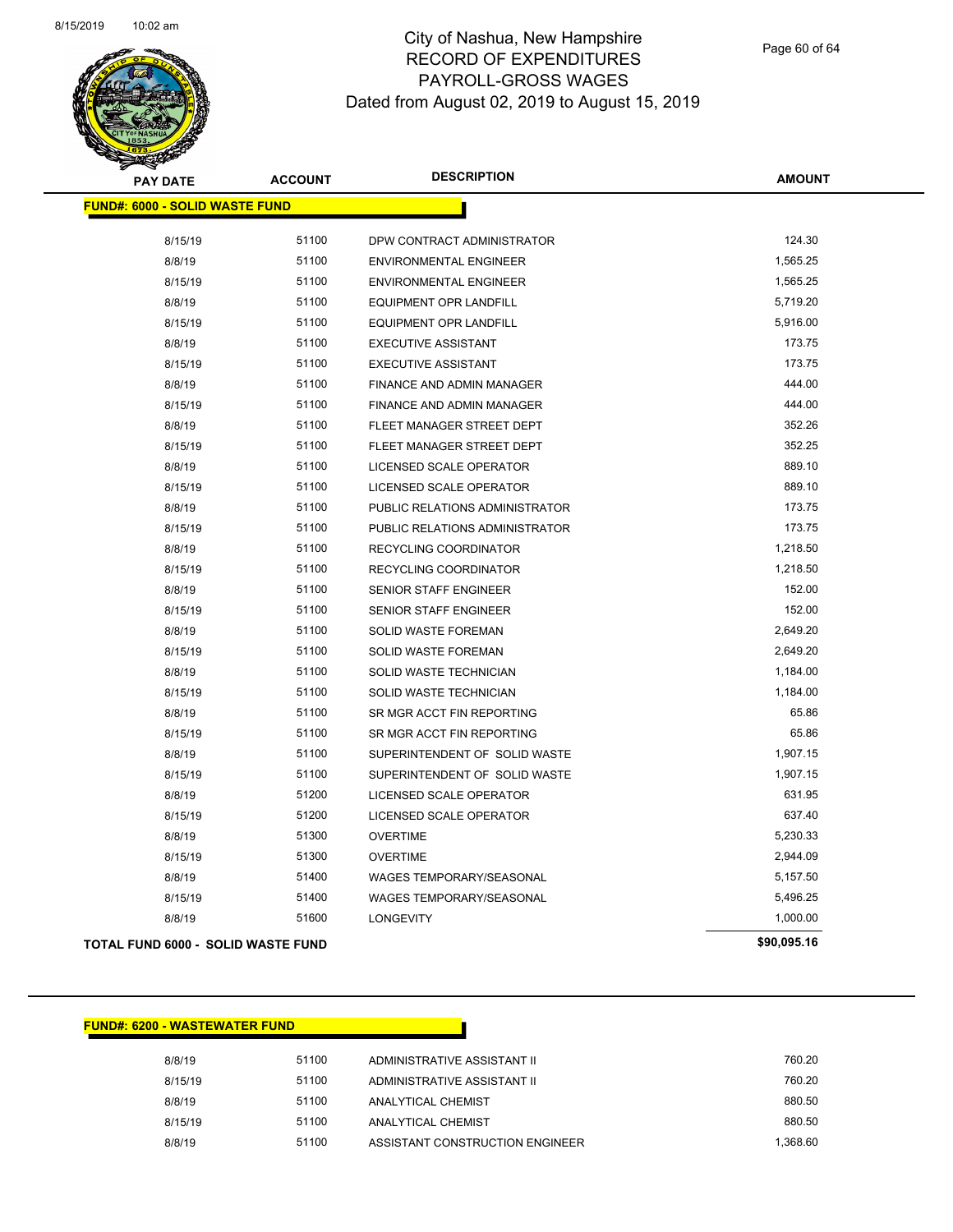

| <b>PAY DATE</b>                       | <b>ACCOUNT</b> | <b>DESCRIPTION</b>                                            | <b>AMOUNT</b>    |
|---------------------------------------|----------------|---------------------------------------------------------------|------------------|
| <u> FUND#: 6200 - WASTEWATER FUND</u> |                |                                                               |                  |
|                                       |                |                                                               |                  |
| 8/15/19                               | 51100          | ASSISTANT CONSTRUCTION ENGINEER                               | 1,368.60         |
| 8/8/19                                | 51100          | ASSISTANT DIRECTOR OF PUBLIC WORKS                            | 213.95           |
| 8/15/19                               | 51100          | ASSISTANT DIRECTOR OF PUBLIC WORKS                            | 213.95           |
| 8/8/19                                | 51100          | <b>CITY ENGINEER</b>                                          | 847.00           |
| 8/15/19                               | 51100          | <b>CITY ENGINEER</b>                                          | 847.00           |
| 8/8/19                                | 51100          | <b>COLLECTION SYSTEMS OPERATOR</b>                            | 1,091.96         |
| 8/15/19                               | 51100          | <b>COLLECTION SYSTEMS OPERATOR</b>                            | 1,077.56         |
| 8/8/19                                | 51100          | COLLECTION SYSTEMS TECHNICIAN                                 | 2,103.20         |
| 8/15/19                               | 51100          | COLLECTION SYSTEMS TECHNICIAN                                 | 2,103.21         |
| 8/8/19                                | 51100          | <b>COLLECTIONS SPEC II</b>                                    | 822.90           |
| 8/15/19                               | 51100          | <b>COLLECTIONS SPEC II</b>                                    | 822.90           |
| 8/8/19                                | 51100          | DEP TREASURER TAX COLLECTOR                                   | 266.40           |
| 8/15/19                               | 51100          | DEP TREASURER TAX COLLECTOR                                   | 266.40           |
| 8/8/19                                | 51100          | DEPUTY CITY ENGINEER                                          | 867.15           |
| 8/15/19                               | 51100          | DEPUTY CITY ENGINEER                                          | 867.15           |
| 8/8/19                                | 51100          | <b>DIRECTOR PUBLIC WORKS</b>                                  | 552.50           |
| 8/15/19                               | 51100          | <b>DIRECTOR PUBLIC WORKS</b>                                  | 552.50           |
| 8/15/19                               | 51100          | DIVISION OPERATIONS MANAGER                                   | 309.29           |
| 8/8/19                                | 51100          | DPW BILLING ACCOUNTANT                                        | 509.75           |
| 8/15/19                               | 51100          | DPW BILLING ACCOUNTANT                                        | 509.75           |
| 8/8/19                                | 51100          | DPW COLLECTIONS SPEC III                                      | 414.85           |
| 8/15/19                               | 51100          | DPW COLLECTIONS SPEC III                                      | 414.85           |
| 8/8/19                                | 51100          | DPW CONTRACT ADMINISTRATOR                                    | 745.70           |
| 8/15/19                               | 51100          | DPW CONTRACT ADMINISTRATOR                                    | 745.70           |
| 8/8/19                                | 51100          | ELECTRICAL DIAGNOSTIC TECH I                                  | 1,120.00         |
| 8/15/19                               | 51100          | ELECTRICAL DIAGNOSTIC TECH I                                  | 1,120.00         |
| 8/8/19                                | 51100          | <b>EXECUTIVE ASSISTANT</b>                                    | 173.75           |
| 8/15/19                               | 51100          | <b>EXECUTIVE ASSISTANT</b>                                    | 173.75<br>444.00 |
| 8/8/19                                | 51100<br>51100 | FINANCE AND ADMIN MANAGER                                     | 444.00           |
| 8/15/19                               | 51100          | <b>FINANCE AND ADMIN MANAGER</b><br>FLEET MANAGER STREET DEPT | 117.40           |
| 8/8/19                                | 51100          |                                                               | 117.40           |
| 8/15/19                               | 51100          | FLEET MANAGER STREET DEPT                                     | 4,132.81         |
| 8/8/19<br>8/15/19                     | 51100          | <b>MECHANIC WWTP 1ST CLASS</b>                                | 4,315.20         |
| 8/8/19                                | 51100          | MECHANIC WWTP 1ST CLASS<br>OPERATOR I CERTIFIED WWTP 1st      | 1,074.40         |
| 8/15/19                               | 51100          | OPERATOR I CERTIFIED WWTP 1st                                 | 1,074.40         |
| 8/8/19                                | 51100          | OPERATOR II WWTP 1st                                          | 3,219.20         |
| 8/15/19                               | 51100          |                                                               | 3,219.20         |
|                                       | 51100          | OPERATOR II WWTP 1st                                          | 1,086.40         |
| 8/8/19<br>8/15/19                     | 51100          | OPERATOR II WWTP 2nd<br>OPERATOR II WWTP 2nd                  | 1,086.40         |
| 8/8/19                                | 51100          | OPERATOR II WWTP 3rd                                          | 2,180.84         |
| 8/15/19                               | 51100          | OPERATOR II WWTP 3rd                                          | 2,180.83         |
| 8/8/19                                | 51100          | OPERATOR III WWTP 1st                                         | 3,390.80         |
| 8/15/19                               | 51100          |                                                               | 3,390.80         |
| 8/8/19                                | 51100          | OPERATOR III WWTP 1st                                         | 1,523.20         |
|                                       |                | PLANT OPERATIONS SUPERVISOR                                   |                  |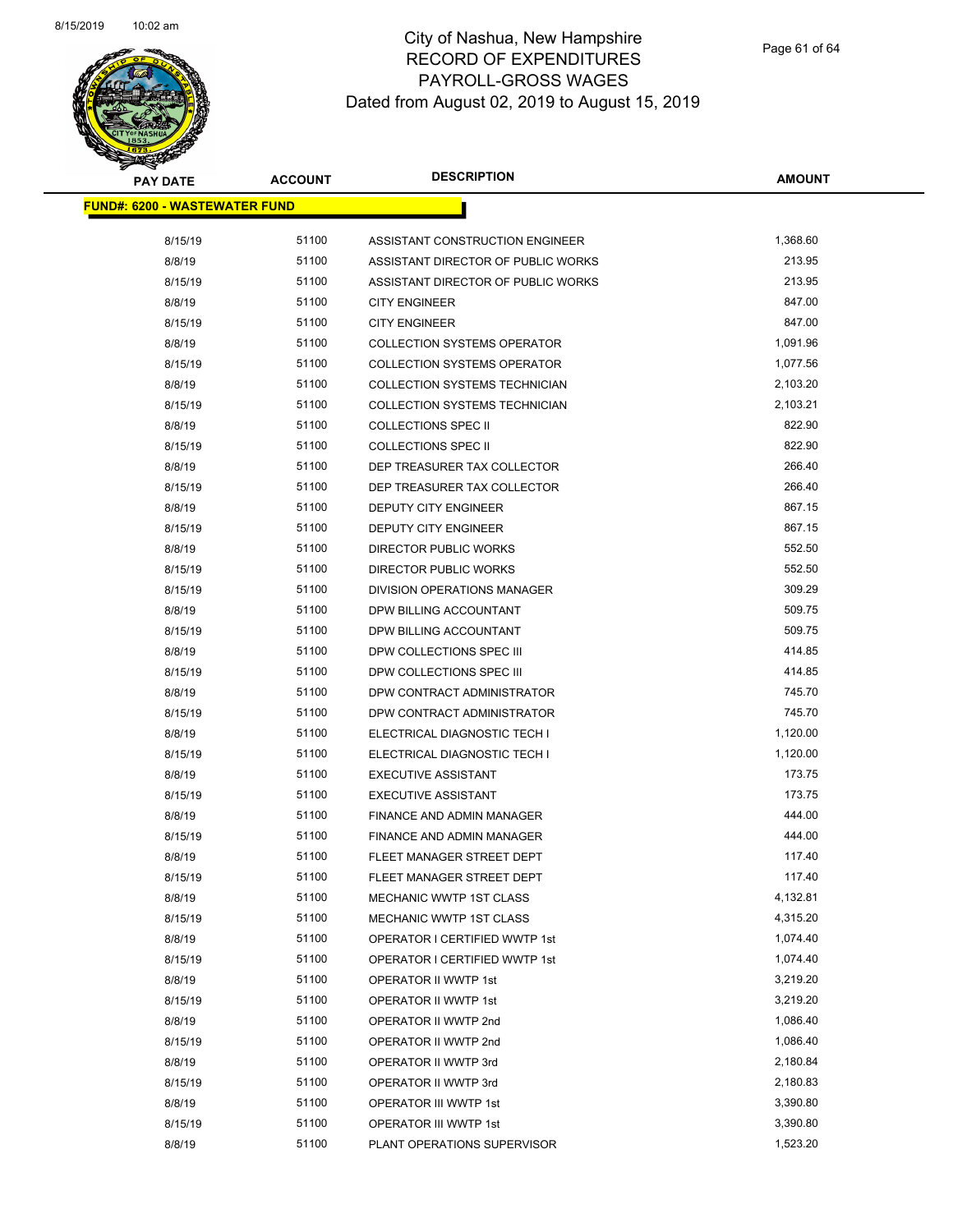

| <b>PAY DATE</b>                          | <b>ACCOUNT</b> | <b>DESCRIPTION</b>                 | <b>AMOUNT</b> |
|------------------------------------------|----------------|------------------------------------|---------------|
| <b>FUND#: 6200 - WASTEWATER FUND</b>     |                |                                    |               |
| 8/15/19                                  | 51100          | PLANT OPERATIONS SUPERVISOR        | 1,523.20      |
| 8/8/19                                   | 51100          | PUBLIC RELATIONS ADMINISTRATOR     | 231.65        |
| 8/15/19                                  | 51100          | PUBLIC RELATIONS ADMINISTRATOR     | 231.65        |
| 8/8/19                                   | 51100          | <b>SENIOR STAFF ENGINEER</b>       | 836.10        |
| 8/15/19                                  | 51100          | SENIOR STAFF ENGINEER              | 836.10        |
| 8/8/19                                   | 51100          | SR MGR ACCT FIN REPORTING          | 131.72        |
| 8/15/19                                  | 51100          | SR MGR ACCT FIN REPORTING          | 131.72        |
| 8/8/19                                   | 51100          | <b>STAFF ENGINEER</b>              | 1,124.60      |
| 8/15/19                                  | 51100          | <b>STAFF ENGINEER</b>              | 1,124.60      |
| 8/8/19                                   | 51100          | SUPERINTENDENT OF WASTEWATER       | 1,998.10      |
| 8/15/19                                  | 51100          | SUPERINTENDENT OF WASTEWATER       | 1,998.10      |
| 8/8/19                                   | 51100          | <b>SUPV LABORATORY</b>             | 1,237.60      |
| 8/15/19                                  | 51100          | <b>SUPV LABORATORY</b>             | 1,237.60      |
| 8/8/19                                   | 51100          | <b>TRUCK DRIVER STREET REPAIR</b>  | 918.40        |
| 8/15/19                                  | 51100          | <b>TRUCK DRIVER STREET REPAIR</b>  | 1,095.68      |
| 8/8/19                                   | 51100          | <b>WASTEWATER ASSISTANT</b>        | 1,876.00      |
| 8/15/19                                  | 51100          | WASTEWATER ASSISTANT               | 1,867.68      |
| 8/8/19                                   | 51100          | <b>WASTEWATER FOREMAN</b>          | 2,649.20      |
| 8/15/19                                  | 51100          | <b>WASTEWATER FOREMAN</b>          | 2,649.20      |
| 8/8/19                                   | 51100          | WASTEWATER PROJECT ENGINEER        | 1,578.70      |
| 8/15/19                                  | 51100          | <b>WASTEWATER PROJECT ENGINEER</b> | 1,578.70      |
| 8/8/19                                   | 51300          | <b>OVERTIME</b>                    | 4,205.71      |
| 8/15/19                                  | 51300          | <b>OVERTIME</b>                    | 7,221.50      |
| 8/8/19                                   | 51400          | <b>WAGES TEMPORARY/SEASONAL</b>    | 3,032.75      |
| 8/15/19                                  | 51400          | <b>WAGES TEMPORARY/SEASONAL</b>    | 2,873.25      |
| 8/8/19                                   | 51600          | <b>LONGEVITY</b>                   | 1,200.00      |
| <b>TOTAL FUND 6200 - WASTEWATER FUND</b> |                |                                    | \$104,158.51  |

|--|

| 8/8/19  | 51100 | <b>PROGRAM SUPV</b>            | 1.424.80  |
|---------|-------|--------------------------------|-----------|
| 8/15/19 | 51100 | <b>PROGRAM SUPV</b>            | 1.424.80  |
| 8/8/19  | 51100 | PROPERTY AND CASUALTY ADJUSTER | 2.491.15  |
| 8/15/19 | 51100 | PROPERTY AND CASUALTY ADJUSTER | 2.491.15  |
| 8/8/19  | 51100 | <b>RISK MANAGER</b>            | 1.911.60  |
| 8/15/19 | 51100 | <b>RISK MANAGER</b>            | 1.911.60  |
| 8/8/19  | 51100 | SAFETY LOSS PREVENTION SPEC    | 1.161.45  |
| 8/15/19 | 51100 | SAFETY LOSS PREVENTION SPEC    | 1.161.45  |
| 8/8/19  | 59207 | WORKERS COMPENSATION CLAIMS    | 10.185.81 |
| 8/15/19 | 59207 | WORKERS COMPENSATION CLAIMS    | 8.328.20  |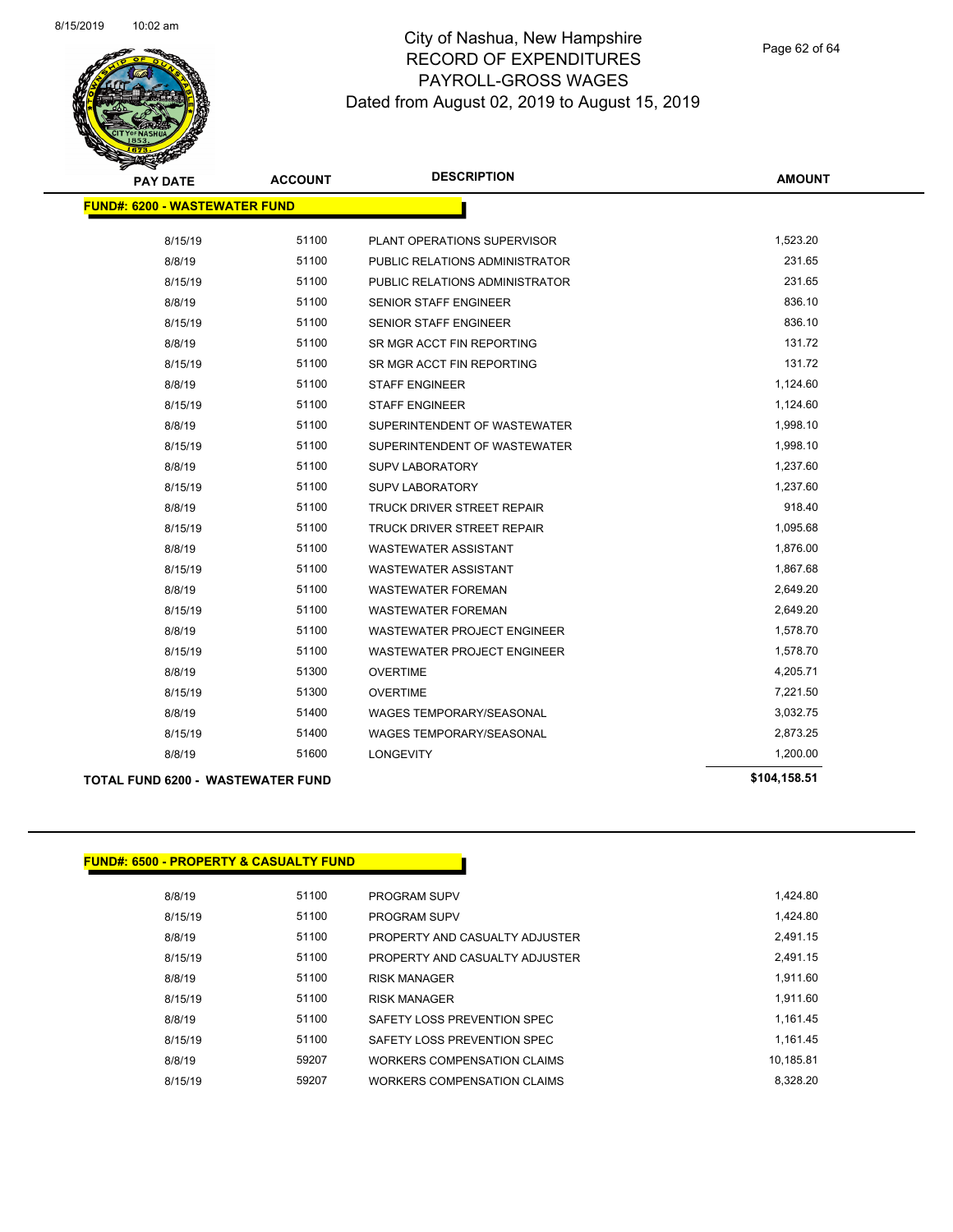

Page 63 of 64

| \$32,492.01<br><b>TOTAL FUND 6500 - PROPERTY &amp; CASUALTY FUND</b><br><b>FUND#: 6600 - BENEFITS SELF INSURANCE FUND</b><br>770.30<br>51100<br><b>EMPLOYEE BENEFITS ASSISTANT</b><br>8/15/19<br>51100<br>1,520.15<br>8/8/19<br><b>EMPLOYEE BENEFITS MANAGER</b><br>51100<br>1,520.15<br>8/15/19<br><b>EMPLOYEE BENEFITS MANAGER</b><br>8/8/19<br>51100<br><b>EMPLOYEE BENEFITS SPEC</b><br>1,136.00<br>51100<br>8/15/19<br><b>EMPLOYEE BENEFITS SPEC</b><br>1,136.00<br>51100<br>336.60<br>8/8/19<br>HUMAN RESOURCES DIRECTOR<br>336.60<br>51100<br>8/15/19<br>HUMAN RESOURCES DIRECTOR<br>10.65<br>51300<br>8/15/19<br><b>OVERTIME</b><br>\$6,766.45<br><b>TOTAL FUND 6600 - BENEFITS SELF INSURANCE FUND</b><br>FUND#: 7052 - MINE FALLS PARK ETF<br>520.00<br>8/8/19<br>51400<br>WAGES TEMPORARY/SEASONAL<br>728.00<br>8/15/19<br>51400<br>WAGES TEMPORARY/SEASONAL<br>\$1,248.00<br>TOTAL FUND 7052 - MINE FALLS PARK ETF<br><b>FUND#: 7054 - DAVID W. DEANE SKATEBOARD PARK</b><br>61299<br>1,025.00<br>8/8/19<br>MISCELLANEOUS SUPPLIES<br>1,125.00<br>61299<br>8/15/19<br>MISCELLANEOUS SUPPLIES<br>\$2,150.00<br>TOTAL FUND 7054 - DAVID W. DEANE SKATEBOARD PARK<br><b>FUND#: 7512 - FIRE RESCUE PEIPP ETF</b><br>749.65<br>8/15/19<br>51300<br><b>OVERTIME</b><br>\$749.65<br><b>TOTAL FUND 7512 - FIRE RESCUE PEIPP ETF</b><br><b>FUND#: 8200 - BPW PENSION FUND</b><br>8/2/19<br>52128<br>17,129.33<br>PENSION ROLLOVER DISTRIBUTIONS | <b>ACCOUNT</b> | <b>DESCRIPTION</b> | <b>AMOUNT</b> |
|----------------------------------------------------------------------------------------------------------------------------------------------------------------------------------------------------------------------------------------------------------------------------------------------------------------------------------------------------------------------------------------------------------------------------------------------------------------------------------------------------------------------------------------------------------------------------------------------------------------------------------------------------------------------------------------------------------------------------------------------------------------------------------------------------------------------------------------------------------------------------------------------------------------------------------------------------------------------------------------------------------------------------------------------------------------------------------------------------------------------------------------------------------------------------------------------------------------------------------------------------------------------------------------------------------------------------------------------------------------------------------------------------------------------------------------------------|----------------|--------------------|---------------|
|                                                                                                                                                                                                                                                                                                                                                                                                                                                                                                                                                                                                                                                                                                                                                                                                                                                                                                                                                                                                                                                                                                                                                                                                                                                                                                                                                                                                                                                    |                |                    |               |
|                                                                                                                                                                                                                                                                                                                                                                                                                                                                                                                                                                                                                                                                                                                                                                                                                                                                                                                                                                                                                                                                                                                                                                                                                                                                                                                                                                                                                                                    |                |                    |               |
|                                                                                                                                                                                                                                                                                                                                                                                                                                                                                                                                                                                                                                                                                                                                                                                                                                                                                                                                                                                                                                                                                                                                                                                                                                                                                                                                                                                                                                                    |                |                    |               |
|                                                                                                                                                                                                                                                                                                                                                                                                                                                                                                                                                                                                                                                                                                                                                                                                                                                                                                                                                                                                                                                                                                                                                                                                                                                                                                                                                                                                                                                    |                |                    |               |
|                                                                                                                                                                                                                                                                                                                                                                                                                                                                                                                                                                                                                                                                                                                                                                                                                                                                                                                                                                                                                                                                                                                                                                                                                                                                                                                                                                                                                                                    |                |                    |               |
|                                                                                                                                                                                                                                                                                                                                                                                                                                                                                                                                                                                                                                                                                                                                                                                                                                                                                                                                                                                                                                                                                                                                                                                                                                                                                                                                                                                                                                                    |                |                    |               |
|                                                                                                                                                                                                                                                                                                                                                                                                                                                                                                                                                                                                                                                                                                                                                                                                                                                                                                                                                                                                                                                                                                                                                                                                                                                                                                                                                                                                                                                    |                |                    |               |
|                                                                                                                                                                                                                                                                                                                                                                                                                                                                                                                                                                                                                                                                                                                                                                                                                                                                                                                                                                                                                                                                                                                                                                                                                                                                                                                                                                                                                                                    |                |                    |               |
|                                                                                                                                                                                                                                                                                                                                                                                                                                                                                                                                                                                                                                                                                                                                                                                                                                                                                                                                                                                                                                                                                                                                                                                                                                                                                                                                                                                                                                                    |                |                    |               |
|                                                                                                                                                                                                                                                                                                                                                                                                                                                                                                                                                                                                                                                                                                                                                                                                                                                                                                                                                                                                                                                                                                                                                                                                                                                                                                                                                                                                                                                    |                |                    |               |
|                                                                                                                                                                                                                                                                                                                                                                                                                                                                                                                                                                                                                                                                                                                                                                                                                                                                                                                                                                                                                                                                                                                                                                                                                                                                                                                                                                                                                                                    |                |                    |               |
|                                                                                                                                                                                                                                                                                                                                                                                                                                                                                                                                                                                                                                                                                                                                                                                                                                                                                                                                                                                                                                                                                                                                                                                                                                                                                                                                                                                                                                                    |                |                    |               |
|                                                                                                                                                                                                                                                                                                                                                                                                                                                                                                                                                                                                                                                                                                                                                                                                                                                                                                                                                                                                                                                                                                                                                                                                                                                                                                                                                                                                                                                    |                |                    |               |
|                                                                                                                                                                                                                                                                                                                                                                                                                                                                                                                                                                                                                                                                                                                                                                                                                                                                                                                                                                                                                                                                                                                                                                                                                                                                                                                                                                                                                                                    |                |                    |               |
|                                                                                                                                                                                                                                                                                                                                                                                                                                                                                                                                                                                                                                                                                                                                                                                                                                                                                                                                                                                                                                                                                                                                                                                                                                                                                                                                                                                                                                                    |                |                    |               |
|                                                                                                                                                                                                                                                                                                                                                                                                                                                                                                                                                                                                                                                                                                                                                                                                                                                                                                                                                                                                                                                                                                                                                                                                                                                                                                                                                                                                                                                    |                |                    |               |
|                                                                                                                                                                                                                                                                                                                                                                                                                                                                                                                                                                                                                                                                                                                                                                                                                                                                                                                                                                                                                                                                                                                                                                                                                                                                                                                                                                                                                                                    |                |                    |               |
|                                                                                                                                                                                                                                                                                                                                                                                                                                                                                                                                                                                                                                                                                                                                                                                                                                                                                                                                                                                                                                                                                                                                                                                                                                                                                                                                                                                                                                                    |                |                    |               |
|                                                                                                                                                                                                                                                                                                                                                                                                                                                                                                                                                                                                                                                                                                                                                                                                                                                                                                                                                                                                                                                                                                                                                                                                                                                                                                                                                                                                                                                    |                |                    |               |
|                                                                                                                                                                                                                                                                                                                                                                                                                                                                                                                                                                                                                                                                                                                                                                                                                                                                                                                                                                                                                                                                                                                                                                                                                                                                                                                                                                                                                                                    |                |                    |               |
|                                                                                                                                                                                                                                                                                                                                                                                                                                                                                                                                                                                                                                                                                                                                                                                                                                                                                                                                                                                                                                                                                                                                                                                                                                                                                                                                                                                                                                                    |                |                    |               |
|                                                                                                                                                                                                                                                                                                                                                                                                                                                                                                                                                                                                                                                                                                                                                                                                                                                                                                                                                                                                                                                                                                                                                                                                                                                                                                                                                                                                                                                    |                |                    |               |
|                                                                                                                                                                                                                                                                                                                                                                                                                                                                                                                                                                                                                                                                                                                                                                                                                                                                                                                                                                                                                                                                                                                                                                                                                                                                                                                                                                                                                                                    |                |                    |               |
|                                                                                                                                                                                                                                                                                                                                                                                                                                                                                                                                                                                                                                                                                                                                                                                                                                                                                                                                                                                                                                                                                                                                                                                                                                                                                                                                                                                                                                                    |                |                    |               |
|                                                                                                                                                                                                                                                                                                                                                                                                                                                                                                                                                                                                                                                                                                                                                                                                                                                                                                                                                                                                                                                                                                                                                                                                                                                                                                                                                                                                                                                    |                |                    |               |
|                                                                                                                                                                                                                                                                                                                                                                                                                                                                                                                                                                                                                                                                                                                                                                                                                                                                                                                                                                                                                                                                                                                                                                                                                                                                                                                                                                                                                                                    |                |                    |               |
|                                                                                                                                                                                                                                                                                                                                                                                                                                                                                                                                                                                                                                                                                                                                                                                                                                                                                                                                                                                                                                                                                                                                                                                                                                                                                                                                                                                                                                                    |                |                    |               |